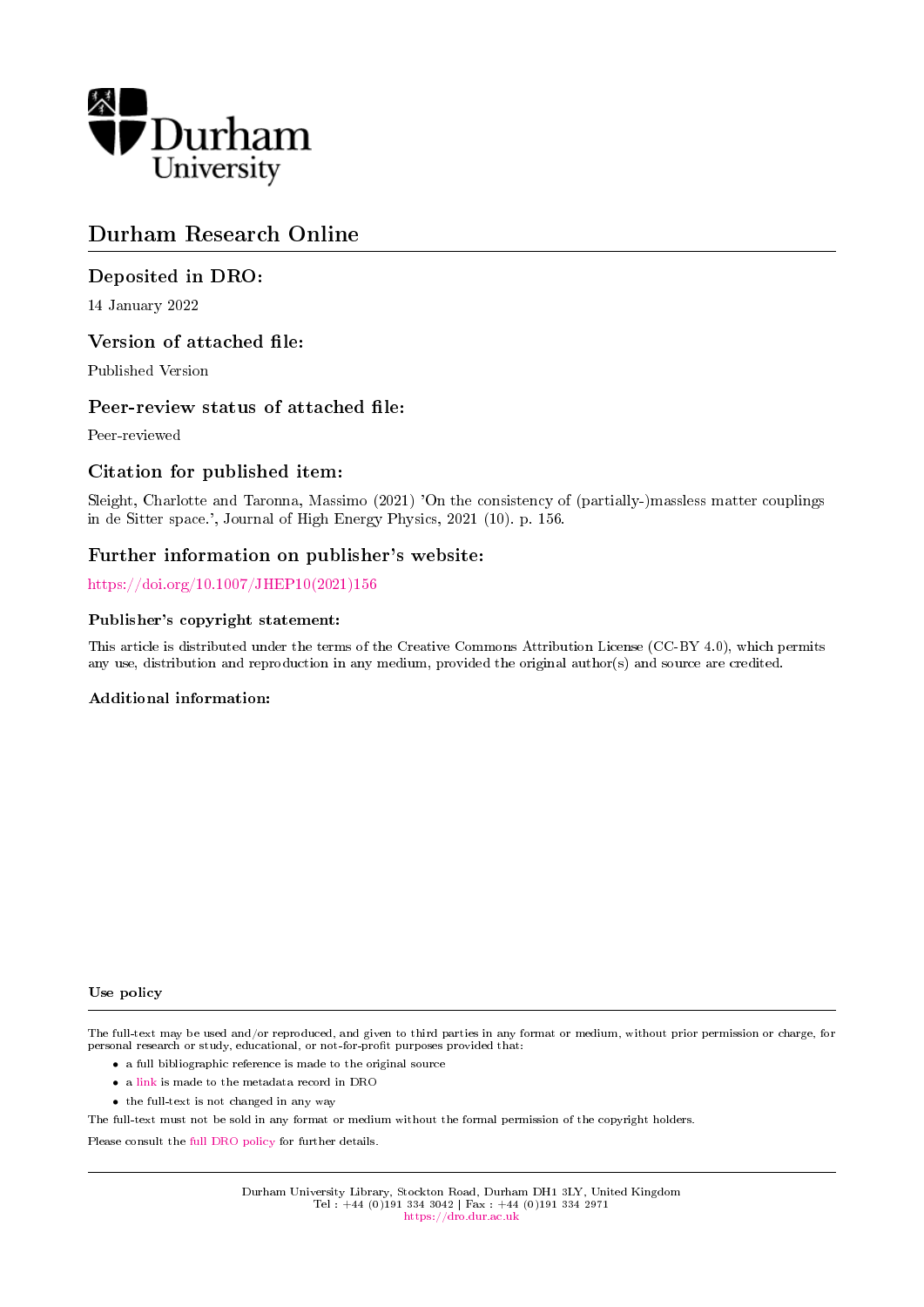PUBLISHED FOR SISSA BY 2 SPRINGER

Received: *August 5, 2021* Accepted: *September 24, 2021* Published: *October 19, 2021*

# **On the consistency of (partially-)massless matter couplings in de Sitter space**

**Charlotte Sleight***a,b* **and Massimo Taronna***c,d,e*

*<sup>a</sup>Centre for Particle Theory and Department of Mathematical Sciences, Durham University, Durham, DH1 3LE, U.K.*

*<sup>b</sup>School of Natural Sciences, Institute for Advanced Study,*

*1 Einstein Drive, Princeton, NJ 08540, U.S.A.*

*<sup>c</sup>Dipartimento di Fisica "Ettore Pancini", Università degli Studi di Napoli Federico II,*

*Monte S. Angelo, Via Cintia, 80126 Napoli, Italy*

*d INFN, Sezione di Napoli,*

*Monte S. Angelo, Via Cintia, 80126 Napoli, Italy*

*<sup>e</sup>Scuola Superiore Meridionale, Università degli Studi di Napoli Federico II, Largo San Marcellino 10, 80138 Napoli, Italy*

*E-mail:* [charlotte.sleight@durham.ac.uk](mailto:charlotte.sleight@durham.ac.uk), [massimo.taronna@unina.it](mailto:massimo.taronna@unina.it)

ABSTRACT: We study the consistency of the cubic couplings of a (partially-)massless spinning field to two scalars in  $(d+1)$ -dimensional de Sitter space. Gauge invariance of observables with external (partially)-massless spinning fields translates into Ward-Takahashi identities on the boundary. Using the Mellin-Barnes representation for boundary correlators in momentum space, we give a systematic study of Ward-Takahashi identities for tree-level 3- and 4-point processes involving a single external (partially-)massless field of arbitrary integer spin-*J*. 3-point Ward-Takahashi identities constrain the mass of the scalar fields to which a (partially-)massless spin-*J* field can couple. 4-point Ward-Takahashi identities then constrain the corresponding cubic couplings. For massless spinning fields, we show that Weinberg's flat space results carry over to  $(d+1)$ -dimensional de Sitter space: for spins  $J = 1, 2$  gauge-invariance implies charge-conservation and the equivalence principle while, assuming locality, higher-spins  $J > 2$  cannot couple consistently to scalar matter. This result also applies to anti-de Sitter space. For partially-massless fields, restricting for simplicity to those of depth-2, we show that there is no consistent coupling to scalar matter in local theories. Along the way we also give a detailed account of how contact amplitudes with and without derivatives are represented in the Mellin-Barnes representation. Various new explicit expressions for 3- and 4-point functions involving (partially-)massless fields and conformally coupled scalars in  $dS_4$  are given.

Keywords: AdS-CFT Correspondence, Scattering Amplitudes, Space-Time Symmetries

ArXiv ePrint: [2106.00366](https://arxiv.org/abs/2106.00366)



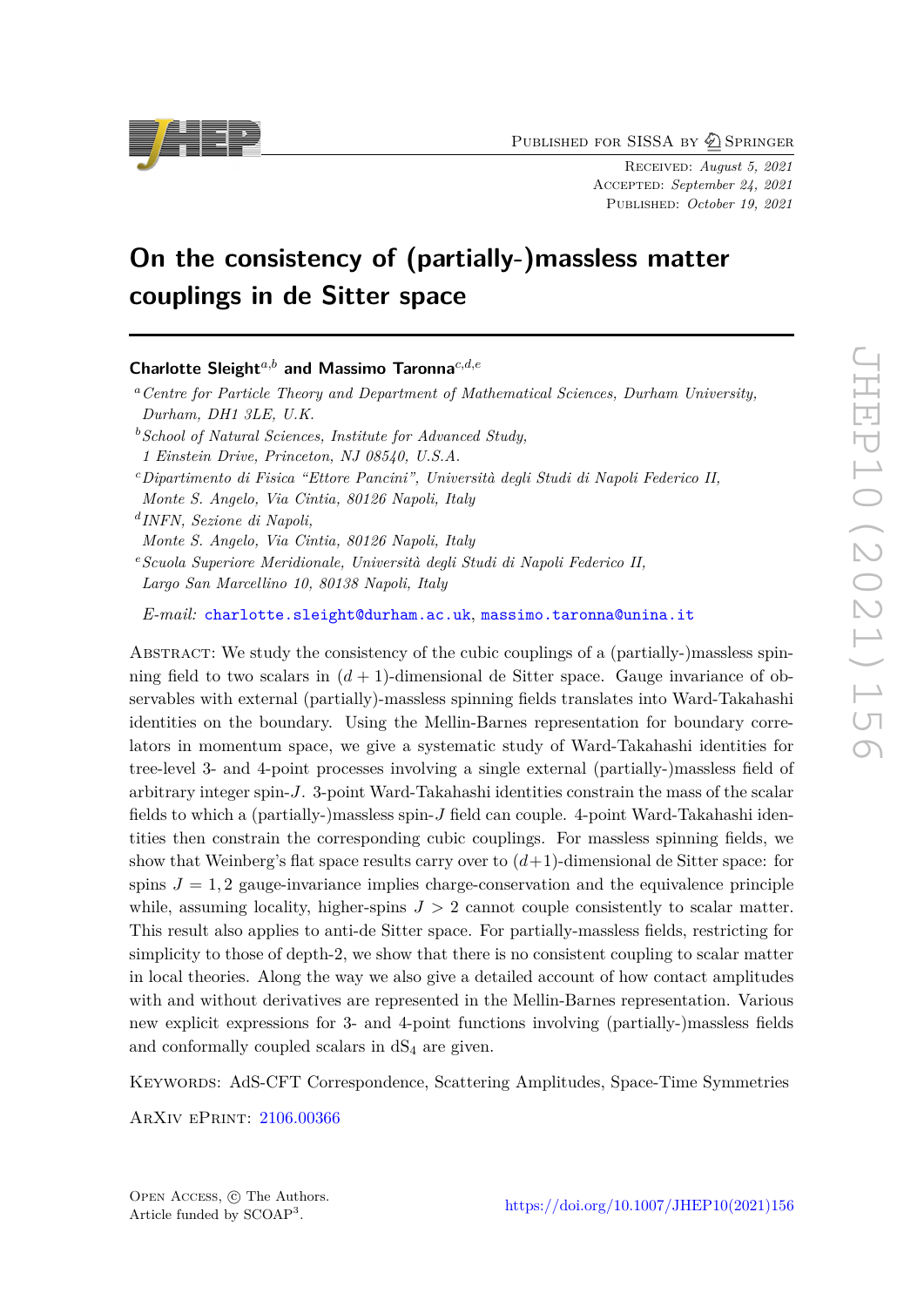# **Contents**

| 1        |                                                                        | Introduction                                                 | $\mathbf{1}$            |
|----------|------------------------------------------------------------------------|--------------------------------------------------------------|-------------------------|
| $\bf{2}$ | Three-point functions                                                  |                                                              | $\overline{\mathbf{5}}$ |
|          | 2.1                                                                    | Mellin-Barnes representation                                 | $\boldsymbol{6}$        |
|          | 2.2                                                                    | Weight shifting operators                                    | 9                       |
|          | 2.3                                                                    | Ward-Takahashi identities                                    | 12                      |
|          |                                                                        | 2.3.1<br>Massless fields                                     | 16                      |
|          |                                                                        | 2.3.2 Partially-massless fields                              | 18                      |
|          | 2.4                                                                    | On improvement terms                                         | 20                      |
|          | 2.5                                                                    | Special case: conformally coupled scalars                    | 21                      |
| $\bf{3}$ | Four-point functions                                                   |                                                              | 26                      |
|          | 3.1                                                                    | Exchanges                                                    | 26                      |
|          | 3.2                                                                    | On bulk quartic contact terms                                | 28                      |
| 4        | Consistency of (partially)-massless matter couplings                   |                                                              | 32                      |
|          | 4.1                                                                    | Coupling massless spinning fields to scalar matter           | 35                      |
|          | 4.2                                                                    | Coupling partially-massless spinning fields to scalar matter | 37                      |
|          | 4.3                                                                    | Special case: conformally coupled scalars                    | 40                      |
|          |                                                                        | A Helicity projection operators                              | 46                      |
|          | B Mellin-Barnes representation of 3pt functions with a spin-J operator |                                                              | 48                      |
|          |                                                                        | C Bulk quartic contact terms from improvements               | 49                      |

# <span id="page-2-0"></span>**1 Introduction**

In the past decades the Holographic principle has seen a number of key developments in the study of observables in Quantum Gravity, especially in the context of the AdS/CFT correspondence [\[1\]](#page-52-0). Scattering processes in  $(d + 1)$ -dimensional asymptotically anti-de Sitter (AdS) space can be re-cast as correlation functions of local operators in a *d*-dimensional Conformal Field Theory (CFT), which are defined non-perturbatively by a combination of conformal symmetry, unitarity and a consistent operator product expansion. These are the three main pillars of the Conformal Bootstrap programme, which aims to carve out the space of consistent CFTs using symmetry and mathematical consistency  $[2, 3]$  $[2, 3]$  $[2, 3]$  and is a spectacular fully-functioning revival of the Bootstrap philosophy put forward in the early days of S-matrix theory [\[4,](#page-53-0) [5\]](#page-53-1).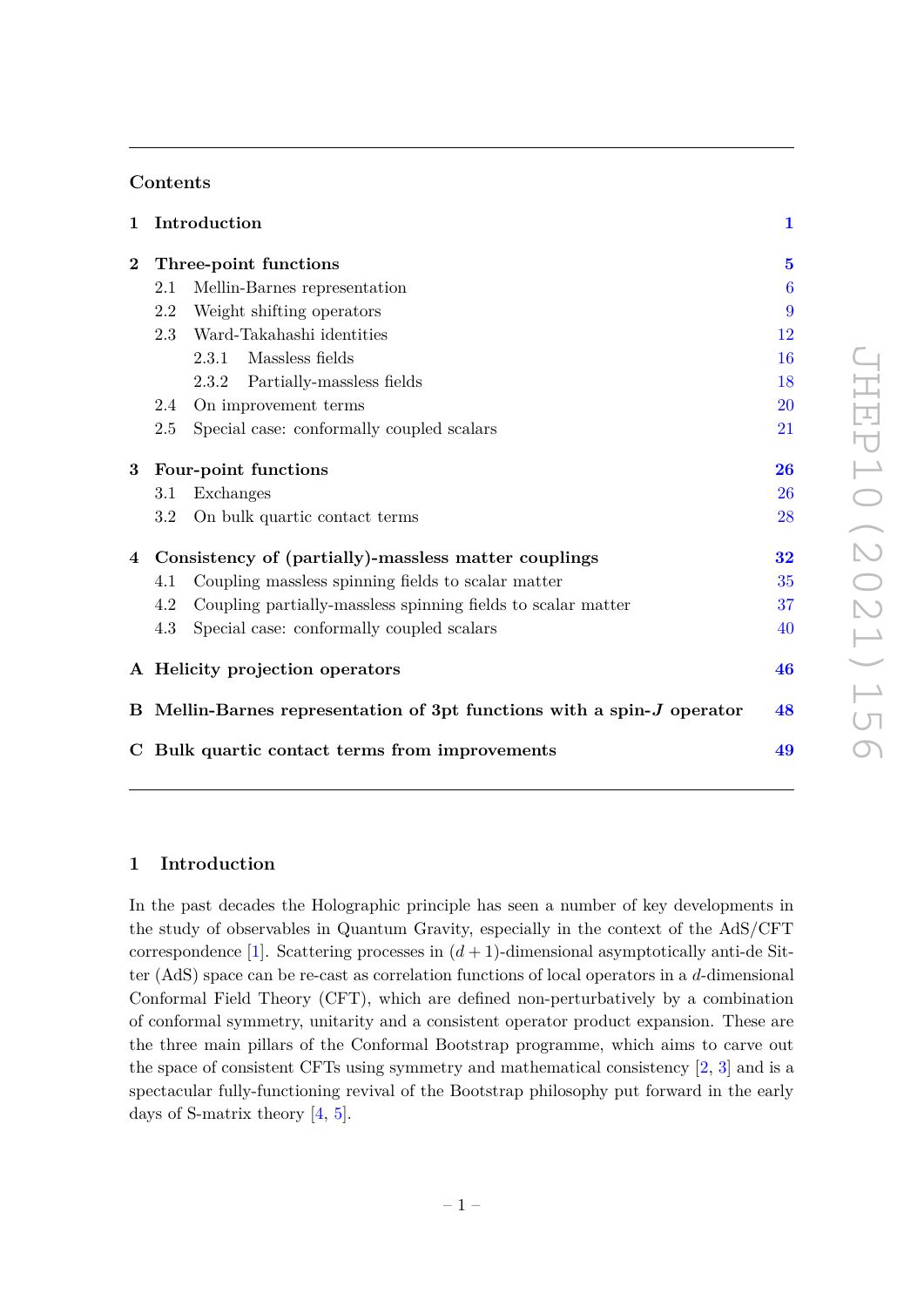Recent years have seen a renewed interested in the challenge to extend the successes of the Bootstrap and the AdS/CFT paradigm to more general backgrounds, in particular those that are closer to real world. A natural testing ground is provided by de Sitter (dS) space, which shares the isometry group with Euclidean AdS. Indeed, it has long been known that correlators on the boundary of  $\text{dS}$  are constrained by conformal symmetry  $[6-15]$  $[6-15]$ . This has since evolved into the Cosmological Bootstrap [\[16–](#page-53-4)[32\]](#page-54-0), which aims to identify the symmetries and consistency criteria that should be satisfied by boundary correlators in dS (which, in contrast, for the AdS case above are known) and apply them to constrain (or even completely determine) the form that such boundary correlators can take.

One of the first instances in which symmetry and consistency were used to successfully deduce model independent properties of quantum theories is Weinberg's seminal 1964 result [\[33,](#page-54-1) [34\]](#page-54-2) on the couplings of massless particles of arbitrary integer spin to scalar matter in flat space.<sup>[1](#page-3-0)</sup> Weinberg showed that locality and unitarity constrain the S-matrix for the emission of a single massless spin-*J* particle with momentum *q* to take the following form in the soft limit  $q \to 0$ :

<span id="page-3-1"></span>
$$
S(p_1, \ldots, p_N, q, \epsilon) \approx \left[ \sum_{a=1}^N \frac{g_a \left( \epsilon \cdot p_a \right)^J}{-2q \cdot p_a} \right] \times S(p_1, \ldots, p_N), \qquad (1.1)
$$

where  $S(p_1, \ldots, p_N)$  is the S-matrix for the process before the emission of the massless spin-*J* particle,  $g_a$  is its coupling to the *a*-th external particle and  $\epsilon$  its polarization vector which is null  $(\epsilon^2 = 0)$  and transverse  $(q \cdot \epsilon = 0)$ . This however gives a redundant description of the massless spin-*J* particle and (gauge invariance) requires that the spurious longitudinal components decouple, viz.

<span id="page-3-2"></span>
$$
(q \cdot D_{\epsilon}) S(p_1, \dots, p_N, q, \epsilon) = 0.
$$
\n
$$
(1.2)
$$

From the form [\(1.1\)](#page-3-1) for the S-matrix in the limit  $q \to 0$ , this gives the constraint

$$
\sum_{a=1}^{N} g_a \left(\epsilon \cdot p_a\right)^{J-1} = 0, \qquad \forall p_a.
$$
\n(1.3)

For spin  $J = 1$  this constraint implies conservation of charge:

<span id="page-3-3"></span>
$$
\sum_{a=1}^{N} g_a = 0,\t\t(1.4)
$$

for  $J = 2$  it implies energy-momentum conservation and the principle of equivalence

<span id="page-3-4"></span>
$$
\sum_{a=1}^{N} p_a = 0 \quad \text{and} \quad g_1 = \dots = g_N,
$$
\n(1.5)

and for  $J > 2$  that there is no coupling of a massless higher-spin particle to scalar matter,

<span id="page-3-5"></span>
$$
g_1 = \ldots = g_N = 0. \tag{1.6}
$$

<span id="page-3-0"></span><sup>&</sup>lt;sup>1</sup>This was extended to Fermions and supersymmetric theories in  $[35, 36]$  $[35, 36]$  $[35, 36]$ .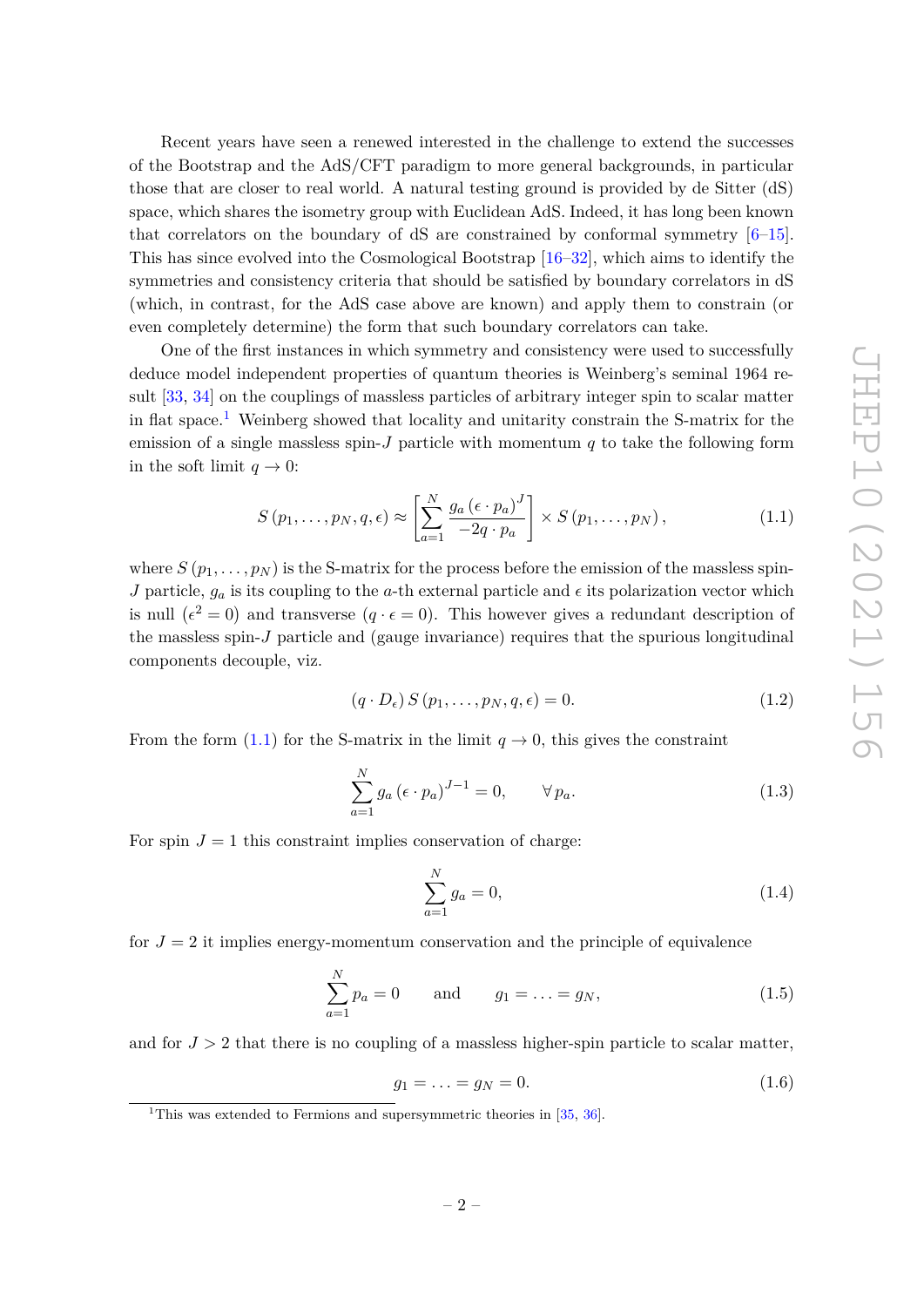The beauty of this argument lies in its universality: fundamental features of theories of massless spinning particles, such as charge conservation and the equivalence principle, follow in a model independent way as a simple consequence of locality and unitarity. It also has the strength to rule out (in local theories) interactions of certain collections of particles altogether.

Extending Weinberg's analysis to a curved background has long faced various difficulties, mostly related to the problem of defining an S-matrix on spaces with non-vanishing curvature. Given the recent developments in adapting S-matrix techniques to boundary correlators in (A)dS space however, we are increasingly in a position to start tackling this problem concretely and, in the specific case of couplings to conformally coupled scalars in  $dS_4$ <sup>[2](#page-4-0)</sup>, we have already seen significant progress [\[24\]](#page-54-5) for massless particles of spins  $J = 1, 2$ . The story in dS space is moreover particularly rich from a phenomenological perspective, where unitary irreducible representations of the de Sitter isometry group admit not only massless but also *partially-*massless spinning particles [\[37](#page-54-6)[–42\]](#page-54-7), whose consistent scattering observables also require the decoupling of (a subset of) the longitudinal components. A natural question is then if the couplings of such partially-massless particles can be similarly constrained in a model-independent way.

In this work we demonstrate how the Mellin-Barnes formalism for boundary correlators in momentum space introduced in [\[20,](#page-53-5) [21\]](#page-53-6) can be used to extend Weinberg's analysis to  $(A)dS_{d+1}$ , including the matter couplings of partially-massless fields peculiar to the dS case. For boundary correlators in  $(A)dS$ , the gauge-invariance constraint  $(1.2)$  on Smatrix elements is replaced by a Ward-Takahashi identity which relates the longitudinal components to lower-point correlators with the massless external field removed. As we shall see, Ward-Takahashi identities at the level of the Mellin-Barnes representation are encoded in a particular form of polynomial [\(2.41\)](#page-16-0) in the Mellin variables. Upon computing threeand four-point functions of a (partially)-massless field with scalars (see figures [1](#page-14-0) and [2\)](#page-33-1) this feature allows us to systematically study the constraints from the Ward-Takahashi identities.

By studying constraints from Ward-Takahashi identities at the three-point level, we recover the results  $[43, 44]$  $[43, 44]$  $[43, 44]$  that gauge-invariance constrains  $(2.53)$  the scaling dimensions of the scalar fields to which a (partially-)massless field can couple. At four-point, we find that the Ward-Takahashi identity is generally violated by terms that are singular in the total energy  $E_T$ . This observation was also made in [\[24\]](#page-54-5) where, for couplings to conformally coupled scalars in  $dS_4$ , it was shown that charge conservation  $(1.4)$  and the equivalence principle [\(1.5\)](#page-3-4) ensure that the Ward-Takahashi identity is satisfied. One should also rule out the possibility that the total energy singularities violating the Ward-Takahashi identity cannot be compensated by adding local quartic contact terms — i.e. those generated by quartic vertices with a finite number of derivatives involving one (partially-)massless spin-*J* field and the three external scalars. In flat space it is clear, since local quartic contact amplitudes do not contribute singularities in *q* and are therefore subleading in the soft

<span id="page-4-0"></span><sup>&</sup>lt;sup>2</sup>Note that, results for scalars of certain masses — which includes massless scalars relevant for inflation — can be obtained from those for conformally coupled scalars by acting with a differential "weight-shifting" operator [\[16,](#page-53-4) [18,](#page-53-7) [24\]](#page-54-5).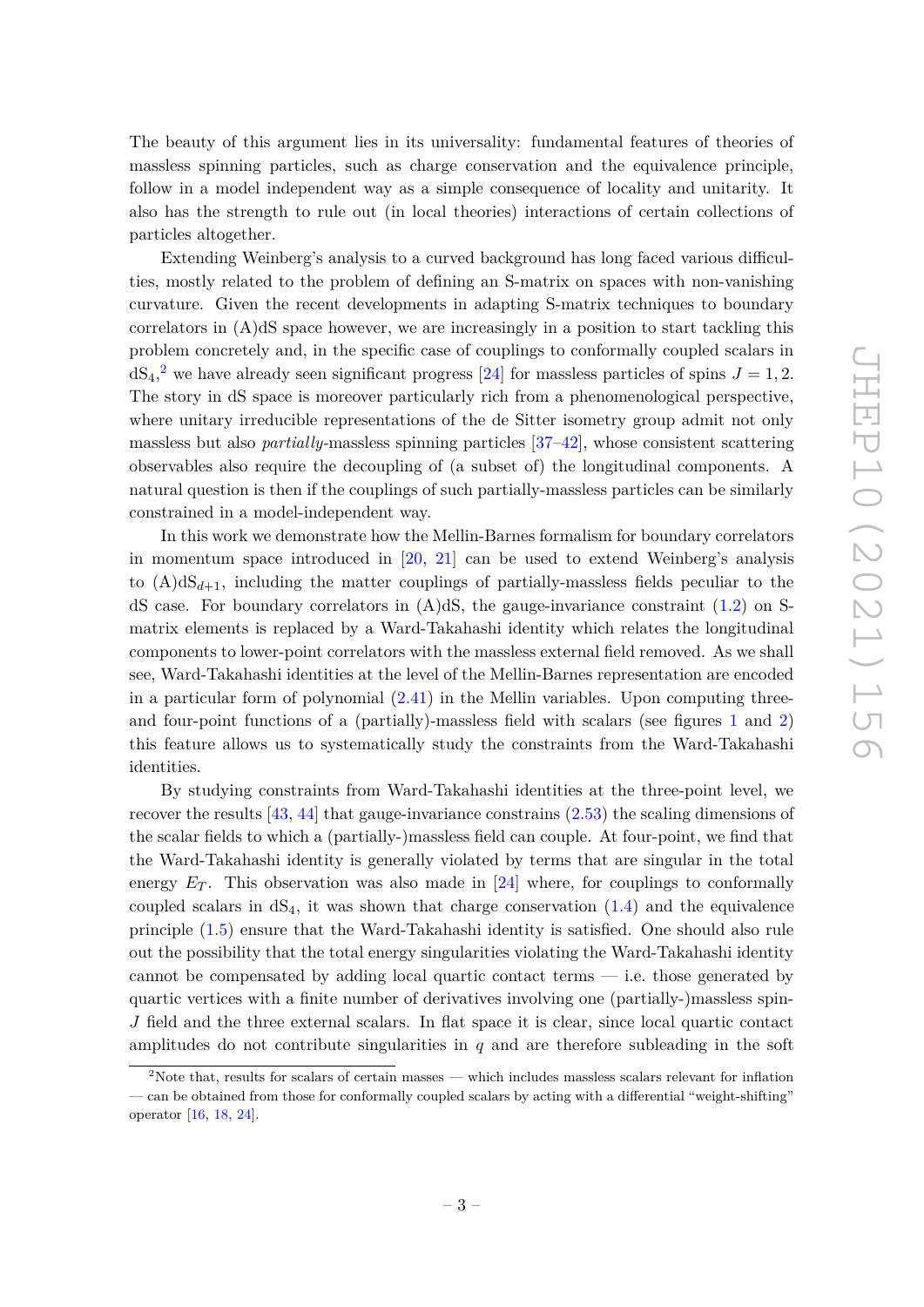limit [\(1.1\)](#page-3-1). In (A)dS the separation appears less sharp. Contact amplitudes associated to local quartic vertices in (A)dS tend to dominate in the limit  $E_T \rightarrow 0$ , with the singularity in  $E_T$  increasing with the number of derivatives.<sup>[3](#page-5-0)</sup> By translating the problem into the Mellin-Barnes representation, where the local contact terms are associated to polynomials in the Mellin variables of a minimum degree, we are able to establish that there are total energy singularities violating the Ward-Takahashi identity which cannot be compensated by adding local quartic vertices to the theory. In particular, there are singularities in  $E_T$ that violate the Ward-Takahashi identity that are of a too low degree to be generated by a local quartic vertex. From this, combined with our results for four-point exchanges with a single external (partially)-massless spin-*J* field, in this paper we establish the following:

- Massless spin-*J* fields in  $(A)dS_{d+1}$ . Weinberg's conclusions on the couplings of massless spinning fields to scalar matter carry over to  $(A)dS$ . In particular, the fourpoint Ward-Takahashi identities require: charge conservation  $(1.4)$  for  $J = 1$ , the equivalence principle  $(1.5)$  for  $J = 2$  and that, in local theories, there is no coupling of massless higher-spin fields  $J > 2$  to scalar matter  $(1.6)$ .
- **Partially-massless spin-***J* **field of depth-2 in dS***d*+1**.** [4](#page-5-1) The four-point Ward-Takahashi identities imply that partially-massless fields of depth-2, which can have spin-3 and higher, cannot couple consistently to scalar matter in local theories.

The paper is organised as follows. In section [2](#page-6-0) we introduce the Mellin-Barnes representation of three-point boundary correlators in  $(A)dS_{d+1}$ , <sup>[5](#page-5-2)</sup> focusing on the case of correlators involving two scalars and a spin-*J* field. For (partially-)massless spin-*J* field we study how gauge-invariance manifests itself in the Mellin-Barnes representation and how it constrains the masses of the scalar fields to which it can couple. We derive three-point Ward-Takahashi identities for massless spinning fields and partially-massless spinning fields of depths 1 and 2. We also provide a double check of these results by deriving the Ward-Takahashi identities in  $d = 3$  for the case that the scalars are conformally coupled, where the Mellin-Barnes integrals in the three-point correlators can be lifted completely. We also give various new explicit expressions for three-point correlators of (partially-)massless fields with conformally coupled scalars, including all lower helicity components.

In section [3](#page-27-0) we introduce the Mellin-Barnes representation of four-point functions, focusing on tree-level processes — namely, four-point exchanges and quartic contact diagrams (including those of derivative interactions). We show how quartic contact diagrams can be packaged as improvement terms to cubic vertices in a four-point exchange and how this is naturally described within the Mellin-Barnes formalism.

<span id="page-5-0"></span> $3$ These have been classified in [\[18\]](#page-53-7) for quartic contact diagrams involving only (conformally coupled) scalar fields.

<span id="page-5-1"></span><sup>4</sup>For simplicity we focused on the scalar matter couplings to depth-2 partially-massless fields, though from considering various examples for other depths we expect that this result holds for all non-zero depths.

<span id="page-5-2"></span><sup>&</sup>lt;sup>5</sup>In the case of  $dS_{d+1}$ , by boundary correlators we mean late time in-in correlators computed within the in-in/Schwinger-Keldysh formalism [\[45,](#page-55-1) [46\]](#page-55-2) (for a review see [\[47\]](#page-55-3)). These should not be confused with wavefunction coefficients which are sometimes (with an abuse of terminology) are referred to in the literature as correlators.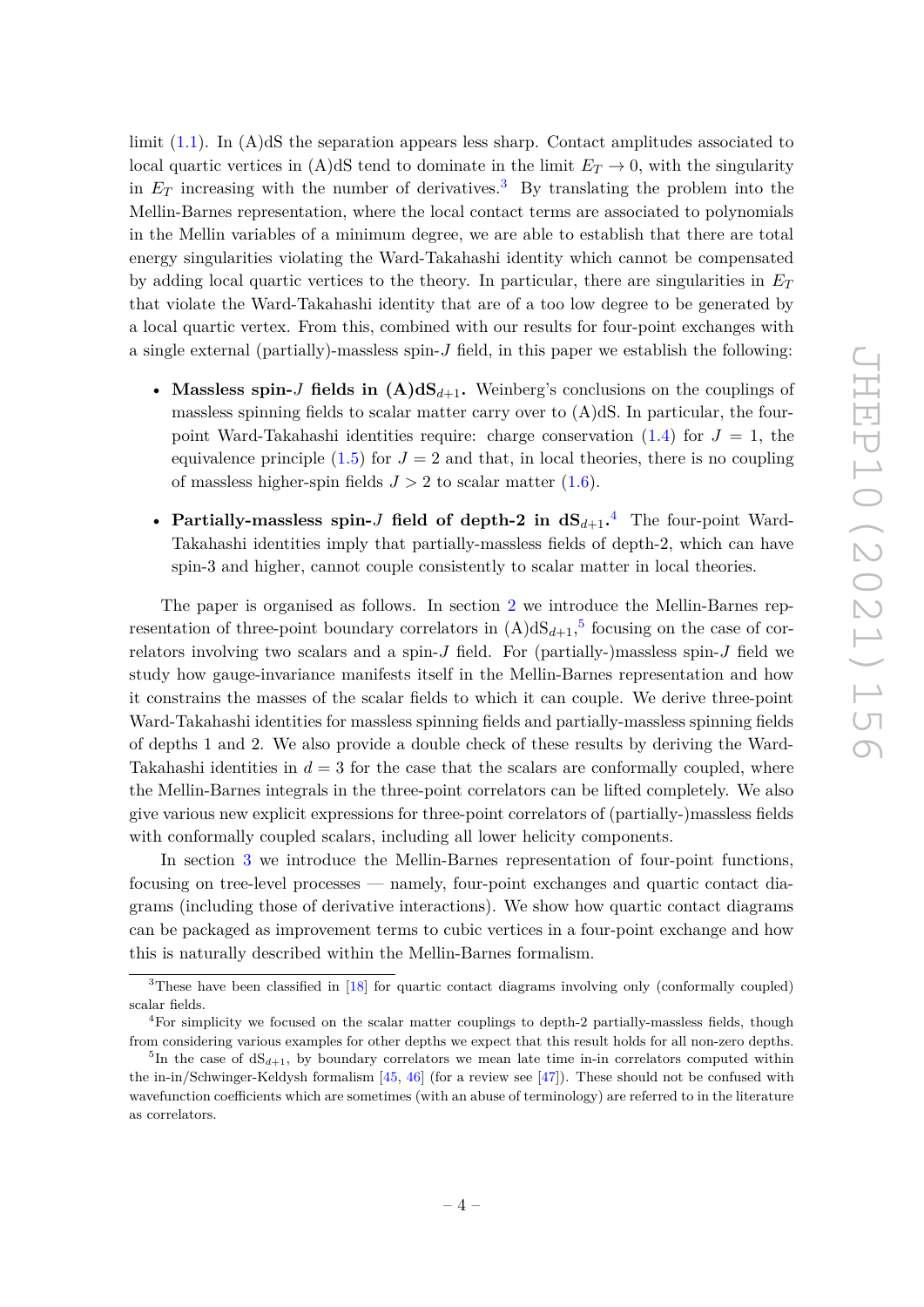In section [4,](#page-33-0) focusing on four-point functions involving three scalars and a single (partially)-massless spin-*J* field in  $(A)dS_{d+1}$ , we explore the constraints coming from gaugeinvariance. We show that the Ward-Takahashi identity, for generic cubic couplings, is violated by quartic contact terms and argue that this cannot be restored by the addition of local quartic vertices — thus leading to a constraint on the cubic couplings of (partially) massless fields to scalars. We verify this explicitly for the case of massless spin-*J* fields and partially-massless spin-*J* fields of depth 2, deriving the corresponding constraints on the cubic couplings. As for the three-point functions in section [2,](#page-6-0) we provide a check of these results in  $d = 3$  in the case that the scalars are conformally coupled, where the Mellin-Barnes integrals can be lifted completely. We give various explicit expressions for four-point exchanges involving conformally coupled scalars and a single external massless spinning field, including all lower helicity components.

Various technical details are relegated to the appendices.

**Notation and conventions.** Throughout we denote scalar fields by the symbol *φ* and spinning fields by  $\varphi$ . A scalar operator on the boundary with scaling dimension  $\Delta =$  $\frac{d}{2} + i\nu$  is denoted by  $O_{\nu}$ . If the operator instead has spin-*J* it is denoted by  $O_{\nu,J}$ . The *d*-dimensional spatial vector **x** parameterises the boundary directions and **k** denotes the boundary momentum. These have magnitudes denoted by  $x = |\mathbf{x}|$  and  $k = |\mathbf{k}|$ . In  $dS_{d+1}$ we work with metric signature  $(- + \ldots + +)$ .

## <span id="page-6-0"></span>**2 Three-point functions**

We begin in section [2.1](#page-7-0) by reviewing and extending the relevant aspects of the Mellin-Barnes representation for three-point functions in momentum space introduced in [\[20,](#page-53-5) [21\]](#page-53-6). In section [2.2](#page-10-0) we introduce some useful differential operators which can be used to derive relations between correlators with operator scaling dimensions and spins that differ by integer shifts, as well as correlators generated by derivative interactions. In section [2.3](#page-13-0) we consider three-point functions of a (partially)-massless field and two scalars in  $(A)dS_{d+1}$ . We describe how the constraints from gauge-invariance manifest themselves in the Mellin-Barnes representation and derive explicit expressions for the corresponding three-point Ward-Takahashi identities. In section [2.4](#page-21-0) we detail how the freedom to add improvement (i.e. on-shell vanishing) terms to cubic vertices can be used to simplify the Mellin-Barnes representation of three-point functions. In section [2.5](#page-22-0) we consider the special case in which the two scalar fields are conformally coupled in  $d = 3$ . In this case the Mellin-Barnes representation is not required to describe the correlator completely and the integrals can be lifted to give explicit closed form expressions for the three-point function of a (partially- )massless field and two conformally coupled scalars. These results provide a cross-check of the three-point Ward-Takahashi identities we derived in section [2.3.](#page-13-0)

Momentum space three-point functions of (partially)-massless fields in (A)dS have been studied in various works. For a (most-likely) incomplete list see refs. [\[9,](#page-53-8) [10,](#page-53-9) [15,](#page-53-3) [16,](#page-53-4) [21,](#page-53-6) [24,](#page-54-5) [45,](#page-55-1) [48–](#page-55-4)[57\]](#page-55-5).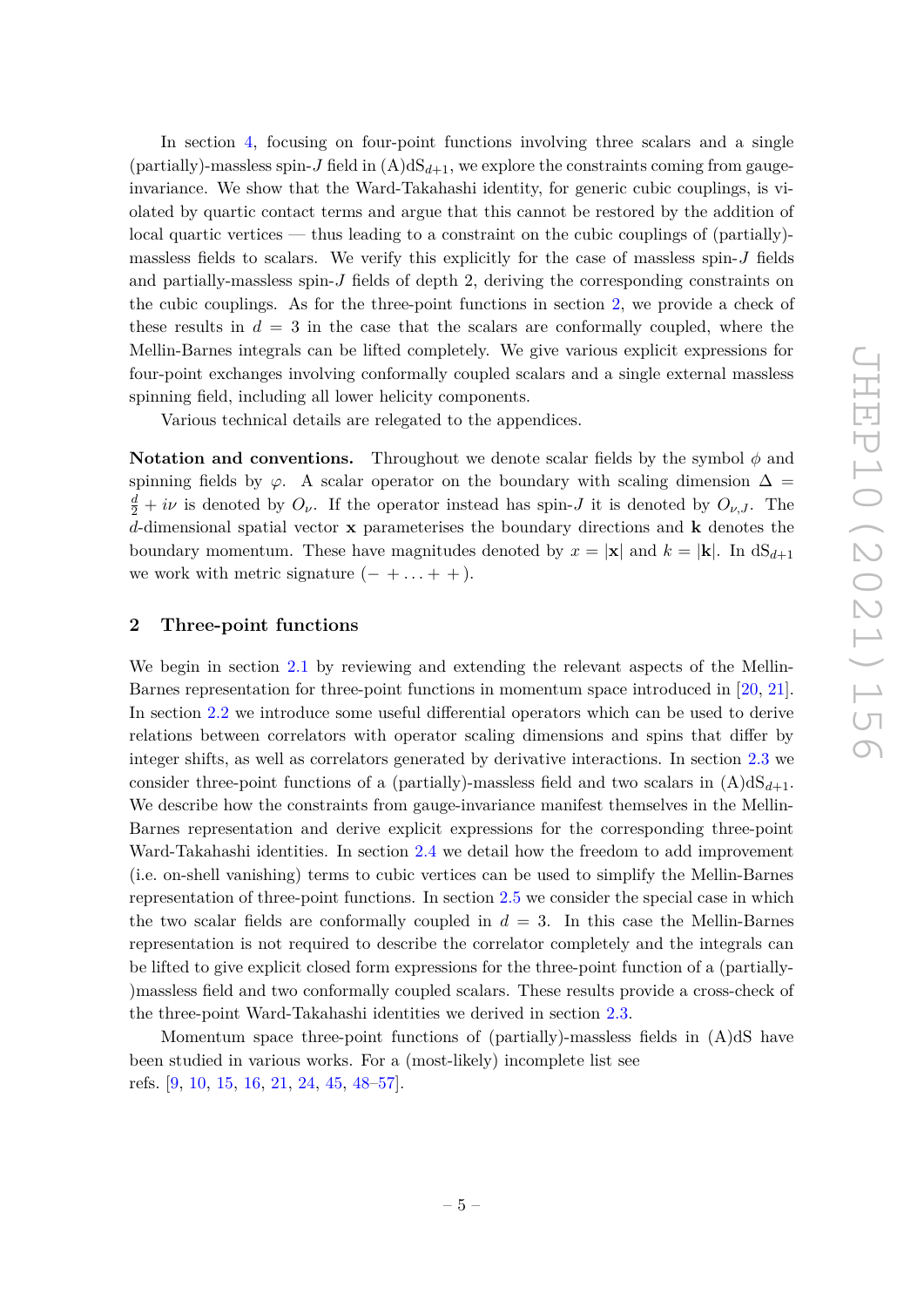## <span id="page-7-0"></span>**2.1 Mellin-Barnes representation**

The *Mellin-Barnes representation* of a generic three-point conformal correlation function in *d*-dimensional momentum space is defined as

<span id="page-7-5"></span>
$$
\langle O_{\nu_1, J_1}(\mathbf{k}_1) O_{\nu_2, J_2}(\mathbf{k}_2) O_{\nu_3, J_3}(\mathbf{k}_3) \rangle'
$$
  
= 
$$
\int_{-i\infty}^{i\infty} [ds]_3 \langle O_{\nu_1, J_1}(\mathbf{k}_1) O_{\nu_2, J_2}(\mathbf{k}_2) O_{\nu_3, J_3}(\mathbf{k}_3) \rangle'_{s_1, s_2, s_3},
$$
(2.1)

where in the usual way the prime denotes the correlator with the momentum conserving delta function stripped off,

$$
\langle O_{\nu_1,J_1}(\mathbf{k}_1) O_{\nu_2,J_2}(\mathbf{k}_2) O_{\nu_3,J_3}(\mathbf{k}_3) \rangle
$$
  
=  $(2\pi)^d \delta^{(d)}(\mathbf{k}_1 + \mathbf{k}_2 + \mathbf{k}_3) \langle O_{\nu_1,J_1}(\mathbf{k}_1) O_{\nu_2,J_2}(\mathbf{k}_2) O_{\nu_3,J_3}(\mathbf{k}_3) \rangle'.$ 

The operator  $O_{\nu_j, J_j}$  has spin  $J_j$  and its scaling dimension  $\Delta_j^+$  parameterised as  $\Delta_j^+ = \frac{d}{2} + \frac{d}{2}$ *iv*<sub>*j*</sub>, so that the shadow scaling dimension is given by sending  $\nu_j \to -\nu_j$  i.e.  $\Delta_j^- = \frac{d}{2} - i\nu_j$ . We refer to the variables  $s_j$  as *Mellin variables*, which are assigned to each momentum  $\mathbf{k}_j$ .<sup>[7](#page-7-2)</sup> The Mellin-Barnes representation can be expressed in the form:

$$
\langle O_{\nu_1, J_1}(\mathbf{k}_1) O_{\nu_2, J_2}(\mathbf{k}_2) O_{\nu_3, J_3}(\mathbf{k}_3) \rangle'_{s_1, s_2, s_3} = \mathcal{A}_{\nu_1, J_1; \nu_2, J_2; \nu_3, J_3}(s_1, \mathbf{k}_1, \epsilon_1; s_2, \mathbf{k}_2, \epsilon_2; s_3, \mathbf{k}_3, \epsilon_3)
$$

$$
\times \rho_{\nu_1, \nu_2, \nu_3}(s_1, s_2, s_3) \prod_{j=1}^3 \left(\frac{k_j}{2}\right)^{-2s_j + i\nu_j}, \quad (2.2)
$$

where the  $\epsilon_j$  are null auxiliary vectors  $\epsilon_j \cdot \epsilon_j = 0$  encoding the tensor structure (as in e.g.  $[59]$ :

$$
O_{\nu,J} = (O_{\nu})_{i_1...i_J} \epsilon^{i_1} ... \epsilon^{i_J}, \qquad i_a = 1,...,d, \qquad a = 1,...,J.
$$
 (2.3)

The function  $\rho_{\nu_1,\nu_2,\nu_3}(s_1,s_2,s_3)$  carries two infinite families of poles for each Mellin variable,

<span id="page-7-4"></span><span id="page-7-3"></span>
$$
\rho_{\nu_1,\nu_2,\nu_3}(s_1,s_2,s_3) = \prod_{j=1}^3 \frac{1}{2\sqrt{\pi}} \Gamma\left(s_j + \frac{i\nu_j}{2}\right) \Gamma\left(s_j - \frac{i\nu_j}{2}\right). \tag{2.4}
$$

These poles are associated to the Mellin-Barnes representation of the corresponding bulkboundary propagators, which are given by a type of Bessel functions [\[60\]](#page-55-7). The function  $\mathcal{A}_{\nu_i,J_i}(s_i,\mathbf{k}_i,\boldsymbol{\epsilon}_i)$  is what we refer to throughout as the *Mellin-Barnes amplitude*,

$$
\mathcal{A}_{\nu_1, J_1; \nu_2, J_2; \nu_3, J_3}^{(x)}(s_j, \mathbf{k}_j, \epsilon_j) = i\pi \delta \left(\frac{x}{4} - s_1 - s_2 - s_3\right)
$$

$$
\times \mathfrak{C}_{\nu_1, J_1; \nu_2, J_2; \nu_3, J_3}(s_1, s_2, s_3 | \epsilon_k \cdot \mathbf{k}_j, \epsilon_k \cdot \epsilon_j), \qquad (2.5)
$$

<span id="page-7-1"></span><sup>&</sup>lt;sup>6</sup>Note that, throughout, the parameters  $\nu_i$  are not necessarily real. The constraint  $\nu_i \in \mathbb{R}$  defines Principle series representations and at the level of the Mellin-Barnes representation ensures that the integration contours do not get pinched. Other representations can be obtained from the Principle Series by analytic continuation and careful treatment of any divergences, for which we refer the reader to [\[21\]](#page-53-6). See [\[58\]](#page-55-8) for a nice overview of unitary irreducible representations in (anti-)de Sitter space.

<span id="page-7-2"></span><sup>7</sup>Later on Mellin variables will be divided into *external* and *internal* Mellin variables, associated to external and internal momenta respectively. The *s<sup>j</sup>* above are therefore external Mellin variables.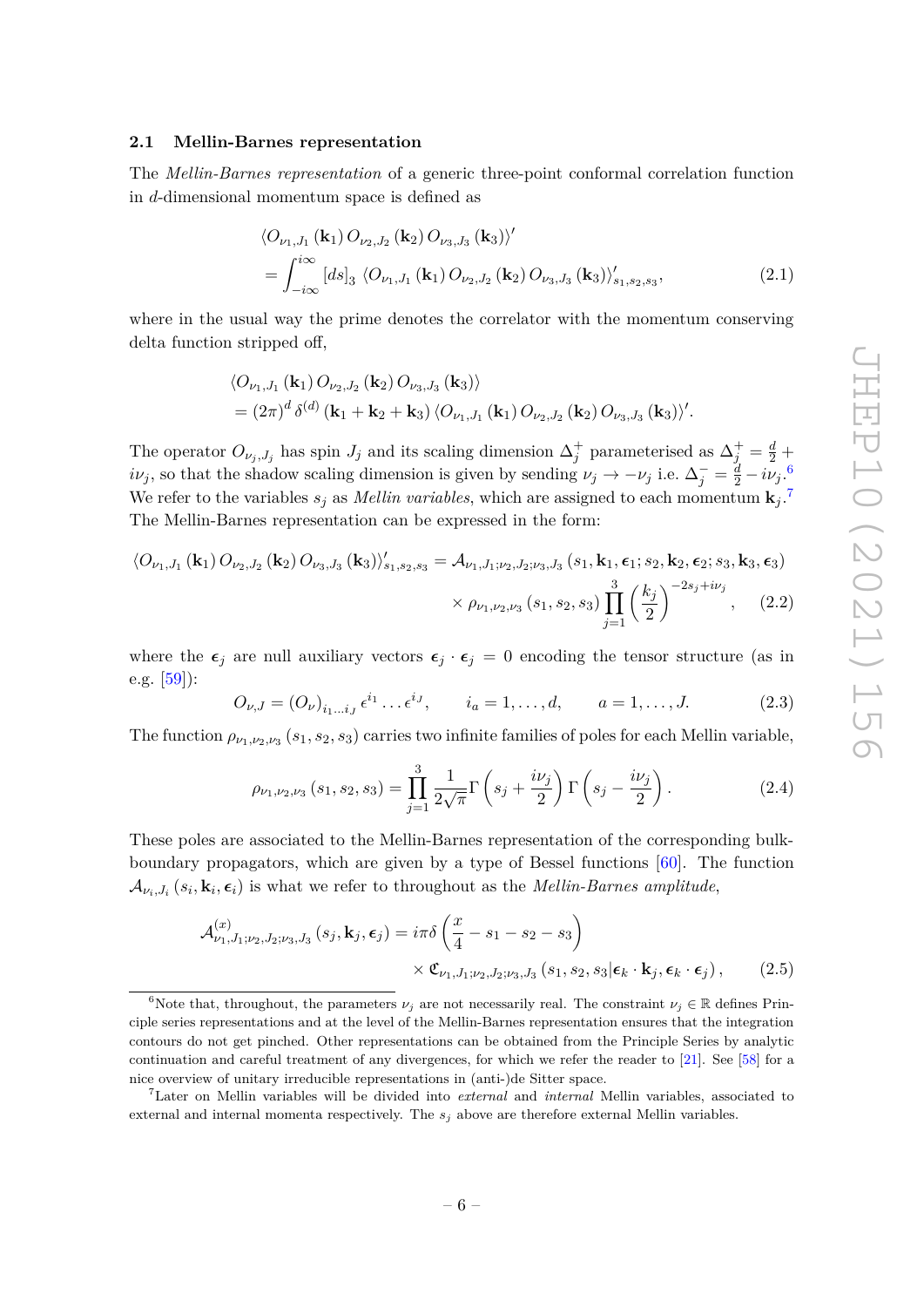where the function  $\mathfrak{C}_{\nu_1,J_1;\nu_2,J_2;\nu_3,J_3}(s_1,s_2,s_3|\boldsymbol{\epsilon}_k \cdot \mathbf{k}_j,\boldsymbol{\epsilon}_k \cdot \boldsymbol{\epsilon}_j)$  encodes the tensorial structure, which is a polynomial in the contractions  $(\epsilon_k \cdot \mathbf{k}_j)$  and  $(\epsilon_k \cdot \epsilon_j)$  and a rational function of the Mellin variables  $s_j$ . We shall give some explicit examples below. In the next section [2.2](#page-10-0) it will be shown that this function can always be transformed into a polynomial in the  $s_j$ through the appropriate change of Mellin integration variables, so that all poles in the *s<sup>j</sup>* are encoded in functions [\(2.4\)](#page-7-3).

The Dirac delta function in [\(2.5\)](#page-7-4) enforces a constraint among the Mellin variables that is analogous to momentum conservation  $\mathbf{k}_1 + \mathbf{k}_2 + \mathbf{k}_3 = 0$ . In particular, analogous to how translation invariance implies momentum conservation, the Dilatation Ward identity (see e.g. [\[49\]](#page-55-9) for its form in momentum space) requires

<span id="page-8-1"></span>
$$
s_1 + s_2 + s_3 = \frac{x}{4}, \qquad x = d + 2N,
$$
 (2.6)

where *N* is the degree of the polynomial  $\mathfrak{C}_{\nu_1,J_1;\nu_2,J_2;\nu_3,J_3}(s_1,s_2,s_3|\boldsymbol{\epsilon}_k\cdot\mathbf{k}_j,\boldsymbol{\epsilon}_k\cdot\boldsymbol{\epsilon}_j)$  in the contractions  $(\epsilon_k \cdot \mathbf{k}_i)$ . From a holographic perspective, the Dirac delta function can be expressed as an integral over the bulk radial co-ordinate, which in Poincaré co-ordinates

$$
ds_{\rm EAdS}^2 = \frac{dz^2 + d\mathbf{x}^2}{z^2},\tag{2.7}
$$

with radial co-ordinate *z*, reads:<sup>[8](#page-8-0)</sup>

<span id="page-8-2"></span>
$$
i\pi\delta\left(\frac{x}{4} - s_1 - s_2 - s_3\right) = \lim_{z_0 \to 0} \int_{z_0}^{\infty} \frac{dz}{z} z^{\frac{x}{2} - 2(s_1 + s_2 + s_3)}.
$$
 (2.8)

Boundary terms are therefore encoded in the Mellin-Barnes amplitude [\(2.5\)](#page-7-4) by terms that vanish on the constraint  $(2.6)$ , since:

<span id="page-8-3"></span>
$$
\left(\frac{x}{4} - s_1 - s_2 - s_3\right) i\pi \delta \left(\frac{x}{4} - s_1 - s_2 - s_3\right) = \lim_{z_0 \to 0} \int_{z_0}^{\infty} dz \, \partial_z \left[z^{\frac{x}{2} - 2(s_1 + s_2 + s_3)}\right].\tag{2.9}
$$

Dirac delta functions [\(2.8\)](#page-8-2) which are not accompanied by a factor  $(\frac{x}{4} - s_1 - s_2 - s_3)$  as in [\(2.9\)](#page-8-3) above are therefore the fingerprint of genuine bulk contact interactions, and hence of the presence of a singularity in the total energy variable  $E_T = k_1 + k_2 + k_3$  as  $E_T \rightarrow 0$ .<sup>[9](#page-8-4)</sup> Boundary terms do not have a singularity in *E<sup>T</sup>* . The most general boundary term is given by [\(2.9\)](#page-8-3) dressed with a polynomial in *s*1, *s*<sup>2</sup> and *s*3. This is analogous to the representation of the momentum conserving delta function as an integral over the boundary co-ordinates **x**,

$$
(2\pi)^{d} \delta^{(d)} (\mathbf{k}_{1} + \mathbf{k}_{2} + \mathbf{k}_{3}) = \int d^{d} \mathbf{x} e^{i\mathbf{x} \cdot (\mathbf{k}_{1} + \mathbf{k}_{2} + \mathbf{k}_{3})}, \qquad (2.10)
$$

where boundary terms are encoded in terms that vanish by momentum conservation:

$$
\left(\mathbf{k}_1 + \mathbf{k}_2 + \mathbf{k}_3\right) \left(2\pi\right)^d \delta^{(d)}\left(\mathbf{k}_1 + \mathbf{k}_2 + \mathbf{k}_3\right) = \int d^d\mathbf{x} \, i \partial_\mathbf{x} \left[e^{i\mathbf{x} \cdot (\mathbf{k}_1 + \mathbf{k}_2 + \mathbf{k}_3)}\right].\tag{2.11}
$$

<span id="page-8-0"></span><sup>&</sup>lt;sup>8</sup>For scalar operators, this integral is precisely the integral in the triple- $K$  integral representation [\[49\]](#page-55-9) for conformal correlation functions of scalar operators in momentum space. In that case the three Mellin variables  $s_j$  arise from the Mellin-Barnes representation for each  $K$ , which is modified Bessel function of the second kind.

<span id="page-8-4"></span><sup>&</sup>lt;sup>9</sup>Bulk contact terms only have singularities in  $E_T$  and are characterised by the order of the pole in *E<sup>T</sup>* [\[48,](#page-55-4) [61\]](#page-55-10).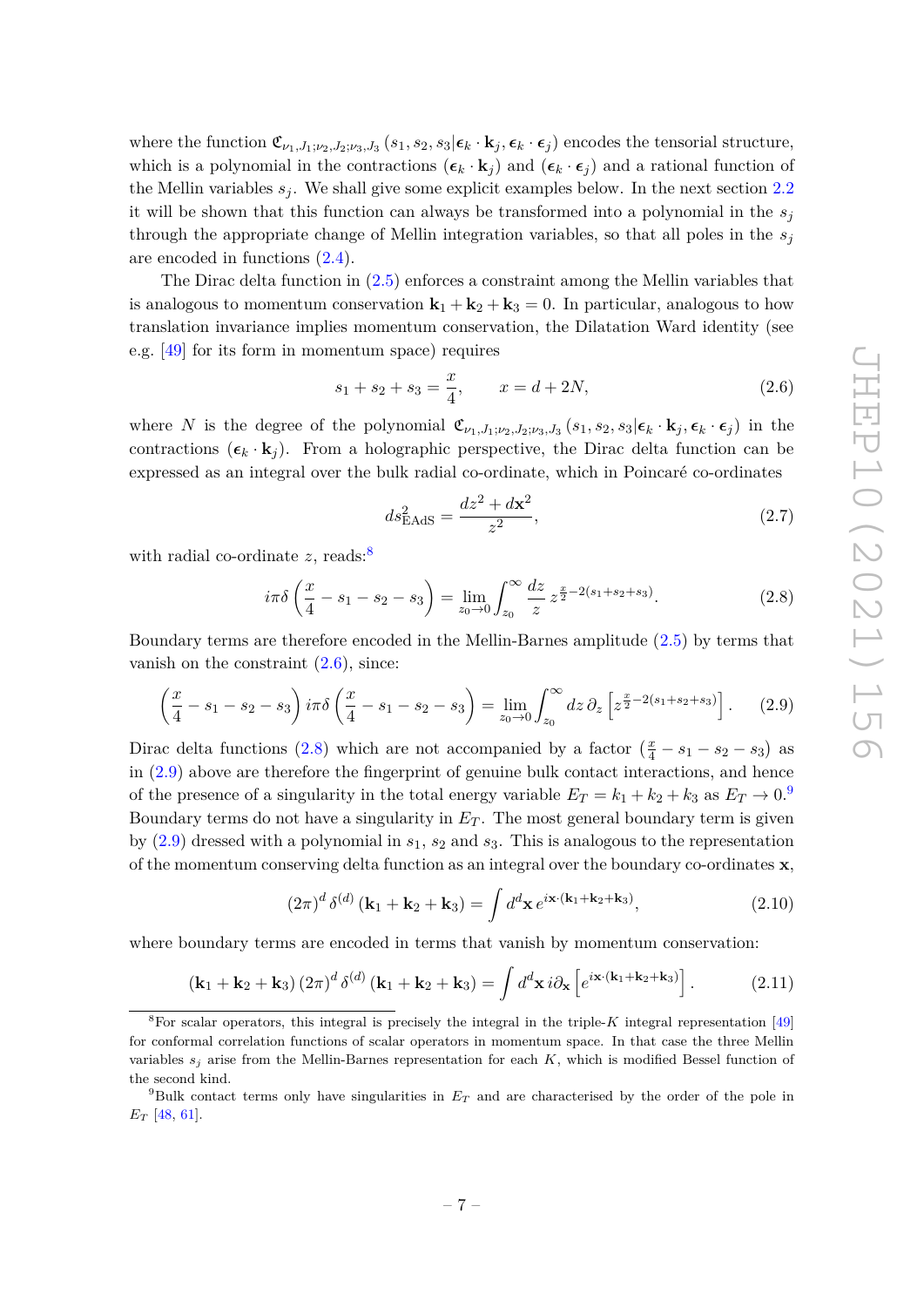Given the above parallels between the Mellin-Barnes and momentum space representation of conformal correlators it is tempting to regard the Mellin-Barnes representation as an analogue of momentum space for the bulk radial direction.

We will often find it useful to work with the Mellin-Barnes amplitude at the level of the integrand in the bulk radial co-ordinate  $z$ , which can be immediately read off from  $(2.8)$ 

$$
\mathcal{A}_{\nu_1, J_1; \nu_2, J_2; \nu_3, J_3}(s_i, \mathbf{k}_i, \epsilon_i) = \lim_{z_0 \to 0} \left[ \int_{z_0}^{\infty} \frac{dz}{z} \, \mathcal{A}_{\nu_1, J_1; \nu_2, J_2; \nu_3, J_3}(s_i, \mathbf{k}_i, \epsilon_i | z) \right],\tag{2.12}
$$

where we defined

$$
\mathcal{A}_{\nu_1, J_1; \nu_2, J_2; \nu_3, J_3}(s_i, \mathbf{k}_i, \epsilon_i | z) = z^{\frac{x}{2} - 2(s_1 + s_2 + s_3)} \mathfrak{C}_{\nu_1, J_1; \nu_2, J_2; \nu_3, J_3}(s_i | \epsilon_k \cdot \mathbf{k}_j, \epsilon_k \cdot \epsilon_j). \tag{2.13}
$$

The Mellin-Barnes amplitude for the corresponding in-in 3pt function in  $dS_{d+1}$  is obtained from its  $EAdS_{d+1}$  counterpart by multiplying with the following constant sinusoidal factor:<sup>[10](#page-9-0)</sup>

<span id="page-9-1"></span>
$$
\mathcal{N}_3 \sin\left(\pi \left(\frac{x}{4} + \frac{i(\nu_1 + \nu_2 + \nu_3)}{2}\right)\right). \tag{2.14}
$$

This factor combines the contributions from the  $+$  and  $-$  in-in contour branches, which have equal and opposite phases generated by analytic continuation from  $EAdS_{d+1}$  — for details see [\[21\]](#page-53-6).

Having outlined the general framework for the Mellin-Barnes representation of conformal 3pt functions above, below we will give some examples.

**Example 1: three scalars.** The simplest example is given by boundary three-point correlation functions generated by the following simple non-derivative bulk cubic vertex of scalar fields *φ<sup>i</sup>*

$$
\mathcal{V}_{0,0,0} = g \, \phi_1 \phi_2 \phi_3,\tag{2.15}
$$

with coupling *g*. For bulk fields  $\phi_i$  in  $EAdS_{d+1}$  the Mellin-Barnes amplitude [\(2.5\)](#page-7-4) of the dual operators  $O_{\nu_i,0}$  simply reads [\[21\]](#page-53-6):

<span id="page-9-2"></span>
$$
\mathcal{A}_{\nu_1,0;\nu_2,0;\nu_3,0}^{(d)}\left(s_j,\mathbf{k}_j\right) = g i \pi \delta \left(\frac{d}{4} - s_1 - s_2 - s_3\right),\tag{2.16}
$$

where for scalar 3pt contact diagrams  $x = d$ . Correlators of the shadow operators  $O_{-\nu_i}$ with scaling dimensions  $\Delta_j^- = \frac{d}{2} - i\nu_j$  are obtained from the above by sending  $\nu_j \to -\nu_j$ . To obtain the corresponding result in  $dS_{d+1}$  one simply multiplies by the factor  $(2.14)$  with  $x = d$ .

The corresponding correlator  $(2.1)$  is, up to normalisation, the unique solution to the Conformal Ward identities for scalar operators, which for the generic scaling dimensions considered above is given by Appell's  $F_4$  function [\[49,](#page-55-9) [62\]](#page-55-11). The bulk counterpart of the uniqueness of this conformal structure is that the vertex  $\phi_1 \phi_2 \phi_3$  generating it is unique on-shell. Other cubic vertices involving  $\phi_1$ ,  $\phi_2$  and  $\phi_3$  differ from the latter by terms that vanish on-shell, so-called improvement terms, which generate boundary terms [\(2.9\)](#page-8-3) that give a vanishing contribution to the three-point function.

<span id="page-9-0"></span><sup>&</sup>lt;sup>10</sup>The factor  $\mathcal{N}_3$  accounts for the change in two-point function normalization as we move from EAdS to dS. The details of this procedure can be found in [\[21\]](#page-53-6), see e.g. equation (2.93) of the latter reference.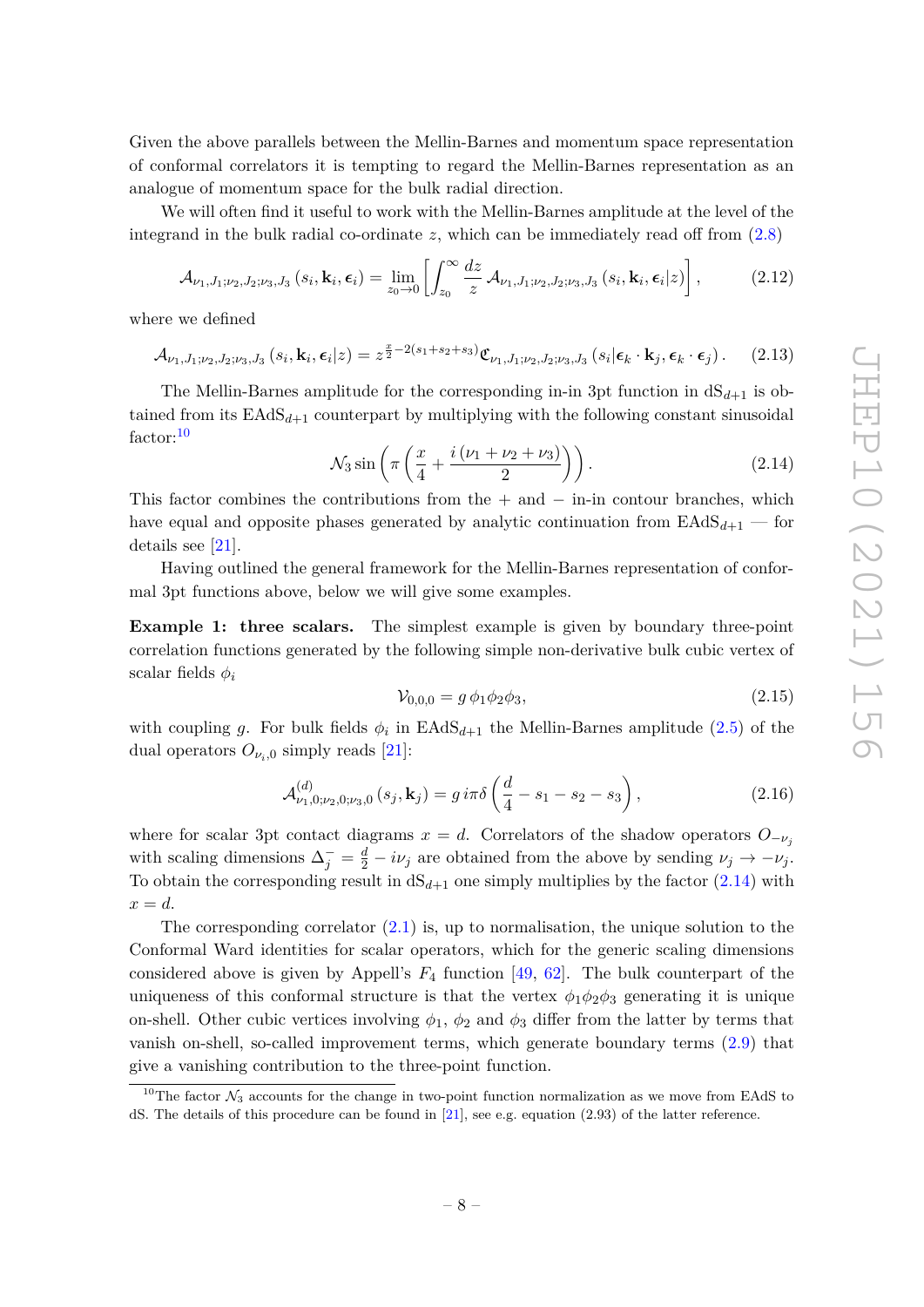**Example 2: two scalars and a spin** *J***.** The cubic vertex involving a single spin-*J* field  $\varphi_J$  and the two scalars  $\phi_{1,2}$  is also unique on-shell, taking the following form up to integration by parts and the free equations of motion:

<span id="page-10-2"></span><span id="page-10-1"></span>
$$
\mathcal{V}_{0,0,J} = g \left( \phi_1 \nabla^{\mu_1} \dots \nabla^{\mu_J} \phi_2 \right) \varphi_{\mu_1 \dots \mu_J} . \tag{2.17}
$$

For bulk fields in  $\text{EAdS}_{d+1}$  the Mellin-Barnes amplitude it generates for the three-point correlation function of the dual spin-*J* operator  $O_{\nu_3,J}$  with auxiliary vector  $\epsilon_3$  and two scalar operators  $O_{\nu_{1,2},0}$  is (see section 3.2 of [\[21\]](#page-53-6)):

$$
\mathcal{A}_{\nu_1,0;\nu_2,0;\nu_3,J}^{(d+2J)}(s_1,\mathbf{k}_1;s_2,\mathbf{k}_2;s_3,\mathbf{k}_3,\epsilon_3) = g_{12}^{(J)} i\pi \delta \left(\frac{d+2J}{4} - s_1 - s_2 - s_3\right) \times \mathfrak{C}_{\nu_1,0;\nu_2,0;\nu_3,J}(s_1,s_2,s_3|\epsilon_3 \cdot \mathbf{k}_1,\epsilon_3 \cdot \mathbf{k}_2,\epsilon_3 \cdot \mathbf{k}_3).
$$
\n(2.18)

To obtain the corresponding result in  $dS_{d+1}$  one simply multiplies by the factor  $(2.14)$ . The tensorial structure  $\mathfrak{C}_{\nu_1,0;\nu_2,0;\nu_3,J}(s_j|\epsilon_3 \cdot \mathbf{k}_j)$  is a degree *J* polynomial in the contractions  $(\epsilon_3 \cdot \mathbf{k}_i)$ :

$$
\mathfrak{C}_{\nu_1,0;\nu_2,0;\nu_3,J}(s_j|\boldsymbol{\epsilon}_3 \cdot \mathbf{k}_j) = \sum_{\alpha=0}^J \begin{pmatrix} J \\ \alpha \end{pmatrix} (-\boldsymbol{\epsilon}_3 \cdot \mathbf{k}_3)^{\alpha} \sum_{\beta=0}^\alpha \begin{pmatrix} \alpha \\ \beta \end{pmatrix} \mathcal{Y}^{(J)}_{\nu_1,\nu_2,\nu_3|\alpha,\beta}(\boldsymbol{\epsilon}_3 \cdot \mathbf{k}_1, \boldsymbol{\epsilon}_3 \cdot \mathbf{k}_2) \times H_{\nu_1,\nu_2,\nu_3|\alpha,\beta}(s_1, s_2, s_3),
$$
\n(2.19)

where

<span id="page-10-4"></span>
$$
H_{\nu_1,\nu_2,\nu_3|\alpha,\beta}(s_1,s_2,s_3) = \frac{\left(s_1 + \frac{i\nu_1}{2}\right)_{\alpha-\beta}\left(s_2 + \frac{i\nu_2}{2}\right)_{\beta}}{\left(s_3 + \frac{i\nu_3}{2} - \alpha\right)_{\alpha}},
$$
\n(2.20)

and  $\mathcal{Y}^{(J)}_{\nu_1,\nu_2,\nu_3|\alpha,\beta}$  ( $\epsilon_3 \cdot \mathbf{k}_1, \epsilon_3 \cdot \mathbf{k}_2$ ) is a degree  $J-\alpha$  polynomial in ( $\epsilon_3 \cdot \mathbf{k}_{1,2}$ ) which is independent of the Mellin variables  $s_j$  and whose explicit form is reviewed in appendix [B.](#page-49-0) Vertices that differ from the canonical choice  $(2.17)$  by on-shell vanishing terms generate the same three-point correlation function  $(2.18)$  modulo boundary terms  $(2.9)$  that give a vanishing contribution to the three-point function. In the next section we will see how rational functions of the Mellin variables such as [\(B.3\)](#page-50-1) can be translated into a polynomial via an appropriate change of integration variables.

Note that above we have taken the fields participating in the vertex  $(2.17)$  to be generic. When the spin-*J* field is (partially-)massless, gauge invariance constrains the masses of the scalar fields  $\phi_1$  and  $\phi_2$  to which it can couple (see [\[43\]](#page-54-8) section 3.2). In section [2.3](#page-13-0) we will see how such constraints manifest themselves in the Mellin-Barnes formalism.

#### <span id="page-10-0"></span>**2.2 Weight shifting operators**

The Mellin-Barnes representation has the virtue of making manifest certain useful recursion relations that hold between correlators with operator scaling dimensions and spins that differ by integer shifts, $^{11}$  $^{11}$  $^{11}$  as well as correlators with and without derivative interactions. See section 4.4 of [\[21\]](#page-53-6), which we review and expand upon in the following.

<span id="page-10-3"></span><sup>&</sup>lt;sup>11</sup>Note that such positive integer shifts of the operator dimensions parameterised by  $\Delta = \frac{d}{2} \pm i\nu$  can be naturally interpreted as shifts in the dimension *d* of the space-like de Sitter boundary.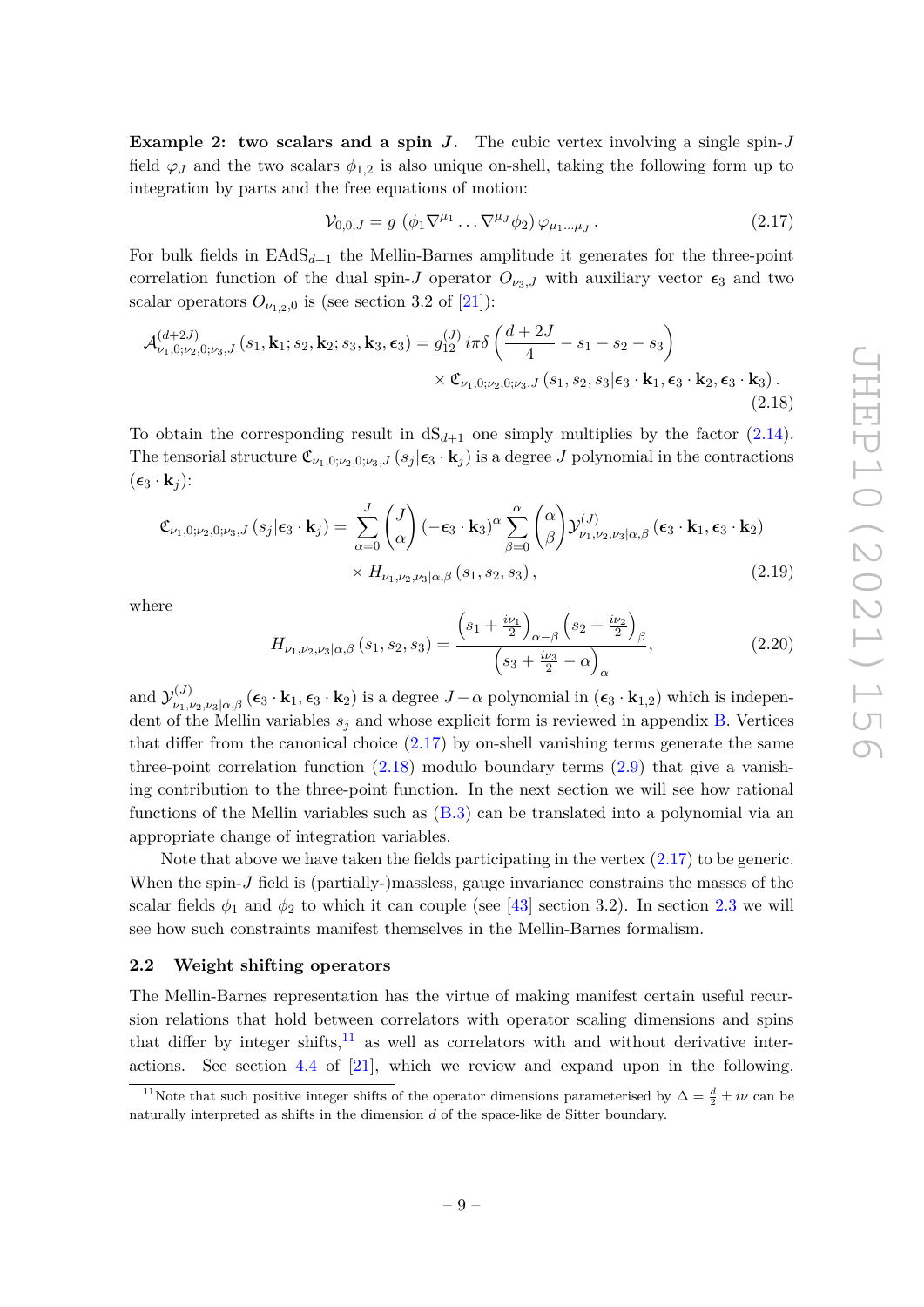See e.g. [\[18,](#page-53-7) [22,](#page-53-10) [24,](#page-54-5) [56,](#page-55-12) [63,](#page-56-0) [64\]](#page-56-1) for other works on weight-shifting operators in momentum space CFTs.

Let us first consider three-point functions of scalar operators. Given a three-point function of scalar operators in general boundary dimensions *d*, the scaling dimension of the operator  $O_{\nu_j}$  can be *lowered* by one unit by shifting  $d \to d - 2$  and acting with a simple differential operator  $M_{k_j}$  in the momentum  $k_j$  on the three-point function:<sup>[12](#page-11-0)</sup>

<span id="page-11-4"></span>
$$
\langle O_{\nu_1}(\mathbf{k}_1) O_{\nu_2}(\mathbf{k}_2) O_{\nu_3}(\mathbf{k}_3) \rangle^{(d)} \Big|_{\nu_j \to \nu_j + i} = M_{k_j} \left[ \langle O_{\nu_1}(\mathbf{k}_1) O_{\nu_2}(\mathbf{k}_2) O_{\nu_3}(\mathbf{k}_3) \rangle^{(d-2)} \right], \quad (2.21)
$$

with

<span id="page-11-1"></span>
$$
\mathsf{M}_{k_j} = -4\partial_{k_j^2},\tag{2.22}
$$

which *lowers* by one unit the scaling dimension of  $O_{\nu_i}$  while *raising* by two units the boundary dimension *d*. This relation is straightforward to establish from the Mellin-Barnes representation  $(2.16)$ , where shifts in the dimension *d* induce shifts in the parameters  $\nu_i$  through a re-definition of the Mellin variable  $s_j$ . This generates the Mellin-Barnes representation of the three-point function with the new, shifted,  $\nu_j$  dressed with a polynomial in  $s_j$ . The latter is then naturally recast as a differential operator  $(2.22)$  in the momentum  $k_j$ .

Likewise, the scaling dimension of the operator  $O_{\nu_j}$  can be *raised* by one unit upon shifting  $d \to d - 2$  in [\(2.16\)](#page-9-2) and acting with a simple differential operator  $P_{k_j}$ :

<span id="page-11-5"></span>
$$
\langle O_{\nu_1}(\mathbf{k}_1) O_{\nu_2}(\mathbf{k}_2) O_{\nu_3}(\mathbf{k}_3) \rangle^{(d)} \Big|_{\nu_j \to \nu_j - i} = \mathsf{P}_{k_j} \left[ \langle O_{\nu_1}(\mathbf{k}_1) O_{\nu_2}(\mathbf{k}_2) O_{\nu_3}(\mathbf{k}_3) \rangle^{(d-2)} \right], \quad (2.23)
$$

where

<span id="page-11-2"></span>
$$
\mathsf{P}_{k_j}\left[\bullet\right] = -k_j^{2i(\nu_j - i)} \partial_{k_j^2}\left(k_j^{-2i\nu_j}\bullet\right),\tag{2.24}
$$

which instead *raises* by one unit the scaling dimension of  $O_{\nu_i}$  while also *raising* by two units the boundary dimension  $d$ . The operators  $(2.22)$  and  $(2.24)$  can then be used recursively to obtain any integer shift  $\Delta_j \to \Delta_j \mp n$  in the scaling dimensions, which compose simply as

$$
\mathsf{M}_{k_j}^n = (-4)^n \, \partial_{k_j^2}^n, \qquad \mathsf{P}_{k_j}^n \left[ \bullet \right] = (-1)^n \, k_j^{2i(\nu_j - in)} \partial_{k_j^2}^n \left( k_j^{-2i\nu_j} \bullet \right). \tag{2.25}
$$

More generally, any polynomial in the Mellin variables  $s_j$  that dresses the Mellin-Barnes representation of the scalar three-point function [\(2.16\)](#page-9-2) can be translated into the action of a differential operator. This can be achieved by expressing the polynomial as a sum of Pochammer factors  $\left(s_j \pm \frac{i\nu_j}{2}\right)$  $\frac{\nu_j}{2}\Big)$  $n$ , which in turn can be absorbed into the action of the following differential operators:

<span id="page-11-3"></span>
$$
\mathcal{O}_{k,\nu}^{(n)}[\bullet] = (-1)^n k^{2n+2i\nu} \partial_x^n \left( x^{-i\nu} \bullet \Big|_{k=\sqrt{x}} \right) \Big|_{x=k^2},\tag{2.26a}
$$

$$
\widetilde{\mathcal{O}}_{k,\nu}^{(n)}[\bullet] = (-1)^n k^{2n} \partial_x^n \left( \bullet \Big|_{k=\sqrt{x}} \right) \Big|_{x=k^2},\tag{2.26b}
$$

<span id="page-11-0"></span> $12$ In this section [2.2,](#page-10-0) all expressions are for correlators with the momentum conserving delta function stripped off. To avoid notational clutter, we shall often leave implicit the ' which denotes this. The superscript (•) in  $\langle O_{\nu_1}(\mathbf{k}_1) O_{\nu_2}(\mathbf{k}_2) O_{\nu_3}(\mathbf{k}_3) \rangle$ <sup>(•)</sup> denotes the boundary dimension.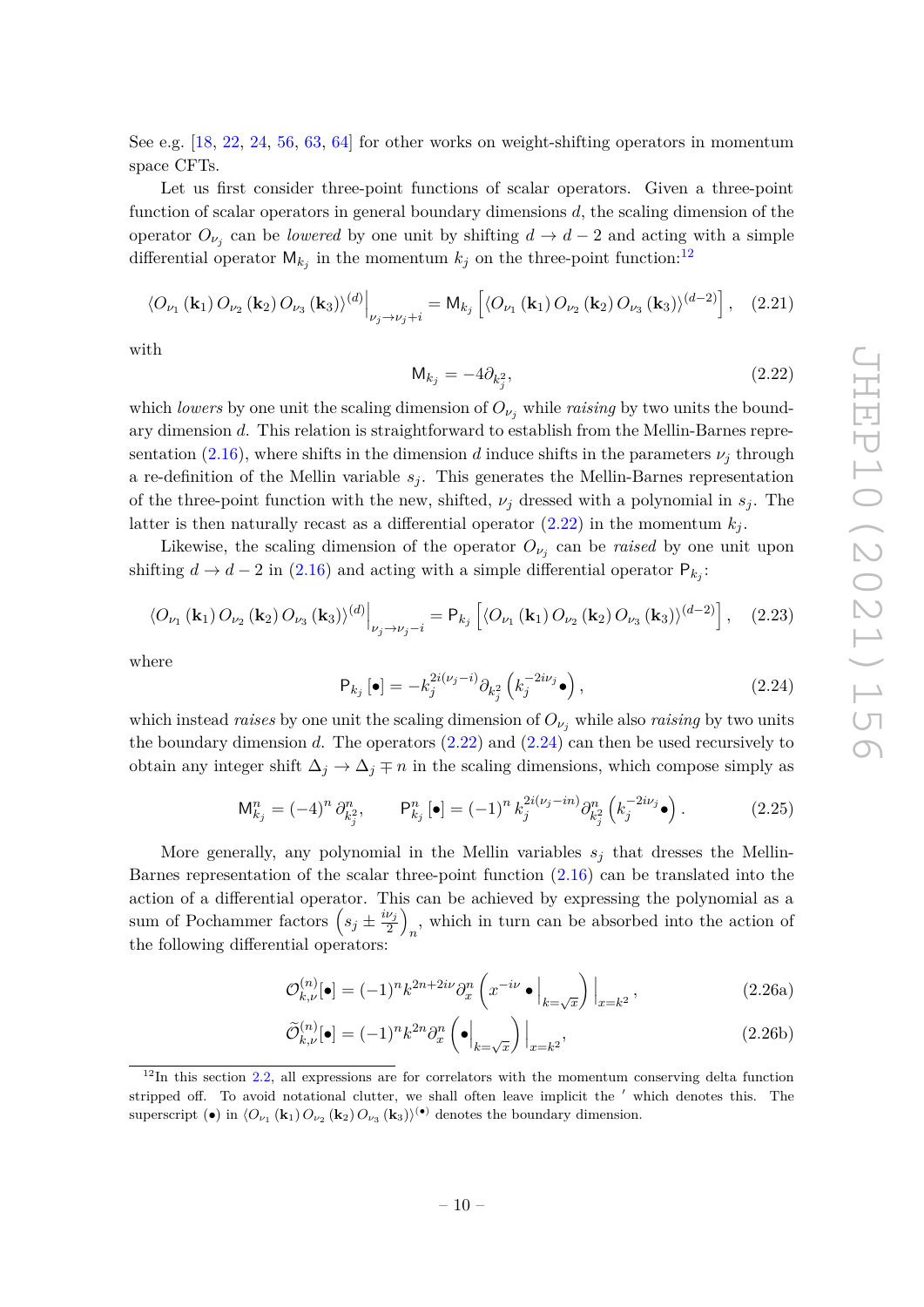<span id="page-12-0"></span>which have the property

$$
\mathcal{O}_{k_j,\nu_j}^{(n)}\left[\left\langle O_{\nu_1}\left(\mathbf{k}_1\right)O_{\nu_2}\left(\mathbf{k}_2\right)O_{\nu_3}\left(\mathbf{k}_3\right)\right\rangle'_{s_1,s_2,s_3}\right] = \left(s_j + \frac{i\nu_j}{2}\right)_n \left\langle O_{\nu_1}\left(\mathbf{k}_1\right)O_{\nu_2}\left(\mathbf{k}_2\right)O_{\nu_3}\left(\mathbf{k}_3\right)\right\rangle'_{s_1,s_2,s_3},\tag{2.27a}
$$

$$
\widetilde{\mathcal{O}}_{k_{j},\nu_{j}}^{(n)}\left[\left\langle O_{\nu_{1}}\left(\mathbf{k}_{1}\right)O_{\nu_{2}}\left(\mathbf{k}_{2}\right)O_{\nu_{3}}\left(\mathbf{k}_{3}\right)\right\rangle _{s_{1},s_{2},s_{3}}' \right] = \left(s_{j} - \frac{i\nu_{j}}{2}\right)_{n} \left\langle O_{\nu_{1}}\left(\mathbf{k}_{1}\right)O_{\nu_{2}}\left(\mathbf{k}_{2}\right)O_{\nu_{3}}\left(\mathbf{k}_{3}\right)\right\rangle_{s_{1},s_{2},s_{3}}'.
$$
\n(2.27b)

As will become clear, the relations [\(2.27\)](#page-12-0) are particularly useful when dealing with threepoint functions generated by derivative interactions and also operators with spin. In particular, in the previous section we saw that the Mellin-Barnes representation for spinning correlators  $(2.18)$  differs from that for the corresponding scalar correlator  $(2.16)$  by a rational function  $(2.19)$  of the Mellin variables  $s_j$  that encodes the tensorial structure and a shift in the boundary dimension  $d \to d + 2J$ . The key point is that the function encoding the tensorial structure can always be transformed into a polynomial in both the Mellin variables  $s_j$  and the contractions  $\epsilon_3 \cdot \mathbf{k}_j$  through a change of variables. For example, for the three-point function involving a single spin- $J$  operator  $(2.18)$  this is achieved for each term in the finite sum over  $\alpha$  by redefining  $s_3 \rightarrow s_3 + \alpha$ , which gives:

<span id="page-12-1"></span>
$$
\langle O_{\nu_1}(\mathbf{k}_1) O_{\nu_2}(\mathbf{k}_2) O_{\nu_3, J}(\mathbf{k}_3; \epsilon_3) \rangle_{s_1, s_2, s_3}^{(x)}
$$
\n
$$
= \sum_{\alpha=0}^J \left( \frac{-2\epsilon_3 \cdot \mathbf{k}_3}{k_3^2} \right)^{\alpha} \binom{J}{\alpha} \sum_{\beta=0}^{\alpha} \binom{\alpha}{\beta} \mathcal{Y}_{\nu_1, \nu_2, \nu_3 | \alpha, \beta}^{(J)}(\epsilon_3 \cdot \mathbf{k}_1, \epsilon_3 \cdot \mathbf{k}_2)
$$
\n
$$
\times \left( s_1 + \frac{i\nu_1}{2} \right)_{\alpha-\beta} \left( s_2 + \frac{i\nu_2}{2} \right)_{\beta} \left( s_3 - \frac{i\nu_3}{2} \right)_{\alpha} \langle O_{\nu_1}(\mathbf{k}_1) O_{\nu_2}(\mathbf{k}_2) O_{\nu_3}(\mathbf{k}_3) \rangle_{s_1, s_2, s_3}^{(x-\alpha)},
$$
\n(2.28)

where we recall that  $x = d + 2J$ . Using the relations [\(2.27\)](#page-12-0), the Pochhammer factors on the second line dressing the scalar 3pt conformal structure with  $x-\alpha$  boundary dimensions can be absorbed into the action of the differential operators [\(2.26\)](#page-11-3):

<span id="page-12-2"></span>
$$
\begin{split}\n&\left(s_{1} + \frac{i\nu_{1}}{2}\right)_{\alpha-\beta} \left(s_{2} + \frac{i\nu_{2}}{2}\right)_{\beta} \left(s_{3} - \frac{i\nu_{3}}{2}\right)_{\alpha} \langle O_{\nu_{1}}\left(\mathbf{k}_{1}\right) O_{\nu_{2}}\left(\mathbf{k}_{2}\right) O_{\nu_{3}}\left(\mathbf{k}_{3}\right) \rangle_{s_{1}, s_{2}, s_{3}}^{(x-\alpha)} \\
&= \mathcal{O}_{k_{1}, \nu_{1}}^{(\alpha-\beta)} \circ \mathcal{O}_{k_{2}, \nu_{2}}^{(\beta)} \circ \widetilde{\mathcal{O}}_{k_{3}, \nu_{3}}^{(\alpha)} \left[\langle O_{\nu_{1}}\left(\mathbf{k}_{1}\right) O_{\nu_{2}}\left(\mathbf{k}_{2}\right) O_{\nu_{3}}\left(\mathbf{k}_{3}\right) \rangle_{s_{1}, s_{2}, s_{3}}^{(x-\alpha)}\right].\n\end{split} \tag{2.29}
$$

This establishes that the Mellin-Barnes representation of three-point functions for spinning operators can be reduced to that  $(2.16)$  of the scalar operators with the same scaling dimensions as their spinning counterparts up to a shift in the boundary dimension.

By re-instating the Mellin-Barnes integrals via the definition [\(2.1\)](#page-7-5), the identity [\(2.28\)](#page-12-1) above combined with [\(2.29\)](#page-12-2) furthermore gives a decomposition of the three-point function involving a single spin-*J* operator into a sum of three-point functions involving only scalar operators which are acted upon by the operators [\(2.27\)](#page-12-0). Using the Mellin-Barnes representation we can also express the three-point function involving a single spin-*J* operator as a differential operator acting on a *single* three-point function of scalar operators in which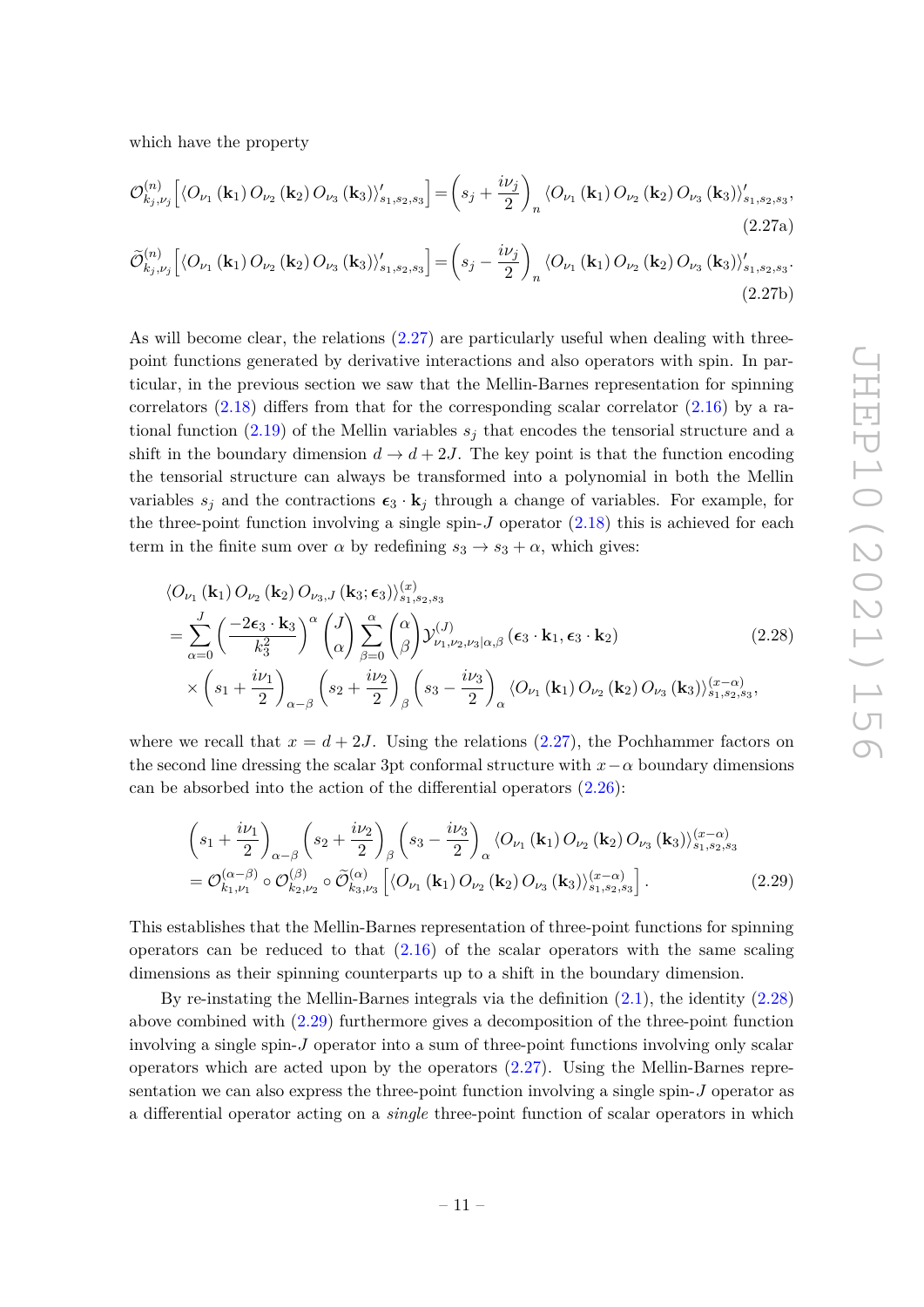one of the scalar operators has scaling dimension shifted by the spin-*J*:

<span id="page-13-1"></span>
$$
\langle O_{\nu_{1}}(\mathbf{k}_{1}) O_{\nu_{2}}(\mathbf{k}_{2}) O_{\nu_{3},J}(\mathbf{k}_{3};\epsilon_{3}) \rangle' \n= \sum_{\alpha=0}^{J} \binom{J}{\alpha} \left( \frac{-2\epsilon_{3} \cdot \mathbf{k}_{3}}{k_{3}^{2}} \right)^{\alpha} \sum_{\beta=0}^{\alpha} \binom{\alpha}{\beta} \mathcal{Y}_{\nu_{1},\nu_{2},\nu_{3}|\alpha,\beta}^{(J)}(\epsilon_{3} \cdot \mathbf{k}_{1},\epsilon_{3} \cdot \mathbf{k}_{2}) \n\times \mathcal{O}_{k_{1},\nu_{1}}^{(\alpha-\beta)} \circ \mathcal{O}_{k_{2},\nu_{2}}^{(\beta)} \circ \mathcal{O}_{k_{3},\bar{\nu}_{3}}^{(J-\alpha)} \left[ \langle O_{\nu_{1}}(\mathbf{k}_{1}) O_{\nu_{2}}(\mathbf{k}_{2}) O_{\bar{\nu}_{3}}(\mathbf{k}_{3}) \rangle' \right],
$$
\n(2.30)

where  $\bar{\nu}_3 = \nu_3 + iJ$ , so that the correlator with spin-*J* operator with scaling dimension  $\Delta_3 =$  $\frac{d}{2} + i\nu_3$  is obtained by acting with the above differential operator on the correlator where it is replaced by a scalar operator with scaling dimension  $\Delta_3 - J$ . Note that  $\tau_3 = \Delta_3 - J$ is the twist of the spin-*J* operator, meaning that if two correlators where the operators in one correlator have the same twist as their counterparts in the other footnoteE.g. conserved operators (which are dual to massless spinning fields) all have the same twist  $\tau = d - 2$ , as do partially-conserved operators of the same depth *r* which have twist  $\tau = d - 2$ *r*. both correlators are obtained from the same correlation function of scalar operators in this way. The identity  $(2.30)$  is straightforward to establish from the Mellin-Barnes representation [\(2.18\)](#page-10-2) by making the change of variables  $s_3 \rightarrow s_3 + \frac{J}{2}$  $\frac{J}{2}$  and using  $(2.26)$ .

#### <span id="page-13-0"></span>**2.3 Ward-Takahashi identities**

Correlation functions involving conserved currents are further constrained by Ward-Takahashi identities. These restrict scaling dimension of the operators that can appear in correlators involving conserved currents at the three-point level [\[43,](#page-54-8) [44\]](#page-55-0). In this section we detail how these features manifest themselves in the Mellin-Barnes representation, focusing on three-point functions of a (partially)-massless field and two scalars. See figure [1.](#page-14-0)

The spin-*J* primary operator  $O_{\nu_3,J}$  is a conserved current at the following special values of *ν*3:

<span id="page-13-5"></span>
$$
\nu_3 = -i\left(\frac{x}{2} - 2 - r\right), \qquad r = 0, 1, 2, \dots, J - 1,\tag{2.31}
$$

where we refer to the parameter *r* as the *depth*.<sup>[13](#page-13-2)</sup> For these values of  $\nu_3$  the operator satisfies the conservation condition [\[41,](#page-54-9) [42\]](#page-54-7):

<span id="page-13-4"></span><span id="page-13-3"></span>
$$
\left(\mathbf{k}_3 \cdot D_{\epsilon_3}\right)^{r+1} O_{\nu_3, J} \left(\mathbf{k}_3, \epsilon_3\right) = 0. \tag{2.32}
$$

Operators satisfying [\(2.32\)](#page-13-3) with depth *r >* 0 are often referred to in the literature as *partially*-conserved, with the terminology "conserved current" reserved for those with depth  $r = 0$ . For  $J = 2$  the latter is familiar as the stress tensor. When inserted into a correlator, the above conservation condition relates the longitudinal components to lower point correlators of the other operators. For instance, for the three-point function of  $O_{\nu_3,J}$  with two scalar operators  $O_{\nu_1,0}$  and  $O_{\nu_2,0}$ , whose Mellin-Barnes amplitude we gave in [\(2.18\)](#page-10-2), we have

$$
(\mathbf{k}_{3} \cdot D_{\epsilon_{3}})^{r+1} \langle O_{\nu_{1},0}(\mathbf{k}_{1}) O_{\nu_{2},0}(\mathbf{k}_{2}) O_{\nu_{3},J}(\mathbf{k}_{3}, \epsilon_{3}) \rangle'
$$
  
= -\langle O\_{\nu\_{1},0}(-\mathbf{k}\_{1}) \delta\_{\epsilon\_{3}} O\_{\nu\_{1},0}(\mathbf{k}\_{1}) \rangle - \langle \delta\_{\epsilon\_{3}} O\_{\nu\_{2},0}(\mathbf{k}\_{2}) O\_{\nu\_{2},0}(-\mathbf{k}\_{2}) \rangle, (2.33)

where  $\delta_{\epsilon_3}$  denotes the action of the charge associated to the current [\(2.32\)](#page-13-3).

<span id="page-13-2"></span><sup>&</sup>lt;sup>13</sup>Sometimes in the literature another definition of depth,  $t$ , is given and is related to  $r$  above via:  $t = J - 1 - r$ .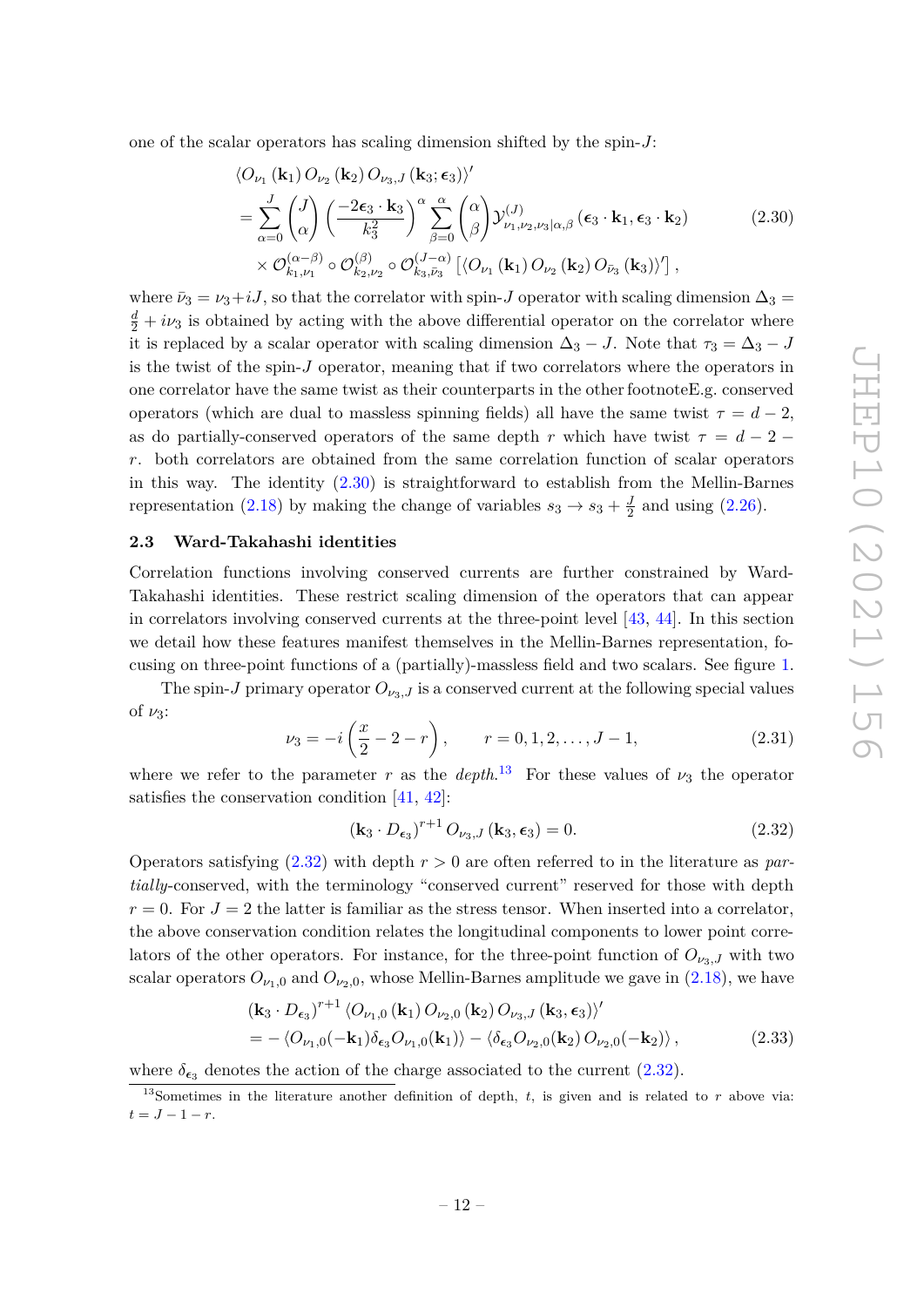

<span id="page-14-0"></span>**Figure 1**. Boundary three-point function of two scalars  $\phi_{1,2}$  and a spin-*J* partially massless field  $\varphi_J$  of depth-*r* in de Sitter space, with coupling  $g_{12}^{(J,r)}$ .

The Ward-Takahashi identities are intimately related to invariance under gauge transformations of the corresponding field  $\varphi_j$  in the bulk. In particular, the Ward-Takahashi identity  $(2.33)$  is equivalent to the following gauge invariance condition (see e.g. [\[65\]](#page-56-2)):<sup>[14](#page-14-1)</sup>

<span id="page-14-2"></span>
$$
\delta_{\xi}^{(0)} S^{(3)} [\phi_1, \phi_2, \varphi_J] + \delta_{\xi}^{(1)} S^{(2)} [\phi_1] + \delta_{\xi}^{(1)} S^{(2)} [\phi_2] = 0, \qquad (2.34)
$$

which relates the cubic coupling in the action  $S^{(3)}$  generating the three-point function in [\(2.33\)](#page-13-4) to the kinetic term  $S^{(2)}$  of the scalar fields  $\phi_{1,2}$  that are dual to the operators  $O_{\nu_1,0}$  and  $O_{\nu_2,0}$ . The  $\delta_{\xi}^{(0)}$ *ξ* is the linearised gauge transformation of the spin-*J* field with gauge parameter  $\xi$ , which for depth  $r$  is:

$$
\delta_{\xi}^{(0)}\varphi_{\mu_1...\mu_J} = \nabla_{(\mu_1} \dots \nabla_{\mu_{r+1}} \xi_{\mu_{r+1}...\mu_J)}.
$$
\n(2.35)

The field  $\varphi_J$  therefore has helicities ranging over  $\{J - r, J - r + 1, \ldots, J\}$ . Since massless spin-*J* fields have helicity *J*, fields with depth *r >* 0 are known as *partially*-massless. The  $\delta^{(1)}_\varepsilon$ <sup>(1)</sup> is the transformation of the scalar fields  $\phi_{1,2}$  induced by the cubic vertex  $S^{(3)}$  and is linear in  $\phi_{1,2}$ .

Since the Ward-Takahashi identities are a constraint on the longitudinal components, it is useful consider the helicity decomposition:

$$
\langle O_{\nu_1,0}(\mathbf{k}_1) O_{\nu_2,0}(\mathbf{k}_2) O_{\nu_3,J}(\mathbf{k}_3) \rangle' = \sum_{m=0}^J \Upsilon_{J-m}(\epsilon_3, \mathbf{k}_3)^{(m)} \langle O_{\nu_1,0}(\mathbf{k}_1) O_{\nu_2,0}(\mathbf{k}_2) O_{\nu_3,J}(\mathbf{k}_3) \rangle',
$$

where the helicity-*m* component is obtained by acting on the 3pt function with the differential operator [\(A.2\)](#page-48-0):

$$
\begin{split} &\xrightarrow{(m)} \langle O_{\nu_1,0} \left( \mathbf{k}_1 \right) O_{\nu_2,0} \left( \mathbf{k}_2 \right) O_{\nu_3,J} \left( \mathbf{k}_3 \right) \rangle' \\ &= \hat{\mathcal{E}}_{J,m}^{(\mathbf{k}_3)} \left[ \langle O_{\nu_1,0} \left( \mathbf{k}_1 \right) O_{\nu_2,0} \left( \mathbf{k}_2 \right) O_{\nu_3,J} \left( \mathbf{k}_3 \right) \rangle' \right] \Big|_{\epsilon_3 \to \zeta_3}. \end{split} \tag{2.36}
$$

<span id="page-14-1"></span><sup>&</sup>lt;sup>14</sup>The notation  $(n)$  signifies that the corresponding term is power *n* in the fields.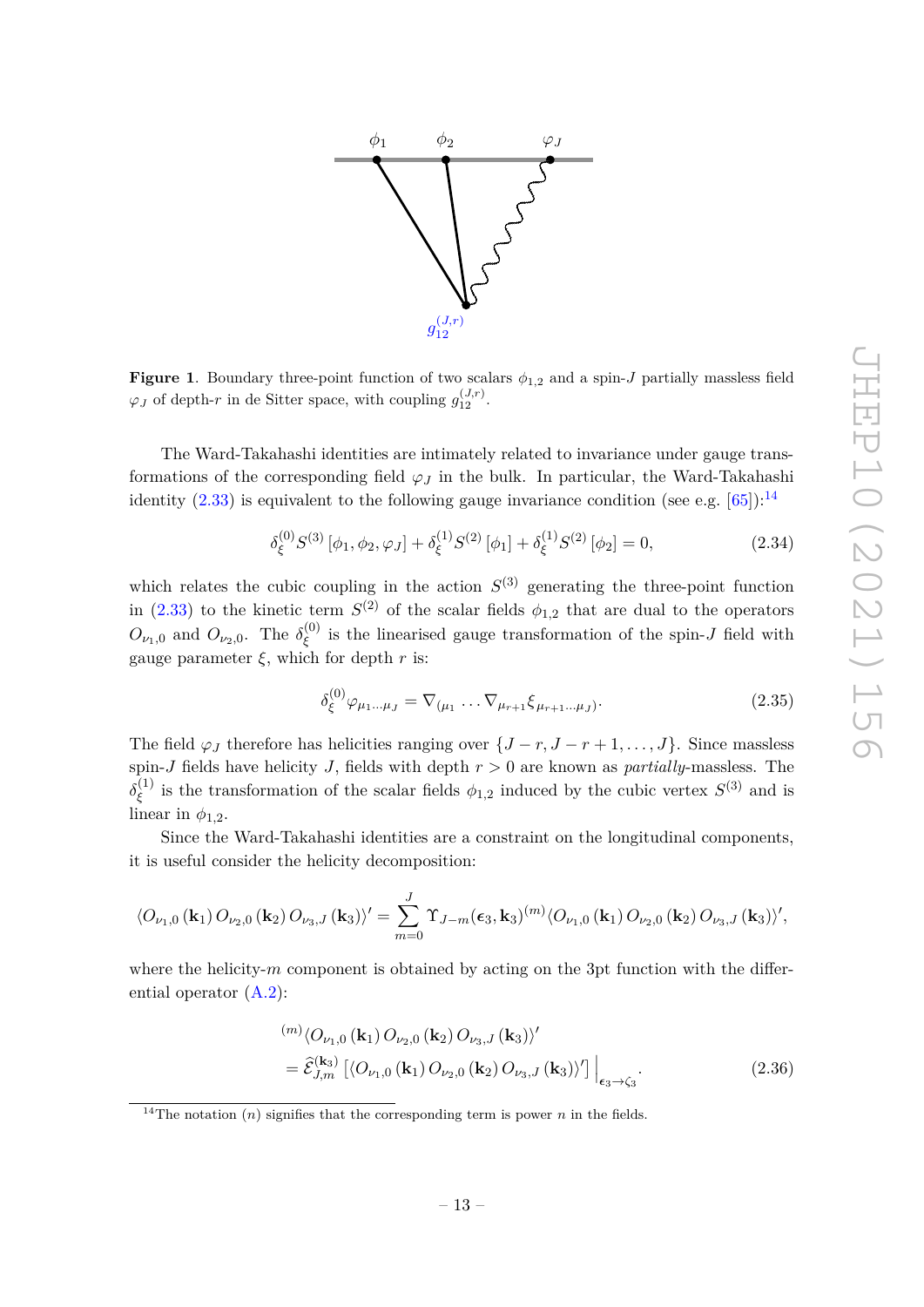The function  $\Upsilon_{J-m}(\epsilon_3, \mathbf{k}_3)$  encodes the  $J-m$  longitudinal indices and is given by the following Gegenbauer polynomial

<span id="page-15-1"></span>
$$
\Upsilon_n(\boldsymbol{\epsilon}, \mathbf{k}) = \frac{n!}{2^n \left(\frac{d-2}{2} + J - n\right)_n} \boldsymbol{\epsilon}^n C_n^{\left(\frac{d}{2} + J - n - 1\right)} \left(\hat{\boldsymbol{\epsilon}} \cdot \hat{\mathbf{k}}\right),\tag{2.37}
$$

whose derivation is given in appendix [A.](#page-47-0) The helicity-*m* component  $^{(m)}\mathcal{A}_{\nu_1,0;\nu_2,0;\nu_3,J}$  of the corresponding Mellin-Barnes amplitude [\(2.5\)](#page-7-4) is defined as

$$
\langle O_{\nu_1,0}(\mathbf{k}_1) O_{\nu_2,0}(\mathbf{k}_2) O_{\nu_3,J}(\mathbf{k}_3) \rangle'_{s_1,s_2,s_3} = {}^{(m)}\mathcal{A}_{\nu_1,0;\nu_2,0;\nu_3,J}(s_1,\mathbf{k}_1;s_2,\mathbf{k}_2;s_3,\mathbf{k}_3,\zeta_3) \times k_3^{m-J} \rho_{\nu_1,\nu_2,\nu_3}(s_1,s_2,s_3) \prod_{j=1}^3 \left(\frac{k_j}{2}\right)^{-2s_j+i\nu_j}.
$$
\n(2.38)

By definition this is a monomial of degree-*m* in the contraction  $\zeta_3 \cdot \mathbf{k}_{12}$ , where  $\zeta_3$  replaces  $\epsilon_3$  as an auxiliary vector which is also transverse, i.e.  $\zeta_3 \cdot \mathbf{k}_3 = 0$ , in addition to being null. In particular,

<span id="page-15-2"></span>
$$
^{(m)}\mathcal{A}_{\nu_{1},0;\nu_{2},0;\nu_{3},J}^{(x)}\left(s_{1},\mathbf{k}_{1};s_{2},\mathbf{k}_{2};s_{3},\mathbf{k}_{3},\zeta_{3}\right)=g_{12}^{(J,r)}i\pi\,\delta\left(\frac{x-4\left(J-m\right)}{4}-s_{1}-s_{2}-s_{3}\right)
$$

$$
\times\left(-\frac{i}{2}\right)^{m}\left(\zeta_{3}\cdot\mathbf{k}_{12}\right)^{m}f_{J-m}^{(\nu_{1},\nu_{2},\nu_{3})}\left(s_{1},s_{2},s_{3}\right),\tag{2.39}
$$

where  $f_{J-m}^{(\nu_1,\nu_2,\nu_3)}(s_1,s_2,s_3)$  is a polynomial in the Mellin variables  $s_j$  and  $g_{12}^{(J,r)}$  is the coupling of the spin-*J* (partially-)massless field of depth *r* to scalars  $\phi_1$  and  $\phi_2$ . The polynomial  $f_{J-m}^{(\nu_1,\nu_2,\nu_3)}(s_1,s_2,s_3)$  becomes more and more involved as the helicity *m* decreases. In particular, for the helicity  $m = J$  and  $m = J - 1$  components we have:

$$
f_0^{(\nu_1, \nu_2, \nu_3)}(s_1, s_2, s_3) = 1,\tag{2.40a}
$$

$$
f_1^{(\nu_1, \nu_2, \nu_3)}(s_1, s_2, s_3) = \left[ (s_1 - s_2) \left( 2 \left( s_1 + s_2 + s_3 \right) - i \nu_3 \right) + \frac{1}{2} \left( \nu_1 - \nu_2 \right) \left( \nu_1 + \nu_2 \right) \right] \tag{2.40b}
$$

<span id="page-15-3"></span>
$$
-i\frac{2(\nu_1-\nu_2)(s_1+s_2)(2s_3-i\nu_3)}{2i\nu_3+x-4} -i\frac{(\nu_1-\nu_2)(2i(\nu_1+\nu_2)+4s_3+4-x)}{2(2i\nu_3+x-4)}\bigg],
$$
  
:

In section [2.4](#page-21-0) we will see how the explicit form of these polynomials can be simplified using the freedom to add improvement (on-shell vanishing) terms to the cubic vertices. A useful feature of the functions  $f_{J-m}^{(\nu_1,\nu_2,\nu_3)}(s_1,s_2,s_3)$  is that they depend on the spin-*J* and the boundary dimension *d* only through the combination  $x = d + 2J$ . This implies that to extract the helicity-*m* component it is sufficient to extract it for spin- $(J - m)^{15}$  $(J - m)^{15}$  $(J - m)^{15}$ 

<span id="page-15-0"></span><sup>&</sup>lt;sup>15</sup>This in particular means that the helicity- $(J-1)$  component can be extracted from that of the threepoint function with  $J = 1$ ; the helicity-( $J - 2$ ) from that with  $J = 2, \ldots$  and so on. For the higher helicity components this property of  $f_{J-m}^{(\nu_1,\nu_2,\nu_3)}(s_1,s_2,s_3)$  simplifies the task enormously.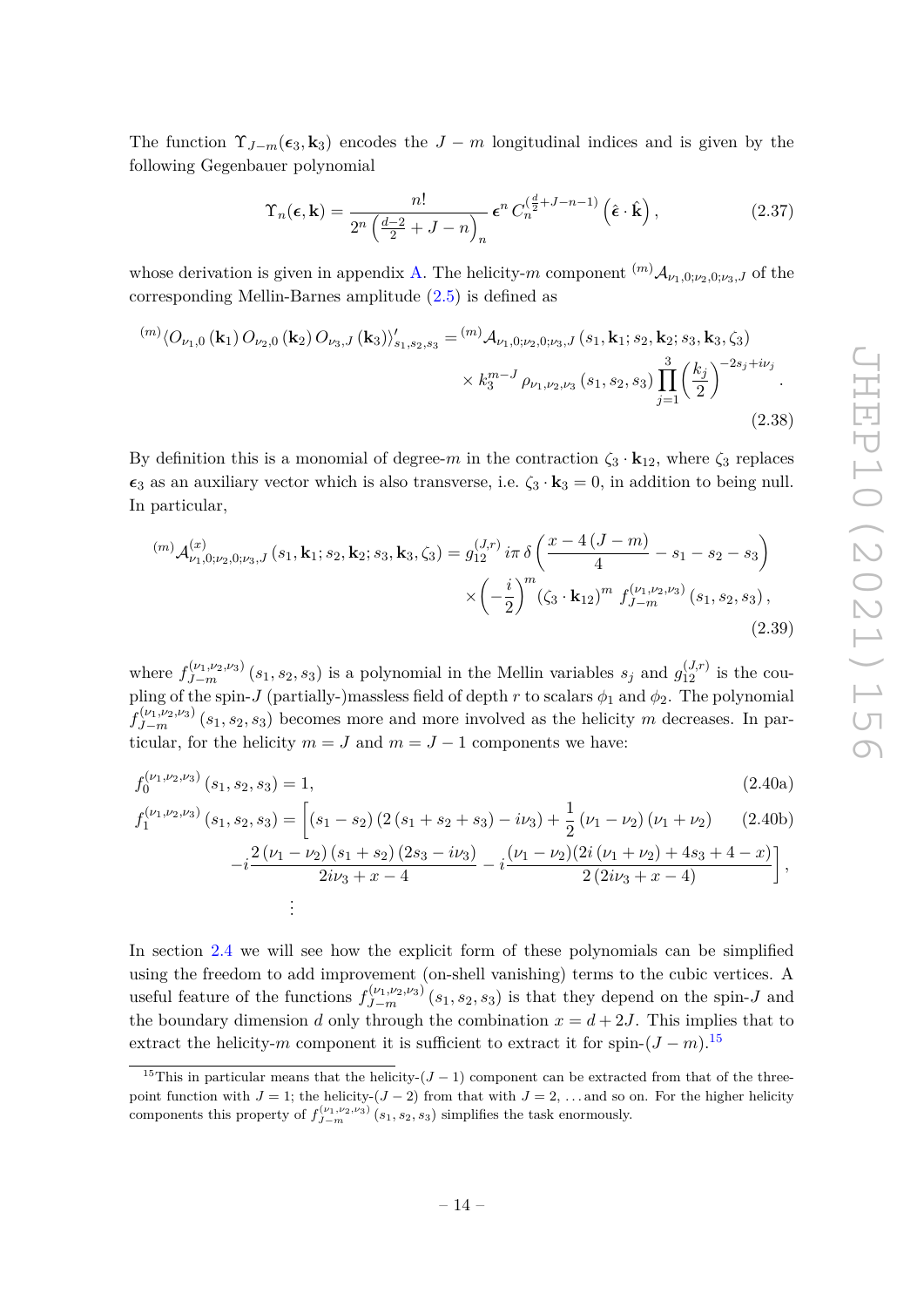For generic values of  $\nu_3$ , the Dirac delta distribution in each helicity component  $(2.38)$ indicates the presence of a bulk contact term. Or equivalently, a singularity in the total energy variable  $E_T = k_1 + k_2 + k_3$  as  $E_T \rightarrow 0$ . See section [2.1.](#page-7-0) For the values [\(2.31\)](#page-13-5) of  $\nu_3$ corresponding to (partially-)massless fields, for them to couple consistently to scalar matter the bulk contact terms must be absent starting from the helicity- $(J - 1 - r)$  component of the correlator down to helicity-0. This requires that for  $m = 0, \ldots, J - 1 - r$  the helicity-*m* component [\(2.38\)](#page-15-1) of the Mellin-Barnes amplitude takes the following form at the (partially-)massless points  $(2.31)$ :

<span id="page-16-0"></span>
$$
f_{J-m}^{(\nu_1,\nu_2,\nu_3)}(s_1,s_2,s_3) = \left(\frac{x-4\,(J-m)}{4} - s_1 - s_2 - s_3\right) p_{J-m}^{\text{W-T}}(s_1,s_2,s_3) ,\tag{2.41}
$$

where  $p_{J-m}^{W-T}(s_1, s_2, s_3)$  is a polynomial in  $s_1$ ,  $s_2$  and  $s_3$ , and the factor that multiplies it coincides with the argument of the Dirac delta function in  $(2.38)$ . This requirement places constraints on the values of  $\nu_1$  and  $\nu_2$  for the scalar fields that admit consistent cubic couplings with (partially)-massless fields. As we saw in section [2.1,](#page-7-0) the above form corresponds to a local boundary term [\(2.9\)](#page-8-3) in the Mellin-Barnes representation and therefore does not encode a singularity in the  $E_T \rightarrow 0$  limit. In particular, inserting the expression [\(2.8\)](#page-8-2) for the Dirac delta function as an integral over the bulk radial coordinate gives the following representation of the helicity-*m* component [\(2.39\)](#page-15-2):

$$
\begin{aligned}\n&\text{(m)} \mathcal{A}^{(x)}_{\nu_1,0;\nu_2,0;\nu_3,J} \left( s_1, \mathbf{k}_1; s_2, \mathbf{k}_2; s_3, \mathbf{k}_3, \zeta_3 \right) \\
&= g_{12}^{(J,r)} \lim_{z_0 \to 0} \left[ \left( -\frac{i}{2} \right)^m \left( \zeta_3 \cdot \mathbf{k}_{12} \right)^m f_{J-m}^{(\nu_1,\nu_2,\nu_3)} \left( s_1, s_2, s_3 \right) \frac{z_0^{\frac{x-4(J-m)}{2} - 2(s_1 + s_2 + s_3)}}{z - 4(J-m)} - s_1 - s_2 - s_3 \right].\n\end{aligned} \tag{2.42}
$$

In this form the presence of a bulk contact singularity is indicated by a simple pole at

<span id="page-16-3"></span><span id="page-16-2"></span>
$$
\frac{x-4\left(J-m\right)}{4} - s_1 - s_2 - s_3 = 0.\tag{2.43}
$$

For consistent couplings of the (partially-)massless points [\(2.31\)](#page-13-5) to scalar matter, this pole is cancelled by the corresponding factor  $(2.41)$  in the polynomial  $f_{J-m}^{(\nu_1,\nu_2,\nu_3)}(s_1,s_2,s_3)$ , generating a boundary term. For the case of two scalars and a (partially-)massless field this boundary term is actually non-zero and generates a non-trivial Ward-Takahashi identity, hence the "W-T" in  $(2.41)$ , which we discuss in the following.

Consistent couplings involving (partially-)massless fields come in two types [\[65\]](#page-56-2): those which are exactly gauge invariant under the corresponding gauge transformations,

<span id="page-16-1"></span>
$$
\delta_{\xi}^{(0)} S^{(3)} = 0,\t\t(2.44)
$$

and those which are gauge-invariant up to terms proportional to the free equations of motion,

<span id="page-16-4"></span>
$$
\delta_{\xi}^{(0)} S^{(3)} \approx 0. \tag{2.45}
$$

In order to satisfy the cubic order gauge invariance condition  $(2.34)$ , the latter induce a non-trivial deformation  $\delta_{\epsilon}^{(1)}$ *ξ* in the linearised gauge transformation via [\(2.34\)](#page-14-2). Exactly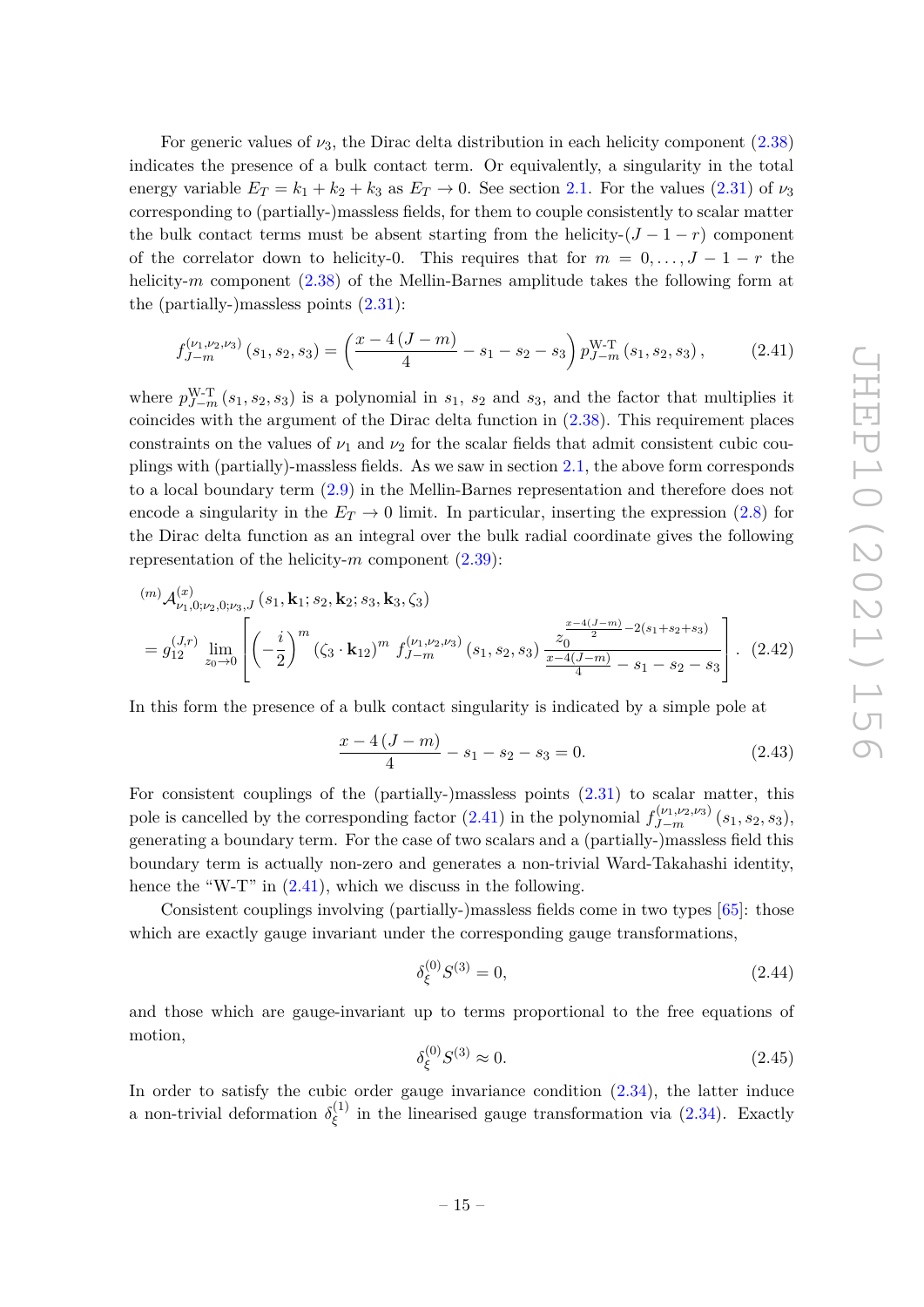gauge invariant cubic couplings [\(2.44\)](#page-16-1) are instead non-deforming,  $\delta_{\xi}^{(1)} = 0$ . Correspondingly, three-point functions generated by exactly gauge invariant cubic couplings are exactly conserved, while those generated by couplings that induce deformations in the gauge transformations give non-trivial Ward-Takahashi identities. Cubic vertices of two scalars and a (partially-)massless field in  $(A)dS_{d+1}$  are of the latter type [\[44,](#page-55-0) [66,](#page-56-3) [67\]](#page-56-4). At the level of the Mellin-Barnes representation, the latter can only be generated by the residues of the poles  $(2.4)$  satisfying the constraint  $(2.43)$  with non-zero residue. These give a finite contribution in the limit  $z_0 \to 0$ , since the constraint [\(2.43\)](#page-16-2) sets to zero the exponent of  $z_0$ in [\(2.42\)](#page-16-3). They are,

<span id="page-17-2"></span>
$$
s_1 = \pm \frac{i\nu_1}{2} - n_1
$$
,  $s_2 = \mp \frac{i\nu_2}{2} - n_2$ ,  $s_3 = \left(\frac{x-4-2r}{4}\right) - n_3$ , (2.46)

where  $n_j = 0, 1, 2, 3, \ldots$  and:

<span id="page-17-1"></span>
$$
\pm i\nu_1 \mp i\nu_2 + r = 2(n_1 + n_2 + n_3) - 2(J - r - 1 - m). \tag{2.47}
$$

This makes clear that, for a given spin *J* and depth *r*, only a finite number of poles [\(2.4\)](#page-7-3) contribute to a non-trivial Ward-Takahashi identity, which furthermore only emerges for scaling dimensions  $\nu_{1,2}$  satisfying  $(2.47)$ . As we shall see below, this is the case for all values  $[43, 44]$  $[43, 44]$  $[43, 44]$  of  $\nu_{1,2}$  for which a consistent cubic coupling to a partially-massless field exists. This is to be expected since such couplings are only gauge invariant on-shell [\(2.45\)](#page-16-4) and therefore induce a non-trivial  $\delta^{(1)}$ . In the following we derive the corresponding threepoint Ward-Takahashi identities, considering couplings to massless fields in section [2.3.1](#page-17-0) and partially-massless fields in section [2.3.2.](#page-19-0) This simply consists of extracting the function  $(2.41)$  for each helicity component and evaluating the residues  $(2.46)$ , which can be implemented for a given helicity in Mathematica. Note that at the 3pt level the cubic coupling  $g_{ij}^{(J,r)}$  is not constrained by the Ward-Takahashi identity, only the masses of the scalar fields  $\phi_i$  and  $\phi_j$  that can couple to a (partially-)massless field of spin-*J* are.<sup>[16](#page-17-3)</sup> These are instead constrained by the four-point Ward-Takahashi identities, which is explored in section [4.](#page-33-0)

#### <span id="page-17-0"></span>**2.3.1 Massless fields**

For a massless spin-*J* field we have depth  $r = 0$  and  $\nu_3 = -i\left(\frac{x-4}{2}\right)$  $\left(\frac{-4}{2}\right)$ . From the helicity  $J-1$ component of the Mellin-Barnes amplitude [\(2.40b\)](#page-15-3), it is straightforward to see that a gauge invariant three-point function only exists when the scalars have equal mass. In particular, only if  $\nu_1 = \nu_2$  does the polynomial  $f_1^{(\nu_1,\nu_2,\nu_3)}$  $\int_1^{(v_1, v_2, v_3)} (s_1, s_2, s_3)$  contain the factor  $(2.41)$  required to generate a boundary term. This is consistent with existing results on cubic couplings of massless spinning fields to scalar matter, where it is well known that consistent cubic couplings, both in flat and in  $(A)dS$  space, require the scalars to have equal mass [\[66,](#page-56-3) [67\]](#page-56-4). In the following we shall therefore take  $\nu_1 = \nu_2 = \mu$ .

<span id="page-17-3"></span><sup>&</sup>lt;sup>16</sup>This can be understood from the constraints  $(2.44)$  and  $(2.45)$  imposed by gauge invariance, which are homogeneous equations for  $S^{(3)}$ .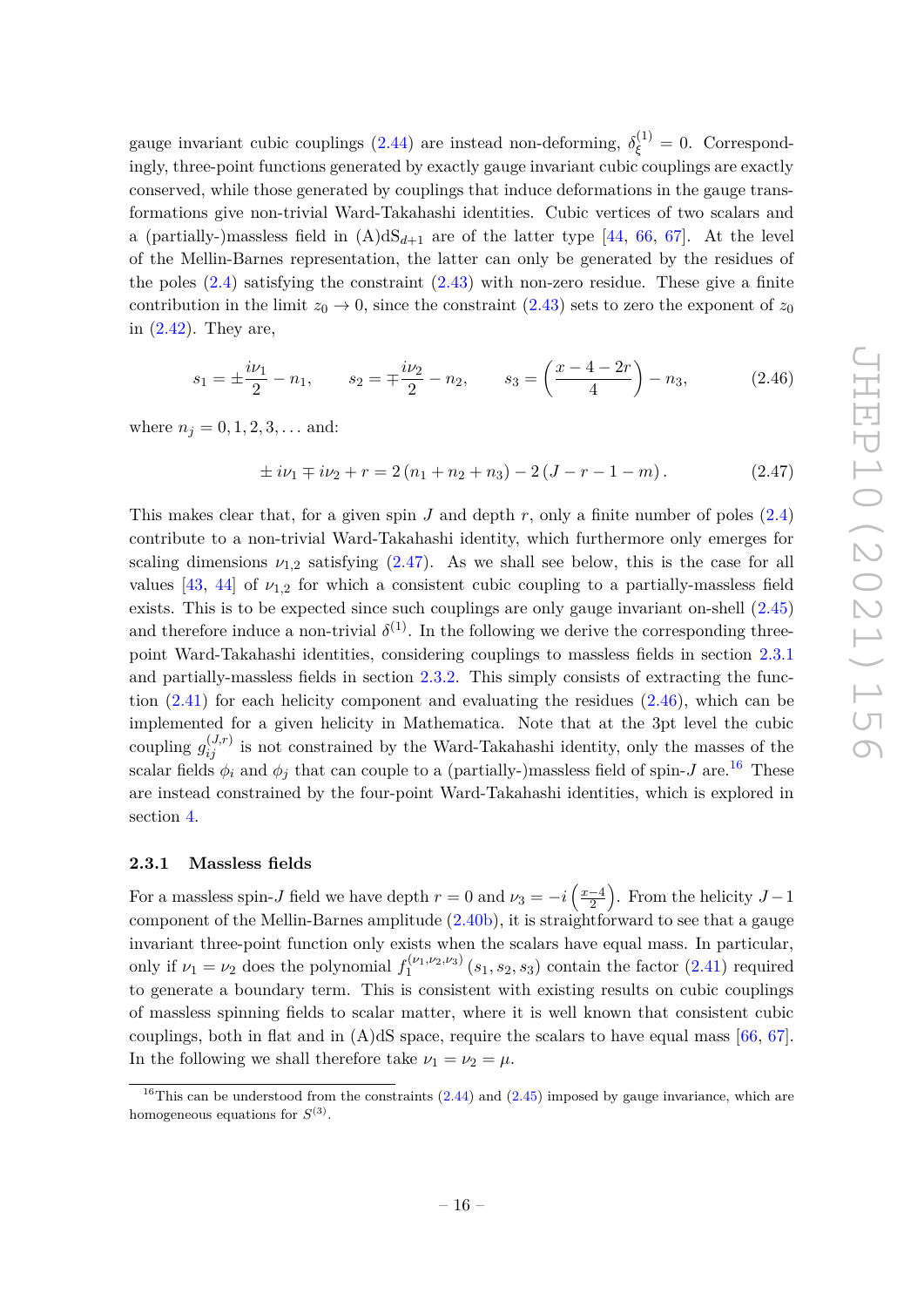The corresponding Ward-Takahashi identities are non-trivial and are generated by the residues of poles [\(2.46\)](#page-17-2) with

<span id="page-18-1"></span>
$$
(J-1) - m = n_1 + n_2 + n_3, \tag{2.48}
$$

where the lower the helicity component the greater the number of poles that contribute. This is consistent with the fact that the corresponding cubic couplings [\[66,](#page-56-3) [67\]](#page-56-4) are gauge invariant up to terms proportional to the free equations of motion.

For the helicity- $(J - 1)$  component, only the poles with  $n_1 = n_2 = n_3 = 0$  generate the Ward-Takahashi identity, which reads: $17$ 

$$
\begin{split} &\frac{(J-1)}{\sqrt{O_{\mu,0}(\mathbf{k}_1) O_{\mu,0}(\mathbf{k}_2) O_{-i}(\frac{x-4}{2}), J}(\mathbf{k}_3))'}\\ &= g_{12}^{(J,0)} \frac{\sqrt{\pi}}{2} \frac{\Gamma(\frac{x}{2}) \operatorname{csch}(\pi\mu)}{\Gamma(-i\mu)^2} \left(-\frac{i\zeta_3 \cdot \mathbf{k}_{12}}{2}\right)^{J-1} \\ &\times \left[\langle O_{\mu,0}(\mathbf{k}_1) O_{\mu,0}(-\mathbf{k}_1) \rangle - \langle O_{\mu,0}(-\mathbf{k}_2) O_{\mu,0}(\mathbf{k}_2) \rangle\right]. \end{split} \tag{2.50}
$$

The Ward-Takahashi identities for the lower helicity components [\(2.39\)](#page-15-2) follow in the same way. Since the number of poles that contribute increase as the helicity decreases, they also become more involved. For instance, for the helicity- $(J - 2)$  component we have

$$
\begin{split}\n\left(\frac{J-2}{Q_{\mu,0}}\left(\mathbf{k}_{1}\right)O_{\mu,0}\left(\mathbf{k}_{2}\right)O_{-i\left(\frac{x-4}{2}\right),J}\left(\mathbf{k}_{3}\right)\right)'\n\end{split}
$$
\n
$$
= g_{12}^{(J,0)} \frac{\sqrt{\pi}}{4} \frac{\Gamma\left(\frac{x-4}{2}\right) \operatorname{csch}(\pi\mu)}{\left(x-4\right) \Gamma\left(-i\mu\right)^{2}} \left(-\frac{i\zeta_{3} \cdot \mathbf{k}_{12}}{2}\right)^{J-2}\n\times \left[\left(2\mu k_{3}^{2} + i\left(x-4\right)\left(k_{1}-k_{2}\right)\left(k_{1}+k_{2}\right)\right) \langle O_{\mu,0}\left(\mathbf{k}_{1}\right)O_{\mu,0}\left(-\mathbf{k}_{1}\right)\rangle\right.\n\left.+\left(2\mu k_{3}^{2} - i\left(x-4\right)\left(k_{1}-k_{2}\right)\left(k_{1}+k_{2}\right)\right) \langle O_{\mu,0}\left(-\mathbf{k}_{2}\right)O_{\mu,0}\left(\mathbf{k}_{2}\right)\rangle\right].\n\tag{2.51}
$$

The polynomials  $f_{J-m}^{(\nu_1,\nu_2,\nu_3)}(s_1,s_2,s_3)$  which encode the above Ward-Takahashi identities at the level of the Mellin-Barnes amplitude [\(2.39\)](#page-15-2) also become increasingly complicated as the helicity decreases. For example, for helicity- $(J-2)$  component above we have:

$$
f_{2}^{(\mu,\mu,-i(\frac{x-4}{4}))}(s_{1},s_{2},s_{3})
$$
\n
$$
=-\frac{\frac{x-8}{2}-2(s_{1}+s_{2}+s_{3})}{4(x-4)}\left[8s_{3}(x-6)\left(i\mu+s_{1}^{2}-2s_{1}s_{2}+s_{1}+s_{2}^{2}+s_{2}\right)-16s_{3}^{2}(i\mu+s_{1}+s_{2})+ (x-4)\left(4\mu^{2}+(2s_{1}^{2}-4s_{1}s_{2}+s_{1}+2s_{2}^{2}+s_{2})(4(s_{1}+s_{2}+2)-x)-i\mu(x-8)\right)\right].
$$
\n(2.52)

<span id="page-18-0"></span><sup>17</sup>The momentum space two-point of scalar operators  $O_{\mu,0}$  reads (in the normalisation of [\[21\]](#page-53-6)):

<span id="page-18-3"></span><span id="page-18-2"></span>
$$
\langle O_{\mu,0}(\mathbf{k}) O_{\mu,0}(-\mathbf{k}) \rangle = \frac{\Gamma(-i\mu)^2}{4\pi} \left(\frac{k}{2}\right)^{2i\mu}.
$$
 (2.49)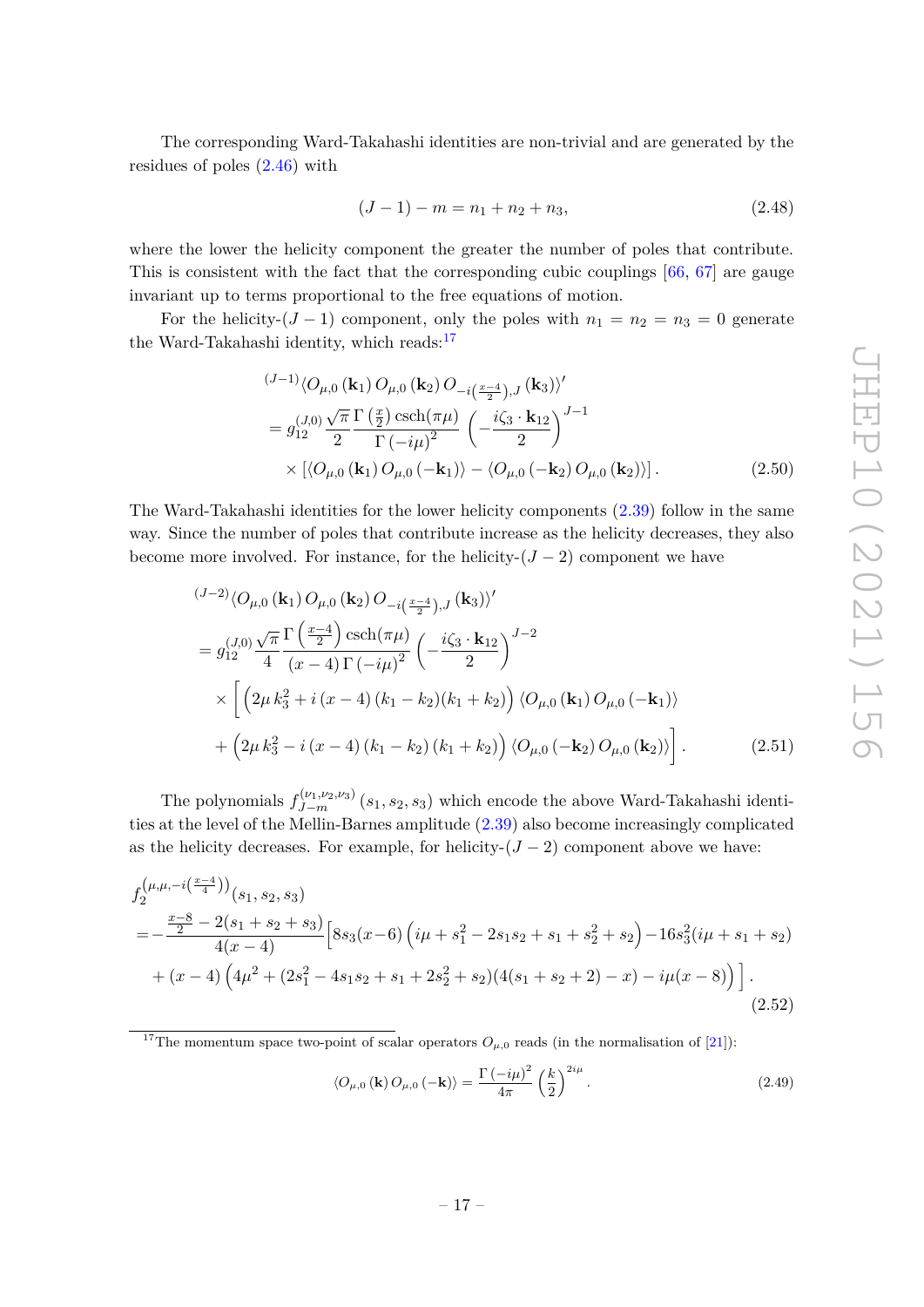In section [2.4](#page-21-0) we will see how this can be simplified using the freedom to add improvement terms.

As highlighted in the previous section, note that both [\(2.50\)](#page-18-1) and [\(2.51\)](#page-18-2) depend on *d* and *J* only through the combination  $x = d + 2J$ . Therefore, once they are known, say, in general *d*, for some spin-*J*, then they are known for all spins *J*. Likewise, if they are known for all spins-*J* in some dimension *d*, then they are known for all *d*. This is also illustrated by the results  $(2.54)$  and  $(2.56)$  for partially-massless fields of depth-1 and -2, which are considered in the following section.

#### <span id="page-19-0"></span>**2.3.2 Partially-massless fields**

The solutions to the gauge invariance condition [\(2.34\)](#page-14-2) for cubic couplings involving partially-massless fields were constructed and classified in the works [\[43,](#page-54-8) [44\]](#page-55-0). For the cubic coupling of a (partially)-massless field of spin-*J* to scalar fields, it was found that consistent couplings exist only when the following relation holds between the depth *r* and the scaling dimensions  $\Delta_1$  and  $\Delta_2$  of the scalar fields:

<span id="page-19-1"></span>
$$
r + \Delta_1 - \Delta_2 = 2\mathbb{Z}, \qquad |\Delta_1 - \Delta_2| \le r. \tag{2.53}
$$

In particular:

- Partially massless fields of odd depth *r* can only couple to scalars with scaling dimensions  $\Delta_1$  and  $\Delta_2$  that differ by odd integers no greater than *r*.
- For partially massless fields of even depth *r*, the above condition tells us they can only couple to scalars with scaling dimensions that differ by even integers no greater than *r*. This includes scalars of equal mass.

This has interesting implications for the coupling of partially-massless fields to massive scalars, where  $\Delta_{1,2} = \frac{d}{2} + i\nu_{1,2}$  with  $\nu_{1,2} \in \mathbb{R}$ :

- Partially massless fields of odd depth cannot couple to massive scalars since their scaling dimensions cannot differ by (odd) integers as required by [\(2.53\)](#page-19-1). Consistent couplings of scalars to odd depth partially massless fields can therefore only exist when both scalars belong to the complementary series.
- Partially massless fields of even depth can only couple to massive scalars if they have equal mass, since the scaling dimensions of Principal series representations can only differ by imaginary values.

The Ward-Takahashi identities associated to [\(2.53\)](#page-19-1) are non-trivial since this condition coincides with that [\(2.47\)](#page-17-1) required to generate a finite, non-zero, boundary term. This is consistent with the analysis [\[43,](#page-54-8) [44\]](#page-55-0) of the corresponding partially-massless cubic couplings, which are gauge invariant up to terms proportional to the free equations of motion and hence induce a deformation in the gauge transformation.

In the following we give some examples for even and odd depths separately, focusing for simplicity on partially massless fields with depths  $r = 1$  and  $r = 2$ . For  $r = 1$  we take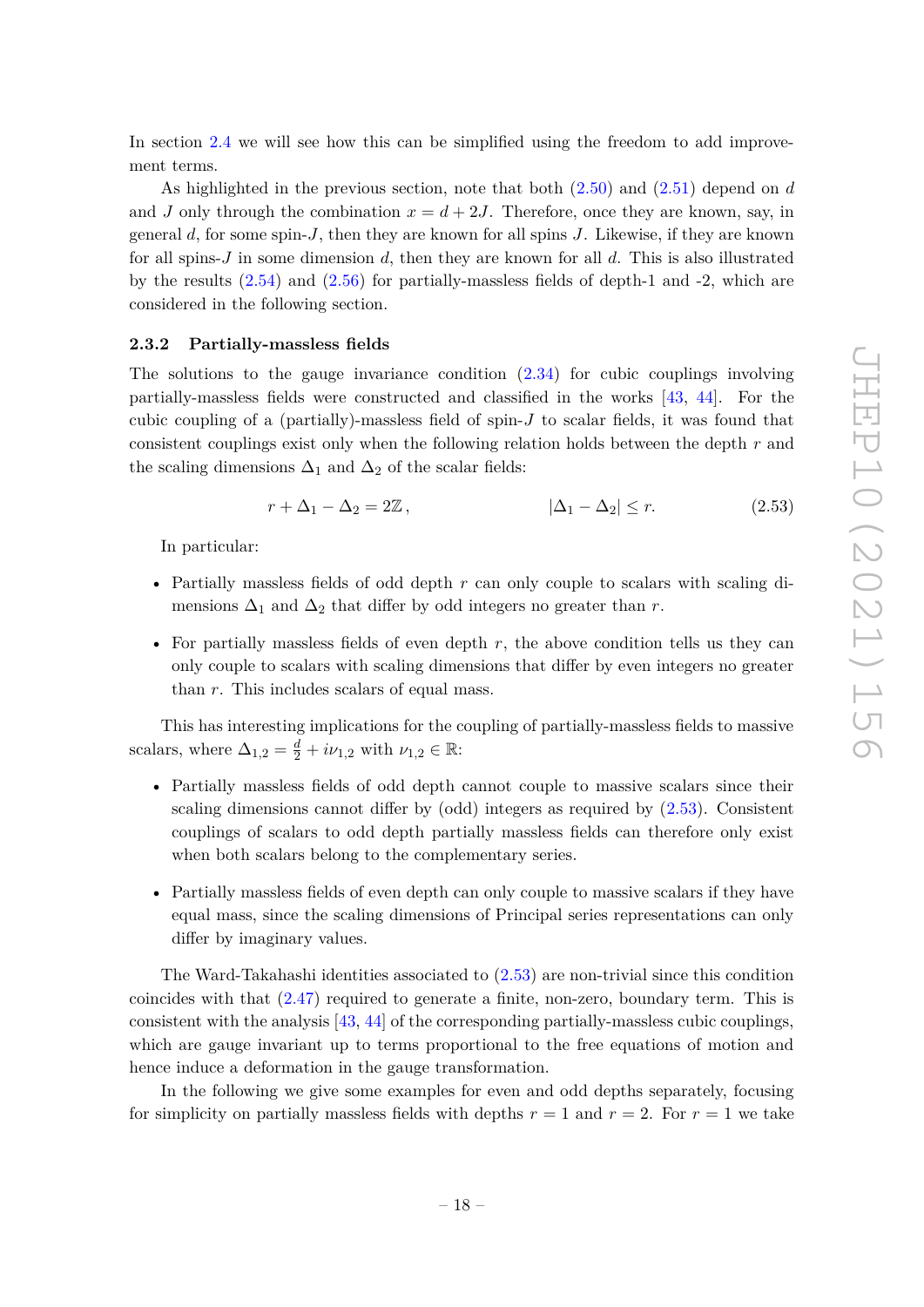$\nu_1 = \mu$  and  $\nu_2 = \mu + i$  where *i* is the imaginary unit, so that  $\Delta_1 - \Delta_2 = 1$ , while for  $r = 2$ we will take the scalars to have equal mass,  $\nu_1 = \nu_2 = \mu$ . These choices are the simplest ones consistent with the constraint [\(2.53\)](#page-19-1).

**Partially-massless of depth**  $r = 1$ **.** Taking  $\nu_1 = \mu$  and  $\nu_2 = \mu + i$ , the helicity-(*J* − 2) component [\(2.39\)](#page-15-2) of the Mellin-Barnes amplitude for a spin-*J* partially-massless field of depth 1 is given by

$$
f_{2}^{(\mu,\mu+i,-i(\frac{x-6}{2}))}(s_{1},s_{2},s_{3})
$$
\n
$$
=\frac{(4(s_{1}+s_{2}+s_{3}+2)-x)}{16(x-4)}
$$
\n
$$
\times \left[-4s_{1}^{2}\left(4s_{2}(x-4)-4(s_{3}+5)x+8(4s_{3}+9)+x^{2}\right)\right]
$$
\n
$$
-4s_{1}\left(4s_{2}^{2}(x-4)+s_{2}(8s_{3}(x-6)-2(x-14)x-88)+(x-4s_{3})^{2}+56s_{3}-17x+60\right)
$$
\n
$$
-8i\mu s_{1}(4s_{3}+x-2)+\left(4s_{2}^{2}-1\right)(x-4)(4(s_{2}+s_{3}+3)-x)+16s_{3}^{3}(x-4)
$$
\n
$$
+2i\mu\left(4s_{2}(4s_{3}+x-2)-(x-4s_{3})^{2}-56s_{3}+18x-64\right)\right].
$$

The factor outside of the square brackets ensures that this is a boundary term [\(2.41\)](#page-16-0). The corresponding Ward-Takahashi identity generated by the residues of poles [\(2.47\)](#page-17-1) reads

<span id="page-20-0"></span>
$$
\begin{split} &\frac{(J-2)}{\sqrt{O_{\mu,0}(\mathbf{k}_1) O_{\mu+i,0}(\mathbf{k}_2) O_{-i\left(\frac{x-6}{2}\right),J}(\mathbf{k}_3)\rangle'}}{} \\ &=-g_{12}^{(J,1)}\frac{i\sqrt{\pi}\mathrm{csch}(\pi\mu)\Gamma\left(\frac{x}{2}-3\right)}{\Gamma\left(-i\mu\right)^2}\left(-\frac{i\zeta_3\cdot\mathbf{k}_{12}}{2}\right)^{J-2}\left[\langle O_{\mu,0}(\mathbf{k}_1) O_{\mu,0}(-\mathbf{k}_1)\rangle \right] \\ &-\frac{i\left(-\mu(x-4)k_1^2+(\mu+i)(x-4)k_2^2+2\mu(1-i\mu)k_3^2\right)}{4(x-4)\mu^2}\langle O_{\mu+i,0}(-\mathbf{k}_2) O_{\mu+i,0}(\mathbf{k}_2)\rangle\right]. \end{split} \tag{2.54}
$$

**Partially-massless of depth**  $r = 2$ **.** Taking  $\nu_1 = \nu_2 = \mu$ , the helicity-(*J* − 3) component [\(2.39\)](#page-15-2) of the Mellin-Barnes amplitude for a spin-*J* partially-massless field of depth 2 is given by

<span id="page-20-1"></span>
$$
f_3^{(\mu,\mu,-i(\frac{x-8}{4}))}(s_1, s_2, s_3)
$$
  
=  $-\frac{i(s_1 - s_2)(4(s_1 + s_2 + s_3 + 3) - x)(4(s_1 + s_2 + s_3 + 4) - x)}{16(x - 4)}$   

$$
\left[ -48s_1^2(i\mu + s_3 + s_2 + 1) + 8s_1(x - 10) (3i\mu + s_3^2 + s_3(3 - 2s_2) + s_2(s_2 + 3) + 2) - 2s_3^2(4s_2(x - 4) + (x - 30)x + 128) + 8s_3^3(x - 4) + s_3 ((4s_2 - 3)x^2 - 8s_2(s_2 + 9)x + 32(s_2 - 1)(s_2 + 11) + 76x) + (s_2 + 1)(-(2s_2 + 1)x^2 + 4(s_2 + 6)(2s_2 + 1)x - 32(s_2(s_2 + 7) + 4)) + 12\mu^2(x - 4) - 3i\mu(x - 12)(x - 8)].
$$
\n(2.55)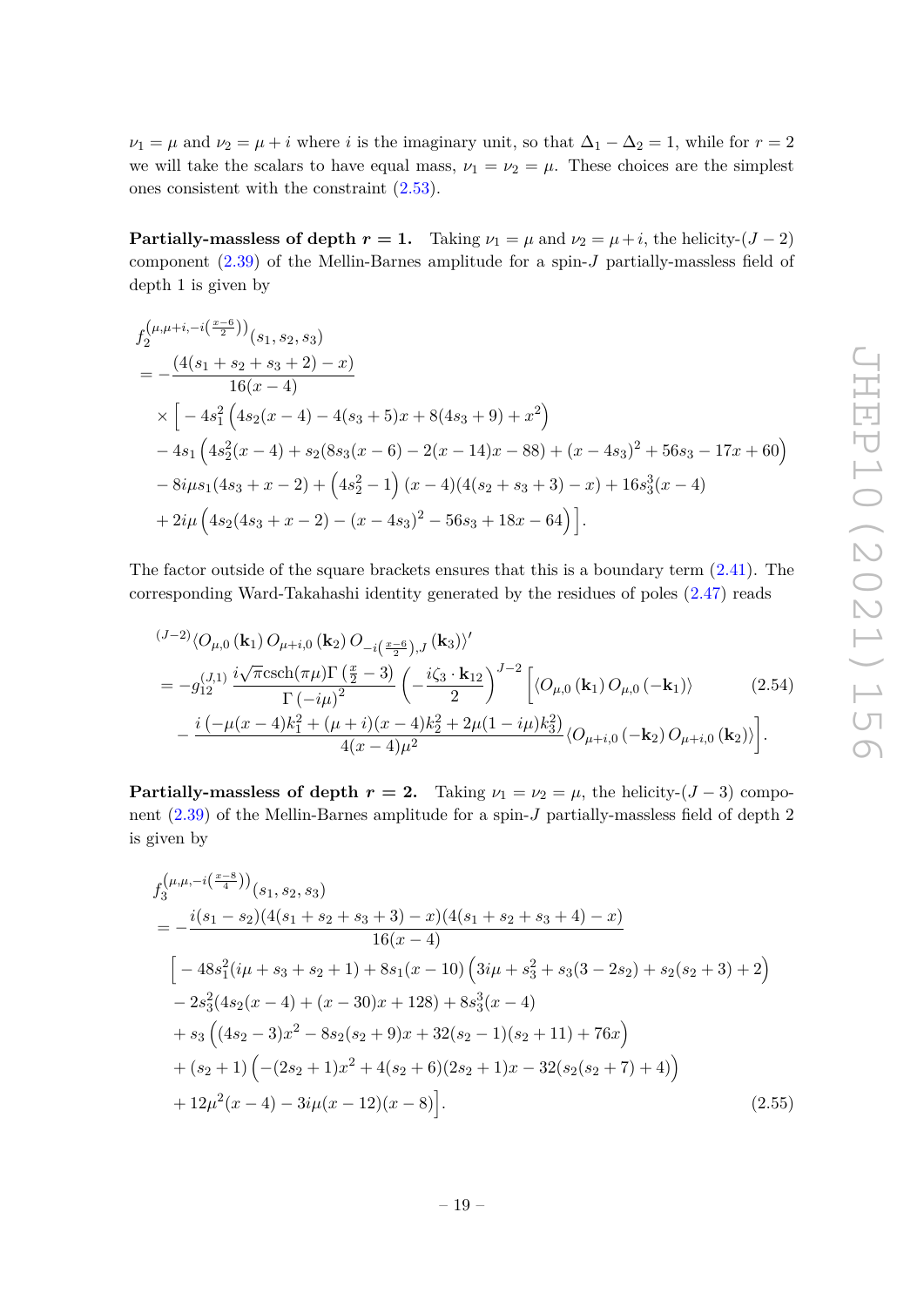This is again a boundary term  $(2.41)$ , owing to the factor  $(\frac{x-12}{4} - (s_1 + s_2 + s_3))$ . The corresponding Ward-Takahashi identity generated by the residues of poles [\(2.47\)](#page-17-1) reads

<span id="page-21-1"></span>
$$
(J-3)\langle O_{\mu,0}(\mathbf{k}_1) O_{\mu,0}(\mathbf{k}_2) O_{-i\left(\frac{x-8}{2}\right),J}(\mathbf{k}_3)\rangle'
$$
  
=  $g_{12}^{(J,2)} \frac{\sqrt{\pi}}{2} \frac{\operatorname{csch}(\pi\mu) \Gamma\left(\frac{x}{2}-4\right)}{(x-4)\Gamma(-i\mu)^2} \left(-\frac{i\zeta_3 \cdot \mathbf{k}_{12}}{2}\right)^{J-3}$  (2.56)  

$$
\times \left[ \left( (i\mu - 1)k_1^2(x-4) + (\mu - i) \left( 2(\mu + i)k_3^2 - ik_2^2(x-4) \right) \right) \langle O_{\mu,0}(\mathbf{k}_1) O_{\mu,0}(-\mathbf{k}_1) \rangle \right. \\ \left. + \left( (i\mu + 1)k_1^2(x-4) + (\mu + i) \left( -2(\mu - i)k_3^2 - ik_2^2(x-4) \right) \right) \langle O_{\mu,0}(-\mathbf{k}_2) O_{\mu,0}(\mathbf{k}_2) \rangle \right].
$$

In the next section [2.4](#page-21-0) we will use the freedom to add improvement terms to reduce [\(2.55\)](#page-20-1) — which is a degree 6 polynomial — to a degree 5 one.

#### <span id="page-21-0"></span>**2.4 On improvement terms**

As discussed in section [2.1](#page-7-0) one can consider adding improvement terms to the canonical cubic vertex [\(2.17\)](#page-10-1) which vanish on-shell. These give vanishing boundary term contributions to the corresponding three-point function. In particular, in the helicity-*m* component [\(2.39\)](#page-15-2) of the three-point function [\(2.18\)](#page-10-2), an improvement generates a contribution of the form

$$
(m) \mathcal{A}_{\nu_1,0;\nu_2,0;\nu_3,J}^{\text{impr.}}(s_1, \mathbf{k}_1; s_2, \mathbf{k}_2; s_3, \mathbf{k}_3, \zeta_3)
$$
  
=  $g_{12}^{(J,r)} i\pi \delta \left(\frac{x-4(J-m)}{4} - s_1 - s_2 - s_3\right)$   

$$
\times \left(-\frac{i}{2}\right)^m \left(\zeta_3 \cdot \mathbf{k}_{12}\right)^m \left(\frac{x-4(J-m)}{4} - s_1 - s_2 - s_3\right) p_{J-m}^{\text{impr.}}(s_1, s_2, s_3), \qquad (2.57)
$$

which we know from section [2.1](#page-7-0) gives a boundary term contribution to the three-point function. The function  $p_{J-m}^{\text{impr.}}(s_1, s_2, s_3)$  is a polynomial in  $s_1, s_2$  and  $s_3$  which is constrained to ensure that the boundary term is vanishing and thus leaves the three-point Ward-Takahashi identity unaffected.

It is useful to expand the above polynomial in the following basis

<span id="page-21-3"></span>
$$
p_{J-m}^{\text{impr.}}(s_1, s_2, s_3) = \sum_{n_i} c_{n_1, n_2, n_3} \left( s_1 - \frac{i\nu_1}{2} \right)_{n_1} \left( s_2 - \frac{i\nu_2}{2} \right)_{n_2} \left( s_3 - \frac{x - 4 - 2r}{4} \right)_{n_3} . \tag{2.58}
$$

From section [2.2](#page-10-0) we see that such basis elements are in one-to-one correspondence with the differential operators  $(2.27)$ : the degree of the polynomial in the  $s_i$  corresponds to the order of the differential operator that generates it. In other words:

<span id="page-21-4"></span>
$$
\left(s_1 - \frac{i\nu_1}{2}\right)_{n_1} \left(s_2 - \frac{i\nu_2}{2}\right)_{n_2} \left(s_3 - \frac{i\nu_3}{2}\right)_{n_3} \quad \leftrightarrow \quad \tilde{\mathcal{O}}_{k_1,\nu_1}^{(n_1)} \circ \tilde{\mathcal{O}}_{k_2,\nu_2}^{(n_2)} \circ \tilde{\mathcal{O}}_{k_3,\nu_3}^{(n_3)}.\tag{2.59}
$$

The higher the degree of the improvement as a polynomial in  $s_j$  the higher the derivative of the (on-shell vanishing) cubic vertex it represents.<sup>[18](#page-21-2)</sup> The coefficients  $c_{n_1,n_2,n_3}$  in [\(2.58\)](#page-21-3)

<span id="page-21-2"></span> $18$ See section [3.2](#page-29-0) for more details on this statement.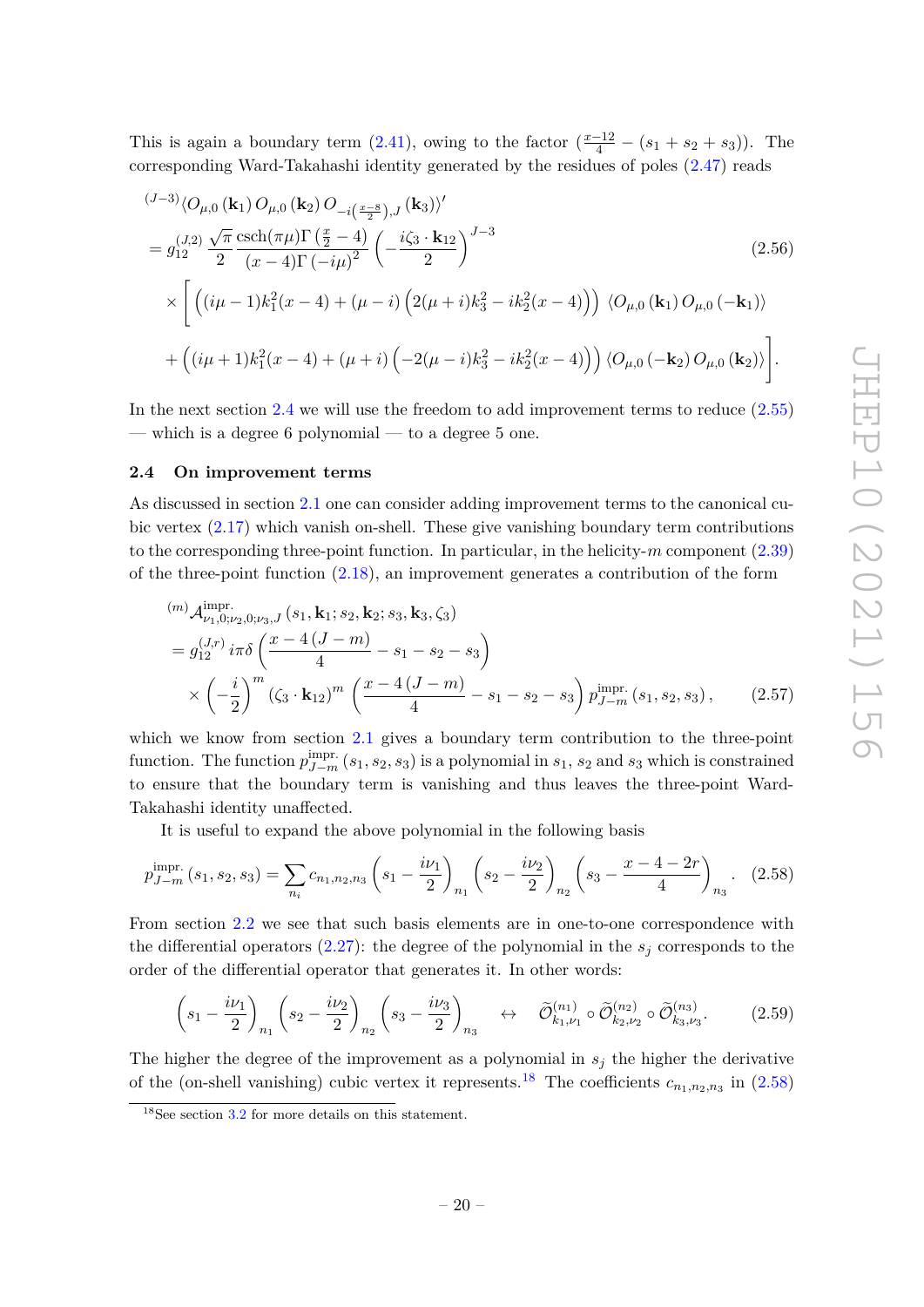are constrained to give a vanishing boundary term contribution. In particular, the requirement is that the polynomial vanishes on the values  $(2.47)$  of  $s_1$ ,  $s_2$ ,  $s_3$ . This does not fix the coefficients  $c_{n_1,n_2,n_3}$  completely and the leftover freedom can be used to simplify the functions  $f_{J-m}^{(\nu_1,\nu_2,\nu_3)}(s_1,s_2,s_3)$  in [\(2.39\)](#page-15-2).

For example, for massless fields,  $\nu_1 = \nu_2 = \mu$ , the improvements [\(2.58\)](#page-21-3) of degree 4 that we can add to the helicity- $(J-2)$  component  $(2.52)$  are:

$$
c_{000} \to 0, \tag{2.60a}
$$

$$
c_{100} \rightarrow (\mu + i)(ic_{200} + (\mu + 2i)(c_{300} + c_{400}(3 - i\mu))), \tag{2.60b}
$$

$$
c_{010} \rightarrow (\mu + i)(ic_{020} + (\mu + 2i)(c_{030} + c_{040}(3 - i\mu))), \tag{2.60c}
$$

$$
c_{110} \rightarrow (\mu + i)(ic_{210} + c_{310}(\mu + 2i) + ic_{120} + c_{220}\mu + ic_{220} + c_{130}\mu + 2ic_{130}).
$$
 (2.60d)

Using this freedom we can choose simpler representatives for  $f_2^{(\mu,\mu,-i(\frac{x-4}{4}))}$  $\frac{2}{2}$ <sup>( $\mu, \mu, -i(\frac{4}{4})$ )</sup>( $s_1, s_2, s_3$ ). For example,

$$
f_2^{(\mu,\mu,-i(\frac{x-4}{4}))}(s_1,s_2,s_3) = (x - 4(s_1 + s_2 + s_3 + 2)) \left[s_1^2(1 + s_1 - s_2) + s_2^2(1 - s_1 + s_2) + \frac{(x - 6)(x - 4 - 4s_3)\left(\mu^2 + 4s_1s_2\right)}{8(x - 4)} + \frac{\mu^2}{2}\right],
$$
\n(2.61)

which is simplified compared to [\(2.52\)](#page-18-3).

Similarly, for the partially massless field of depth 2 with  $\nu_1 = \mu$  and  $\nu_2 = \mu + i$ , by considering improvements [\(2.58\)](#page-21-3) of degree 5 one can find the following simpler degree-5 representative for the helicity- $(J-3)$  component  $(2.55)$ :

<span id="page-22-1"></span>
$$
f_{3}^{(\mu,\mu,-i(\frac{x-8}{4}))}(s_{1},s_{2},s_{3})
$$
\n
$$
= -i(x-4(s_{3}+1))\left(\frac{x-12}{4} - (s_{1}+s_{2}+s_{3})\right)\left[(i+\mu)(2i+\mu)\left(\frac{\mu}{2}+is_{1}\right)\left(\frac{\mu}{2}+i(s_{1}+1)\right)\right]
$$
\n
$$
-(i+\mu)\left(\frac{\mu}{2}+is_{1}\right)\left(\frac{\mu}{2}+i(s_{1}+1)\right)\left(\frac{\mu}{2}+i(s_{1}+2)\right)
$$
\n
$$
-3(i+\mu)\left(\frac{\mu}{2}+is_{2}\right)\left(\frac{\mu}{2}+is_{1}\right)\left(\frac{\mu}{2}+i(s_{1}+1)\right)
$$
\n
$$
+\frac{i(x-10)(\mu^{2}+1)(x-4(s_{3}+2))(\mu+2is_{1})}{16(x-4)} - (s_{1} \leftrightarrow s_{2})\right]
$$
\n
$$
-\frac{i}{2}\left(\frac{x-12}{4} - (s_{1}+s_{2}+s_{3})\right)(\mu+2is_{2})(\mu+2is_{1})(\mu+2i(s_{1}+1))(\mu+2i(s_{1}+2)).
$$
\n(2.62)

#### <span id="page-22-0"></span>**2.5 Special case: conformally coupled scalars**

In the previous sections we studied three-point functions of two scalar operators and a spinning operator, in particular the Ward-Takahashi identities that must be satisfied when the spinning operator is (partially-)conserved and how they arise in the Mellin-Barnes formalism. As noted in [\[21\]](#page-53-6) (section 4.6), for certain scaling dimensions the Mellin-Barnes representation is not needed to capture the full analytic structure of the correlator and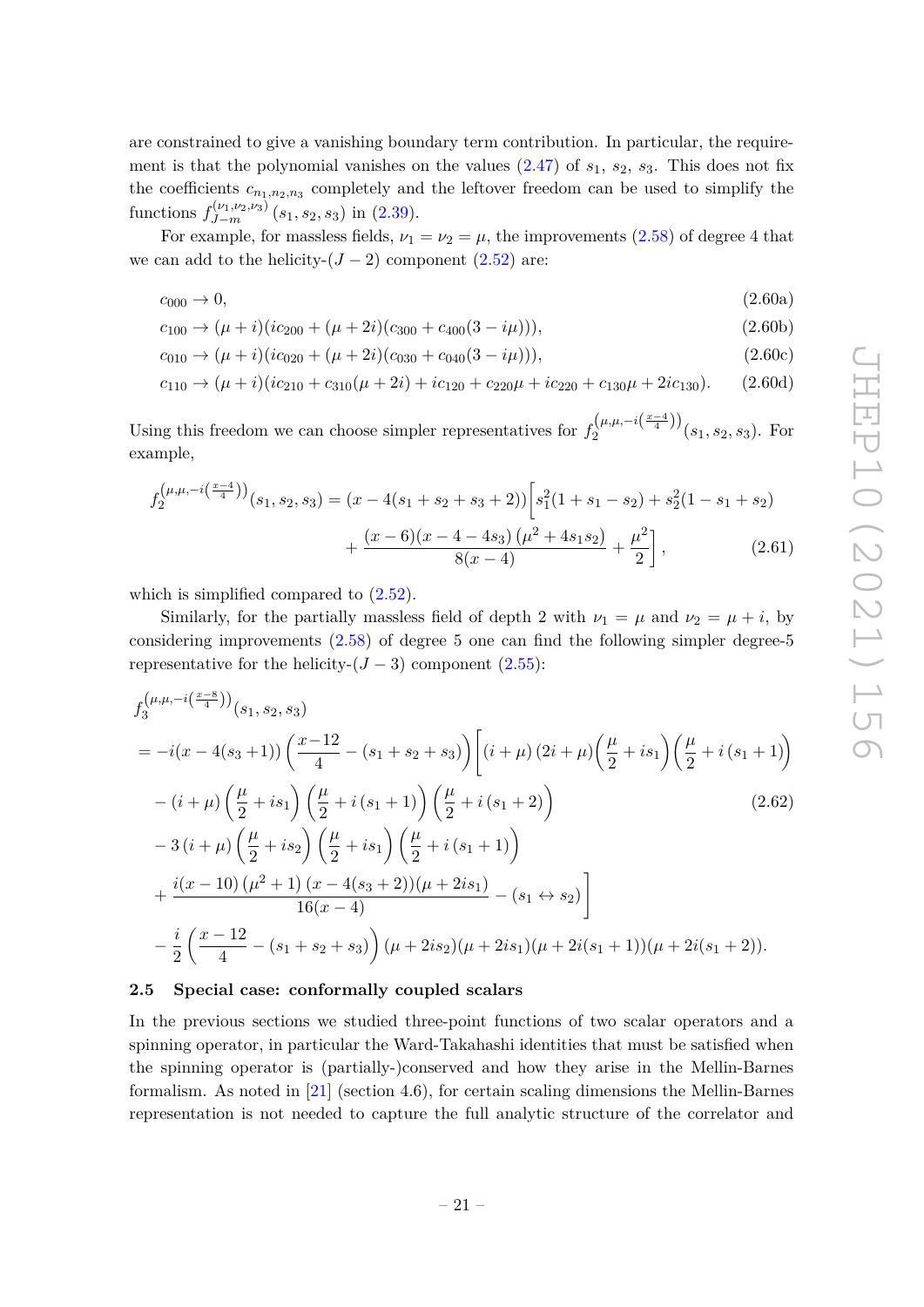$\sigma$ 

the Mellin-Barnes integrals can be straightforwardly evaluated to give simple closed form expressions. This includes correlators involving conformally coupled scalars which, via the weightshifting operators of section [2.2,](#page-10-0) can then be used to obtain explicit closed form expressions for correlators of certain spinning operators and also scalar operators with scaling dimensions that differ from those of conformally coupled scalars by integers (which are  $\Delta = \frac{d}{2} + i\nu$ ,  $\nu = \pm \frac{i}{2}$  $\frac{i}{2}$ ). In particular, recall that for partially conserved operators we have

$$
\Delta_3 = \frac{d}{2} + i\nu_3, \quad i\nu_3 = \frac{d-4}{2} + J - r,\tag{2.63}
$$

whose three-point functions, via the weight-shifting identity  $(2.30)$ , can be generated from those with the partially conserved operator replaced by a scalar operator with scaling dimension

<span id="page-23-0"></span>
$$
\bar{\Delta}_3 = \frac{d}{2} + i\bar{\nu}_3, \quad i\bar{\nu}_3 = \frac{d-4}{2} - r.
$$
\n(2.64)

For *d* odd this differs by an integer from the scaling dimension of conformally coupled scalars, so the three-point function involving the scalar operator with  $(2.64)$  can, in turn, be obtained from that of a conformally coupled scalar via application of the differential operators  $(2.21)$  and  $(2.23)$ .

The action of the differential operators  $(2.30), (2.21)$  $(2.30), (2.21)$  $(2.30), (2.21)$  and  $(2.23)$  are straightforward to implement in Mathematica. Below we give some examples of how this can be used to obtain such expressions for correlators of a (partially-)massless field with conformally coupled scalars, focusing on the case  $d = 3$ . We will also obtain the corresponding Ward-Takahashi identities, which serves as a consistency check for the more general results obtained at the level of the Mellin-Barnes representation in the previous section.

**Massless spinning field and two conformally coupled scalars.** Consistent threepoint functions of a massless spinning field and two scalar fields necessarily require that the scalars have the same mass (reviewed in the sections above). For two conformally coupled scalar operators of the same scaling dimension given by  $\nu_1 = \nu_2 = -\frac{i}{2}$  $\frac{i}{2}$ , following the discussion above, their three-point function with a spin-*J* conserved current in  $d = 3$ can be obtained by from the following scalar three-point function with  $\bar{\nu}_3 = \frac{i}{2}$  $\frac{i}{2}$ :

<span id="page-23-2"></span>
$$
\langle O_{-\frac{i}{2},0}(\mathbf{k}_1) O_{-\frac{i}{2},0}(\mathbf{k}_2) O_{\frac{i}{2},0}(\mathbf{k}_3) \rangle' = 2\pi i \Gamma \left( \frac{d-3}{2} \right) \frac{1}{k_3} \frac{1}{(k_1 + k_2 + k_3)^{\frac{d-3}{2}}}.
$$
 (2.65)

This expression can be obtained from the Mellin-Barnes representation [\(2.16\)](#page-9-2) simply by evaluating the integrals in *s*1, *s*<sup>2</sup> and *s*3, see [\[20,](#page-53-5) [21\]](#page-53-6). The three-point correlation of the massless spin-*J* field can then be obtained for  $d = 3$  by acting on the above with the differential operator  $(2.30)$  and setting  $d = 3$ . Below we give some examples for spins  $J = 1, 2, 3.19$  $J = 1, 2, 3.19$ 

<span id="page-23-1"></span><sup>&</sup>lt;sup>19</sup>Note that the helicity- $J$  component of the 3pt function for a massless spin- $J$  field and two conformally coupled scalars in  $d = 3$  was shown to be given by a Gauss hypergeometric function in (3.46) of [\[21\]](#page-53-6), while the lower helicity components were left implicit through the action of a differential operator. In the view of extracting the corresponding Ward-Takahashi identity, in the following examples we give the lower helicity components explicitly. For massless spin-1 and spin-2, the explicit 3pt functions were given in [\[24,](#page-54-5) [49\]](#page-55-9) which agree with the expressions we obtain in [\(2.66\)](#page-24-0) and [\(2.68\)](#page-24-1).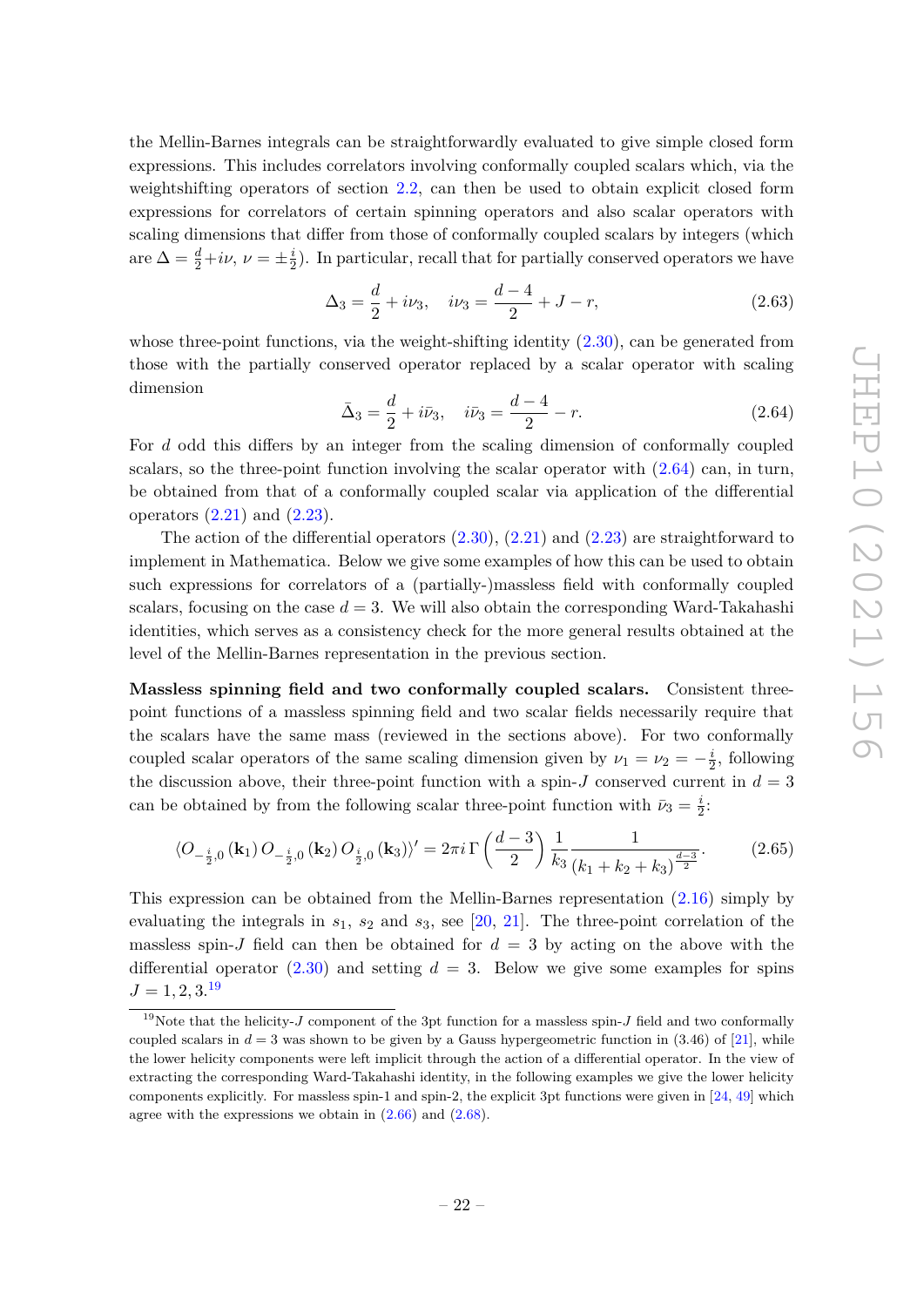*Massless spin-1 field* ( $\nu_3 = -\frac{i}{2}$  $\frac{i}{2}$ ):<sup>[20](#page-24-2)</sup> applying the differential operator [\(2.30\)](#page-13-1) to [\(2.65\)](#page-23-2) with  $J = 1$  and  $d = 3$  we obtain:

<span id="page-24-0"></span>
$$
\langle O_{-\frac{i}{2},0}(\mathbf{k}_1) O_{-\frac{i}{2},0}(\mathbf{k}_2) O_{-\frac{i}{2},1}(\mathbf{k}_3; \epsilon_3) \rangle'
$$
  
=  $g_{12}^{(1,0)} \left[ \frac{i}{8(k_1 + k_2 + k_3)} \epsilon_3 \cdot \mathbf{k}_2 + \frac{i(k_1 - k_2 + k_3)}{16k_3(k_1 + k_2 + k_3)} \epsilon_3 \cdot \mathbf{k}_3 \right].$  (2.66)

The helicity-0 component is extracted by acting with the projector  $(A.9)$ , giving:

$$
\hat{\mathcal{E}}_{1,0}^{(\mathbf{k}_3)} \left[ \langle O_{-\frac{i}{2},0} \left( \mathbf{k}_1 \right) O_{-\frac{i}{2},0} \left( \mathbf{k}_2 \right) O_{-\frac{i}{2},1} \left( \mathbf{k}_3 \right) \rangle' \right] \Big|_{\epsilon_3 \to \zeta_3} = g_{12}^{(1,0)} \frac{i}{16} (k_1 - k_2),\tag{2.67}
$$

which matches the Ward-Takahashi identity [\(2.50\)](#page-18-1) upon setting  $d = 3$ ,  $J = 1$  and  $\mu = -\frac{i}{5}$  $\frac{i}{2}$ .

*Massless spin-2 field* ( $\nu_3 = -\frac{3i}{2}$  $\frac{3i}{2}$ : Applying the differential operator [\(2.30\)](#page-13-1) to [\(2.65\)](#page-23-2) with  $J = 2$  and  $d = 3$  we obtain:

<span id="page-24-1"></span>
$$
\langle O_{-\frac{i}{2},0}(\mathbf{k}_1) O_{-\frac{i}{2},0}(\mathbf{k}_2) O_{-\frac{3i}{2},2}(\mathbf{k}_3; \epsilon_3) \rangle'
$$
  
=  $g_{12}^{(2,0)} \left[ \frac{(\epsilon_3 \cdot \mathbf{k}_3)^2 (k_1 - k_2 + k_3)^2}{64k_3 (k_1 + k_2 + k_3)^2} + \frac{(\epsilon_3 \cdot \mathbf{k}_2)^2 (-k_1 + k_2 + k_3)^2}{64k_3 (k_1 + k_2 + k_3)^2} + \frac{(\epsilon_3 \cdot \mathbf{k}_3)(\epsilon_3 \cdot \mathbf{k}_2) \left[ (k_1 - k_2 - k_3)(k_1 - k_2 + k_3) - 2k_3 (k_1 + k_2 + k_3) \right]}{32k_3 (k_1 + k_2 + k_3)^2} \right].$  (2.68)

The helicity-1 and helicity-0 components are

$$
\hat{\mathcal{E}}_{2,1}^{(\mathbf{k}_3)} \left[ \langle O_{-\frac{i}{2},0}(\mathbf{k}_1) O_{-\frac{i}{2},0}(\mathbf{k}_2) O_{-\frac{3i}{2},2}(\mathbf{k}_3; \epsilon_3) \rangle' \right] \Big|_{\epsilon_3 \to \zeta_3} = -g_{12}^{(2,0)} \frac{i}{16} \left( \frac{-i\zeta_3 \cdot \mathbf{k}_{12}}{2} \right) (k_1 - k_2),
$$
\n
$$
\hat{\mathcal{E}}_{2,0}^{(\mathbf{k}_3)} \left[ \langle O_{-\frac{i}{2},0}(\mathbf{k}_1) O_{-\frac{i}{2},0}(\mathbf{k}_2) O_{-\frac{3i}{2},2}(\mathbf{k}_3; \epsilon_3) \rangle' \right] \Big|_{\epsilon_3 \to \zeta_3} = g_{12}^{(2,0)} \frac{1}{192} (k_1 + k_2) \left( 3 (k_1 - k_2)^2 - k_3^2 \right).
$$
\n(2.69a)

These match the Ward-Takahashi identities  $(2.50)$  and  $(2.51)$  setting  $d = 3$ ,  $J = 2$  and  $\mu = -\frac{i}{2}$  $\frac{\imath}{2}$ .

*Massless spin-3 field* ( $\nu_3 = -\frac{5i}{2}$ )  $\frac{5i}{2}$ : applying the differential operator  $(2.30)$  to  $(2.65)$ with  $J = 3$  and  $d = 3$  we obtain:

$$
\langle O_{-\frac{i}{2},0}(\mathbf{k}_1) O_{-\frac{i}{2},0}(\mathbf{k}_2) O_{-\frac{5i}{2},3}(\mathbf{k}_3; \epsilon_3) \rangle' \n= g_{12}^{(3,0)} \left[ \frac{i(\epsilon_3 \cdot \mathbf{k}_1)^3 (k_1 - k_2 + k_3)^3}{128k_3(k_1 + k_2 + k_3)^3} + \frac{i(\epsilon_3 \cdot \mathbf{k}_2)^3 (k_1 - k_2 - k_3)^3}{128k_3(k_1 + k_2 + k_3)^3} + \frac{3i(\epsilon_3 \cdot \mathbf{k}_1)(\epsilon_3 \cdot \mathbf{k}_2)^2 (k_1^3 - k_1^2 (3k_2 + k_3) + 3k_1(k_2 + k_3)^2 - (k_2 - 5k_3)(k_2 + k_3)^2)}{128k_3(k_1 + k_2 + k_3)^3} - \frac{3i(\epsilon_3 \cdot \mathbf{k}_1)^2 (\epsilon_3 \cdot \mathbf{k}_2) (k_3 (3k_1^2 + 6k_1k_2 - k_2^2) + 3k_3^2 (3k_1 + k_2) - (k_1 - k_2)^3 + 5k_3^3)}{128k_3(k_1 + k_2 + k_3)^3} \right].
$$

<span id="page-24-2"></span><sup>&</sup>lt;sup>20</sup>We remind the reader that in order to have a non-vanishing 3pt function for odd spins  $J$  the two scalars should carry a colour index, which we leave implicit throughout.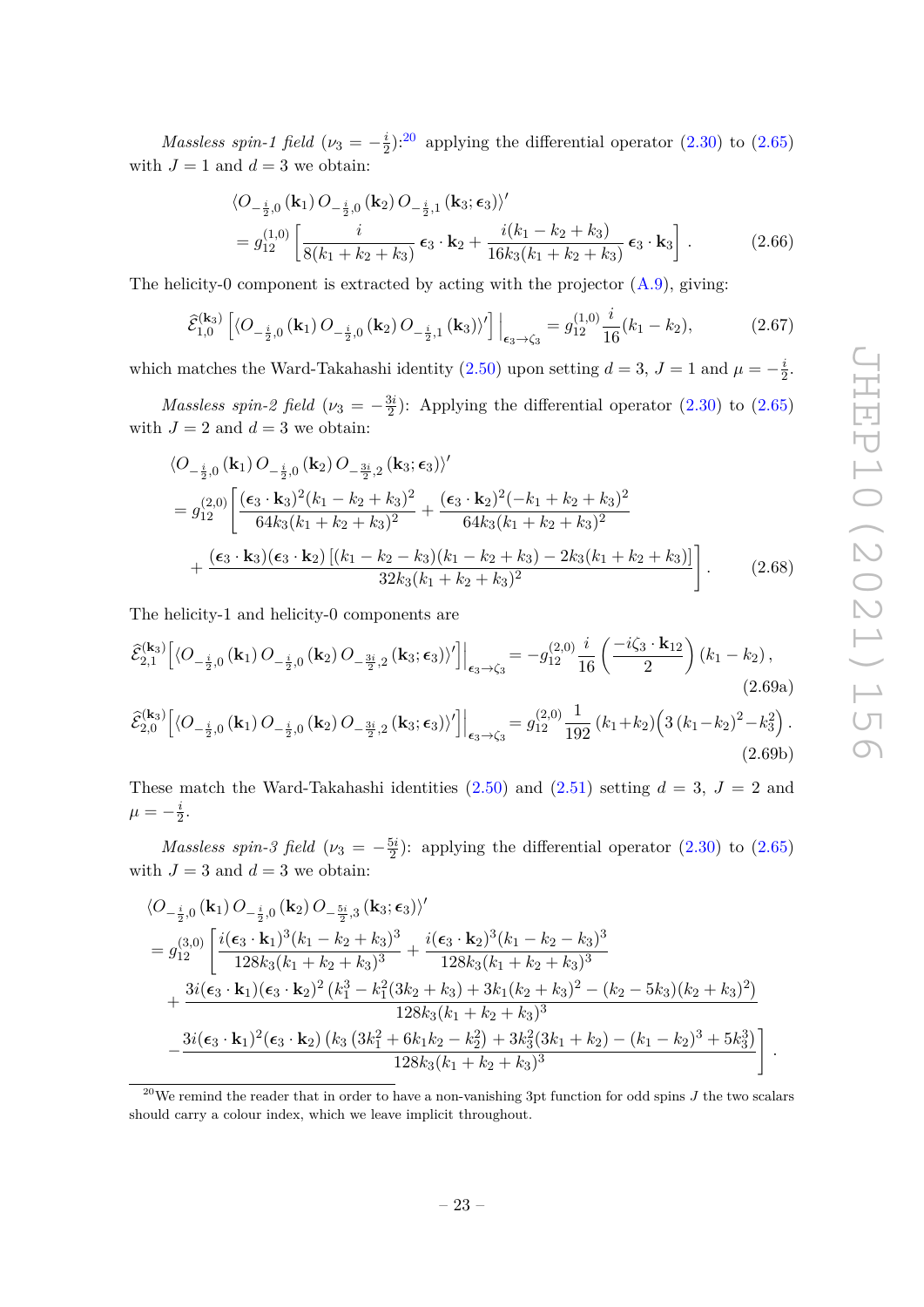To the best of our knowledge this explicit expression for spin-3 is new.<sup>[21](#page-25-0)</sup> The helicity-2 and helicity-1 components are:

$$
\hat{\mathcal{E}}_{3,2}^{(\mathbf{k}_{3})} \left[ \langle O_{-\frac{i}{2},0} \left( \mathbf{k}_{1} \right) O_{-\frac{i}{2},0} \left( \mathbf{k}_{2} \right) O_{-\frac{5i}{2},3} \left( \mathbf{k}_{3}; \epsilon_{3} \right) \rangle' \right] \Big|_{\epsilon_{3} \to \zeta_{3}} = g_{12}^{(3,0)} \frac{3i}{64} \left( \frac{-i\zeta_{3} \cdot \mathbf{k}_{12}}{2} \right)^{2} \left( k_{1} - k_{2} \right), \tag{2.70a}
$$

$$
\hat{\mathcal{E}}_{3,1}^{(\mathbf{k}_3)} \left[ \langle O_{-\frac{i}{2},0} \left( \mathbf{k}_1 \right) O_{-\frac{i}{2},0} \left( \mathbf{k}_2 \right) O_{-\frac{5i}{2},3} \left( \mathbf{k}_3; \epsilon_3 \right) \rangle' \right] \Big|_{\epsilon_3 \to \zeta_3} \n= -g_{12}^{(3,0)} \frac{9}{10} \frac{1}{192} \left( \frac{-i\zeta_3 \cdot \mathbf{k}_{12}}{2} \right) \left( k_1 + k_2 \right) \left( 5(k_1 - k_2)^2 - k_3^2 \right).
$$
\n(2.70b)

These match the Ward-Takahashi identities  $(2.50)$  and  $(2.51)$  setting  $d = 3$ ,  $J = 3$  and  $\mu=-\frac{i}{2}$  $\frac{i}{2}$ . What we did not give previously is the helicity-0 component, which reads:

$$
\hat{\mathcal{E}}_{3,0}^{(\mathbf{k}_{3})} \left[ \langle O_{-\frac{i}{2},0} \left( \mathbf{k}_{1} \right) O_{-\frac{i}{2},0} \left( \mathbf{k}_{2} \right) O_{-\frac{5i}{2},3} \left( \mathbf{k}_{3}; \epsilon_{3} \right) \rangle' \right] \Big|_{\epsilon_{3} \to \zeta_{3}} \n= -g_{12}^{(3,0)} \frac{i \left( k_{1} - k_{2} \right) \left( -2 k_{3}^{2} \left( 7 k_{1}^{2} + 4 k_{1} k_{2} + 7 k_{2}^{2} \right) + 15 \left( k_{1}^{2} - k_{2}^{2} \right)^{2} + 3 k_{3}^{4} \right)}{1280}.
$$
\n(2.71)

**Partially-massless spinning field and two conformally coupled scalars.** Recall that consistent three-point functions involving a partially conserved operator and two scalar operators only exist when the scaling dimensions of the scalar operators satisfy [\(2.53\)](#page-19-1).

For example, for partially conserved operators of depth-1, according to [\(2.53\)](#page-19-1) the scaling dimensions of the scalar operators in the three-point function must differ by  $\pm 1$ . The simplest case is if they both correspond to conformally coupled scalars, one with  $\nu_1 = -\frac{i}{2}$  $\frac{i}{2}$  and the other with  $\nu_2 = \frac{i}{2}$  $\frac{i}{2}$ . In  $d = 3$  the three-point function of a partially conserved operator of depth-1 is generated via [\(2.30\)](#page-13-1) from the three-point function of the latter scalars and a third scalar operator with  $\bar{\nu}_3 = \frac{3i}{2}$  $\frac{3i}{2}$ , given explicitly by:

<span id="page-25-1"></span>
$$
\langle O_{-\frac{i}{2},0}(\mathbf{k}_1) O_{\frac{i}{2},0}(\mathbf{k}_2) O_{\frac{3i}{2},0}(\mathbf{k}_3) \rangle' \n= \frac{1}{2} \Gamma \left( \frac{d-5}{2} \right) \frac{1}{k_2 k_3^3} (2k_1 + 2k_2 + k_3(d-3)) \frac{1}{(k_1 + k_2 + k_3)^{\frac{d-3}{2}}},
$$
\n(2.72)

which can either be obtained by directly evaluating the Mellin-Barnes integrals in [\(2.16\)](#page-9-2) or by acting on the three-point function  $(2.65)$  of conformally coupled scalars with the differential operator  $(2.21)$ .

Below we give some examples, which to the best of our knowledge were not previously given explicitly in the literature.

<span id="page-25-0"></span><sup>&</sup>lt;sup>21</sup>Expressions for any spin-*J* can be obtained similarly, acting with the differential operator  $(2.30)$ on [\(2.65\)](#page-23-2), but due to the increasing complexity of the result we do not give them explicitly here.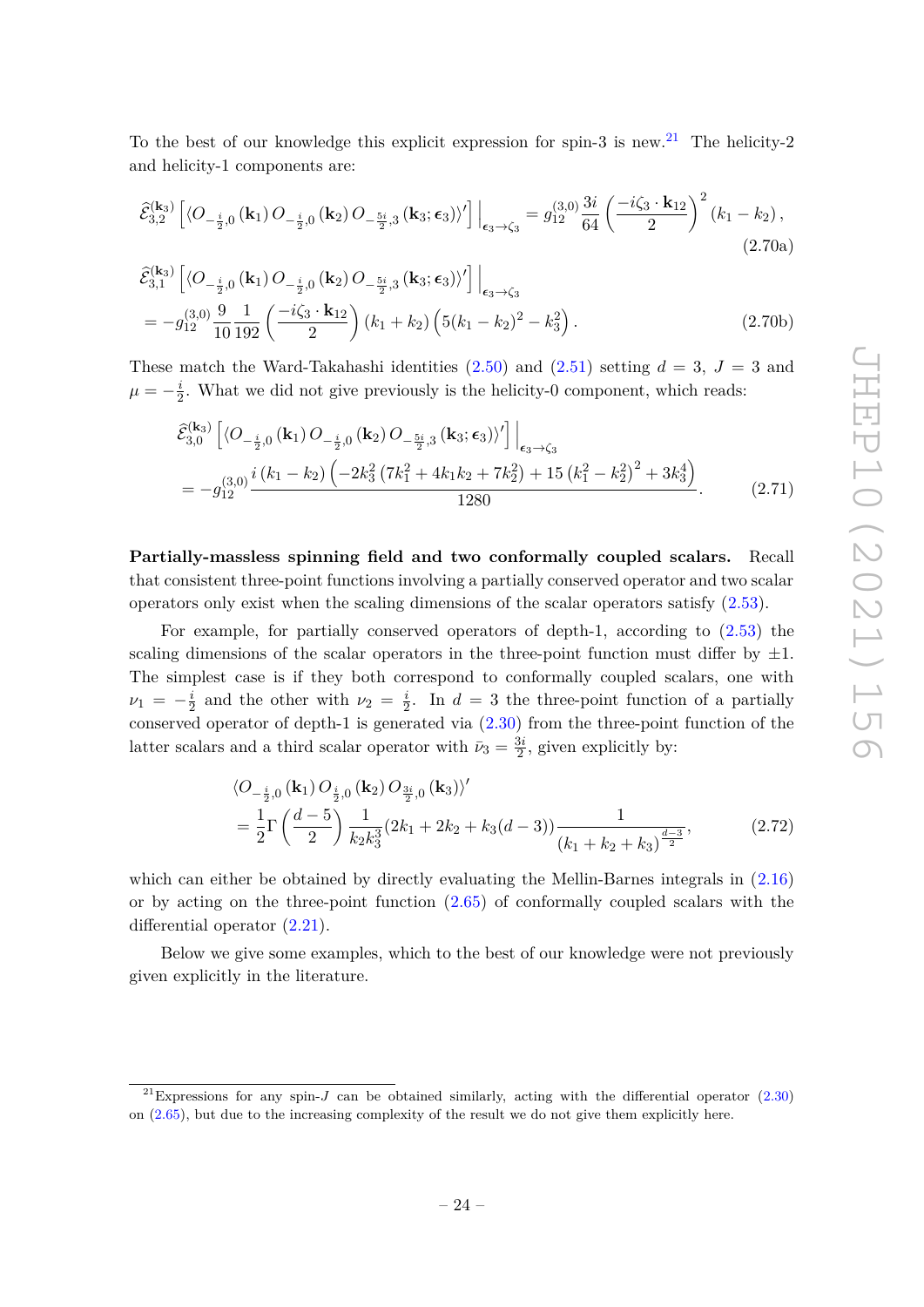*Partially-massless spin-2 depth 1* ( $\nu_3 = -\frac{i}{2}$  $\frac{i}{2}$ : applying the differential operator  $(2.30)$ to  $(2.72)$  with  $J = 2$  and  $d = 3$  we obtain:

$$
\langle O_{-\frac{i}{2},0}(\mathbf{k}_1) O_{\frac{i}{2},0}(\mathbf{k}_2) O_{-\frac{i}{2},2}(\mathbf{k}_3; \epsilon_3) \rangle' \qquad (2.73)
$$
\n
$$
= g_{12}^{(2,1)} \left[ \frac{(\epsilon_3 \cdot \mathbf{k}_1)^2 (k_1 - k_2 + k_3) ((k_1 - k_2)(k_1 + k_2 + k_3) - 2k_2 k_3)}{16k_2 k_3^3 (k_1 + k_2 + k_3)^2} + \frac{(\epsilon_3 \cdot \mathbf{k}_1)(\epsilon_3 \cdot \mathbf{k}_2)(k_1 - k_2 + k_3)(k_1 - k_2 - k_3)(k_1 + k_2 + 2k_3)}{8k_2 k_3^3 (k_1 + k_2 + k_3)^2} + \frac{(\epsilon_3 \cdot \mathbf{k}_2)^2 (k_1 - k_2 - k_3) ((k_1 - k_2)(k_1 + k_2 + k_3) + 2k_2 k_3))}{16k_2 k_3^3 (k_1 + k_2 + k_3)^2} \right].
$$
\n(2.73)

The helicity-0 component is

$$
\widehat{\mathcal{E}}_{2,0}^{(\mathbf{k}_3)} \left[ \langle O_{-\frac{i}{2},0} \left( \mathbf{k}_1 \right) O_{\frac{i}{2},0} \left( \mathbf{k}_2 \right) O_{-\frac{i}{2},2} \left( \mathbf{k}_3; \epsilon_3 \right) \rangle' \right] \Big|_{\epsilon_3 \to \zeta_3} = -g_{12}^{(2,1)} \frac{k_3^2 - 3(k_1 - k_2)^2}{48k_2}, \qquad (2.74)
$$

which matches [\(2.54\)](#page-20-0) with  $d = 3$ ,  $J = 2$  and  $\mu = -\frac{i}{5}$  $\frac{i}{2}$ .

*Partially-massless spin-3 depth 1* ( $\nu_3 = -\frac{3i}{2}$ )  $\frac{3i}{2}$ : applying the differential operator  $(2.30)$ to  $(2.72)$  with  $J = 3$  and  $d = 3$  we obtain:

$$
\langle O_{-\frac{i}{2},0}(\mathbf{k}_1) O_{\frac{i}{2},0}(\mathbf{k}_2) O_{-\frac{3i}{2},2}(\mathbf{k}_3; \epsilon_3) \rangle' \tag{2.75}
$$
\n
$$
= g_{12}^{(3,1)} \left[ \frac{3i(\epsilon_3 \cdot \mathbf{k}_1)(\epsilon_3 \cdot \mathbf{k}_2)^2 (-k_1 + k_2 + k_3)^2 (k_1^2 + 5k_1k_3 - k_2^2 - k_2k_3 + 4k_3^2)}{64k_2k_3^3(k_1 + k_2 + k_3)^3} + \frac{3i(\epsilon_3 \cdot \mathbf{k}_1)^2 (\epsilon_3 \cdot \mathbf{k}_2) (k_1 - k_2 + k_3)^2 (k_1^2 + k_1k_3 - (k_2 + k_3)(k_2 + 4k_3))}{64k_2k_3^3(k_1 + k_2 + k_3)^3} + \frac{i(\epsilon_3 \cdot \mathbf{k}_1)^3 (k_1 - k_2 + k_3)^2 (k_1^2 + k_1k_3 - k_2(k_2 + 5k_3))}{64k_2k_3^3(k_1 + k_2 + k_3)^3} + \frac{i(\epsilon_3 \cdot \mathbf{k}_2)^3 (-k_1 + k_2 + k_3)^2 (k_1^2 + 5k_1k_3 - k_2(k_2 + k_3))}{64k_2k_3^3(k_1 + k_2 + k_3)^3} \right].
$$
\n(2.75)

The helicity-1 component matches with  $(2.54)$  upon setting  $d = 3$ ,  $J = 3$  and  $\mu = -\frac{i}{2}$  $\frac{i}{2}$ :

$$
\hat{\mathcal{E}}_{3,1}^{(\mathbf{k}_{3})} \left[ \langle O_{-\frac{i}{2},0} \left( \mathbf{k}_{1} \right) O_{\frac{i}{2},0} \left( \mathbf{k}_{2} \right) O_{-\frac{3i}{2},2} \left( \mathbf{k}_{3}; \epsilon_{3} \right) \rangle' \right] \Big|_{\epsilon_{3} \to \zeta_{3}} \n= g_{12}^{(3,1)} \left( -\frac{i\zeta_{3} \cdot \mathbf{k}_{1}}{2} \right) \frac{1}{80k_{2}} \left( 5(k_{1} - k_{2})^{2} - k_{3}^{2} \right).
$$
\n(2.76)

The helicity-0 component was not given previously and reads:

$$
\hat{\mathcal{E}}_{3,0}^{(\mathbf{k}_3)} \left[ \langle O_{-\frac{i}{2},0} \left( \mathbf{k}_1 \right) O_{\frac{i}{2},0} \left( \mathbf{k}_2 \right) O_{-\frac{3i}{2},2} \left( \mathbf{k}_3 ; \epsilon_3 \right) \rangle' \right] \Big|_{\epsilon_3 \to \zeta_3} \n= g_{12}^{(3,1)} \frac{i}{320k_2} (k_1 - k_2)(k_1 + k_2) \left( 5(k_1 - k_2)^2 - 3k_3^2 \right).
$$
\n(2.77)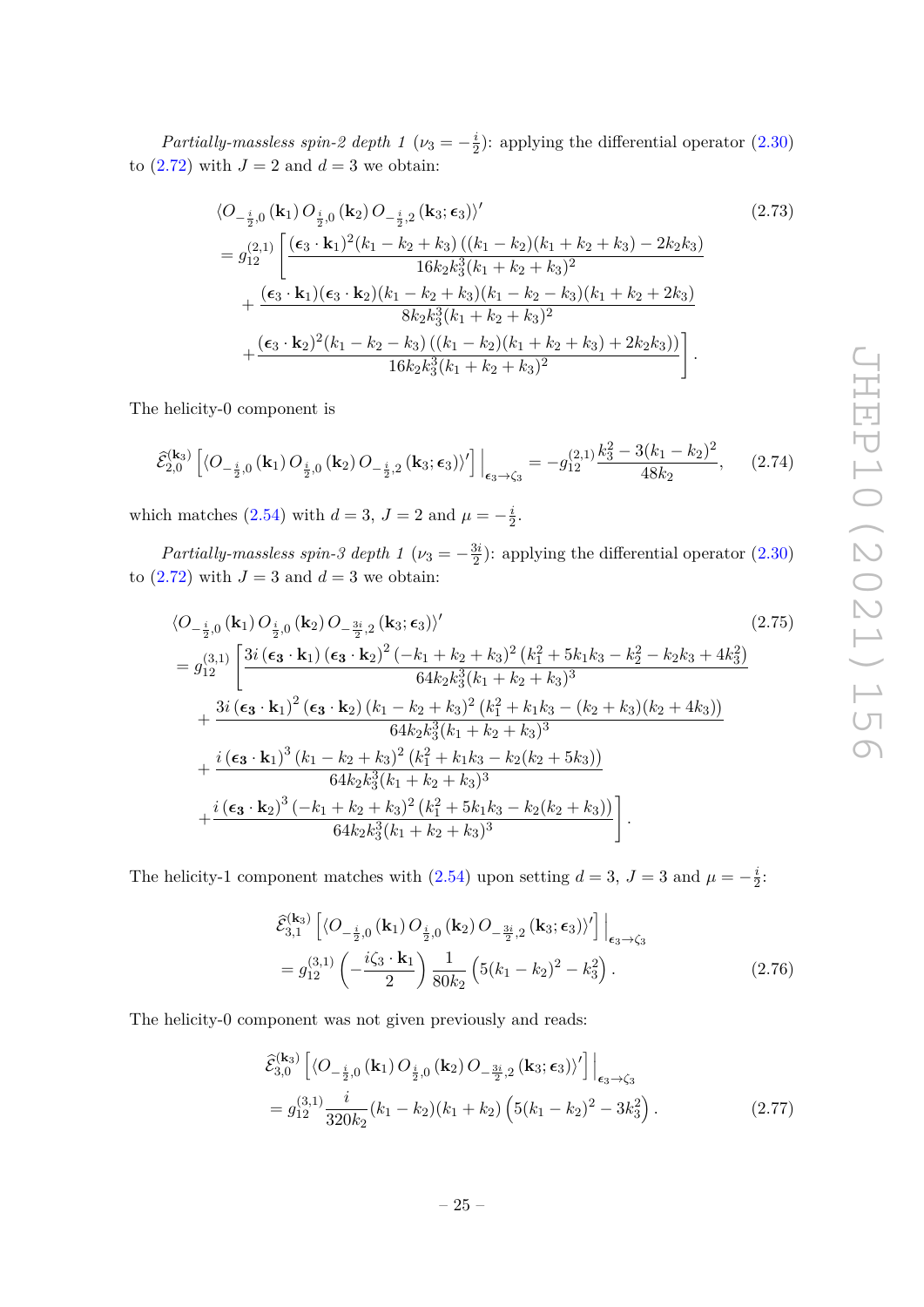## <span id="page-27-0"></span>**3 Four-point functions**

In this section we review and extend some relevant aspects of the Mellin-Barnes representations of four-point functions introduced in [\[20,](#page-53-5) [21\]](#page-53-6). The main new result is a systematic study of four-point contact diagrams generated by quartic vertices with and without derivatives in the Mellin formalism, which can be found in section [3.2.](#page-29-0)

#### <span id="page-27-1"></span>**3.1 Exchanges**

We adopt the Mellin-Barnes representation for four-point exchanges introduced in [\[21\]](#page-53-6), to which we refer the reader for details and technicalities. The only novelty we present here is an improvement on the notation and presentation. The Mellin-Barnes representation for four-point exchanges is defined as:

$$
\langle O_{\nu_1,J_1}(\mathbf{k}_1) O_{\nu_2,J_2}(\mathbf{k}_2) O_{\nu_3,J_3}(\mathbf{k}_3) O_{\nu_4,J_4}(\mathbf{k}_4) \rangle'
$$
  
= 
$$
\int_{-i\infty}^{i\infty} [ds]_4 [dud\bar{u}] \langle O_{\nu_1,J_1}(\mathbf{k}_1) O_{\nu_2,J_2}(\mathbf{k}_2) O_{\nu_3,J_3}(\mathbf{k}_3) O_{\nu_4,J_4}(\mathbf{k}_4) \rangle'_{s_1,s_2,s_3,s_4;u,\bar{u}},
$$
(3.1)

which takes the form

$$
\langle O_{\nu_1, J_1}(\mathbf{k}_1) O_{\nu_2, J_2}(\mathbf{k}_2) O_{\nu_3, J_3}(\mathbf{k}_3) O_{\nu_4, J_4}(\mathbf{k}_4) \rangle'_{s_1, ..., s_4; u, \bar{u}} = \left( A_{\nu_i, J_i}^{(\mathbf{s})} (s_i, \mathbf{k}_i, \epsilon_i; u, \bar{u}, \mathbf{k}_s) + \mathbf{t} + \mathbf{u} \text{-channel} \right) \times \rho_{\nu, \nu} (u, \bar{u}) \rho_{\nu_1, \nu_2, \nu_3, \nu_4} (s_1, s_2, s_3, s_4) \prod_{j=1}^4 \left( \frac{k_j}{2} \right)^{-2s_j + i\nu_j}.
$$
 (3.2)

The poles in the *s<sup>j</sup>* are encoded in

$$
\rho_{\nu_1,\nu_2,\nu_3,\nu_4}(s_1,s_2,s_3,s_4) = \prod_{j=1}^4 \frac{1}{2\sqrt{\pi}} \Gamma\left(s_j + \frac{i\nu_j}{2}\right) \Gamma\left(s_j - \frac{i\nu_j}{2}\right),\tag{3.3}
$$

which is the extension of  $(2.4)$  to 4pts. These poles are associated to the external legs and accordingly we refer to the  $s_i$  as *external* Mellin variables. The poles in *u* and  $\bar{u}$  are encoded in

<span id="page-27-3"></span>
$$
\rho_{\nu,\nu}(u,\bar{u}) = \frac{1}{4\pi} \Gamma\left(u + \frac{i\nu}{2}\right) \Gamma\left(u - \frac{i\nu}{2}\right) \Gamma\left(\bar{u} + \frac{i\nu}{2}\right) \Gamma\left(\bar{u} - \frac{i\nu}{2}\right),\tag{3.4}
$$

and are associated to the internal leg of the exchange with momentum  $\mathbf{k}_s = \mathbf{k}_1 + \mathbf{k}_2$ , so we refer to  $u$  and  $\bar{u}$  as *internal* Mellin variables.

The Mellin-Barnes amplitude for the s-channel exchange is given by

$$
\mathcal{A}_{\nu_i,J_i}^{(\mathsf{s})}(s_i,\mathbf{k}_i,\boldsymbol{\epsilon}_i;u,\bar{u},\mathbf{k}_I) = \mathcal{A}_{\odot|\nu_i,J_i}^{(\mathsf{s})}(s_i,\mathbf{k}_i,\boldsymbol{\epsilon}_i;u,\bar{u},\mathbf{k}_\mathsf{s}) \n- \mathcal{A}_{\lt||\nu_i,J_i}^{(\mathsf{s})}(s_i,\mathbf{k}_i,\boldsymbol{\epsilon}_i;u,\bar{u},\mathbf{k}_\mathsf{s}) - \mathcal{A}_{\gt|\nu_i,J_i}^{(\mathsf{s})}(s_i,\mathbf{k}_i,\boldsymbol{\epsilon}_i;u,\bar{u},\mathbf{k}_\mathsf{s}),
$$
(3.5)

where each of the three terms can be identified with a specific term in the corresponding bulk-bulk propagators.<sup>[22](#page-27-2)</sup> Two of these can be expressed as a convolution integral of the

<span id="page-27-2"></span> $2^{2}$ In particular, the terms with subscript  $\lt$  and  $\gt$  correspond to those generated by terms with a specific ordering of the radial components of the two bulk points. See [\[21\]](#page-53-6) for the details.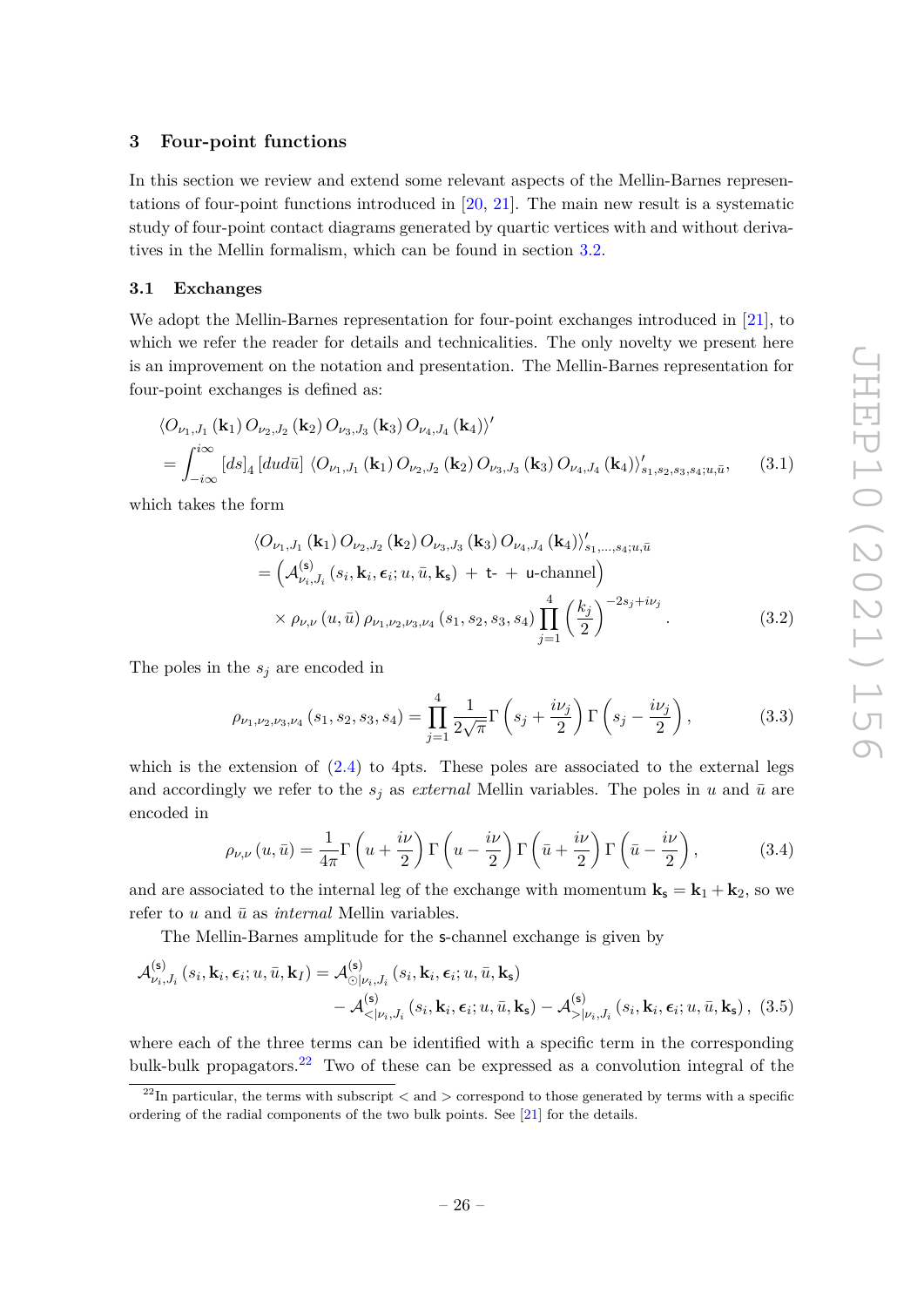constituent three-point Mellin-Barnes amplitudes  $(2.5)^{23}$  $(2.5)^{23}$  $(2.5)^{23}$  $(2.5)^{23}$ 

<span id="page-28-2"></span>
$$
\mathcal{A}_{>\mid\nu_{i},J_{i}}^{(s)}\left(s_{i},\mathbf{k}_{i},\epsilon_{i};u,\bar{u},\mathbf{k}_{s}\right)
$$
\n
$$
=\frac{\mathcal{N}_{4}}{2}\int_{-i\infty}^{+i\infty}\frac{dw}{2\pi i}\frac{1}{w+\epsilon}\cos\left(\frac{\pi}{2}(4(s_{1}+s_{2}+w)-\frac{x-\bar{x}}{2}+i(\nu_{1}+\nu_{2}+\nu_{3}+\nu_{4}))\right)\\ \times\mathcal{A}_{\nu_{1},J_{1};\nu_{2},J_{2};\nu,J}\left(s_{1,2},\mathbf{k}_{1,2},\epsilon_{1,2};u,\mathbf{k}_{s},D_{\epsilon}\right)\mathcal{A}_{\nu_{3},J_{3};\nu_{4},J_{4};-\nu,J}\left(\bar{u},-\mathbf{k}_{s},\epsilon;s_{3,4},\mathbf{k}_{3,4},\epsilon_{3,4}\right),\tag{3.6a}
$$

$$
\mathcal{A}_{\langle |\nu_{i},J_{i}|}^{(s)}(s_{i},\mathbf{k}_{i},\epsilon_{i};u,\bar{u},\mathbf{k}_{s})
$$
\n
$$
= \frac{\mathcal{N}_{4}}{2} \int_{-i\infty}^{+i\infty} \frac{dw}{2\pi i} \frac{1}{w+\epsilon} \cos\left(\frac{\pi}{2}(4(s_{3}+s_{4}+w)+\frac{x-\bar{x}}{2}+i(\nu_{1}+\nu_{2}+\nu_{3}+\nu_{4}))\right) \times \mathcal{A}_{\nu_{1},J_{1};\nu_{2},J_{2};\nu,J}^{(x+4w)}(s_{1,2},\mathbf{k}_{1,2},\epsilon_{1,2};u,\mathbf{k}_{s},D_{\epsilon}) \mathcal{A}_{\nu_{3},J_{3};\nu_{4},J_{4};-\nu,J}^{(\bar{x}-4w)}(\bar{u},-\mathbf{k}_{s},\epsilon;s_{3,4},\mathbf{k}_{3,4},\epsilon_{3,4}),
$$
\n(3.6b)

where

<span id="page-28-3"></span>
$$
x = d + N, \qquad \qquad \bar{x} = d + \bar{N}, \qquad (3.7)
$$

are the parameters  $(2.6)$  associated to each three-point function. The  $\epsilon$ -prescription ensures that the integration contour passes to the right of the pole  $w \sim 0$ . Note that the cosine factors arise from combining the contributions from each branch of the in-in contour, which differ by phases (see section 4 of  $[21]$ ).<sup>[24](#page-28-1)</sup> The remaining contribution is completely factorised:

$$
\mathcal{A}^{(s)}_{\odot|\nu_i, J_i}(s_i, \mathbf{k}_i, \boldsymbol{\epsilon}_i; u, \bar{u}, \mathbf{k}_s)
$$
\n
$$
= \frac{\mathcal{N}_4}{2} \cos\left(\frac{\pi}{2} \left(\frac{x - \bar{x}}{2} + i(\nu_1 + \nu_2 - \nu_3 - \nu_4)\right)\right)
$$
\n
$$
\times \mathcal{A}^{(x)}_{\nu_1, J_1; \nu_2, J_2; \nu, J}(s_{1,2}, \mathbf{k}_{1,2}, \boldsymbol{\epsilon}_{1,2}; u, \mathbf{k}_s, D_\epsilon) \mathcal{A}^{(\bar{x})}_{\nu_3, J_3; \nu_4, J_4; -\nu, J}(\bar{u}, -\mathbf{k}_s, \boldsymbol{\epsilon}; s_{3,4}, \mathbf{k}_{3,4}, \boldsymbol{\epsilon}_{3,4}).
$$
\n(3.8)

The expressions for the corresponding t- and u-channel exchanges follow from the s-channel expressions above via the appropriate interchange of  $\mathbf{s}_i$ ,  $\mathbf{k}_i$ ,  $\boldsymbol{\epsilon}_i$ ,  $J_i$  and  $\nu_i$ .

Notice that contributions  $(3.6)$  factorise on the simple pole at  $w = 0$ . This is the on-shell factorisation of the exchange into its constituent three-point Mellin-Barnes amplitudes, which appears in a way that is reminiscent of the on-shell factorisation of exchanges in flat space — the simple pole in the variable *w* plays an analogous role to the simple pole in the appropriate Mandelstam variable.

In section [2.58](#page-21-3) we saw that improvement terms in three-point functions give (vanishing) boundary term contributions. This is no longer the case for exchange diagrams because the internal leg is off-shell. In this case such terms generate bulk contact terms since the

<span id="page-28-0"></span> $^{23}$ The three-point Mellin-Barnes amplitudes in  $(3.6)$  are contracted together which is implemented by the Thomas-D operator  $D_{\epsilon}$  given in [\(A.1a\)](#page-47-1). Note that, as detailed in [\[21\]](#page-53-6), these 3pt Mellin-Barnes amplitudes are those for  $\text{EAdS}_{d+1}$  e.g.  $(2.16)$  and  $(2.18)$ , and the cosine factors in  $(3.6)$  and  $(3.8)$  account for the analytic continuation to  $dS_{d+1}$ . The factor  $\mathcal{N}_4$  accounts for the change in 2pt function normalisation from AdS to dS, see (2.93) of [\[21\]](#page-53-6).

<span id="page-28-1"></span> $^{24}$ In particular, these cosine factors are absent from the Mellin-Barnes representation for the exchange in Euclidean AdS.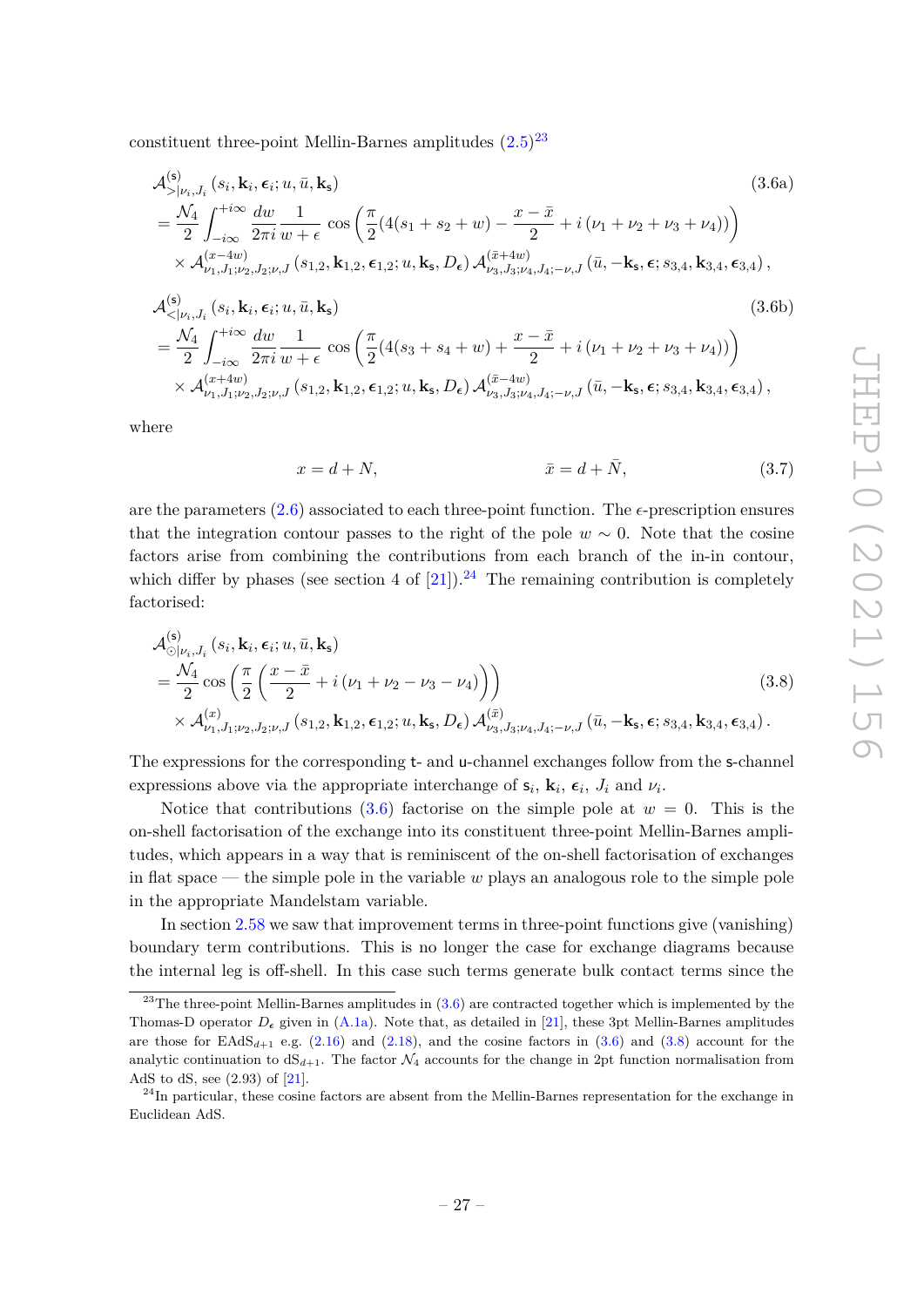improvement terms — which are proportional to the free equations of motion — cancel with the bulk-bulk propagator. Let's consider the most general improvement term we can add to the three-point Mellin-Barnes amplitude [\(2.5\)](#page-7-4),

$$
\mathcal{A}_{\nu_1, J_1; \nu_2, J_2; \nu, J}^{(x)}\left(s_j, \mathbf{k}_j, \boldsymbol{\epsilon}_j\right) \to \delta \left(\frac{x}{4} - s_1 - s_2 - s_3\right) \left[1 + \left(\frac{x}{4} - s_1 - s_2 - s_3\right) p^{\text{impr.}}\left(s_1, s_2, s_3\right)\right] \times \mathfrak{C}_{\nu_1, J_1; \nu_2, J_2; \nu_3, J_3}\left(s_1, s_2, s_3 | \boldsymbol{\epsilon}_k \cdot \mathbf{k}_j, \boldsymbol{\epsilon}_k \cdot \boldsymbol{\epsilon}_j\right),\tag{3.9}
$$

where  $p^{\text{impr.}}(s_1, s_2, s_3)$  is a polynomial in the Mellin variables  $s_1$ ,  $s_2$  and  $s_3$ , and the factor  $\left(\frac{x}{4} - s_1 - s_2 - s_3\right)$  that multiplies it generates the boundary term in the way we saw in section [2.](#page-6-0) In the Mellin-Barnes exchange amplitude [\(3.5\)](#page-27-3) however, such improvement terms generate terms proportional to  $w$  in the contributions  $(3.6)$ :

<span id="page-29-2"></span><span id="page-29-1"></span>
$$
\mathcal{A}_{\nu_{1},J_{1};\nu_{2},J_{2};\nu,J}^{(x \pm 4w)}(s_{1,2},\mathbf{k}_{1,2},\epsilon_{1,2};u,\mathbf{k}_{s},\epsilon) \rightarrow \delta \left(\frac{x \pm 4w}{4} - s_{1} - s_{2} - u\right) \left[1 \mp w p^{\text{impr.}}(s_{1},s_{2},u)\right] \times \mathfrak{C}_{\nu_{1},J_{1};\nu_{2},J_{2};\nu,J}(s_{1},s_{2},u), \qquad (3.10a)
$$

<span id="page-29-3"></span>
$$
\mathcal{A}_{\nu_{3},J_{3};\nu_{4},J_{4};-\nu,J}^{(\bar{x}\pm 4w)}\left(\bar{u},-\mathbf{k}_{\mathsf{s}},\epsilon;s_{3,4},\mathbf{k}_{3,4},\epsilon_{3,4}\right) \rightarrow \delta\left(\frac{\bar{x}\pm 4w}{4}-s_{3}-s_{4}-\bar{u}\right)\left[1\mp w\,\bar{p}^{\text{impr.}}\left(s_{3},s_{4},\bar{u}\right)\right] \times \mathfrak{C}_{\nu_{3},J_{3};\nu_{4},J_{4};-\nu,J}\left(s_{3},s_{4},\bar{u}\right). \tag{3.10b}
$$

These terms then cancel the simple pole in  $(3.6)$  at  $w = 0$ . The residue of this pole in the contributions [\(3.6\)](#page-28-2) is therefore universal i.e. blind to improvements and, together with the purely factorised contribution [\(3.8\)](#page-28-3), gives the on-shell exchange. The improvement terms instead correspond to bulk contact terms that can be uplifted to local quartic vertices in a Lagrangian. This is the Mellin-Barnes counterpart of the fact that one gets a bulk contact term when you act on a bulk-bulk propagator with the operator corresponding to the free equations of motion.

#### <span id="page-29-0"></span>**3.2 On bulk quartic contact terms**

At the end of the previous section we argued that improvement terms in cubic vertices contribute bulk quartic contact terms in their corresponding 4pt exchange diagrams fourpoint exchange diagrams [\(3.10\)](#page-29-1). In this section we explore this relation in more detail, focusing for ease of illustration on the four-point functions involving only scalar fields where we can take  $\mathfrak{C}_{\nu_i,0}(s_i) = 1$ . The discussion for spinning fields follows in the same way using the corresponding expressions [\(2.5\)](#page-7-4) for the spinning 3pt Mellin-Barnes amplitudes. The total contribution to the exchange generated by, say, the improvement [\(3.10a\)](#page-29-2) reads

<span id="page-29-4"></span>
$$
\langle O_{\nu_1,0}(\mathbf{k}_1) O_{\nu_2,0}(\mathbf{k}_2) O_{\nu_3,0}(\mathbf{k}_3) O_{\nu_4,0}(\mathbf{k}_4) \rangle^{\text{impr.}}
$$
  
=  $\int_{-i\infty}^{i\infty} [ds]_4 \left[ {}^{(\mathbf{s})} \mathcal{A}_{\nu_i,0}^{\text{impr.}}(s_i, \mathbf{k}_i) + \mathbf{t} + \mathbf{u}\text{-channel} \right]$   
 $\times \rho_{\nu_1,\nu_2,\nu_3,\nu_4}(s_1, s_2, s_3, s_4) \prod_{j=1}^4 \left( \frac{k_j}{2} \right)^{-2s_j + i\nu_j},$  (3.11)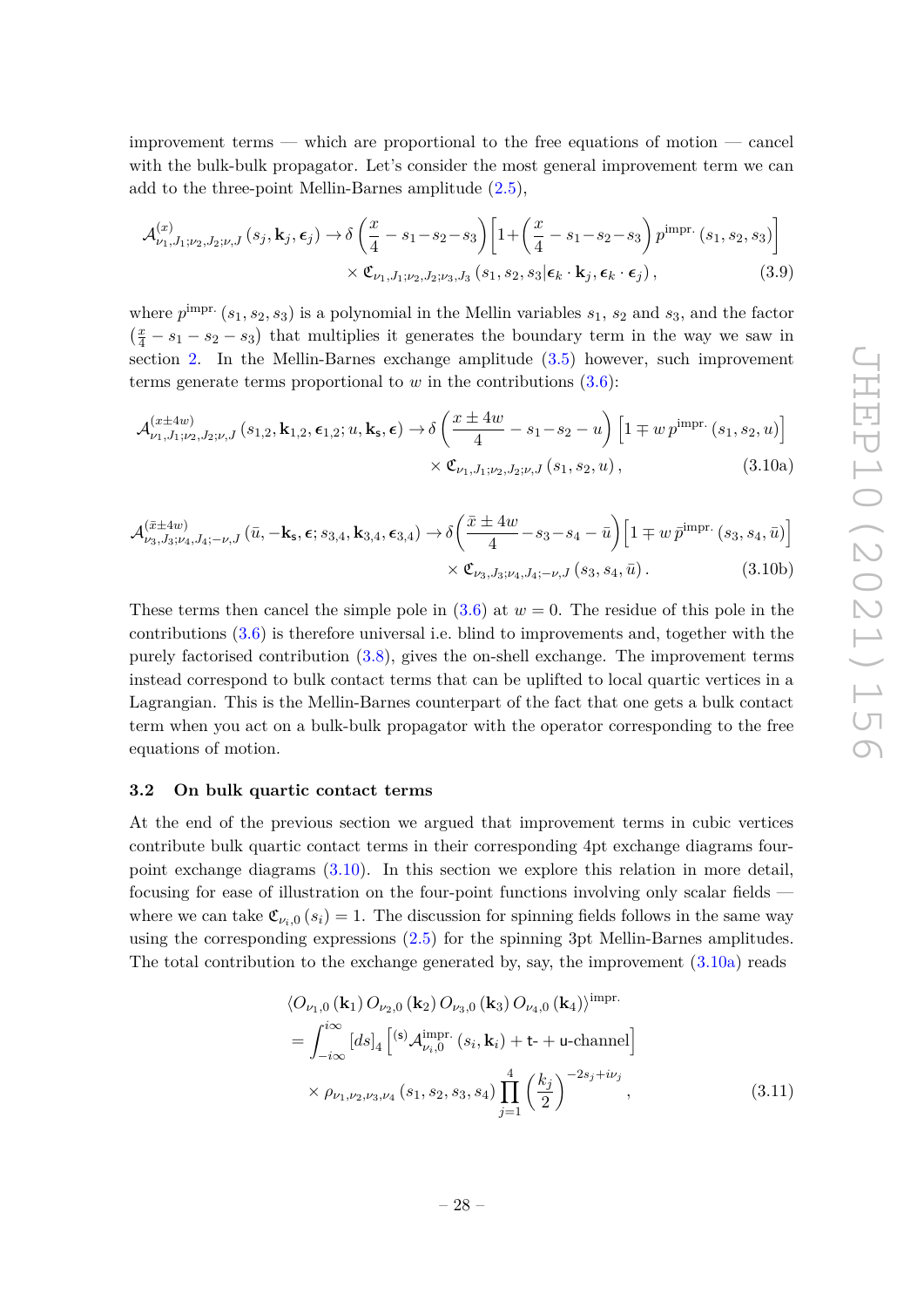where

(s) 
$$
A_{\nu_1,0;\nu_2,0;\nu_3,0;\nu_4,0}^{\text{impr}}(s_1, \mathbf{k}_1, s_2, \mathbf{k}_2, s_3, \mathbf{k}_3, s_4, \mathbf{k}_4)
$$
  
\n
$$
= \mathcal{N}_4 \int_{-i\infty}^{+i\infty} [du d\bar{u}] \rho_{\nu,\nu} (u, \bar{u}) \left(\frac{k_5}{2}\right)^{-2(u+\bar{u})}
$$
\n
$$
\times \sin(\pi(\bar{u}-u)) \sin\left(\frac{\pi}{2} \left(i\nu_1 + i\nu_2 + i\nu_3 + i\nu_4 + \frac{x+\bar{x}}{2} - 2(u+\bar{u})\right)\right)
$$
\n
$$
\times \int_{-i\infty}^{+i\infty} \frac{dw}{2\pi i} 2\pi i \delta\left(\frac{x-4w}{4} - s_1 - s_2 - u\right) 2\pi i \delta\left(\frac{\bar{x}+4w}{4} - s_3 - s_4 - \bar{u}\right) p^{\text{impr.}}(s_1, s_2, u),
$$
\n(3.12)

which is obtained simply by combining the contributions  $(3.6)$  with the replacement  $(3.10)$ .

To make the connection with bulk quartic contact terms more explicit the integrals in  $(3.12)$  need to be evaluated. This simply amounts to evaluating the integral in *w* since the integral in *u* and  $\bar{u}$  are eliminated by the presence of the two Dirac delta functions. To evaluate the *w* integral, the key is that in the basis  $(2.58)$  the improvement  $p^{\text{impr.}}(s_1, s_2, u)$ takes the following form

<span id="page-30-3"></span><span id="page-30-0"></span>
$$
p^{\text{impr.}}(s_1, s_2, u) = \sum_{n} c_n (s_1, s_2) \left( u - \frac{i\nu}{2} \right)_n, \tag{3.13}
$$

where the coefficients  $c_n(s_1, s_2)$  are polynomials in  $s_1$  and  $s_2$ , which in the basis  $(2.58)$ takes the form

<span id="page-30-2"></span>
$$
c_n(s_1, s_2) = \sum_{n_1, n_2} c_{n_1, n_2, n} \left( s_1 - \frac{i\nu_1}{2} \right)_{n_1} \left( s_2 - \frac{i\nu_2}{2} \right)_{n_2}.
$$
 (3.14)

The integral in  $w$  can then be evaluated using the following identity:<sup>[25](#page-30-1)</sup>

$$
\int_{-i\infty}^{i\infty} \frac{dw}{2\pi i} \sin(\pi (\bar{u} - u)) \sin\left(\frac{\pi}{2} \left(i\nu_1 + i\nu_2 + i\nu_3 + i\nu_4 + \frac{x + \bar{x}}{2} - 2(u + \bar{u})\right)\right) \tag{3.15}
$$
  

$$
\times \left(u - \frac{i\nu}{2}\right)_n \rho_{\nu,\nu} (u, \bar{u}) \left(\frac{k_s}{2}\right)^{-2(u + \bar{u})} \Big|_{\substack{\bar{u} = \frac{x + 4w}{4} - s_3 - s_4 \\ u = \frac{x - 4w}{4} - s_1 - s_2}} = \sin\left(\frac{\pi}{2} \left(i\nu_1 + i\nu_2 + i\nu_3 + i\nu_4 + \frac{x + \bar{x}}{2}\right)\right) \times \left[\sum_{j=0}^{n-1} \frac{(-1)^{j+1}(j - (n-1))_j \Gamma(i\nu + n - j)}{j!\Gamma(1 + j - i\nu)} \left(\frac{k_s^2}{4}\right)^j i\pi \delta\left(\frac{x + \bar{x}}{4} + j - s_1 - s_2 - s_3 - s_4\right)\right].
$$

The result  $(3.15)$ , inserted in  $(3.12)$ , gives the Mellin-Barnes representation of a fourpoint contact diagram. These are polynomials in the four external Mellin variables  $s<sub>j</sub>$ which multiply a Dirac delta function in their sum  $s_1 + s_2 + s_3 + s_4$ . The latter encode the bulk contact singularities for  $E_T = k_1 + k_2 + k_3 + k_4 \rightarrow 0$ . To see this let us first consider improvements with  $n_1 = n_2 = 0$  and take the external scalars to be conformally coupled, keeping the exchanged scalar generic. In this case it is straightforward to lift in

<span id="page-30-1"></span> $25$ This is proven in appendix [C,](#page-50-0) together with its generalisation to include the possibility of adding improvements  $\bar{p}^{\text{impr.}}$   $(s_3, s_4, \bar{u})$  in  $(3.10b)$  as well.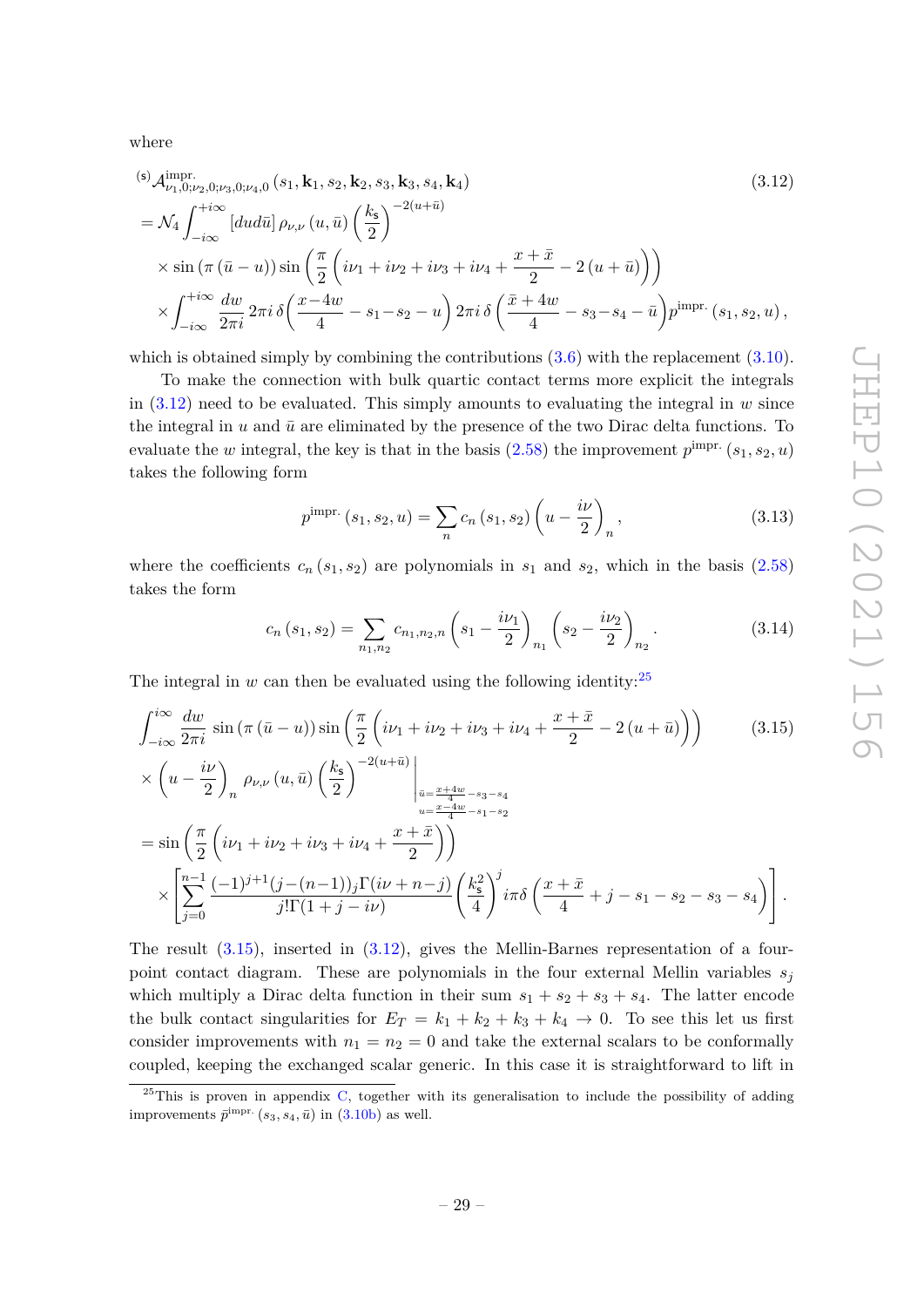integrals  $(3.11)$  in the external Mellin variables  $s<sub>i</sub>$ . In particular, each term in the sum over *j* in [\(3.15\)](#page-30-2) is equal to the Mellin-Barnes representation of the  $\phi^4$  contact diagram with conformally coupled scalars  $\phi$  (which have  $\nu_{1,2,3,4} = \frac{i}{2}$  $\frac{i}{2}$ ) and boundary dimension  $d' = \frac{x + \bar{x}}{2} + 2j$ , which is given by

$$
\mathcal{A}_{\frac{i}{2},0;\frac{i}{2},0;\frac{i}{2},0;\frac{i}{2},0}^{\phi^4}(s_j,\mathbf{k}_j) = \mathcal{N}_4 \sin\left(\frac{\pi}{2}\left(\frac{d'-4}{2}\right)\right) i\pi \delta\left(\frac{d'}{2} - s_1 - s_2 - s_3 - s_4\right). \tag{3.16}
$$

The Mellin-Barnes integrals in *s*1*,*2*,*3*,*<sup>4</sup> were evaluated in [\[20\]](#page-53-5) to give the expression [\[16\]](#page-53-4):

$$
\langle O_{\frac{i}{2},0}(\mathbf{k}_1) O_{\frac{i}{2},0}(\mathbf{k}_2) O_{\frac{i}{2},0}(\mathbf{k}_3) O_{\frac{i}{2},0}(\mathbf{k}_4) \rangle^{\phi^4} = 2\mathcal{N}_4 \sin\left(\frac{\pi}{2} \left(\frac{d'-4}{2}\right)\right) \frac{1}{k_1 k_2 k_3 k_4} \frac{\Gamma(d'-2)}{(E_T)^{d'-2}}.
$$
\n(3.17)

Combining this with [\(3.15\)](#page-30-2) gives us the following bulk contact term generated by the improvement  $(3.13)$  with  $n_1 = n_2 = 0$ :

<span id="page-31-2"></span><span id="page-31-1"></span>
$$
\langle O_{\frac{i}{2},0}(\mathbf{k}_1) O_{\frac{i}{2},0}(\mathbf{k}_2) O_{\frac{i}{2},0}(\mathbf{k}_3) O_{\frac{i}{2},0}(\mathbf{k}_4) \rangle^{\text{impr., } n_1 = n_2 = 0}
$$
\n
$$
= 2\mathcal{N}_4 \sin\left(\frac{\pi}{2} \left(\frac{x+\bar{x}}{4} + j - 2\right)\right)
$$
\n
$$
\times \frac{1}{k_1 k_2 k_3 k_4} \sum_{j=0}^{n-1} \frac{(-1)^{j+1} (j - (n-1))_j \Gamma(i\nu + n - j)}{j! \Gamma(1+j - i\nu)} \frac{\Gamma\left(\frac{x+\bar{x}-4}{2} + 2j\right)}{(E_T)^{\frac{x+\bar{x}}{2} + 2j - 2}} \left(\frac{k_5^2}{4}\right)^j.
$$
\n
$$
(3.18)
$$

This is a quartic contact diagram for a local quartic vertex of conformally coupled scalars  $\phi$  with  $(n-1)$  derivatives, where each term in the sum (i.e. for fixed *j*) involves no more than *j* derivatives — which one can read off from the degree of the singularity in  $E_T$  [\[18\]](#page-53-7).<sup>[26](#page-31-0)</sup> Notice that for  $n = 0$  the contact term  $(3.18)$  is vanishing, meaning that they can only be generated by improvements [\(3.13\)](#page-30-3) with a non-trivial *u*-dependence where, the higher the degree of the polynomial in *u*, the greater the number of derivatives that appear in the contact interaction it generates.

For improvements that also depend on  $s_1, s_2$ , i.e. with non-zero  $n_1, n_2$  in [\(3.13\)](#page-30-3), the basis [\(2.58\)](#page-21-3) is extremely useful. As explained in section [2.4,](#page-21-0) each basis element can be recast as a differential operator [\(2.59\)](#page-21-4) in the momentum, meaning that contact terms generated by improvements with non-zero  $n_1, n_2$  can be obtained by acting with  $\widetilde{\mathcal{O}}_{k_1,\nu_1}^{(n_1)}$ ,  $\widetilde{\mathcal{O}}_{k_2,\nu_2}^{(n_2)}$  on that  $(3.18)$  generated by improvements with  $n_1 = n_2 = 0$ . This increases the degree of the singularity in  $E_T$ , where the  $\widetilde{\mathcal{O}}_{k_j, \nu}^{(n_j)}$  $\binom{n_j}{k_j,\nu_j}$  adds derivatives to the field described by the external Mellin variable  $s_j$  in the quartic vertex.

From the above we can make the following observations about improvements  $p^{\text{impr.}}(s_1, s_2, u)$ , which we shall make use of later on:

1. Improvements can only generate non-trivial bulk quartic contact terms if they have a non-trivial dependence on *u*. The higher the degree the improvement is as a polynomial in  $s_1$ ,  $s_2$  and  $u$ , the higher the derivative of the quartic vertex that it corresponds to.

<span id="page-31-0"></span> $^{26}$ Recall that when all the fields in the exchange are scalars, which we are considering here, we have  $x = \bar{x} = d$ . If we have a single external leg of spin-*J* recall that we have  $x = d + 2J$  or  $\bar{x} = d + 2J$ . From [\(3.18\)](#page-31-1) we can conclude that spinning external legs only increase the degree of the singularity in *E<sup>T</sup>* .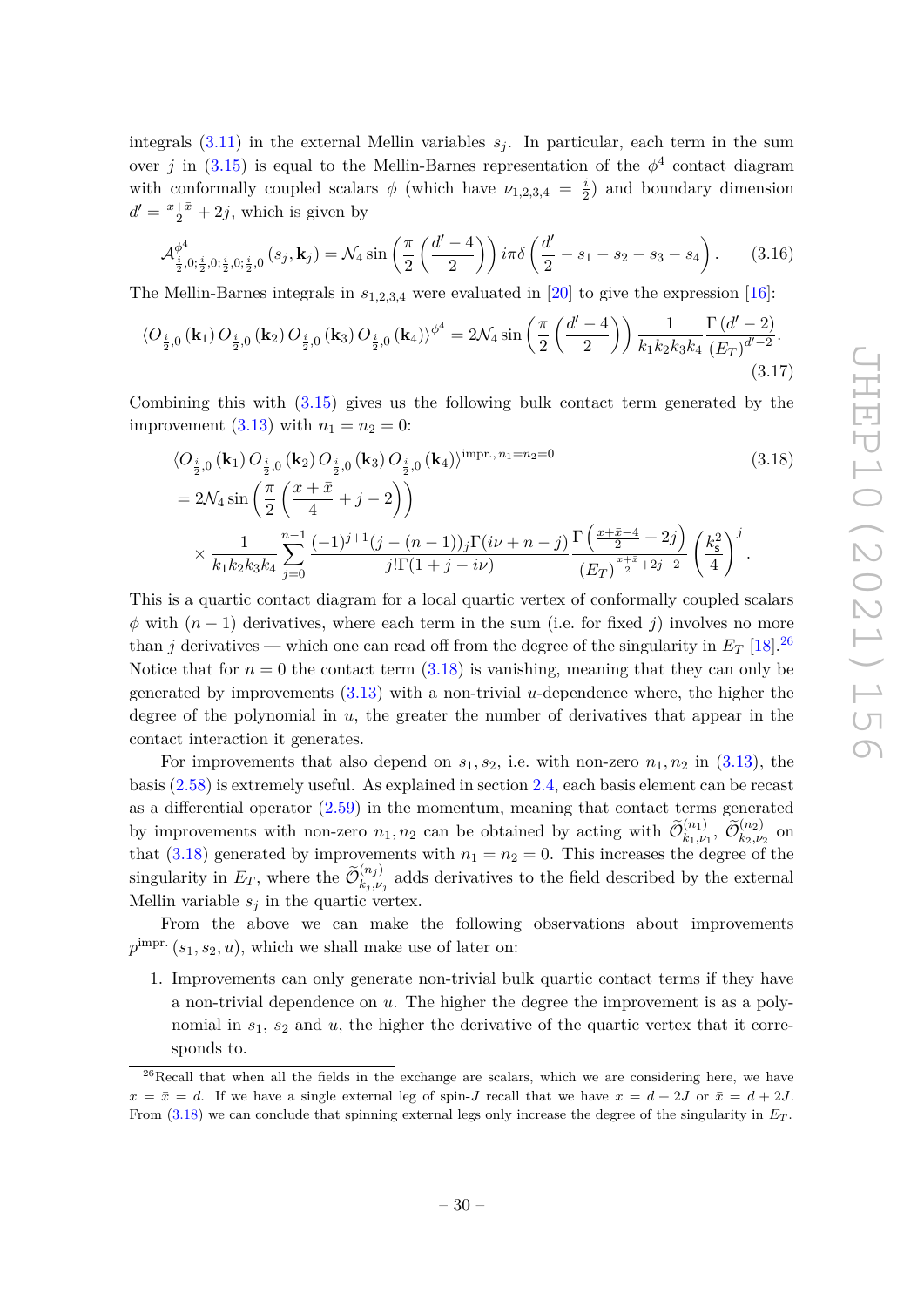2. Improvements that are linear in *u* and have no *s*1*, s*<sup>2</sup> dependence generate the bulk quartic contact term with Mellin-Barnes representation

$$
i\pi \delta \left(\frac{x+\bar{x}}{4} - s_1 - s_2 - s_3 - s_4\right), \tag{3.19}
$$

which is that of a quartic contact diagram given by the vertex  $\phi_1 \phi_2 \phi_3 \phi_4$  of scalar fields  $\phi_j$  with no derivatives. If there is also a dependence on  $s_1, s_2$  the bulk contact term has the form

$$
c_{1}(s_{1}, s_{2}) i\pi \delta \left(\frac{x+\bar{x}}{4} - s_{1} - s_{2} - s_{3} - s_{4}\right), \qquad (3.20)
$$

where  $c_1$  ( $s_1$ ,  $s_2$ ) is a polynomial in  $s_1$  and  $s_2$ . Through the correspondence [\(2.59\)](#page-21-4) we can understand this is generated by a quartic vertex  $\phi_1 \phi_2 \phi_3 \phi_4$  with derivatives acting on  $\phi_1$  and  $\phi_2$ .

3. Improvements that have a *u*-dependence given by  $u^2$  do not generate bulk contact terms — their integral  $(3.15)$  is vanishing. This can be understood by noting that the integral for the  $n = 2$  basis element reads

<span id="page-32-0"></span>
$$
\left(u - \frac{i\nu}{2}\right)_2 = u^2 + (1 - i\nu)u - \frac{i\nu}{2}\left(1 - \frac{i\nu}{2}\right),\tag{3.21}
$$

and plugging  $n = 2$  into the integral [\(3.15\)](#page-30-2) gives  $(1 - i\nu)$  times the result for  $n = 1$ . The contact term generated by the constant term in  $(3.21)$  is vanishing, as established in point 1, hence the contact term generated by the  $u^2$  term must be vanishing.

- 4. More generally, an improvement that is degree *n* in *u* generates a derivative contact term that is degree- $(n-2)$  in  $k_s^2$ . The reason this is not degree  $(n-1)$ , as the formula  $(3.15)$  naively seems to indicate, is that for  $n > 1$  the term in the sum with  $j = (n-1)$  is vanishing by virtue of the Pochhammer factor  $(j - (n-1))_j$ .
- 5. The lowest derivative quartic vertex that generates a contact term proportional to  $k_{\rm s}^2$  is given by the improvement

$$
p^{\text{impr.}}(s_1, s_2, u) = u\left(u - \frac{i\nu}{2}\right)\left(u + \frac{i\nu}{2}\right),\tag{3.22}
$$

which one can confirm by plugging it into  $(3.15)$ .

As a final comment we emphasise that for external (partially-)massless fields the improvements [\(3.13\)](#page-30-3) are further constrained by the requirement that they do not affect the three-point Ward-Takahashi identity — see section [2.4.](#page-21-0) As we shall see in section [4,](#page-33-0) this implies that some of the above possibilities cannot be realised in this case as it imposes a lower bound on the degree of the polynomial [\(3.13\)](#page-30-3) and hence, via the analysis above, also on the degree of the singularity in *E<sup>T</sup>* .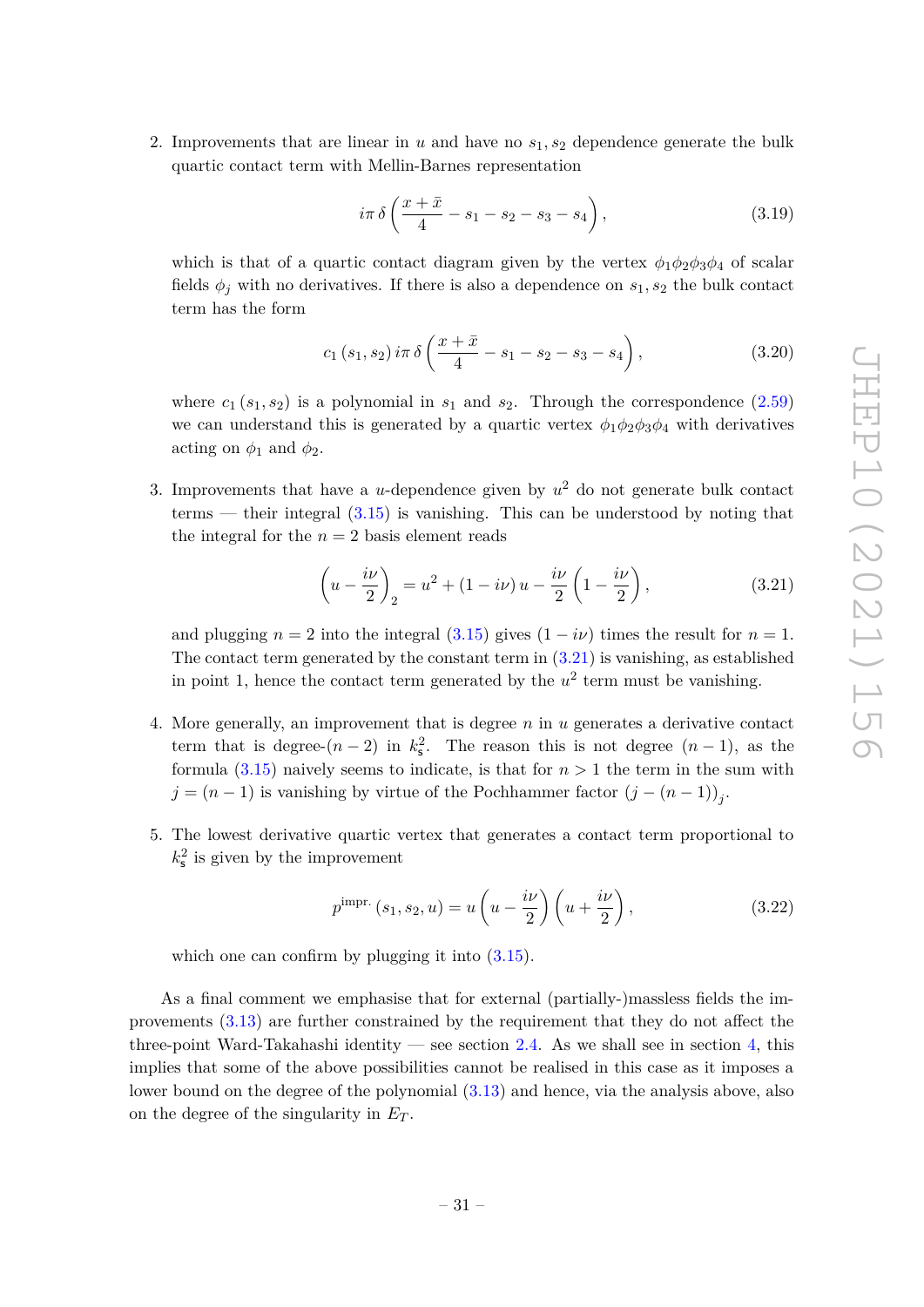

<span id="page-33-1"></span>**Figure 2. s-, t-** and u-channel exchange of a scalar  $\phi_0$  between scalars  $\phi_{2,3,4}$  and a single partiallymassless spin-*J* field of depth-*r* in de Sitter space.

# <span id="page-33-0"></span>**4 Consistency of (partially)-massless matter couplings**

In section [2](#page-6-0) we saw that at the three-point level the Ward-Takahashi identities constrain the masses of scalars that can interact with a (partially)-massless field. The coupling constant, however, is not constrained by such a three-point analysis and for this one must go to four-points. In particular, considering the four-point function of three scalars  $\phi_i$  with a single (partially-)conserved operator, for the tree-level exchange of a scalar field  $\phi_0$  of mass  $m_0^2 = -(\frac{d}{2} + i\nu)(\frac{d}{2} - i\nu)$  in  $dS_{d+1}$ , in the following we will explore how the Ward-Takahashi identity can be used to constrain its coupling  $g_{i0}^{(J,r)}$  with a spin-*J* partially massless field of depth  $r$  and one other scalar  $\phi_i$ . See figure [2.](#page-33-1) Previous works on momentum space four-point functions of (partially)-massless fields in (A)dS include [\[24,](#page-54-5) [25,](#page-54-10) [31,](#page-54-11) [60,](#page-55-7) [68–](#page-56-5)[76\]](#page-56-6).

The full four-point function is the sum of the s-, t- and u-channel contributions:

<span id="page-33-2"></span>
$$
\mathcal{A}_{\nu_1, J; \nu_2, 0; \nu_3, 0; \nu_4, 0} = \mathcal{A}_{\nu_1, J; \nu_2, 0; \nu_3, 0; \nu_4, 0}^{(\mathsf{s})} + \text{t-channel} + \text{u-channel}. \tag{4.1}
$$

To study the consequences of Ward-Takahashi identities, as for the three-point functions in section [2.3,](#page-13-0) it is useful to consider the decomposition into helicities  $m = 0, 1, \ldots, J$ ,

$$
\mathcal{A}_{\nu_1, J; \nu_2, 0; \nu_3, 0; \nu_4, 0}^{(\mathsf{s})} = \sum_{m=0}^{J} \Upsilon_{J-m}(\epsilon_1, \mathbf{k}_1) k_1^{m-J(m)} \mathcal{A}_{\nu_1, J; \nu_2, 0; \nu_3, 0; \nu_4, 0}^{(\mathsf{s})}, \tag{4.2}
$$

where the spin-*J* operator  $\mathcal{O}_{\nu_1,J}$  with scaling dimension  $\Delta_1 = \frac{d}{2} + i\nu_1$  has momentum  $\mathbf{k}_1$ and auxiliary vector  $\epsilon_1$ . The helicity-*m* component of the s-channel exchange [\(3.5\)](#page-27-3) is

$$
\begin{aligned} & {}^{(m)}\mathcal{A}^{(\mathsf{s})}_{\nu_1,J;\nu_2,0;\nu_3,0;\nu_4,0}\\ &= {}^{(m)}\mathcal{A}^{(\mathsf{s})}_{\odot|\nu_1,J;\nu_2,0;\nu_3,0;\nu_4,0}- {}^{(m)}\mathcal{A}^{(\mathsf{s})}_{<|\nu_1,J;\nu_2,0;\nu_3,0;\nu_4,0}- {}^{(m)}\mathcal{A}^{(\mathsf{s})}_{>|\nu_1,J;\nu_2,0;\nu_3,0;\nu_4,0}\,. \end{aligned}
$$

This is in fact inherited from the helicity-*m* component of the constituent 3pt function with spin- $J$  via  $(3.6)$  and  $(3.8)$ :

<span id="page-33-3"></span>
$$
(m) \mathcal{A}_{>\mid\nu_{1},j,\nu_{2},0;\nu_{3},0;\nu_{4},0}^{(s)}=\frac{\mathcal{N}_{4}}{2} \int_{-i\infty}^{+i\infty} \frac{dw}{2\pi i} \frac{1}{w+\epsilon} \cos\left(\frac{\pi}{2}(4(s_{1}+s_{2}+w)-\frac{x-\bar{x}}{2}+i(\nu_{1}+\nu_{2}+\nu_{3}+\nu_{4}))\right)\times \binom{m}{\nu_{1},j,\nu_{2},0;\nu_{0}}(s_{1},\mathbf{k}_{1},\epsilon_{1};s_{2},\mathbf{k}_{2};u,\mathbf{k}_{s}) \mathcal{A}_{\nu_{3},0;\nu_{4},0;-\nu,0}^{(\bar{x}+4w)}(\bar{u},-\mathbf{k}_{s};s_{3,4},\mathbf{k}_{3,4}), \qquad (4.3a)
$$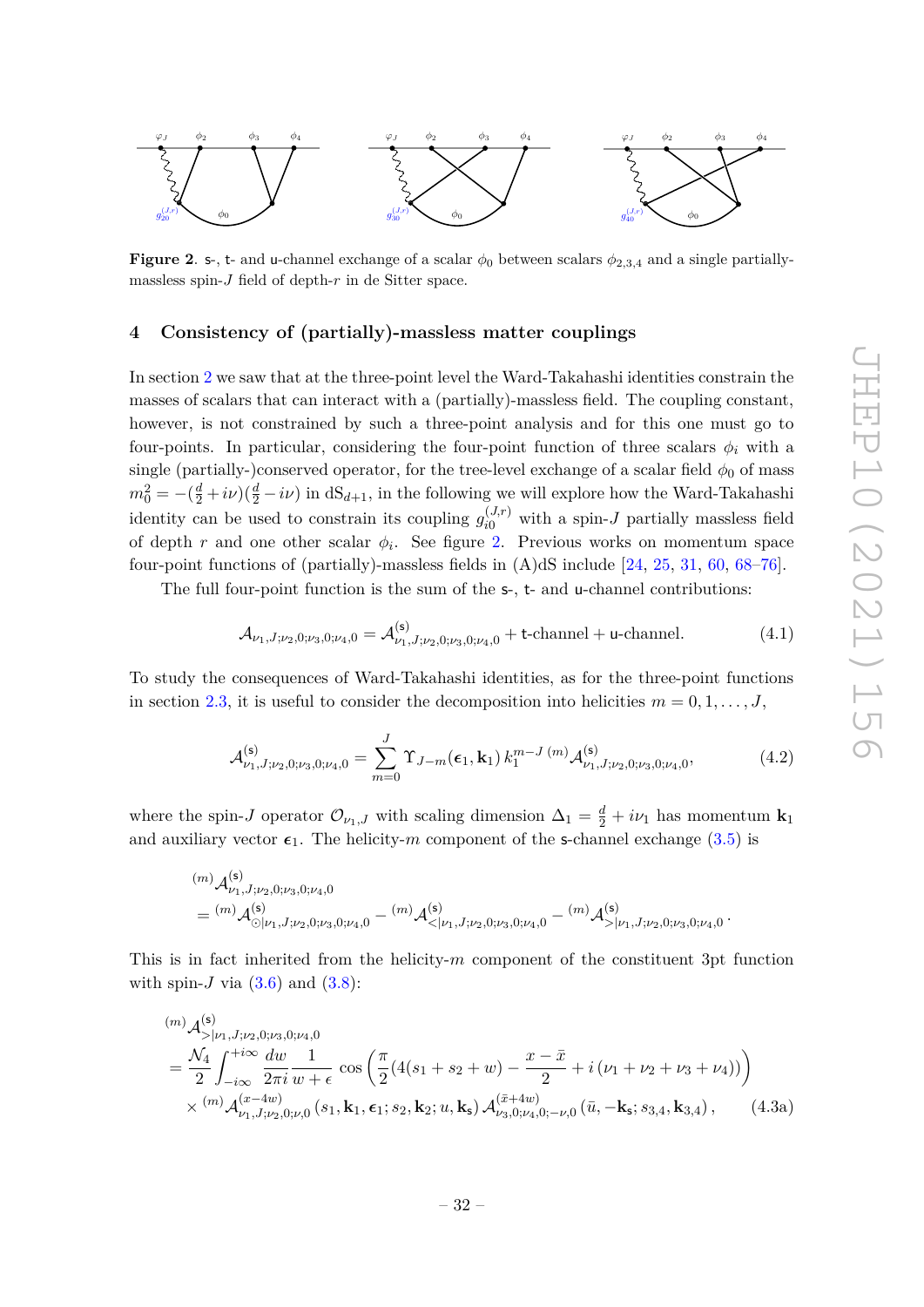and

$$
\begin{split} &{}^{(m)}\mathcal{A}_{\langle |\nu_1, J; \nu_2, 0; \nu_3, 0; \nu_4, 0}^{(s)} \\ &= \frac{\mathcal{N}_4}{2} \int_{-i\infty}^{+i\infty} \frac{dw}{2\pi i} \frac{1}{w+\epsilon} \cos\left(\frac{\pi}{2}(4(s_3+s_4+w)+\frac{x-\bar{x}}{2}+i(\nu_1+\nu_2+\nu_3+\nu_4))\right) \\ &\times {}^{(m)}\mathcal{A}_{\nu_1, J; \nu_2, 0; \nu, 0}^{(x+4w)}\left(s_1, \mathbf{k}_1, \boldsymbol{\epsilon}_1; s_2, \mathbf{k}_2; u, \mathbf{k}_\mathbf{s}\right) \mathcal{A}_{\nu_3, 0; \nu_4, 0; -\nu, 0}^{(\bar{x}-4w)}\left(\bar{u}, -\mathbf{k}_\mathbf{s}; s_3, 4, \mathbf{k}_3, 4\right), \end{split} \tag{4.3b}
$$

and

$$
(m) \mathcal{A}_{\odot|\nu_1, J; \nu_2, 0; \nu_3, 0; \nu_4, 0}^{(s)}=\frac{\mathcal{N}_4}{2} \cos\left(\frac{\pi}{2} \left(\frac{x-\bar{x}}{2} + i\left(\nu_1 + \nu_2 - \nu_3 - \nu_4\right)\right)\right) \times \binom{(m)}{\nu_1, J; \nu_2, 0; \nu, 0} (s_1, \mathbf{k}_1, \epsilon_1; s_2, \mathbf{k}_2; u, \mathbf{k}_s) \mathcal{A}_{\nu_3, 0; \nu_4, 0; -\nu, 0}^{(\bar{x})} (\bar{u}, -\mathbf{k}_s; s_{3,4}, \mathbf{k}_{3,4}).
$$
 (4.4)

The helicity decomposition of the t- and u-channel exchanges follow similarly: the t-channel expressions follow from the s-channel ones above through the interchanges  $s_2 \leftrightarrow s_3$ ,  $k_2 \leftrightarrow k_3$ and  $\nu_2 \leftrightarrow \nu_3$ . The u-channel expressions follow from  $\mathbf{s}_2 \leftrightarrow \mathbf{s}_4$ ,  $\mathbf{k}_2 \leftrightarrow \mathbf{k}_4$  and  $\nu_2 \leftrightarrow \nu_4$ .

Let us now suppose that the spin-*J* operator  $\mathcal{O}_{\nu_1,J}$  is partially conserved [\(2.32\)](#page-13-3), which occurs for:

<span id="page-34-3"></span><span id="page-34-0"></span>
$$
\nu_1 = -i\left(\frac{x}{2} - 2 - r\right), \qquad r = 0, 1, 2, \dots, J - 1.
$$
 (4.5)

In order for the four-point function  $(4.1)$  to be consistent, as for the 3pt functions involving a partially conserved operator considered in section [2.3,](#page-13-0) the components with helicity  $m = 0, \ldots, J - 1 - r$  must not contain bulk quartic contact terms — meaning that there are no singularities in the four-point total energy variable  $E_T = k_1 + k_2 + k_3 + k_4$  as  $E_T \rightarrow 0$ .

Note that such bulk quartic contact terms cannot be generated by the contributions  $({}^{(m)}\mathcal{A}_{\odot}^{(\mathsf{s},\mathsf{t},\mathsf{u})}$ , which from [\(4.4\)](#page-34-0) we see are completely factorised into the product of the threepoint function of scalar operators and the helicity-*m* component of the three-point function involving the spin-*J* operator  $\mathcal{O}_{\nu_1,J}$ . Owing to this property, for helicities  $m=0,\ldots,J-$ 1 − *r* their contribution to the four-point Ward-Takahashi identity is in fact *inherited* from the Ward-Takahashi identity for the helicity-*m* component of the three-point function considered in section [2.3.](#page-13-0)

The remaining contributions  $^{(m)}\mathcal{A}_{<}^{(\mathsf{s},\mathsf{t},\mathsf{u})}$  and  $^{(m)}\mathcal{A}_{>}^{(\mathsf{s},\mathsf{t},\mathsf{u})}$  only give bulk quartic contact terms and are thus the only source of such terms in the exchange. To see this, note that

$$
^{(m)}\mathcal{A}_{\nu_{1},J;\nu_{2},0;\nu,0}^{(x\pm 4w)}(s_{1},\mathbf{k}_{1},\epsilon_{1};s_{2},\mathbf{k}_{2};s_{3},\mathbf{k}_{s}) = g_{20}^{(J,r)}i\pi \delta\left(\frac{x\pm 4w - 4(J-m)}{4} - s_{1} - s_{2} - s_{3}\right) \times \left(-\frac{i}{2}\right)^{m}(\zeta_{1} \cdot \mathbf{k}_{2s})^{m} f_{J-m}^{(\nu_{1},\nu_{2},\nu_{3})}(s_{1},s_{2},s_{3}), (4.6)
$$

where  $\mathbf{k}_{2s} = \mathbf{k}_2 - \mathbf{k}_s$  and gauge invariance requires that for  $m = 0, \ldots, J-1-r$  the function  $f_{J-m}^{(\nu_1,\nu_2,\nu_3)}$  has the form (see section [2.3\)](#page-13-0):

<span id="page-34-2"></span><span id="page-34-1"></span>
$$
f_{J-m}^{(\nu_1,\nu_2,\nu_3)}(s_1,s_2,s_3) = \left(\frac{x-4\,(J-m)}{4} - s_1 - s_2 - s_3\right) p_{J-m}^{\text{W-T}}(s_1,s_2,s_3). \tag{4.7}
$$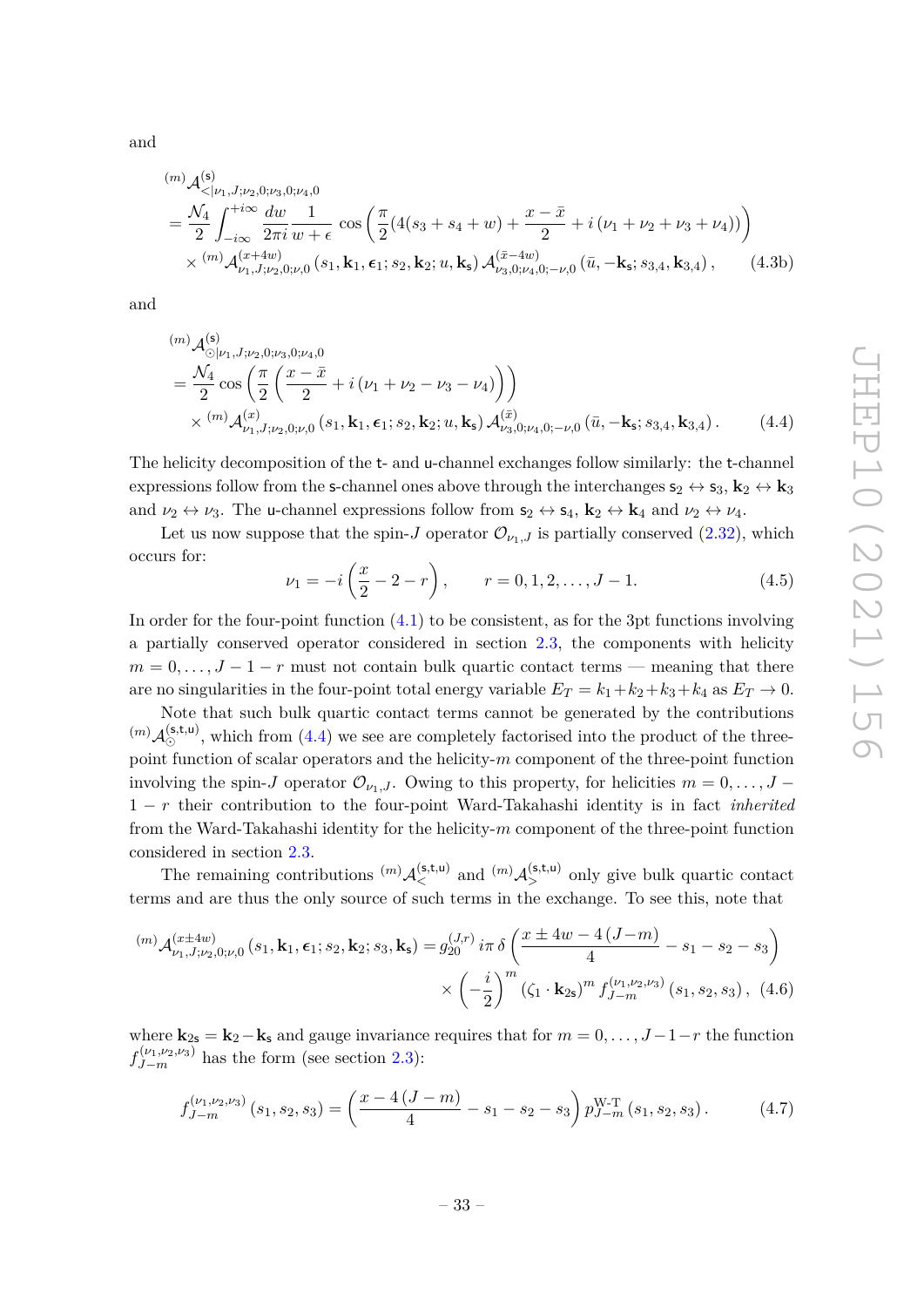The factor of  $\left(\frac{x-4(J-m)}{4}-s_1-s_2-s_3\right)$  in [\(4.7\)](#page-34-1) implies that the three-point factors [\(4.6\)](#page-34-2) are proportional to *w*:

$$
^{(m)}\mathcal{A}_{\nu_{1},J;\nu_{2},0;\nu,0}^{(x\pm 4w)}(s_{1},\mathbf{k}_{1},\epsilon_{1};s_{2},\mathbf{k}_{2};s_{3},\mathbf{k}_{3}) = \mp w g_{20}^{(J,r)} i\pi \delta \left(\frac{x\pm 4w-4(J-m)}{4} - s_{1} - s_{2} - s_{3}\right) \times \left(-\frac{i}{2}\right)^{m} (\zeta_{1} \cdot \mathbf{k}_{2s})^{m} p_{J-m}^{W-T}(s_{1},s_{2},s_{3}). \tag{4.8}
$$

As we saw at the end of section [3.1,](#page-27-1) when inserted into both  $^{(m)}\mathcal{A}_{\leq}^{(\mathsf{s},\mathsf{t},\mathsf{u})}$  and  $^{(m)}\mathcal{A}_{>}^{(\mathsf{s},\mathsf{t},\mathsf{u})}$ , this factor of *w* cancels the simple poles at  $w = 0$  in  $(4.3a)$  and  $(4.3b)$  and with it generates bulk quartic contact terms with Mellin-Barnes representation given by (cf. [\(3.11\)](#page-29-4)):

$$
\begin{split}\n&\ (m) \mathcal{A}^{(s)}_{\nu_1, J; \nu_2, 0; \nu_3, 0; \nu_4, 0} \left( \epsilon_1, s_1, \mathbf{k}_1; s_2, \mathbf{k}_2, s_3, \mathbf{k}_3, s_4, \mathbf{k}_4 \right) \Big|_{\text{contact} } \\
&= g_{20}^{(J,r)} \left( -\frac{i}{2} \right)^m \left( \zeta_1 \cdot \mathbf{k}_{2s} \right)^m \mathcal{N}_4 \int_{-i\infty}^{+i\infty} \left[ du d\bar{u} \right] \rho_{\nu, \nu} \left( u, \bar{u} \right) \left( \frac{k_s}{2} \right)^{-2(u+\bar{u})} \\
&\times \sin \left( \pi \left( \bar{u} - u \right) \right) \sin \left( \frac{\pi}{2} \left( i\nu_1 + i\nu_2 + i\nu_3 + i\nu_4 + \frac{x + \bar{x}}{2} - 2 \left( u + \bar{u} \right) \right) \right) \\
&\times \int_{-i\infty}^{+i\infty} \frac{dw}{2\pi i} \, 2\pi i \, \delta \left( \frac{x - 4w - 4 \left( J - m \right)}{4} - s_1 - s_2 - u \right) \\
&\times 2\pi i \, \delta \left( \frac{\bar{x} + 4w}{4} - s_3 - s_4 - \bar{u} \right) \, p_{J-m}^{W-T} \left( s_1, s_2, u \right),\n\end{split} \tag{4.9}
$$

<span id="page-35-0"></span> $\overline{1}$ 

which can be evaluated using  $(3.15)$ . In total we therefore have

$$
^{(m)}\mathcal{A}_{\nu_1,J;\nu_2,0;\nu_3,0;\nu_4,0} = {^{(m)}\mathcal{A}_{\nu_1,J;\nu_2,0;\nu_3,0;\nu_4,0} \Big|_{W-T} + {^{(m)}\mathcal{A}_{\nu_1,J;\nu_2,0;\nu_3,0;\nu_4,0} \Big|_{\text{contact}}},\qquad(4.10)
$$

where, as explained above, the four-point Ward-Takahashi identity is given by the factorised contributions [\(4.4\)](#page-34-0):

$$
^{(m)}\mathcal{A}_{\nu_1,J;\nu_2,0;\nu_3,0;\nu_4,0}\Big|_{\mathcal{W}\text{-}\mathcal{T}} = {}^{(m)}\mathcal{A}_{\odot|\nu_1,J;\nu_2,0;\nu_3,0;\nu_4,0}^{(\mathsf{s})} + \text{t-channel + u-channel.} \qquad (4.11)
$$

This would appear to be violated by the contributions [\(4.9\)](#page-35-0), where

$$
^{(m)}\mathcal{A}_{\nu_1,J;\nu_2,0;\nu_3,0;\nu_4,0}\Big|_{\text{contact}} = {}^{(m)}\mathcal{A}_{\nu_1,J;\nu_2,0;\nu_3,0;\nu_4,0}^{(\mathsf{s})}\Big|_{\text{contact}} + \text{t-channel} + \text{u-channel.} \quad (4.12)
$$

At this point there are two possibilities that might restore the four-point Ward-Takahashi identity:

1. By adding bulk quartic contact terms that would cancel the offending ones generated by  $(m)$   $A_{\leq}^{(s,t,u)}$  and  $(m)$   $A_{>}^{(s,t,u)}$ . This would correspond to adding quartic contact interactions involving the three external scalars and the (partially-)massless spin-*J* field to the Lagrangian.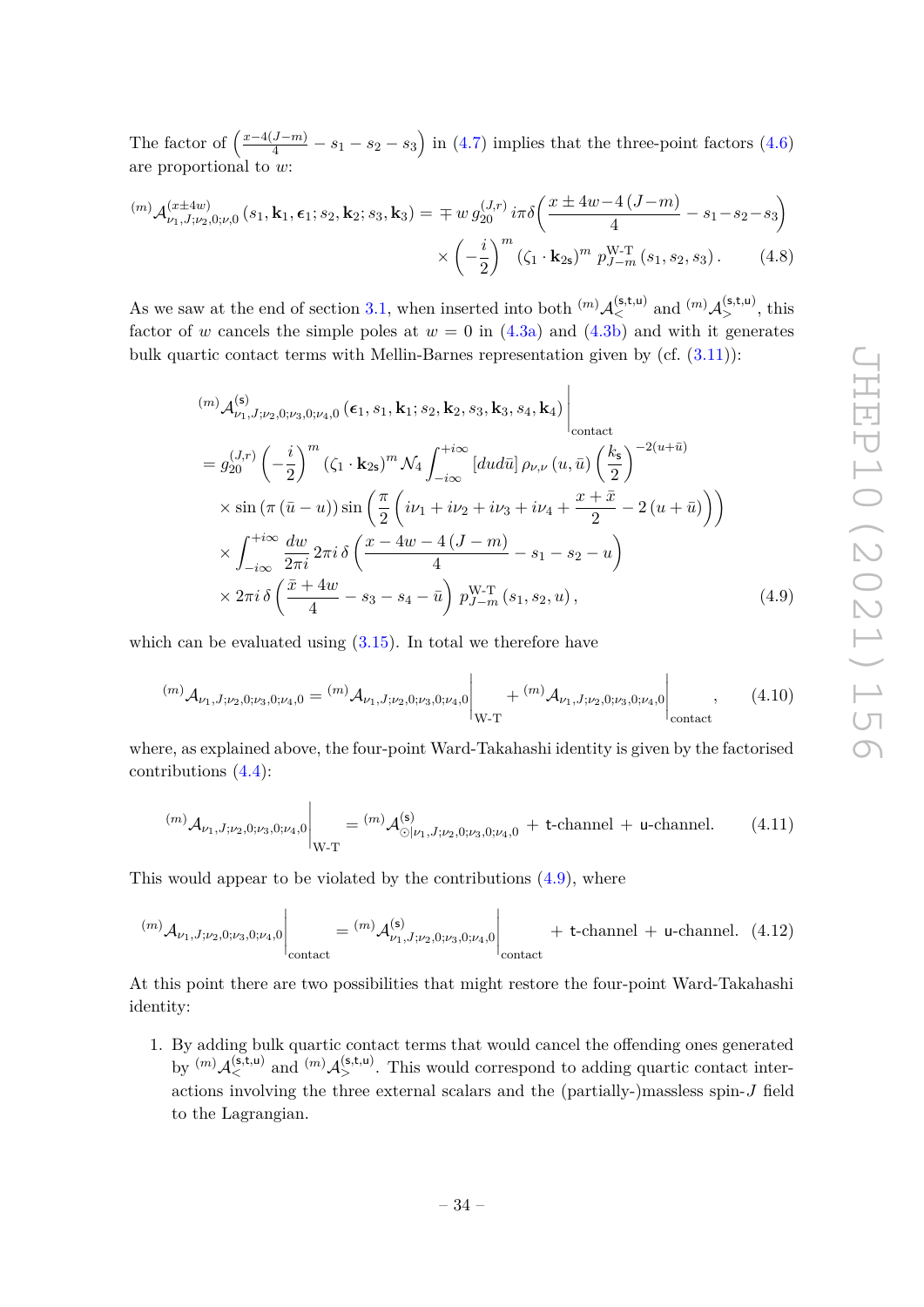2. Fixing the cubic coupling  $g_{ij}^{(J,r)}$  of the (partially-)massless field to scalars  $\phi_i$  and  $\phi_j$ so that the offending bulk contact singularities cancel among themselves.

Using the language of the Mellin-Barnes representation it does not take much to see that the first possibility would not work, at least assuming locality of quartic contact interactions. In particular, quartic contact terms that have a tensorial structure given by a power of  $(\zeta_1 \cdot \mathbf{k}_{2s})$  as in [\(4.9\)](#page-35-0) can be reinterpreted as improvements  $p^{\text{impr.}}(s_1, s_2, s_3)$  in the cubic vertices that mediate the scalar exchange in the s-channel (and similar for the t- and uchannels).[27](#page-36-1) These however cannot cancel all the bulk quartic contact terms generated by  $p^{W-T}(s_1, s_2, s_3)$  in [\(4.7\)](#page-34-1) which encodes the three-point Ward-Takahashi identity otherwise the identity could be violated by improvements. See the analysis in section [2.4.](#page-21-0) The four-point Ward-Takahashi identity can therefore only be restored by constraining the cubic coupling  $g_{ij}^{(J,r)}$  of the (partially-)massless field with two scalars. This will be studied more rigorously in the following sections.

## <span id="page-36-0"></span>**4.1 Coupling massless spinning fields to scalar matter**

At the four-point level, for a massless spin-*J* field the Ward-Takahashi identity requires the cancellation of bulk quartic contact terms  $(4.9)$  in the helicity  $m = 0, \ldots, J-1$  components of the exchange [\(4.1\)](#page-33-2). This constrains the coupling  $g_{i0}^{(J,0)}$  $\phi_i^{(J,0)}$  of generic scalar fields  $\phi_0$  and  $\phi_i$ of equal mass to a massless field of spin-*J* in  $(A)dS_{d+1}$ . For the helicity- $(J-1)$  component we have (from  $(2.40b)$  with  $\nu_1 = \nu_2$ ):

<span id="page-36-4"></span>
$$
p_{J-1}^{W-T}(s_1, s_2, u) = -2(s_2 - u), \qquad (4.13)
$$

which is linear in  $u$ . Using  $(4.9)$ , the corresponding bulk quartic contact term is (where  $\nu_1 = -i\left(\frac{x-4}{2}\right)$  $(\frac{-4}{2})$ ):<sup>[28](#page-36-2)</sup>

$$
\begin{split} &(J-1)\mathcal{A}_{\nu_{1},J,\nu_{2},0;\nu_{3},0;\nu_{4},0}^{(\mathsf{s})}\left(\epsilon_{1},s_{1},\mathbf{k}_{1};s_{2},\mathbf{k}_{2},s_{3},\mathbf{k}_{3},s_{4},\mathbf{k}_{4}\right)+\text{t-channel}+\text{u-channel} \\ &= \mathcal{N}_{4}\sin\left(\frac{\pi}{2}\left(i\nu_{1}+i\nu_{2}+i\nu_{3}+i\nu_{4}+\frac{x+\bar{x}}{2}\right)\right)i\pi\delta\left(\frac{x-4+\bar{x}}{4}-s_{1}-s_{2}-s_{3}-s_{4}\right) \\ &\times\left(g_{20}^{(J,0)}(\zeta_{1}\cdot\mathbf{k}_{2})^{J-1}+g_{30}^{(J,0)}(\zeta_{1}\cdot\mathbf{k}_{3})^{J-1}+g_{40}^{(J,0)}(\zeta_{1}\cdot\mathbf{k}_{4})^{J-1}\right), \end{split} \tag{4.15}
$$

<span id="page-36-3"></span>
$$
\sin\left(\frac{\pi}{2}\left(i\nu_1 + i\nu_2 + i\nu_3 + i\nu_4 + \frac{x + \bar{x}}{2}\right)\right). \tag{4.14}
$$

In [\[20\]](#page-53-5) it was shown that the bulk contact terms of in-in four-point functions in  $dS_{d+1}$  differ from those in  $AdS_{d+1}$  precisely by the factor [\(4.14\)](#page-36-3). The conclusions that we draw therefore hold for  $AdS_{d+1}$ .

<span id="page-36-1"></span><sup>&</sup>lt;sup>27</sup>Contact terms that have a mixed tensorial structure involving (in addition to  $(\zeta_1 \cdot \mathbf{k}_{2s})$ ) also  $(\zeta_1 \cdot \mathbf{k}_{3})$ and/or  $(\zeta_1 \cdot \mathbf{k}_4)$ , cannot be written as improvements in a scalar exchanges — only as improvements in exchanges of spinning fields.

<span id="page-36-2"></span><sup>&</sup>lt;sup>28</sup>If instead we were considering the same exchange process but in  $AdS_{d+1}$  we would obtain the same result for the for the helicity- $(J-1)$ -component but without the factor: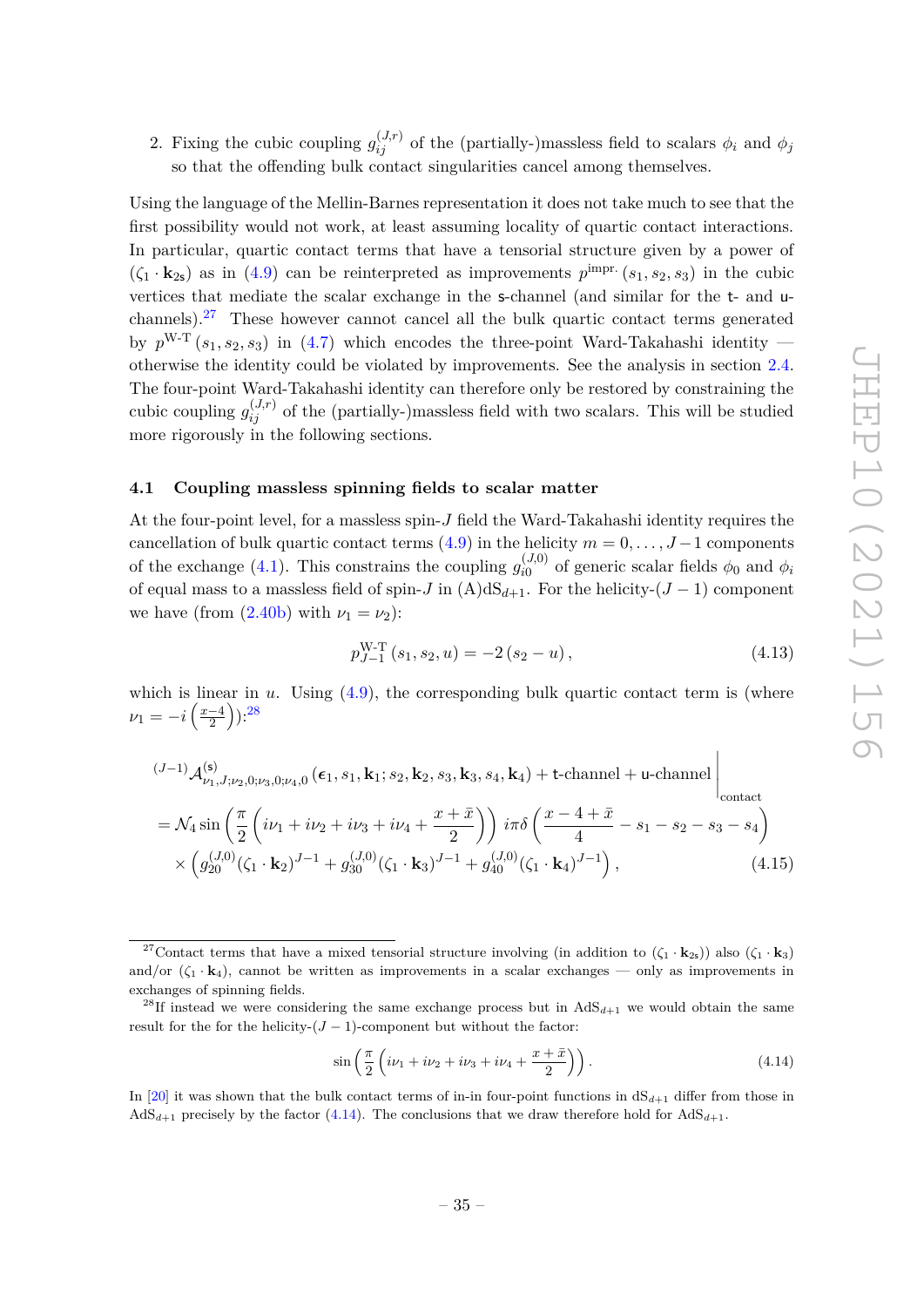As argued at the end of the last section, this bulk contact term cannot be cancelled by adding improvement terms to the cubic vertices that mediate the exchange. In more detail, the Mellin-Barnes representation of the above bulk contact term is given by the Dirac delta function:

<span id="page-37-1"></span>
$$
i\pi \delta \left(\frac{x-4+\bar{x}}{4}-s_1-s_2-s_3-s_4\right).
$$
 (4.16)

Such a contact term could only be compensated by an improvement [\(3.13\)](#page-30-3) that is linear in *u*, see section [3.2.](#page-29-0) As discussed in section [2.4,](#page-21-0) the improvement itself cannot be chosen arbitrarily and is constrained to vanish for the values  $(2.46)^{29}$  $(2.46)^{29}$  $(2.46)^{29}$  $(2.46)^{29}$  of  $s_1$ ,  $s_2$  and  $u$  so as to give a vanishing boundary term in the corresponding three-point function. This can be achieved in various ways. In particular, in this case, for the helicity- $(J-1)$  component we have  $n_1 = n_2 = n_3 = 0$  in [\(2.46\)](#page-17-2). Therefore, to give a vanishing boundary term, such an improvement is restricted to take one of the following forms:

<span id="page-37-2"></span>
$$
p^{\text{impr.}}(s_1, s_2, u) = u\left(s_1 - \frac{x - 4}{4}\right) q_1^{\text{impr.}}(s_1, s_2), \qquad (4.17a)
$$

$$
p^{\text{impr.}}(s_1, s_2, u) = u\left(s_2 + \frac{i\nu_2}{2}\right)\left(s_2 - \frac{i\nu_2}{2}\right)q_2^{\text{impr.}}(s_1, s_2),\tag{4.17b}
$$

where  $q_1^{\text{impr.}}$  $_1^{\text{impr.}}$  and  $q_2^{\text{impr.}}$  $\frac{1}{2}$  are polynomials in  $s_1$  and  $s_2$ . Each of the above forms are linear in *u* so that they generate the Dirac delta function [\(4.16\)](#page-37-1). Neither of them however can cancel the offending contact term  $(4.15)$ , since the latter is given by a constant multiplying the Dirac delta function  $(4.16)$ , while the above improvements ensure that the contact terms they generate dress the Dirac delta function  $(4.16)$  with a polynomial in  $s_1$  and  $s_2$  which is at least degree 1. In other words, from the analysis of section [3.2,](#page-29-0) the improvements [\(4.17\)](#page-37-2) generate contact terms with a degree of singularity in  $E_T$  that is *higher* than that of  $(4.15)$ . The offending contact term [\(4.15\)](#page-36-4) therefore cannot be cancelled by a finite number of local quartic contact terms and therefore must vanish by itself. In particular, assuming that the factor [\(4.14\)](#page-36-3) is non-vanishing — which we can do for generic *d* or generic scaling dimensions  $\nu_i$  — the bulk quartic contact terms  $(4.15)$  can only vanish if

<span id="page-37-3"></span>
$$
\left(g_{20}^{(J,0)}(\zeta_1 \cdot \mathbf{k}_2)^{J-1} + g_{30}^{(J,0)}(\zeta_1 \cdot \mathbf{k}_3)^{J-1} + g_{40}^{(J,0)}(\zeta_1 \cdot \mathbf{k}_4)^{J-1}\right) = 0.
$$
 (4.18)

Setting spin  $J = 1$  this recovers *conservation of charge*:

<span id="page-37-4"></span>
$$
g_{20}^{(1,0)} + g_{30}^{(1,0)} + g_{40}^{(1,0)} = 0,
$$
\n(4.19)

and, for spin  $J = 2$ , the *Equivalence Principle*:

<span id="page-37-5"></span>
$$
g_{20}^{(2,0)} = g_{30}^{(2,0)} = g_{40}^{(2,0)}.
$$
\n(4.20)

<span id="page-37-0"></span><sup>&</sup>lt;sup>29</sup>When using equation [\(2.46\)](#page-17-2) we are taking  $s_3^{\text{there}}$  to be  $s_1^{\text{here}}$  and  $s_1^{\text{there}}$  to be  $u^{\text{here}}$ .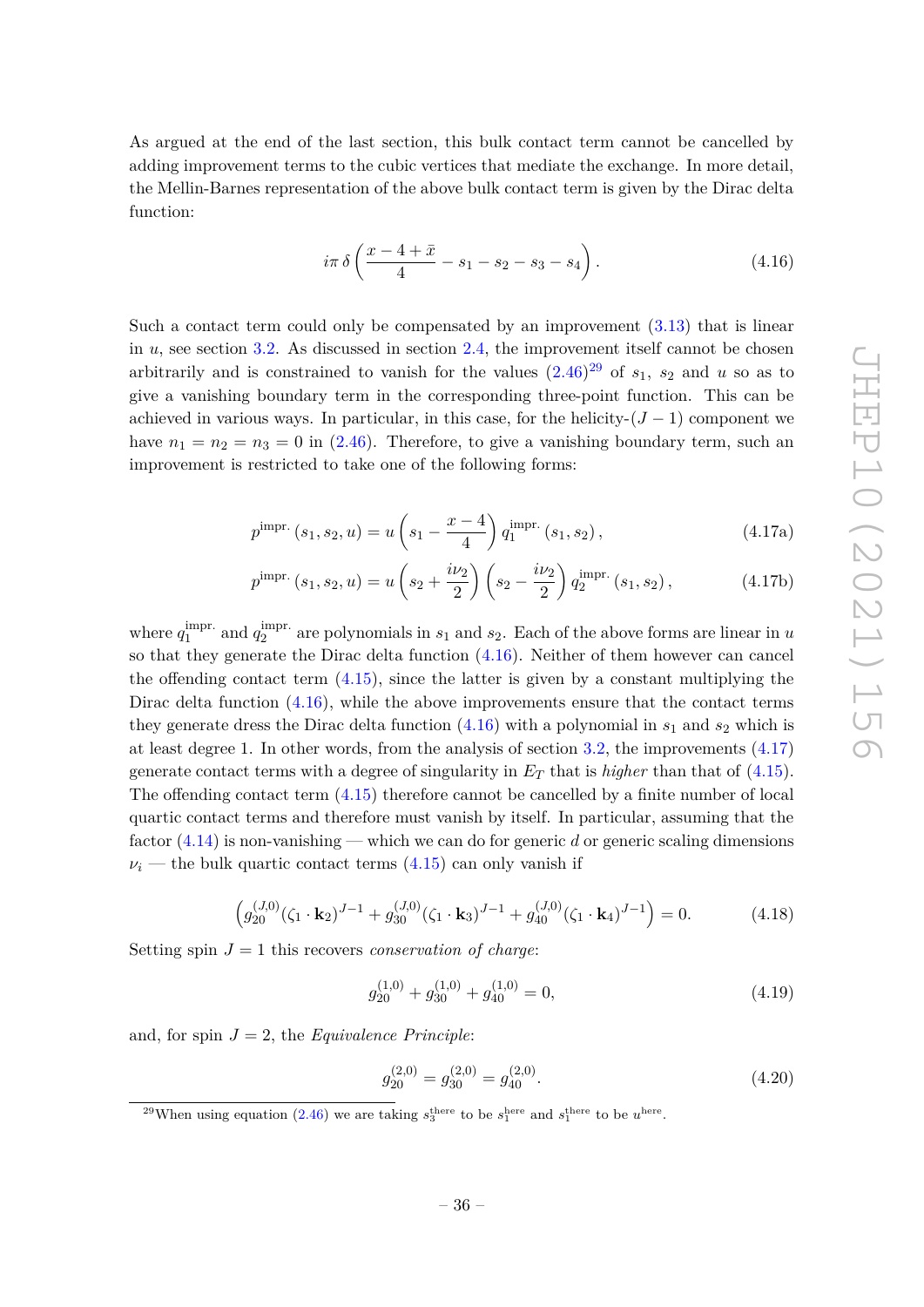For spin- $J > 2$  we find that the gauge invariance condition  $(4.18)$  can only be satisfied if there is *no consistent coupling of massless higher-spin fields to scalar matter* :

<span id="page-38-3"></span>
$$
g_{20}^{(J>2,0)} = g_{30}^{(J>2,0)} = g_{40}^{(J>2,0)} = 0.
$$
\n(4.21)

We emphasise that this result assumes locality of interactions, as in Weinberg's flat-space analysis  $[33]$ <sup>[30](#page-38-1)</sup> This is complementary to the result  $[78]$ , which showed that Ward identities of an underlying global higher-spin symmetry require quartic interactions that are as non-local as exchanges if consistent interactions of higher-spin gauge fields are to exist in  $AdS_{d+1}$ . It is clear that, if we allow ourselves to add quartic contact interactions that are as non-local as the exchange, the obstruction  $(4.18)$  — which itself is generated by the exchange — can in principle be cancelled.

For de Sitter space, strictly speaking our analysis does not cover the values of *d* and scaling dimensions  $\nu_j$  that give a vanishing sine factor  $(4.14)$ , in which case the Ward-Takahashi identity is satisfied without any constraint on the couplings  $g_{i0}^{(J,0)}$  $T_{i0}^{(9,0)}$ . This vanishing of the sine factor  $(4.14)$  is actually a consequence of unitarity in  $dS$  [\[26\]](#page-54-12). For completeness it should be clarified if this could allow for non-trivial couplings of massless higher-spin fields to scalars of certain mass in de Sitter space, though it would be unexpected. We expect this possibility to be ruled out by a similar analysis at the level of the Wave Function, where the exchange can be obtained from the AdS result by a simple Wick rotation [\[45\]](#page-55-1) so the dS couplings would be constrained just as they are in the AdS case, which is covered by our analysis above simply by dividing by the factor  $(4.14)$ . The same statements apply to the partially-massless case [\(4.23\)](#page-39-0) considered in the next section.

#### <span id="page-38-0"></span>**4.2 Coupling partially-massless spinning fields to scalar matter**

In a similar fashion the couplings  $g_{ij}^{(J,r)}$  of a spin-*J* partially massless field of depth-*r* can be constrained by requiring that the bulk contact terms all cancel in the helicity  $m = 0, \ldots, J - 1 - r$  components of the exchange [\(4.1\)](#page-33-2).

In the following we focus on partially massless fields of depth  $r = 2$ , since it is the lowest depth at which there exist matter couplings to generic equal mass scalars,  $31$  where in the following we take  $\nu = \nu_2 = \nu_3 = \nu_4 = \mu$ . Consistency of depth-2 partially massless couplings requires that there are no bulk contact terms starting from the helicity- $(J-3)$ downwards. The three-point functions of depth-2 partially massless fields were studied in

<span id="page-38-1"></span> $30\text{By}$  now it is well known that this conclusion of Weinberg's result for higher spins  $J > 2$  in flat space do not hold if one allows quartic contact interactions that are as non-local as the exchange amplitude [\[77\]](#page-56-8). The same has also been shown to be true in  $AdS_{d+1}$  [\[78\]](#page-56-7). Allowing such non-localities in field theory would however render them ill defined in the absence of a guiding principle that would replace space-time locality, see e.g. [\[79\]](#page-56-9).

<span id="page-38-2"></span> $31$ The exception is the coupling of a depth-1 partially massless field to conformally coupled scalars in  $dS_4$ , which can have scaling dimensions that differ by  $1 -$  as consistent with the constraint [\(2.53\)](#page-19-1). See discussion above equation [\(2.72\)](#page-25-1).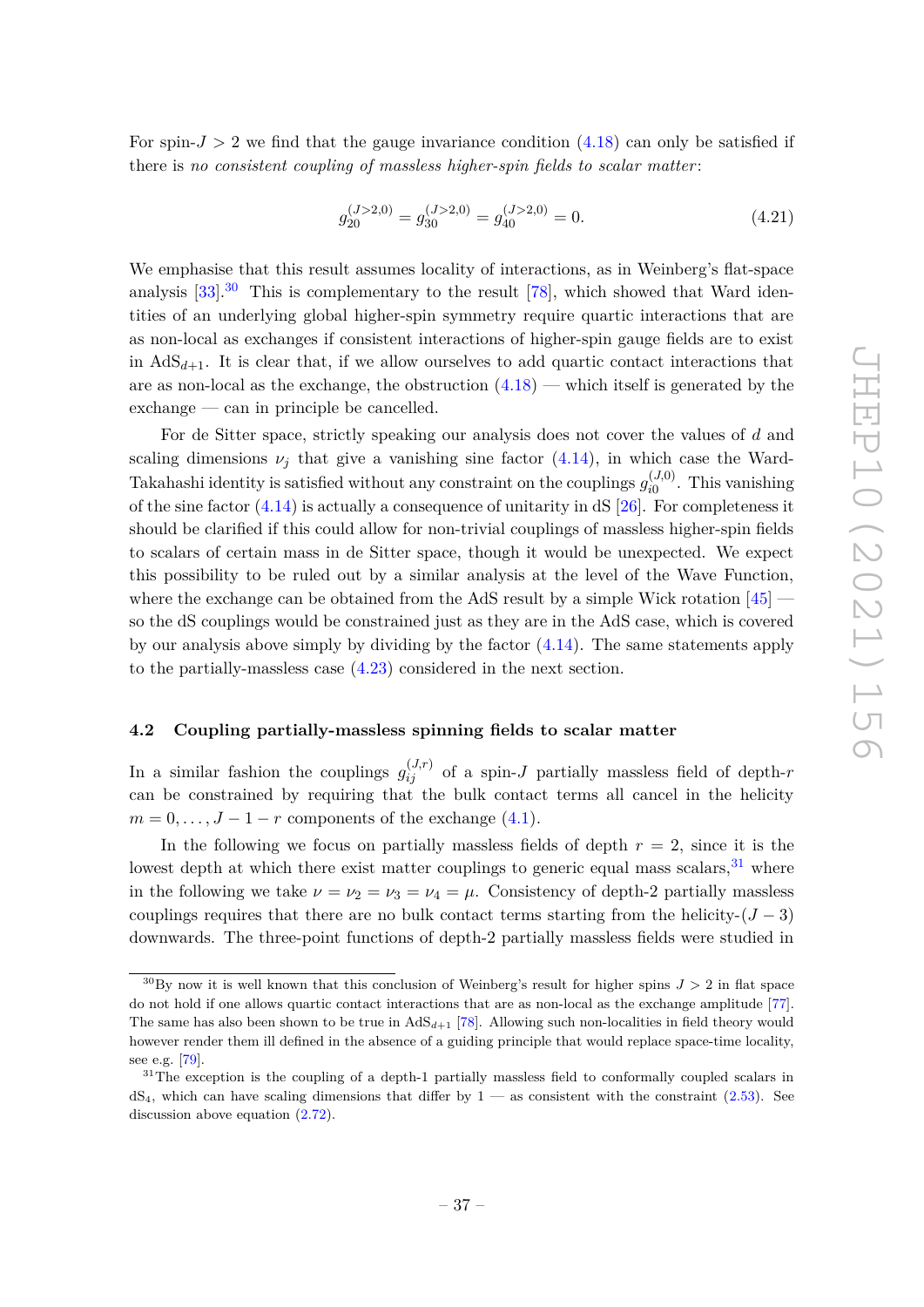section [2.3.2.](#page-19-0) In particular, from  $(2.62)$  we have

$$
p_{J-3}^{W-T}(s_1, s_2, u) = -i(x - 4(s_1 + 1)) \left[ \frac{1}{4} (i + \mu)(2i + \mu)(\mu + 2iu)(\mu + 2i(u + 1)) - \frac{1}{8} (i + \mu)(\mu + 2iu)(\mu + 2i(u + 1))(\mu + 2i(u + 2)) - \frac{3}{8} (i + \mu)(\mu + 2is_2)(\mu + 2iu)(\mu + 2i(u + 1)) + \frac{i(x - 10)(\mu^2 + 1)(x - 4(s_1 + 2))(\mu + 2iu)}{16(x - 4)} - (u \leftrightarrow s_2) \right] - \frac{i}{2} (\mu + 2is_2)(\mu + 2iu)(\mu + 2i(u + 1))(\mu + 2i(u + 2)), \tag{4.22}
$$

which is a degree-4 polynomial. Using the analysis of section [3.2,](#page-29-0) the bulk contact term contribution to the helicity- $(J-3)$  component of the exchange then has the following form (where  $\nu_1 = -i \left( \frac{x-8}{2} \right)$  $\left(\frac{-8}{2}\right)$  and  $\nu = \nu_2 = \nu_3 = \nu_4 = \mu$ :<sup>[32](#page-39-1)</sup>

$$
(J-3) \mathcal{A}_{\nu_1, J; \nu_2, 0; \nu_3, 0; \nu_4, 0}^{(s)} (\epsilon_1, s_1, \mathbf{k}_1; s_2, \mathbf{k}_2, s_3, \mathbf{k}_3, s_4, \mathbf{k}_4) + \text{t-channel} + \text{u-channel} \Big|_{\text{contact}}
$$
  
=  $\mathcal{N}_4 \sin\left(\frac{\pi}{2} \left(i\nu_1 + i\nu_2 + i\nu_3 + i\nu_4 + \frac{x + \bar{x}}{2}\right)\right) \sum_{j=0}^1 i\pi \delta\left(\frac{x - 12 + \bar{x}}{4} + j - s_1 - s_2 - s_3 - s_4\right)$   
 $\times \left(g_{20|j}^{(J,2)}(s_1, s_2) \left(k_s^2\right)^j (\zeta_1 \cdot \mathbf{k}_2)^{J-3} + g_{30|j}^{(J,2)}(s_1, s_3) \left(k_t^2\right)^j (\zeta_1 \cdot \mathbf{k}_3)^{J-3}$   
 $+ g_{40|j}^{(J,2)}(s_1, s_4) \left(k_u^2\right)^j (\zeta_1 \cdot \mathbf{k}_4)^{J-3},$  (4.23)

where  $g_{i0|i}^{(J,2)}$  $\frac{d^{(J,2)}(s_1, s_i)}{i^{(J)}}$ ,  $i = 2, 3, 4$ , are polynomials of at most degree  $3 - j$  in  $s_1$  and  $s_i$ . For instance, for the  $j = 0$  contribution, by evaluating  $(4.9)$  using  $(3.15)$  we have:

<span id="page-39-2"></span><span id="page-39-0"></span>
$$
\frac{g_{20|0}^{(J,2)}(s_1, s_2)}{g_{20}^{(J,2)}} = -\frac{i \left[8(1-i\mu)s_1 \left(12s_2^2(x-4) - x^2 + 3\mu^2(x-4) - i\mu(x-10)(x-6) + 16x - 60\right)\right]}{8(x-4)}
$$
\n
$$
-\frac{i \left[(x-4) \left(16s_2\mu^2 + x(x-18) + 24s_2^2(i\mu(x-8) - x+12) + 64s_2^3 + 6i\mu^3(x-8) + \mu^2((x-24)x+152) + 80\right)\right]}{8(x-4)}
$$
\n
$$
-\frac{i \left[16\left(\mu^2+1\right)s_1^2(x-10)\right]}{8(x-4)},\tag{4.24}
$$

which is degree 3 in  $s_1$  and  $s_2$ .

We can then ask if a contact term of the above form can be cancelled by adding improvement terms to the cubic vertex. It is sufficient to focus on those improvements which could cancel the contact term with  $j = 0$  which, as we saw in the previous section, can only be linear in *u*. In the case of a partially massless-field, the improvement  $p^{\text{impr.}}(s_1, s_2, u)$ must vanish on more values of *s*1, *s*<sup>2</sup> and *u* compared to the massless case considered

<span id="page-39-1"></span><sup>&</sup>lt;sup>32</sup>The reason *j* runs from 0 to 1 and not 0 to 2 is that the polynomial  $p^{W-T}(s_1, s_2, u)$ , although degree 4, is only degree 3 in *u*.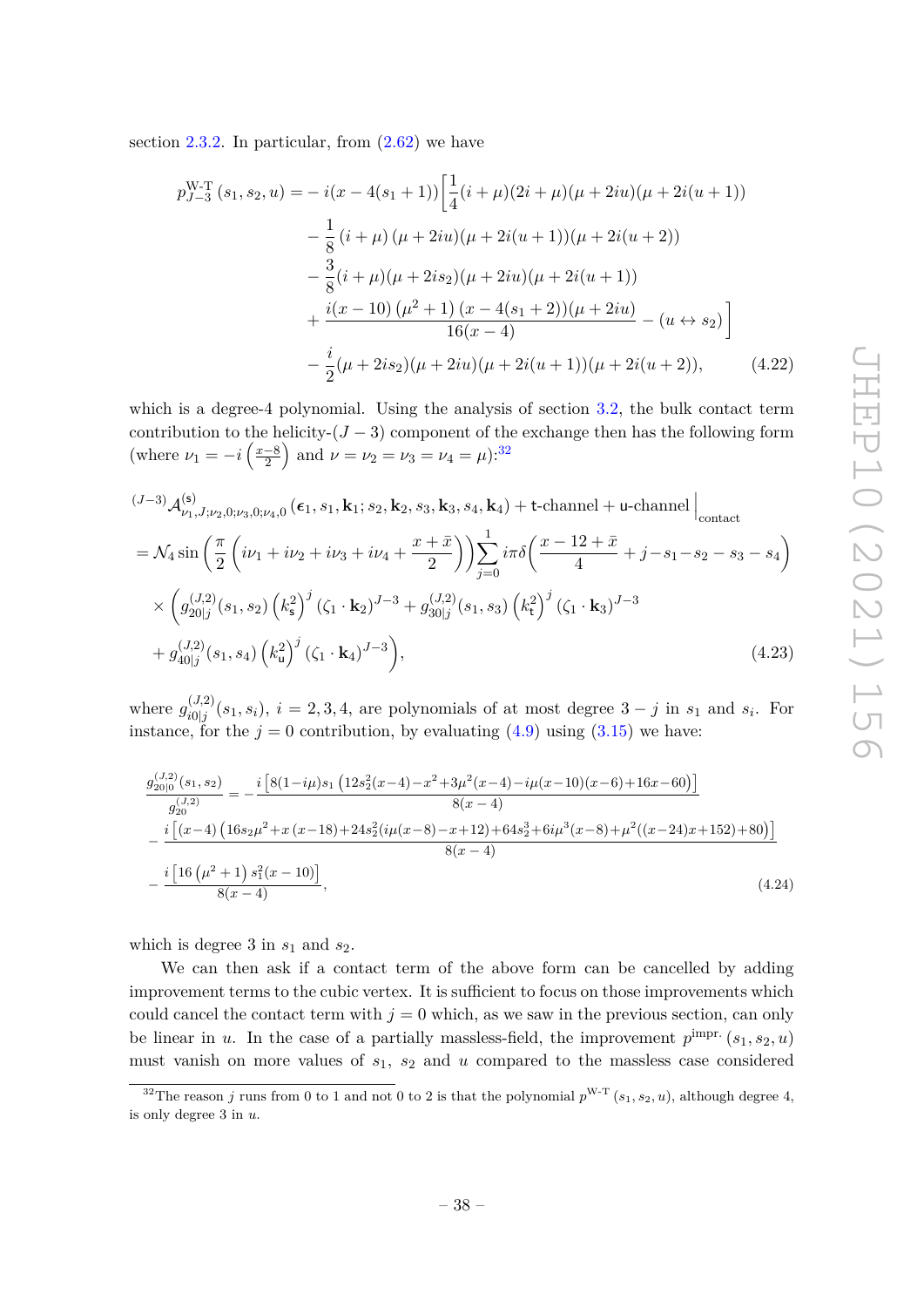previously. For  $r = 2$  and helicity- $m = J - 3$ , these are given by  $(2.46)$  with

$$
n_1 = 1, \quad n_2 = 0, \quad n_3 = 0,\tag{4.25a}
$$

$$
n_1 = 0, \quad n_2 = 1, \quad n_3 = 0,\tag{4.25b}
$$

<span id="page-40-2"></span><span id="page-40-1"></span><span id="page-40-0"></span>
$$
n_1 = 0, \quad n_2 = 0, \quad n_3 = 1. \tag{4.25c}
$$

This constrains improvements that are linear in *u* to take one of the following forms:

$$
p^{\text{impr.}}(s_1, s_2, u) = u \left(s_1 - \frac{x - 8}{4}\right) \left(s_1 - \frac{x - 8}{4} + 1\right) q_1^{\text{impr.}}(s_1, s_2)
$$
\n(4.26a)

$$
p^{\text{impr.}}\left(s_{1}, s_{2}, u\right) = u\left(s_{1} - \frac{x - 8}{4}\right)\left(s_{2} + \frac{i\nu_{2}}{2}\right)\left(s_{2} - \frac{i\nu_{2}}{2}\right)q_{2}^{\text{impr.}}\left(s_{1}, s_{2}\right),\tag{4.26b}
$$

$$
p^{\text{impr.}}\left(s_{1}, s_{2}, u\right) = u\left(s_{2} + \frac{i\nu_{2}}{2} + 1\right)\left(s_{2} - \frac{i\nu_{2}}{2} + 1\right)\left(s_{2} + \frac{i\nu_{2}}{2}\right)\left(s_{2} - \frac{i\nu_{2}}{2}\right)q^{\text{impr.}}_{3}\left(s_{1}, s_{2}\right),\tag{4.26c}
$$

where  $q_1^{\text{impr}}$ .  $q_1^{\text{impr.}}, q_2^{\text{impr.}}$  $q_3^{\text{impr.}}$  and  $q_3^{\text{impr.}}$  $\frac{3}{3}$  are polynomials in  $s_1$  and  $s_2$ . Note that improvements of the form  $(4.26c)$  are polynomials of at least degree 4 in  $s_2$  and are therefore not useful to cancel the contact term  $(4.24)$ , which is degree 3 in  $s_1$  and  $s_2$ . The other two possible forms of improvement [\(4.26a\)](#page-40-1) and [\(4.26b\)](#page-40-2) are of at least degree-2 and degree-3 respectively, but they both have zeros at  $s_1 = \frac{x-4}{4}$  $\frac{-4}{4}$ . It is straightforward to check that the contact term  $(4.24)$ does not have a zero at  $s_1 = \frac{x-4}{4}$  $\frac{-4}{4}$  and therefore no combination of  $(4.26a)$  and  $(4.26b)$ can be chosen to cancel it. The contact term must therefore vanish by itself, giving the constraint:

<span id="page-40-3"></span>
$$
\left(g_{20|0}^{(J,2)}(s_1,s_2)(\zeta_1 \cdot \mathbf{k}_2)^{J-3} + g_{30|0}^{(J,2)}(s_1,s_3)(\zeta_1 \cdot \mathbf{k}_3)^{J-3} + g_{40|0}^{(J,2)}(s_1,s_4)(\zeta_1 \cdot \mathbf{k}_4)^{J-3}\right) = 0.
$$
\n(4.27)

The difference between this constraint and that  $(4.18)$  for the massless case is that in the above each tensorial structure is multiplied by a function  $g_{i_0}^{(J,2)}$  $\int_{i0|0}^{(J,2)} (s_1, s_i)$  of the Mellin variables rather than a constant. For  $J > 4$  this requires:

$$
g_{20|0}^{(J>4,2)}(s_1, s_2) = g_{30|0}^{(J>4,2)}(s_1, s_3) = g_{40|0}^{(J>4,2)}(s_1, s_4) = 0,
$$
\n(4.28)

which in turn implies

$$
g_{20}^{(J>4,2)} = g_{30}^{(J>4,2)} = g_{40}^{(J>4,2)} = 0.
$$
\n(4.29)

This is the partially-massless depth-2 analogue of the higher-spin constraint  $(4.21)$  in the massless case. For spin  $J = 4$  the constraint  $(4.27)$  requires:

<span id="page-40-4"></span>
$$
g_{20|0}^{(J=4,2)}(s_1, s_2) = g_{30|0}^{(J=4,2)}(s_1, s_3) = g_{40|0}^{(J=4,2)}(s_1, s_4),
$$
\n(4.30)

while for spin  $J = 3$  we have

<span id="page-40-5"></span>
$$
g_{20|0}^{(J=3,2)}(s_1, s_2) + g_{30|0}^{(J=3,2)}(s_1, s_3) + g_{40|0}^{(J=3,2)}(s_1, s_4) = 0.
$$
 (4.31)

We have checked explicitly that neither of  $(4.30)$  and  $(4.31)$  hold for the expression  $(4.24)$ for  $g_{i0|0}^{(J,2)}$  $\frac{d^{(J,2)}(s_1,s_i)}{d^{(0)}(s_1,s_i)}$ , taking into account that the external Mellin variables are related via the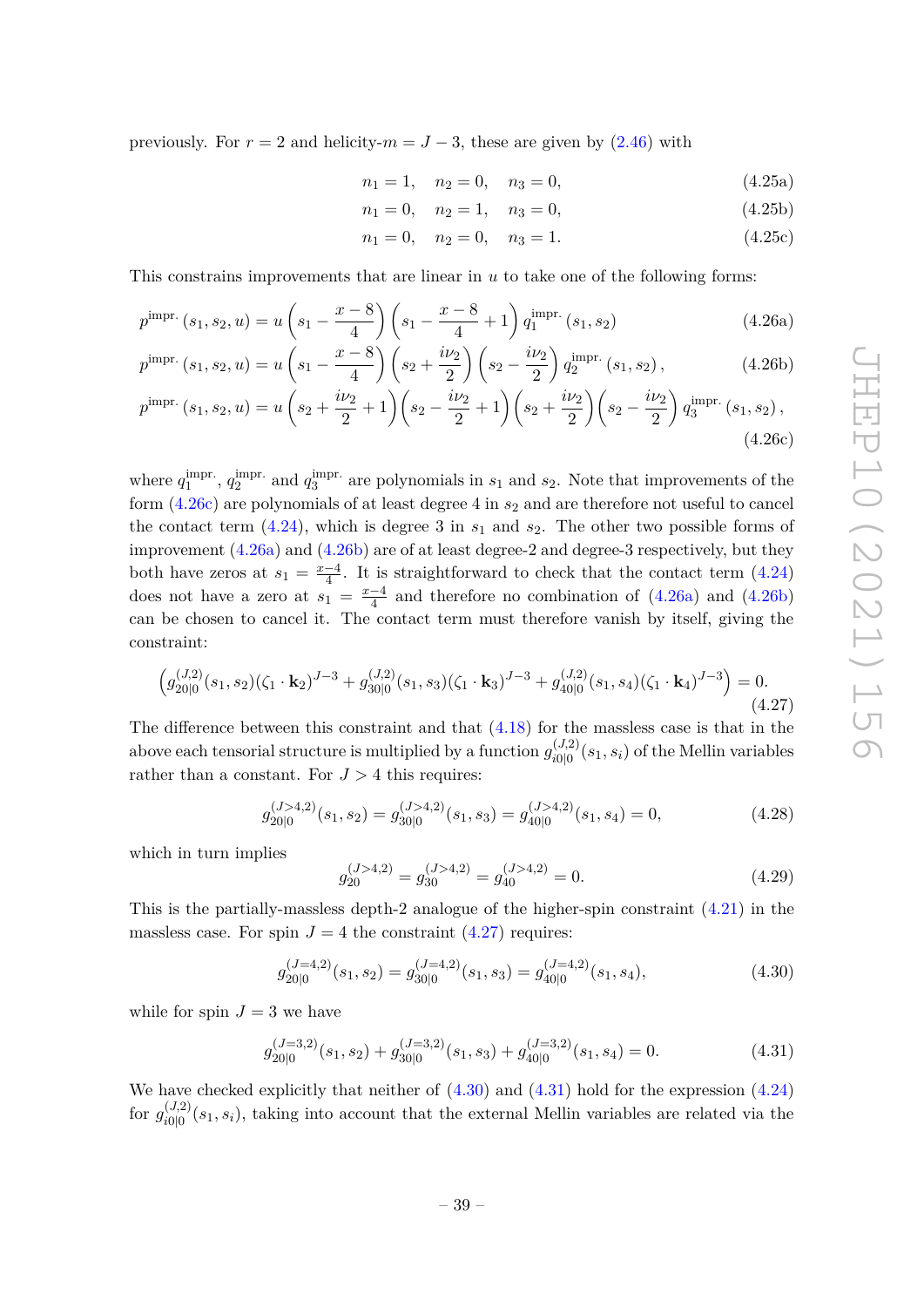constraint  $s_1 + s_2 + s_3 + s_4 = \frac{x - 12 + \bar{x}}{4}$  $\frac{12+x}{4}$  and the possibility to add improvement terms. We therefore have

$$
g_{20|0}^{(J,2)}(s_1, s_2) = g_{30|0}^{(J,2)}(s_1, s_3) = g_{40|0}^{(J,2)}(s_1, s_4) = 0,
$$
\n(4.32)

for all spins *J*, [33](#page-41-1) which in turn implies that there is *no consistent cubic coupling of a depth-2 partially-massless field to scalar matter* :

$$
g_{20}^{(J,2)} = g_{30}^{(J,2)} = g_{40}^{(J,2)} = 0.
$$
\n(4.33)

Like for the massless case in the previous section this assumes locality of quartic interactions. As a further confirmation of this result, in the following we will recover it (and those of the previous section) using an alternative approach for conformally coupled scalars and  $d=3$ .

#### <span id="page-41-0"></span>**4.3 Special case: conformally coupled scalars**

In section [2.5](#page-22-0) we saw that three-point functions of conformally coupled scalars have simple explicit expressions that do not involve Mellin-Barnes integrals. For the four-point exchanges, this implies that the representation given by  $(4.3a)$ ,  $(4.3b)$  and  $(4.4)$  can be reduced to simpler form when the scalars are conformally coupled upon evaluating the integrals in  $s_{1,2,3,4}$ , *u* and  $\bar{u}$ . If we also replace the spin-*J* field with a conformally coupled scalar, these read (see section 4.6 of [\[21\]](#page-53-6)):

<span id="page-41-2"></span>
$$
\mathcal{A}_{>\left|\frac{i}{2},0;\frac{i}{2},0;\frac{i}{2},0;\frac{i}{2},0\right|}^{(5)} = \frac{\mathcal{N}_4}{\bar{k}_5 k_1 k_2 k_3 k_4} \int_{-i\infty}^{+i\infty} \frac{dw}{2\pi i} \frac{1}{w+\epsilon} \cos\left(2\pi\omega + \frac{\pi(\bar{x}-x)}{4}\right) \times \Gamma\left(-2w + \frac{x-3}{2}\right) \Gamma\left(2w + \frac{\bar{x}-3}{2}\right) \times (-k_5 + k_1 + k_2)^{2w + \frac{3-x}{2}} (k_3 + k_4 + \bar{k}_5)^{-2w + \frac{3-x}{2}} \times (4.34a)
$$
\n
$$
\mathcal{N}_4 \qquad \int_{-i\infty}^{+i\infty} dw \quad 1 \qquad \text{for } (2\pi\omega + \pi(x-\bar{x})) \tag{4.34a}
$$

$$
\mathcal{A}^{(s)}_{\langle \lvert \frac{i}{2}, 0, \frac{i}{2}, 0, \frac{i}{2}, 0, \frac{i}{2}, 0} = -\frac{\mathcal{N}_4}{\bar{k}_s k_1 k_2 k_3 k_4} \int_{-i\infty}^{+i\infty} \frac{dw}{2\pi i} \frac{1}{w + \epsilon} \cos\left(2\pi w + \frac{\pi(x - \bar{x})}{4}\right) \times \Gamma\left(-2w + \frac{\bar{x} - 3}{2}\right) \Gamma\left(2w + \frac{x - 3}{2}\right) \times \left(k_s + k_1 + k_2\right)^{-2w + \frac{3 - \bar{x}}{2}} \left(-k_3 - k_4 + \bar{k}_s\right)^{2w + \frac{3 - \bar{x}}{2}} \tag{4.34b}
$$

$$
\mathcal{A}_{\bigcirc|\frac{i}{2},0;\frac{i}{2},0;\frac{i}{2},0;\frac{i}{2},0}^{(s)} = \frac{\mathcal{N}_4}{\bar{k}_s k_1 k_2 k_3 k_4} \cos\left(\frac{\pi}{4}(x-\bar{x})\right) \times \Gamma\left(\frac{d-3}{2}\right)^2 (k_s + k_1 + k_2)^{\frac{3-x}{2}} (k_3 + k_4 + \bar{k}_s)^{\frac{3-\bar{x}}{2}}.
$$
 (4.34c)

The final *w*-integral in [\(4.34\)](#page-41-2) can be evaluated to give an explicit expression for the exchange in terms of the Gauss hypergeometric function (see  $[20]$  equation  $(4.54)$ ):

<span id="page-41-3"></span>
$$
\mathcal{A}_{>\left|\frac{i}{2},0;\frac{i}{2},0;\frac{i}{2},0;\frac{i}{2},0\right|}^{(s)} = \mathcal{N}_4 \frac{\sin\left(\frac{\pi(x+\bar{x})}{4}\right) \Gamma\left(\frac{x+\bar{x}}{2}-3\right)}{8\bar{k}_s(x-3)} \left(k_3 + k_4 + \bar{k}_s\right)^{3-\frac{x+\bar{x}}{2}} \times {}_{2}F_1\left(\frac{x-3}{2}, \frac{x+\bar{x}}{2}-3;\frac{x-1}{2};\frac{k_s-k_1-k_2}{k_3+k_4+\bar{k}_s}\right),
$$
\n(4.35a)

<span id="page-41-1"></span><sup>33</sup>Note that partially massless fields of depth-2 only have spin  $J > 2$ .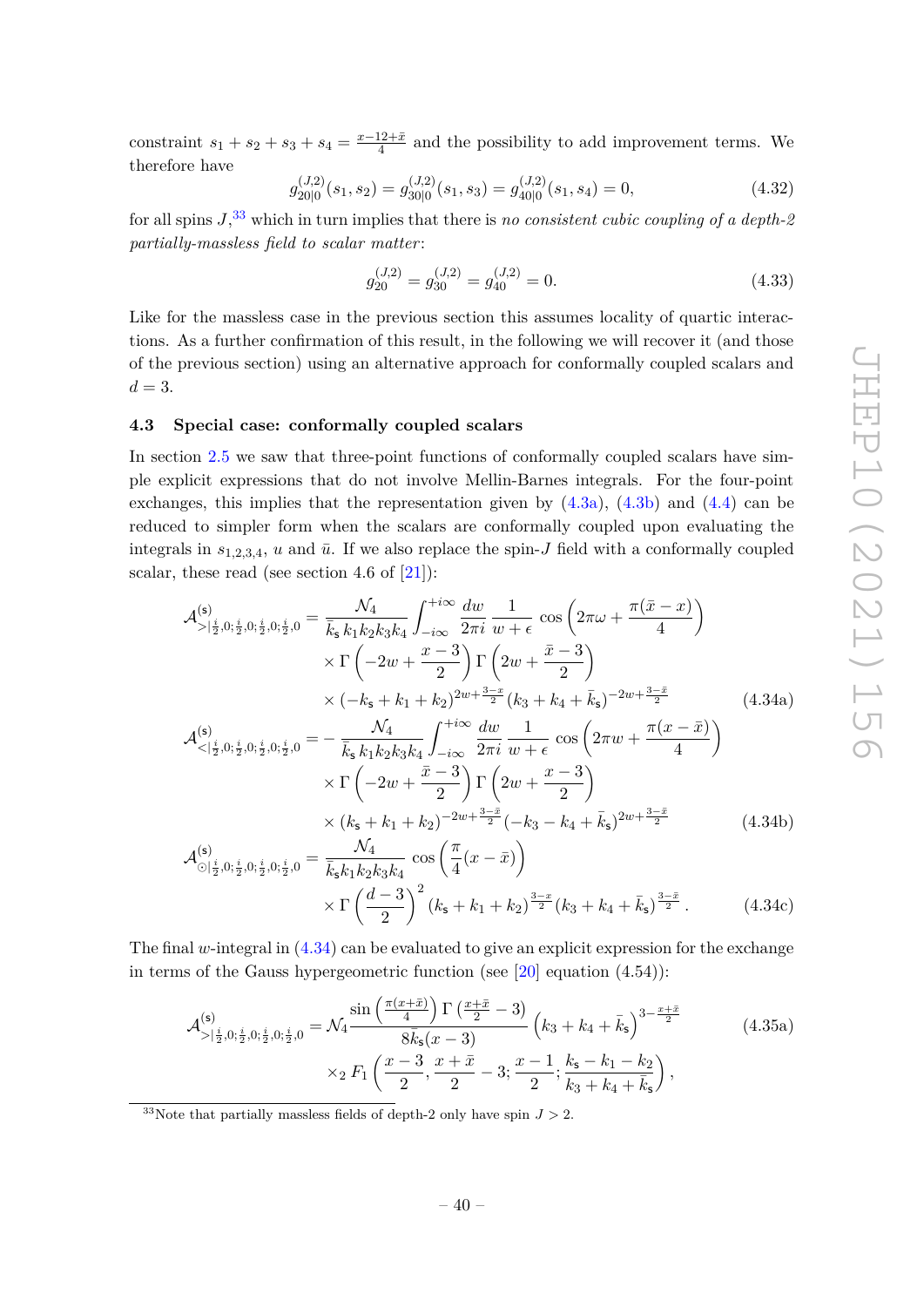and

<span id="page-42-0"></span>
$$
\mathcal{A}_{\langle \cdot | \frac{i}{2}, 0; \frac{i}{2}, 0; \frac{i}{2}, 0; \frac{i}{2}, 0}^{(s)} = \mathcal{N}_4 \frac{\sin\left(\frac{\pi(x+\bar{x})}{4}\right) \Gamma\left(\frac{x+\bar{x}}{2} - 3\right)}{8\bar{k}_s(x-3)} \times (-k_3 - k_4 + \bar{k}_s)^{3 - \frac{x+\bar{x}}{2}} {}_2F_1\left(\frac{x-3}{2}, \frac{x+\bar{x}}{2} - 3; \frac{x-1}{2}; \frac{k_s + k_1 + k_2}{\bar{k}_s - k_3 - k_4}\right).
$$
\n(4.35b)

Above we kept  $k_{\mathsf{s}} \neq k_{\mathsf{s}}$  and  $x, \bar{x}$ , so that one can then act with the weight-shifting operators of section [2.2](#page-10-0) on the constituent 3pt structures to change the scaling dimension and the spin of the external fields — in the same spirit as section [2.5.](#page-22-0) Afterwards one should set  $k_s = \bar{k}_s$ . In this way, one can generate the exchange with a single external (partially-)massless field and conformally coupled scalars starting from the above scalar seed.

In the following we will take this approach to derive some examples of explicit expressions for the exchange [\(4.1\)](#page-33-2) and with a single external (partially-)massless spinning field and conformally coupled scalars for  $d = 3$ . We also study the constraints coming from gauge-invariance, confirming the more general analysis given in sections [4.1](#page-36-0) and [4.2.](#page-38-0) In particular, we will show that there are contact singularities in  $E_T$  in the lower helicity components of exchange diagrams that cannot be generated by local quartic contact interactions, which can only be higher order singularities in  $E_T$ .

**Coupling massless spinning fields to conformally coupled scalars.** The exchange for an external massless spinning field is generated in the same spirit as the corresponding three-point function considered in section [2.5:](#page-22-0) we act with the weight-shifting differential operator [\(2.30\)](#page-13-1) on the explicit expression for the exchange involving only conformally coupled scalars (given by  $(4.35a)$  and  $(4.35b)$ ), then set  $d = 3$  and  $\bar{k}_s = k_s$ . This is straightforwardly implemented in Mathematica.

*External Massless spin-1 field*  $(\nu_1 = -\frac{i}{2})$  $\frac{i}{2}$ : following the procedure described above we obtain:

$$
\mathcal{A}_{-\frac{i}{2},1;\frac{i}{2},0;\frac{i}{2},0;\frac{i}{2},0}^{(5)}(\epsilon_1, \mathbf{k}_1, \mathbf{k}_2, \mathbf{k}_3, \mathbf{k}_4) = \mathcal{N}_4 g_{20}^{(1,0)} \left[ \frac{i\epsilon_1 \cdot \mathbf{k}_1}{k_1 k_3 k_4 (k_5 + k_{12}) (k_{12} - k_5)} \log \left( \frac{k_5 + k_{34}}{E_T} \right) \right. \\
\left. - \frac{i\epsilon_1 \cdot \mathbf{k}_2}{k_2 k_3 k_4 (k_{12} - k_5) (k_5 + k_{12})} \log \left( \frac{k_5 + k_{34}}{E_T} \right) \right] . \tag{4.36}
$$

The helicity-1 part of this exchange was given in  $[24]$ , which matches with the second line of our expression above. As before, the helicity-0 component is extracted by acting with the projector  $(A.9)$ , giving:

<span id="page-42-1"></span>
$$
\hat{\mathcal{E}}_{1,0}^{(\mathbf{k}_1)} \left[ \mathcal{A}_{-\frac{i}{2},1;\frac{i}{2},0;\frac{i}{2},0;\frac{i}{2},0}^{(\mathbf{s})} (\boldsymbol{\epsilon}_1, \mathbf{k}_1, \mathbf{k}_2, \mathbf{k}_3, \mathbf{k}_4) \right] \Big|_{\boldsymbol{\epsilon}_1 \to \zeta_1} \n= -\mathcal{N}_4 g_{20}^{(1,0)} \frac{i}{2k_1 k_2 k_3 k_4} \left[ \log \left( k_{\mathbf{s}} + k_{34} \right) - \log E_T \right].
$$
\n(4.37)

Note that this is zeroth order in  $k_s^2$ , as consistent with  $(4.15)$  which is proportional to the Dirac delta function [\(4.16\)](#page-37-1). The term on the left in the square bracket is proportional to the three-point function of conformally coupled scalars in  $d = 3$  (see e.g. (3.35) in [\[20\]](#page-53-5)) and so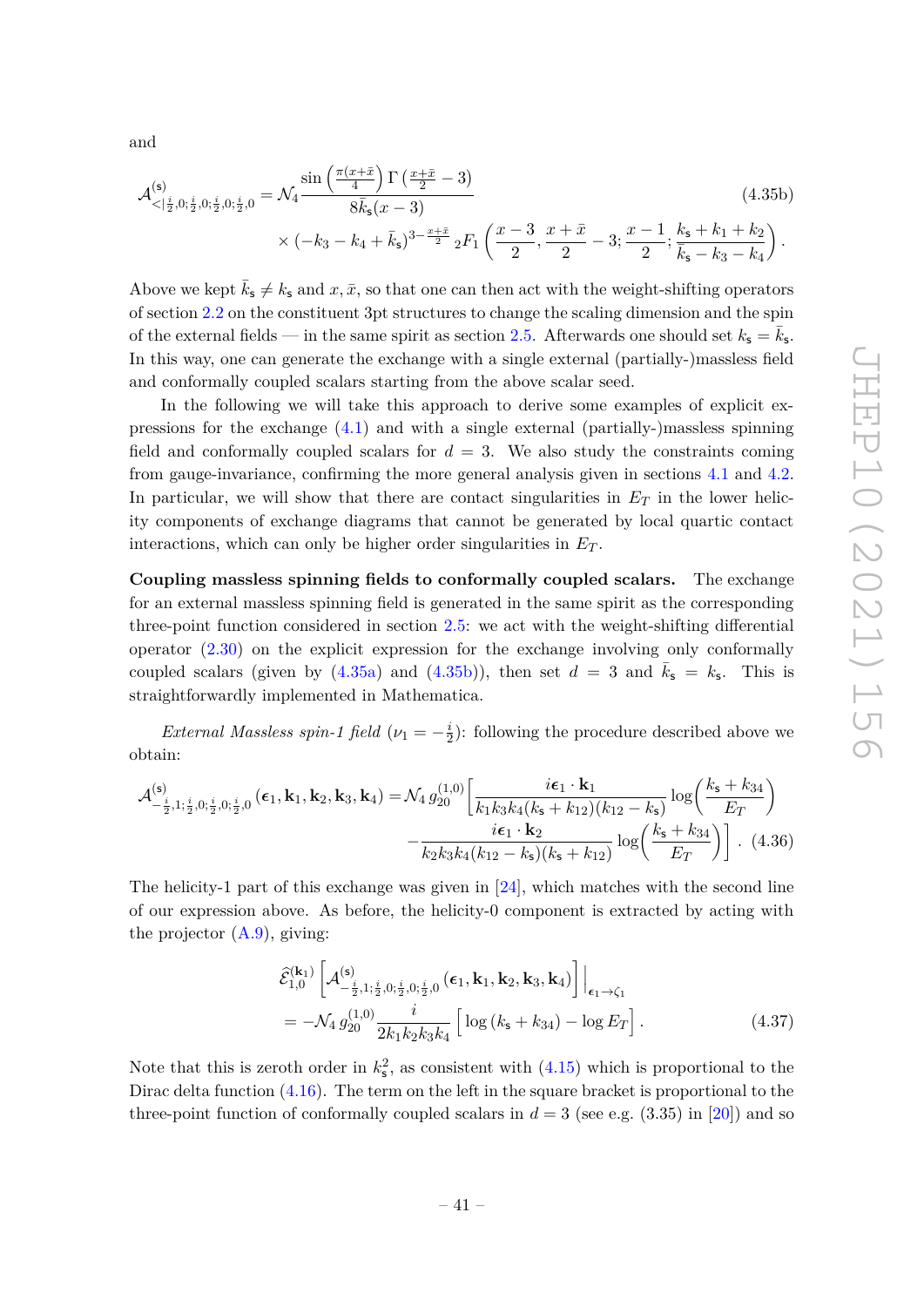gives the four-point Ward-Takahashi identity. The term on the second line has a singularity in  $E_T = k_1 + k_2 + k_3 + k_4$  and so is a bulk quartic contact term that violates the Ward-Takahashi identity. This singularity is however logarithmic, i.e. proportional to  $\log E_T$ , which cannot be generated by a local quartic vertex involving a single massless spin-1 field and three conformally coupled scalars. This can be understood from the following simple argument:<sup>[34](#page-43-0)</sup> The singularity of the contact diagram  $(3.17)$  generated by the  $\phi^4$  interaction where  $\phi$  is a conformally coupled scalar is a simple pole in  $E_T$  for  $d = 3$ . Derivatives only increase the order of the singularity in  $E_T$ . Therefore, for contact diagrams of conformally coupled scalars the lowest order singularity is a simple pole and so, in particular, they cannot contain  $\log E_T$  terms. Now, for  $d = 3$ , conformally coupled scalars are in the same higher-spin multiplet as massless spinning fields [\[80\]](#page-56-10) and their contact diagrams are therefore related by higher-spin symmetry. Contact diagrams involving a massless spinning field and three conformally coupled scalars therefore cannot contain singularities in *E<sup>T</sup>* that are lower order than those of four conformally coupled scalars.<sup>[35](#page-43-1)</sup> The log  $E_T$  singularity in [\(4.37\)](#page-42-1) must therefore cancel upon summing the s-, t- and u-channel exchanges, giving:

$$
\left(g_{20}^{(1,0)} + g_{30}^{(1,0)} + g_{40}^{(1,0)}\right) \log E_T = 0,\tag{4.38}
$$

which recovers charge conservation  $(4.19)$ .

*External Massless spin-2 field*  $(\nu_1 = -\frac{3i}{2})$  $\frac{3i}{2}$ : in this case we obtain

$$
\begin{split}\n&\mathcal{A}^{(\mathsf{s})}_{-\frac{3i}{2},2;\frac{i}{2},0;\frac{i}{2},0;\frac{i}{2},0}(\epsilon_{1},\mathbf{k}_{1},\mathbf{k}_{2},\mathbf{k}_{3},\mathbf{k}_{4}) \\
&= \mathcal{N}_{4} g^{(2,0)}_{20} \frac{1}{k_{2}k_{3}k_{4}} \left[ (\epsilon_{1} \cdot \mathbf{k}_{2})^{2} \left( \frac{k_{\mathsf{s}}^{2} - k_{12}^{2} - 2k_{12}k_{1}}{2(k_{\mathsf{s}} + k_{12})^{2}(k_{\mathsf{s}} - k_{12})^{2}} \log \left( \frac{k_{34} + k_{\mathsf{s}}}{E_{T}} \right) \right. \\
&\left. - \frac{k_{1}}{2(k_{12} + k_{\mathsf{s}})(k_{12} - k_{\mathsf{s}}) E_{T}} \right) \\
&\quad + (\epsilon_{1} \cdot \mathbf{k}_{2})(\epsilon_{1} \cdot \mathbf{k}_{1}) \left( \frac{k_{\mathsf{s}}^{2} - k_{1}^{2} + k_{2}^{2}}{k_{\mathsf{s}}^{2}(k_{\mathsf{s}} + k_{12})^{2}(k_{\mathsf{s}} - k_{12})^{2}} \log \left( \frac{k_{34} + k_{\mathsf{s}}}{E_{T}} \right) - \frac{k_{2}}{k_{\mathsf{s}}^{2}(k_{\mathsf{s}} - k_{12}) (k_{\mathsf{s}} + k_{12})} \frac{1}{E_{T}} \right) \\
&\quad + (\epsilon_{1} \cdot \mathbf{k}_{1})^{2} \left( \frac{k_{1}^{2} - k_{2}^{2} - k_{\mathsf{s}}^{2}}{2k_{\mathsf{s}}^{2}(k_{\mathsf{s}} + k_{12})^{2}(k_{\mathsf{s}} - k_{12})^{2}} \log \left( \frac{k_{34} + k_{\mathsf{s}}}{E_{T}} \right) - \frac{k_{2}}{2k_{\mathsf{s}}^{2}(k_{12} + k_{\mathsf{s}})(k_{12} - k_{\mathsf{s}})} \frac{1}{E_{T}} \right. \\
&\quad + \frac{1}{12k_{2}k_{\mathsf{s}}^{2}} \frac{1}{E_{T}} + \frac{1}{24k_{1}k_{2}k_{\mathsf{s}}^{2}} \right) \Bigg].\n\end{split}
$$
\n(4.39)

The helicity-2 component was given in [\[24\]](#page-54-5) which matches with the first line of the expression above. For the helicity-1 component we have:

$$
\hat{\mathcal{E}}_{2,1}^{(\mathbf{k}_1)} \left[ \mathcal{A}_{-\frac{3i}{2},2;\frac{i}{2},0;\frac{i}{2},0;\frac{i}{2},0}^{(\mathbf{s})}(\boldsymbol{\epsilon}_1, \mathbf{k}_1, \mathbf{k}_2, \mathbf{k}_3, \mathbf{k}_4) \right] \Big|_{\boldsymbol{\epsilon}_1 \to \zeta_1} \n= \mathcal{N}_4 g_{20}^{(2,0)} \frac{\zeta_1 \cdot \mathbf{k}_2}{4k_2 k_3 k_4} \left[ \log(k_3 + k_4 + k_5) - \log E_T + \frac{k_1}{E_T} \right].
$$
\n(4.40)

<span id="page-43-0"></span><sup>&</sup>lt;sup>34</sup>We have also checked this explicitly by extracting the explicit contact terms generated by the lowest derivative admissible improvements [\(4.17\)](#page-37-2) which have  $q_1^{\text{impr.}} = q_1^{\text{impr.}} = \text{const.}$  and evaluating the integrals in  $s_j$ , confirming that there is no  $\log E_T$  singularity.

<span id="page-43-1"></span><sup>&</sup>lt;sup>35</sup>The higher-spin symmetry transformation can be realised as derivative operators, an example of which is the operator  $(2.30)$ .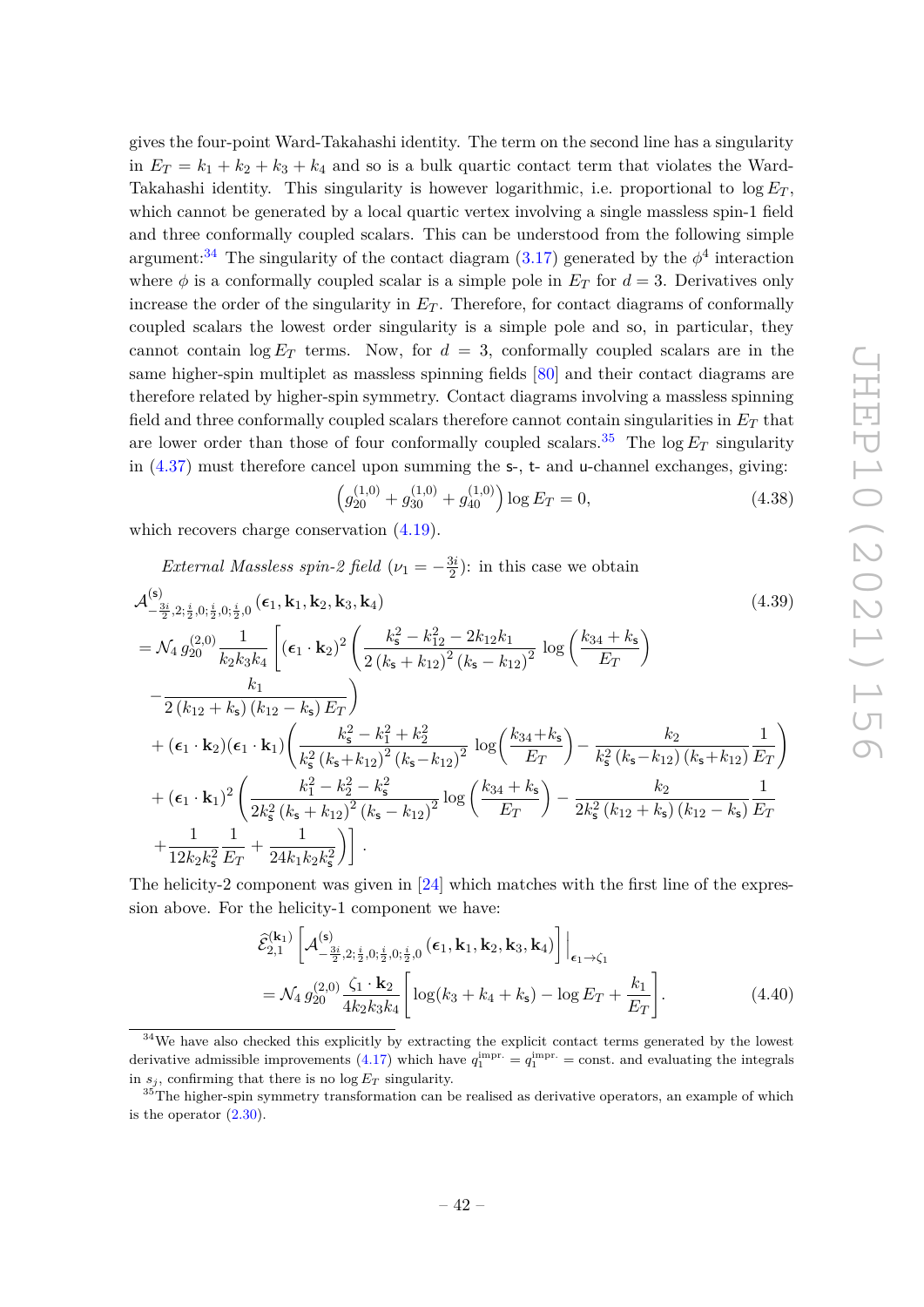Like for the massless spin-1 case above, the left term in the square brackets is proportional to the three-point function of conformally coupled scalars and so gives the corresponding 4pt Ward-Takahashi identity. In addition to this we have singularities in *E<sup>T</sup>* which violate the Ward-Takahashi identity. One of this is a simple pole in *E<sup>T</sup>* which in principle can be compensated by adding a local quartic contact interaction. The other is log *E<sup>T</sup>* which, like for the massless spin-1 case, cannot be compensated and must therefore vanish upon summing the s-, t- and u-channel exchanges, giving:

$$
\left(g_{20}^{(2,0)}\left(\zeta_1 \cdot \mathbf{k}_2\right) + g_{30}^{(2,0)}\left(\zeta_1 \cdot \mathbf{k}_3\right) + \left(\zeta_1 \cdot \mathbf{k}_4\right) g_{40}^{(2,0)}\right) \log E_T = 0, \tag{4.41}
$$

which recovers the equivalence principle  $(4.20)$ . The helicity-0 component is given by:

$$
\hat{\mathcal{E}}_{2,0}^{(\mathbf{k}_1)} \left[ \mathcal{A}_{-\frac{3i}{2},2;\frac{i}{2},0;\frac{i}{2},0;\frac{i}{2},0}^{(\mathbf{s})}(\epsilon_1, \mathbf{k}_1, \mathbf{k}_2, \mathbf{k}_3, \mathbf{k}_4) \right] \Big|_{\epsilon_1 \to \zeta_1} \n= \mathcal{N}_4 \frac{g_{20}^{(2,0)}}{k_2 k_3 k_4} \left[ -\frac{1}{24} \left( k_1^2 + 3(k_2 - k_5)(k_2 + k_5) \right) \log \left( k_3 + k_4 + k_5 \right) \right. \n+ \frac{k_1}{72 E_T} \left( -3k_1^2 + 2k_1(-2k_2 + k_3 + k_4) - 9k_2^2 + 9k_5^2 \right) + \frac{\left( k_1^2 + 3(k_2 - k_5)(k_2 + k_5) \right)}{24} \log E_T \right],
$$

where we recognise the first term on the r.h.s. gives the four-point Ward-Takahashi identity, since it is proportional to the three-point function of conformally coupled scalars in  $d = 3$ . The other terms contain singularities in *E<sup>T</sup>* and, using that

$$
k_s^2 + k_t^2 + k_u^2 - k_1^2 - k_2^2 - k_3^2 - k_4^2 = 0,
$$
\n(4.42)

where

$$
k_{\rm s} = |{\bf k}_1 + {\bf k}_2|,
$$
  $k_{\rm t} = |{\bf k}_1 + {\bf k}_3|,$   $k_{\rm u} = |{\bf k}_1 + {\bf k}_4|,$  (4.43)

it is straightforward to show that these cancel upon summing the s-, t- and u-channel exchanges only if the equivalence principle [\(4.20\)](#page-37-5) holds.

*External Massless spin-J field*  $(\nu_1 = -\left(J - \frac{1}{2}\right))$  $(\frac{1}{2})$  *i*): for higher spins *J* the action of the operator  $(2.30)$  which generates the exchange from the scalar seed  $(4.34)$  gets increasingly involved, though it is straightforward to generate explicit results for a given spin-*J* by implementing its action in Mathematica. Such explicit expressions, as one can already understand from the corresponding three-point functions in section [2.5,](#page-22-0) get more and more complicated as the spin-*J* increases. In the following we therefore just focus on the constraints coming from gauge-invariance where, following the analysis in section [4.1,](#page-36-0) it is sufficient to focus on the helicity- $(J-1)$  contribution  $(4.15)$ . For conformally coupled scalars, the Mellin-Barnes integrals that appear in the helicity- $(J-1)$  contribution  $(4.15)$ are equivalent to that of the quartic contact diagram generated by the non-derivative interaction of three conformally coupled scalars and a scalar with  $\nu_1 = -\left(J - \frac{1}{2}\right)$  $\frac{1}{2}$  *i* and boundary dimension:[36](#page-44-0)

$$
d' = \frac{x + \bar{x} - 4}{2} = d + J - 2.
$$
 (4.44)

<span id="page-44-0"></span> $36$ This is read off from the Dirac delta function  $(4.16)$  and in the second equality we made the replacements:  $x = d + 2J$  and  $\bar{x} = d$ .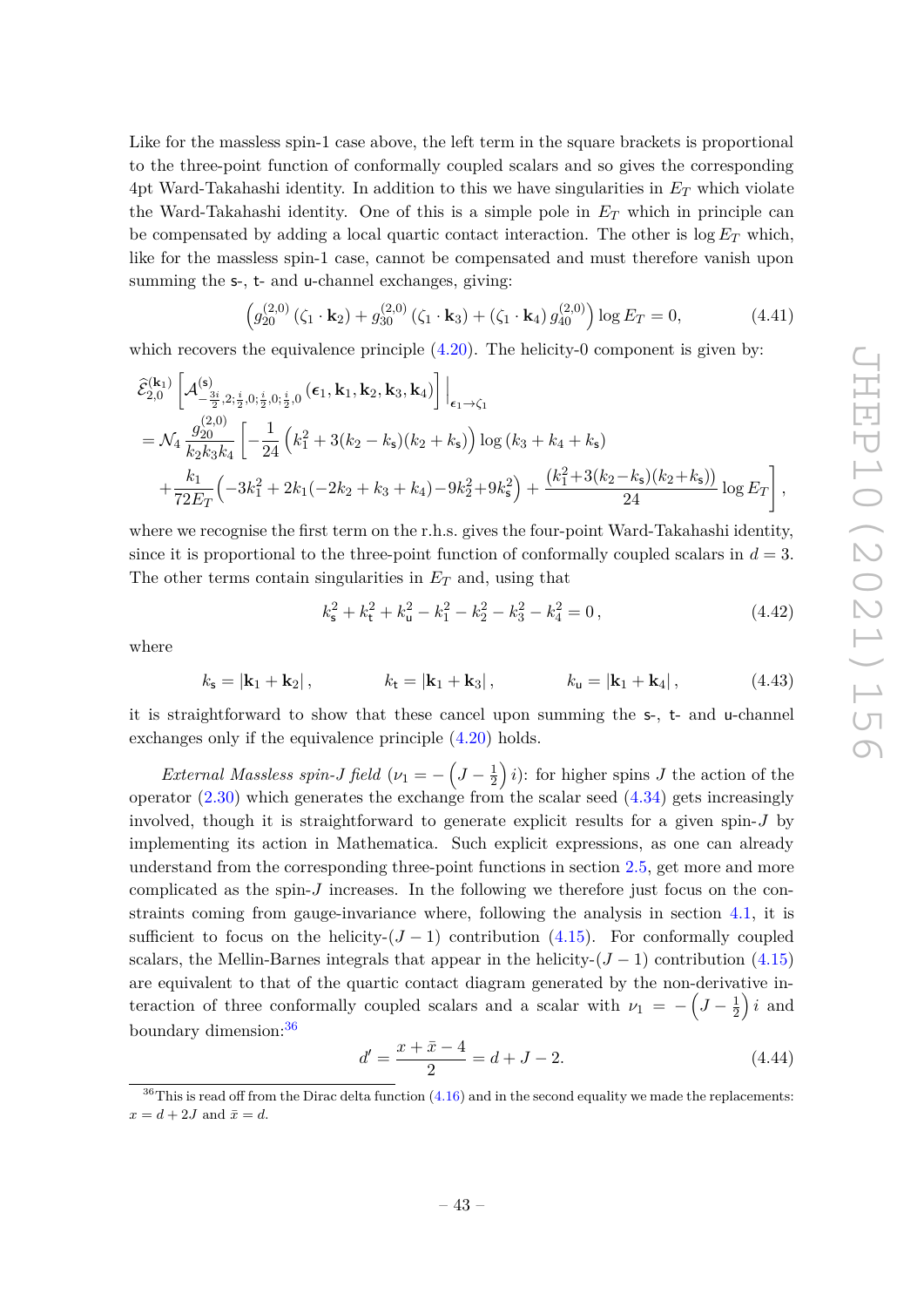Such a contact diagram can be generated by acting *J* times with the differential operator [\(2.24\)](#page-11-2) on the four-point contact diagram [\(3.17\)](#page-31-2) of conformally coupled scalars where *x* in *d'* shifted by  $x \to x - 2J$ , giving boundary dimension  $d' = d - 2$ . From [\(3.17\)](#page-31-2), the latter is given explicitly by

<span id="page-45-0"></span>
$$
\mathcal{N}_4 \frac{2}{k_1 k_2 k_3 k_4} \sin\left(\frac{d\pi}{2}\right) \Gamma\left(d-4\right) E_T^{4-d}.\tag{4.45}
$$

For  $d = 3$ , by carefully expanding, one obtains

$$
\mathcal{N}_4 \frac{2}{k_1 k_2 k_3 k_4} \left[ E_T \frac{1 - (\gamma - 1)(d - 3)}{(d - 3)} - E_T \log E_T + O(d - 3) \right],\tag{4.46}
$$

which in particular contains the non-analytic term  $E_T \log E_T$ . Upon acting *J* times with the differential operator  $(2.24)$ , this term is responsible for  $\log E_T$  singularities in the exchange for external massless spin-*J*, for all *J*. To illustrate, for external massless spin-1, the helicity-0 component is obtained upon acting with  $(2.24)$  on  $(4.45)$ , which gives

$$
\begin{split}^{(0)}\mathcal{A}_{-\frac{i}{2},1;\frac{i}{2},0;\frac{i}{2},0;\frac{i}{2},0}^{(s)}\left(\epsilon_{1},\mathbf{k}_{1};\mathbf{k}_{2},\mathbf{k}_{3},\mathbf{k}_{4}\right)\Big|_{\text{contact} }\\&=\mathcal{N}_{4} g_{20}^{(1,0)}\frac{1}{k_{2}k_{3}k_{4}}\left[\frac{1-\gamma\left(d-3\right)}{\left(d-3\right)}+\log E_{T}+O\left(d-3\right)\right].\end{split} \tag{4.47}
$$

For massless spin-2, acting twice with [\(2.24\)](#page-11-2) on [\(4.45\)](#page-45-0), for the helicity-1 component we have

$$
\begin{split}^{(1)}\mathcal{A}_{-\frac{3i}{2},2;\frac{i}{2},0;\frac{i}{2},0;\frac{i}{2},0}^{(5)} &(\epsilon_1,\mathbf{k}_1;\mathbf{k}_2,\mathbf{k}_3,\mathbf{k}_4) \Big|_{\text{contact}} \\ &= \mathcal{N}_4 \, g_{20}^{(2,0)} \left( \zeta_1 \cdot \mathbf{k}_2 \right) \frac{1}{k_2 k_3 k_4} \left[ -\frac{d-4}{2(d-3)} + (\gamma - 1)E_T + \frac{1}{2} \log E_T - \frac{k_1}{2E_T} + O\left(d-3\right) \right]. \end{split} \tag{4.48}
$$

For massless spin-3, acting three times with [\(2.24\)](#page-11-2) on [\(4.45\)](#page-45-0), for the helicity-2 component we have

$$
\begin{split}\n^{(2)}\mathcal{A}_{-\frac{5i}{2},2;\frac{i}{2},0;\frac{i}{2},0;\frac{i}{2},0}^{(5)} &(\epsilon_{1},\mathbf{k}_{1};\mathbf{k}_{2},\mathbf{k}_{3},\mathbf{k}_{4})\Big|_{\text{contact}} \\
&= \mathcal{N}_{4} g_{20}^{(3,0)} \left(\zeta_{1} \cdot \mathbf{k}_{2}\right)^{2} \frac{1}{k_{2}k_{3}k_{4}} \left[\frac{3}{4(d-3)}\right. \\
&\left. + \left((4-3\gamma)k_{1}^{2} - 3(2\gamma - 1)k_{1}(k_{2} + k_{3} + k_{4}) - 3\gamma(k_{2} + k_{3} + k_{4})^{2}\right) \frac{1}{4E_{T}^{2}} \\
&- \frac{3}{4} \log E_{T} + O\left(d-3\right)\right],\n\end{split} \tag{4.49}
$$

and so on for higher spin *J* which is obtained by acting *J* times with the operator  $(2.24)$ , where each application generates a  $\log E_T$  singularity as demonstrated above. As we saw in the above examples these must cancel upon summing the s-, t- and u-channels, giving rise to the following constraint for general spin-*J*:

$$
\left(g_{20}^{(J,0)}\left(\zeta_1 \cdot \mathbf{k}_2\right)^{J-1} + g_{30}^{(J,0)}\left(\zeta_1 \cdot \mathbf{k}_3\right)^{J-1} + \left(\zeta_1 \cdot \mathbf{k}_4\right)^{J-1} g_{40}^{(J,0)}\right) \log E_T = 0\,,\tag{4.50}
$$

which once again recovers charge conservation  $(4.19)$  and the equivalence principle  $(4.20)$ for  $J = 1$  and  $J = 2$ , while for  $J > 2$  that there can be no consistent coupling of massless higher-spin fields to scalar matter (in local theories).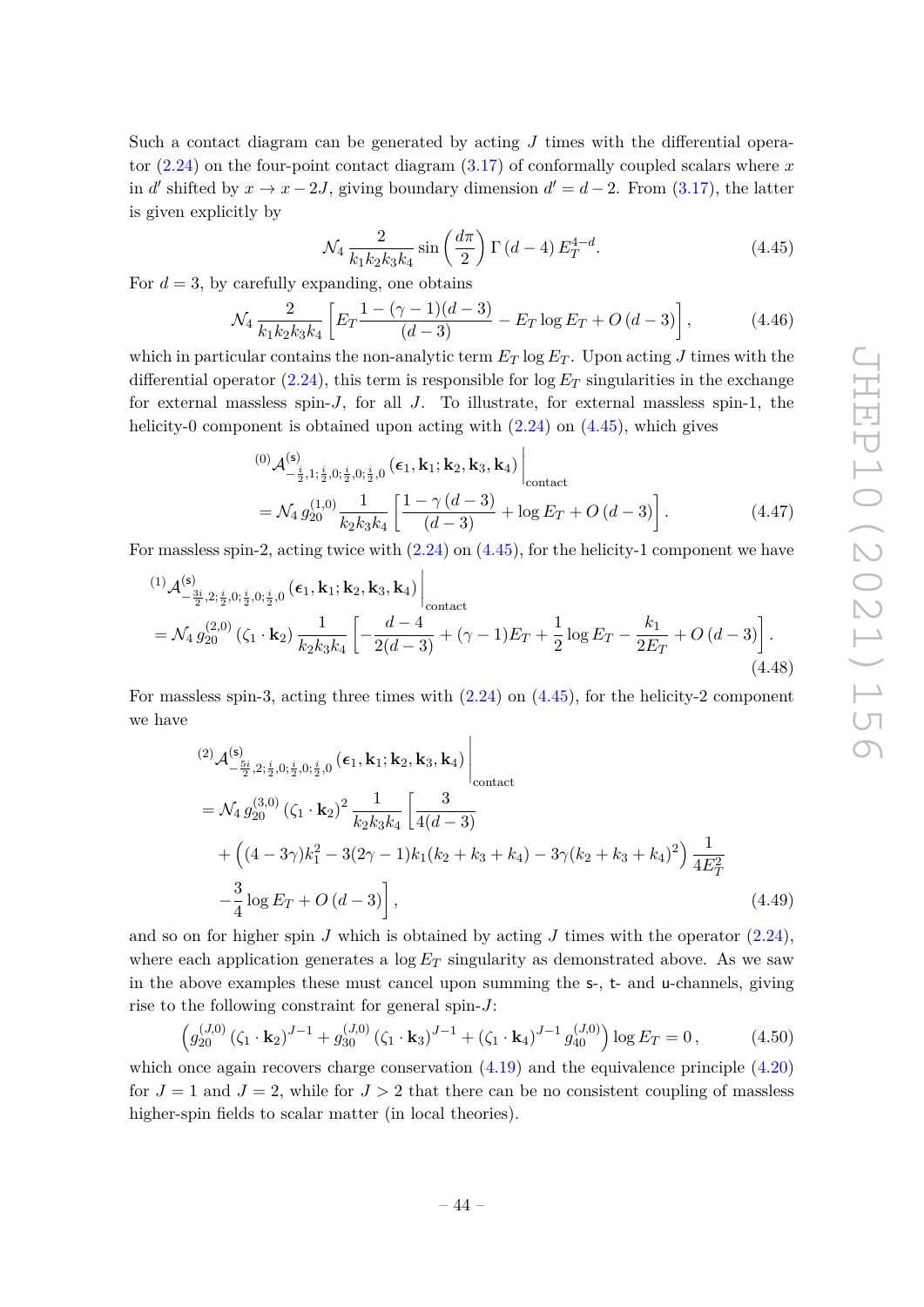**Coupling depth-2 P-M spinning fields to conformally coupled scalars.** From section [2.5](#page-22-0) we know that the  $d = 3$  exchange with a single external depth-2 partially massless field and conformally coupled scalars can be generated, via the weight-shifting identity [\(2.30\)](#page-13-1), from the exchange with the partially massless field replaced by a scalar of scaling dimension  $\bar{\nu}_1 = \frac{5i}{2}$  $\frac{5i}{2}$ .

In the following we will focus on the constraints coming from gauge invariance, which only requires to study the bulk quartic contact terms  $(4.23)$  in the helicity- $(J-3)$  component of the exchange and to identify any terms which cannot be generated by local quartic vertices. We first note that the contact terms in  $(4.23)$  with  $j = 1$ , that are linear in  $k_s^2$ ,  $k_t^2$  and  $k_u^2$ , contain a log  $E_T$  singularity. This can be understood by making a similar argument to that which we gave for the massless case above. In particular, by decomposing the polynomial  $g_{20|1}^{(J,2)}$  $\binom{(J,2)}{20|1}(s_1,s_2)$  in the basis  $\left(s_1 - \frac{i\nu_1}{2}\right)$ *n*<sup>1</sup>  $\left(s_2 - \frac{i\nu_2}{2}\right)$  $n_2$ , one notes that for the non-zero  $n_1 = n_2 = 0$  component the Mellin-Barnes integrals are equivalent to that of the quartic contact diagram generated by the zero-derivative interaction of three-conformally coupled scalars and a scalar with  $\nu_1 = -i \left( J - \frac{5}{2} \right)$  $(\frac{5}{2})$ , and with boundary dimension<sup>[37](#page-46-0)</sup>

$$
d' = \frac{x + \bar{x} - 12 + 4}{2} = d + J - 4.
$$
\n(4.51)

The latter contact diagram can be generated by acting  $(J-2)$  times with the differential operator  $(2.22)$  on the zero-derivative four-point contact diagram  $(3.17)$  of conformally coupled scalars, where *x* in the boundary dimension *d*' is shifted by  $x \to x - 2(J - 2)$ , giving  $d' = d - 2$ . The latter is precisely [\(4.45\)](#page-45-0) which, by the same argument as the massless case above, is responsible for  $\log E_T$  singularities in the exchange with a single external partially massless spin- $J$ , for all  $J$ , upon acting on  $(4.45)$  with the differential operator [\(2.24\)](#page-11-2). We can therefore conclude that the helicity- $(J-3)$  component of the s-channel exchange contains the following singularity in  $E_T$  (where  $\nu_1 = -i\left(J - \frac{5}{2}\right)$  $(\frac{5}{2})$ :

$$
{}^{(J-3)}\mathcal{A}^{(\mathsf{s})}_{\nu_1,J;\frac{i}{2},0;\frac{i}{2},0;\frac{i}{2},0}(\epsilon_1,\mathbf{k}_1;\mathbf{k}_2,\mathbf{k}_3,\mathbf{k}_4) \Big|_{\text{contact}} \supset \mathcal{N}_4 g_{20}^{(J,2)}(\zeta_1 \cdot \mathbf{k}_2)^{J-3} \frac{k_{\mathsf{s}}^2}{k_2 k_3 k_4} \log E_T. \tag{4.52}
$$

Like for the massless case considered above, a simple argument shows that such a singularity cannot be generated by a local quartic vertex involving a single depth-2 partiallymassless field and three conformally coupled scalars. The latter can be generated, via the application of the differential operator  $(2.30)$ , from contact diagrams involving a scalar field with  $\bar{\nu}_1 = \frac{5i}{2}$  $\frac{2^2}{2}$  and three conformally coupled scalars. The contact diagram with the external partially-massless field cannot have a lower order singularity in *E<sup>T</sup>* than the scalar seed from which it is generated. For  $d = 3$  the contact diagram generated by the zero-derivative quartic vertex involving a scalar field with  $\bar{\nu}_1 = \frac{5i}{2}$  $\frac{5i}{2}$  and three conformally coupled scalars

<span id="page-46-0"></span><sup>&</sup>lt;sup>37</sup>This is read off from the Dirac delta function with  $j = 1$  in [\(4.23\)](#page-39-0) and in the second equality we replaced  $x = d + 2J$  and  $\bar{x} = d$ .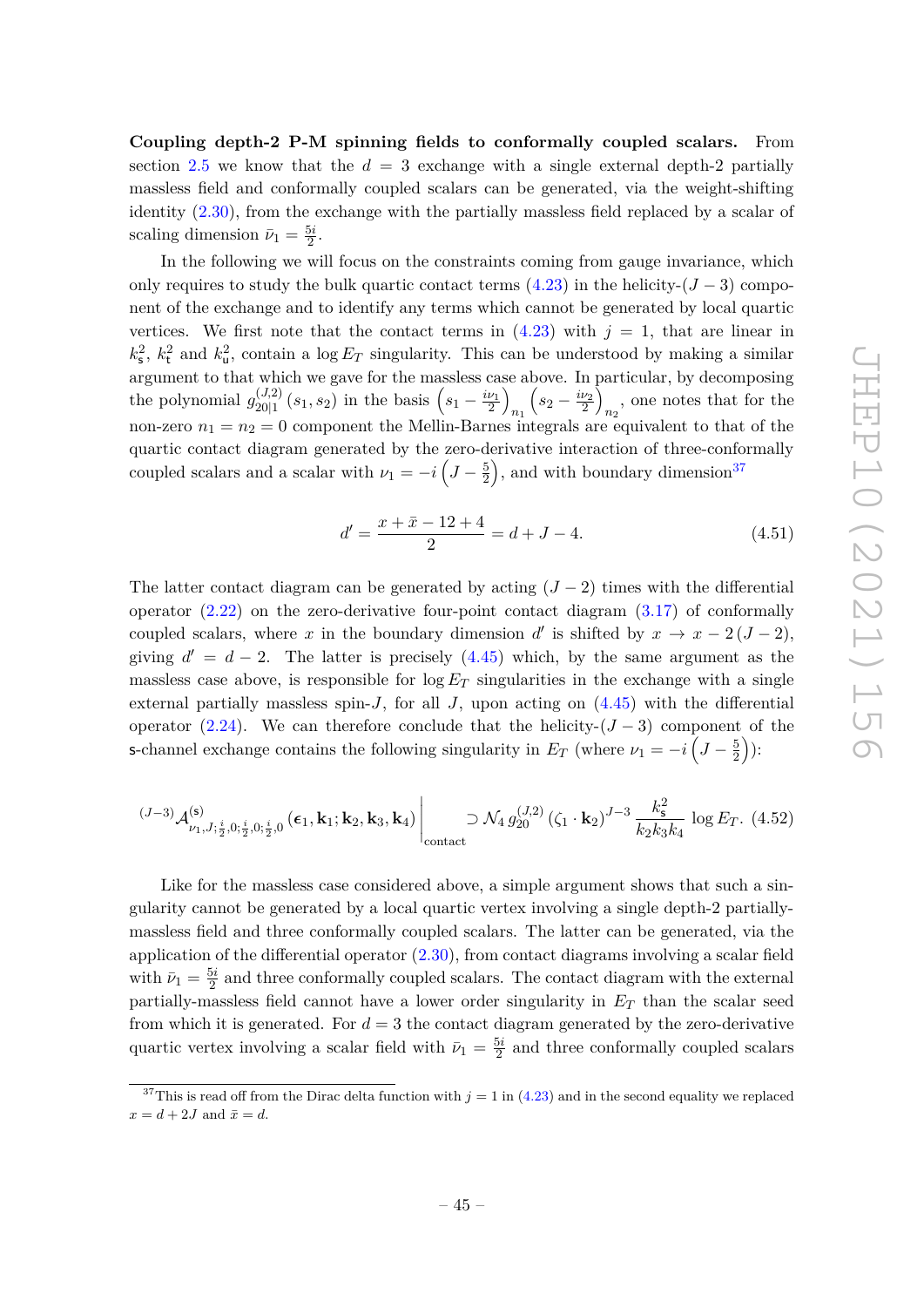is given  $by^{38}$  $by^{38}$  $by^{38}$ 

$$
\frac{1}{k_2 k_3 k_4} \left( \frac{1}{k_1^2 E_T^2} + \frac{1}{k_1^3 E_T} + \mathcal{O}\left(d - 3\right) \right),\tag{4.53}
$$

which does not have a  $\log E_T$  singularity. Diagrams generated by derivative vertices can only increase the singularity in  $E_T$ . We can therefore conclude that the  $\log E_T$  singularity in the helicity- $(J-3)$  component of the exchange cannot be compensated by adding a local quartic vertex to the Lagrangian. It must therefore vanish by itself upon summing the s-, t- and u-channels, which gives the constraint:

$$
\left(g_{20}^{(J,2)}k_s^2\left(\zeta_1 \cdot \mathbf{k}_2\right)^{J-3} + g_{30}^{(J,2)}k_t^2\left(\zeta_1 \cdot \mathbf{k}_3\right)^{J-3} + g_{40}^{(J,2)}k_u^2\left(\zeta_1 \cdot \mathbf{k}_4\right)^{J-3}\right) \log E_T = 0 \tag{4.54}
$$

This can only be satisfied if, for all *J*,

$$
g_{20}^{(J,2)} = g_{30}^{(J,2)} = g_{40}^{(J,2)} = 0,
$$
\n(4.55)

which recovers the result of section [4.2,](#page-38-0) i.e. that there can be no consistent coupling of a depth-2 partially-massless field of any spin *J* to scalar matter (in local theories).

## **Acknowledgments**

The research of C.S. was partially supported by l'Université libre de Bruxelles and the European Union's Horizon 2020 research and innovation programme under the Marie Skłodowska-Curie grant agreement No 793661. C.S. is supported by the STFC grant ST/T000708/1. The research of M.T. was partially supported by the program "Rita Levi Montalcini" of the MIUR (Minister for Instruction, University and Research) and the INFN initiative STEFI. C.S. would like to thank the organisers of the workshop "Cosmology Meets CFT Correlators 2020" at the National Taiwan University for their hospitality and the participants for stimulating discussions.

## <span id="page-47-0"></span>**A Helicity projection operators**

In this appendix we introduce a convenient formalism to project a given spinning conformal structure into its helicity components.

The main tools are the following Thomas-D operators [\[81\]](#page-56-11):

<span id="page-47-3"></span><span id="page-47-1"></span>
$$
(D_{\epsilon})^i = \left(\frac{d}{2} - 1 + \epsilon \cdot \partial_{\epsilon}\right) \partial_{\epsilon^i} - \frac{1}{2} \epsilon^i \partial_{\epsilon^2}, \qquad (A.1a)
$$

$$
\left(\mathcal{D}_{\epsilon}^{(\mathbf{p})}\right)^{i} = \left(\frac{d-3}{2} + \epsilon \cdot \partial_{\epsilon}\right) \left[\partial_{\epsilon^{i}} - \hat{p}^{i} \,\hat{\mathbf{p}} \cdot \partial_{\epsilon}\right] - \frac{1}{2} \epsilon^{i} \left[\partial_{\epsilon^{2}} - (\hat{\mathbf{p}} \cdot \partial_{\epsilon})^{2}\right],\tag{A.1b}
$$

where  $\hat{\mathbf{p}} \equiv \mathbf{p}/|\mathbf{p}|$ . The first differential operator  $(A.1a)$  is the standard Thomas-D operator which acts on equivalence classes of  $\epsilon$ -polynomials, modulo the relation  $\epsilon^2 \sim 0$ . It

<span id="page-47-2"></span> $38$ This expression was obtained by acting twice with the differential operator  $(2.22)$  on the contact di-agram [\(3.17\)](#page-31-2) generated by the non-derivative quartic vertex  $\phi^4$  with  $\phi$  a conformally coupled scalar and boundary dimension  $d' = d - 4$ . One then expands around  $d = 3$ .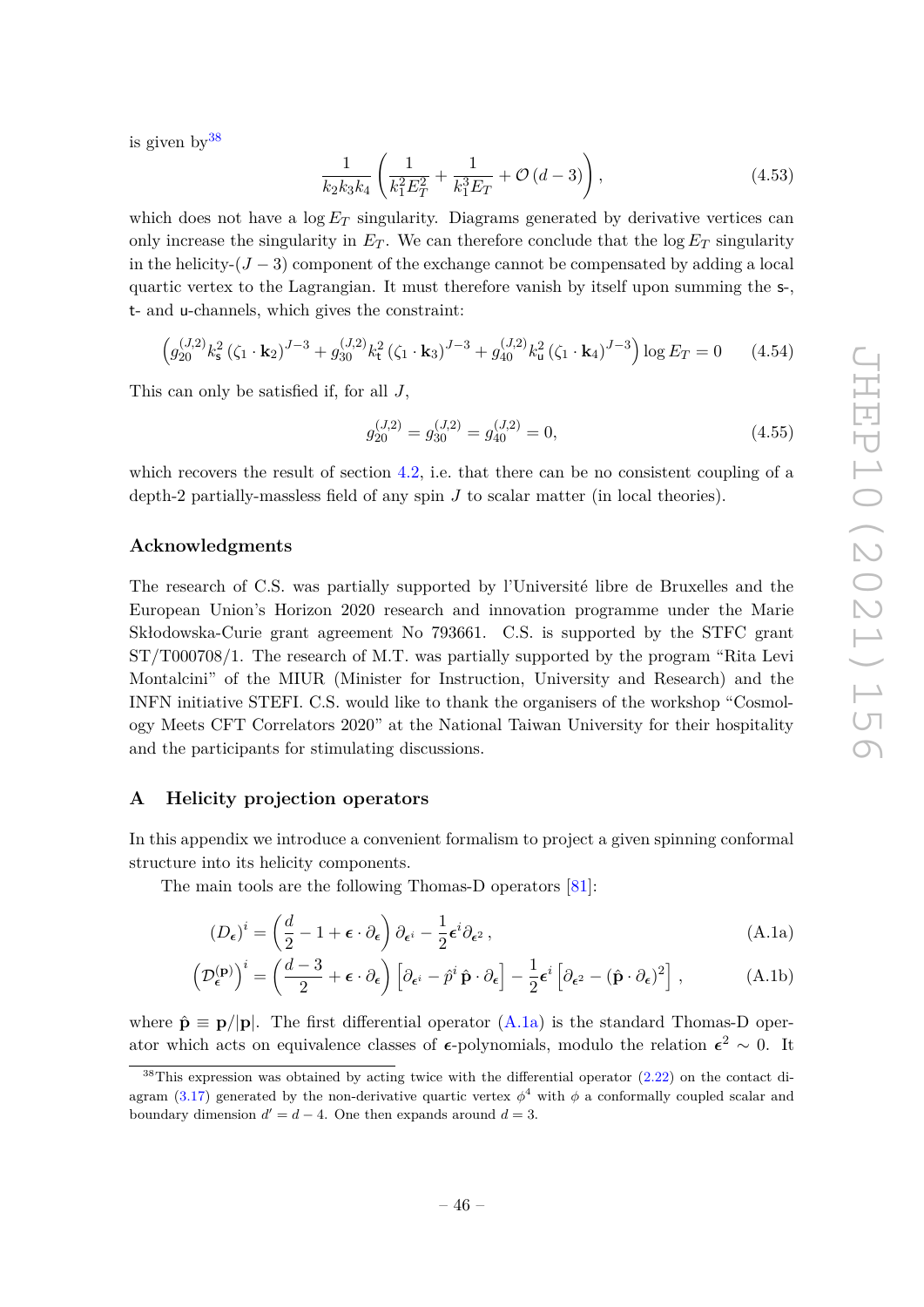returns the traceless/harmonic representative of such polynomials/tensors. The second operator [\(A.1b\)](#page-47-3) is still a Thomas-D operator but its action is now defined on equivalence classes of polynomials modulo  $\epsilon^2 \sim 0$  and  $\epsilon \cdot \mathbf{p} \sim 0$ . It returns the transverse (with respect to the vector **p**) and traceless representative. Since polynomials in  $\epsilon$  are in one to one correspondence with tensors, in the following we shall loosely refer to such polynomials as tensors and to the corresponding traceless and transverse representatives as helicity components.

The helicity-*m* component of a traceless symmetric rank-*J* tensor with respect to a vector **p** then can be evaluated by combining the above two differential operators. One first projects  $(J - m)$  symmetric indices in the longitudinal direction using  $(A.1a)$  and then the remaining indices in the transverse direction via [\(A.1b\)](#page-47-3). This is implemented by the following operator:

$$
\zeta \mathcal{E}_{J,m}^{(\mathbf{p})} = \frac{\mathfrak{e}_{J,m}}{J! \left(\frac{d-2}{2} + m\right)_{J-m} \left(\frac{d-3}{2}\right)_m} \left(\zeta \cdot \mathcal{D}_{\epsilon}^{(\mathbf{p})}\right)^m \left(\hat{\mathbf{p}} \cdot D_{\epsilon}\right)^{J-m},\tag{A.2}
$$

where completeness fixes the coefficient  $\mathfrak{c}_{J,m}$  to be:

<span id="page-48-0"></span>
$$
\mathfrak{c}_{J,m} = \frac{2^{d+J+m-3} \Gamma\left(\frac{d}{2} + J - 1\right) \Gamma\left(\frac{d}{2} + m - \frac{1}{2}\right)}{\sqrt{\pi} \Gamma(d+J+m-2)}.
$$
\n(A.3)

This is manifestly transverse and traceless with respect to the vector  $\zeta$  and has by definition helicity-*m*.

The action of  $(A.2)$  on the monomial  $({\epsilon \cdot \zeta_2})^J$  is given by

$$
\zeta_1 \mathcal{E}_{J,m}^{(\mathbf{p})} \left[ \left( \boldsymbol{\epsilon} \cdot \zeta_2 \right)^J \right] = \mathfrak{c}_{J,m} \, \Xi_m(\zeta_1, \zeta_2) \, \Upsilon_{J-m}(\zeta_2) \,, \tag{A.4}
$$

where we have defined the following normalised Gegenbauer polynomials:

<span id="page-48-1"></span>
$$
\Upsilon_n(\zeta) = \frac{n!}{2^n \left(\frac{d-2}{2} + J - n\right)_n} \zeta^n C_n^{\left(\frac{d}{2} + J - n - 1\right)} \left(\hat{\zeta} \cdot \hat{p}\right),\tag{A.5a}
$$

$$
\Xi_n(\zeta_1, \zeta_2) = \frac{n!}{2^n \left(\frac{d-3}{2}\right)_n} \left[\zeta_1^2 - (\zeta_1 \cdot \hat{p})^2\right]^{n/2} \left[\zeta_2^2 - (\zeta_2 \cdot \hat{p})^2\right]^{n/2} \qquad (A.5b)
$$

$$
\times C_n^{\left(\frac{d-3}{2}\right)} \left(\frac{\zeta_1 \cdot \zeta_2 - (\zeta_1 \cdot \hat{p})(\zeta_2 \cdot \hat{p})}{\sqrt{\left[\zeta_1^2 - (\zeta_1 \cdot \hat{p})^2\right] \left[\zeta_2^2 - (\zeta_2 \cdot \hat{p})^2\right]}}\right).
$$

From this follows the completeness relation:

$$
\frac{J!}{2^{J}\left(\frac{d-2}{2}\right)_{J}}(\epsilon_{1}\epsilon_{2})^{J}C_{J}^{\frac{d-2}{2}}(\hat{\epsilon}_{1}\cdot\hat{\epsilon}_{2}) = \sum_{m=0}^{J}\Upsilon_{J-m}(\epsilon_{1})^{i}\varepsilon_{J,m}^{(p)}[(\boldsymbol{\epsilon}\cdot\boldsymbol{\epsilon}_{2})^{J}]
$$
\n
$$
= \sum_{m=0}^{J}\mathfrak{c}_{J,m}\Upsilon_{J-m}(\epsilon_{1})\Xi_{m}(\epsilon_{1},\epsilon_{2})\Upsilon_{J-m}(\epsilon_{2}),
$$
\n(A.6)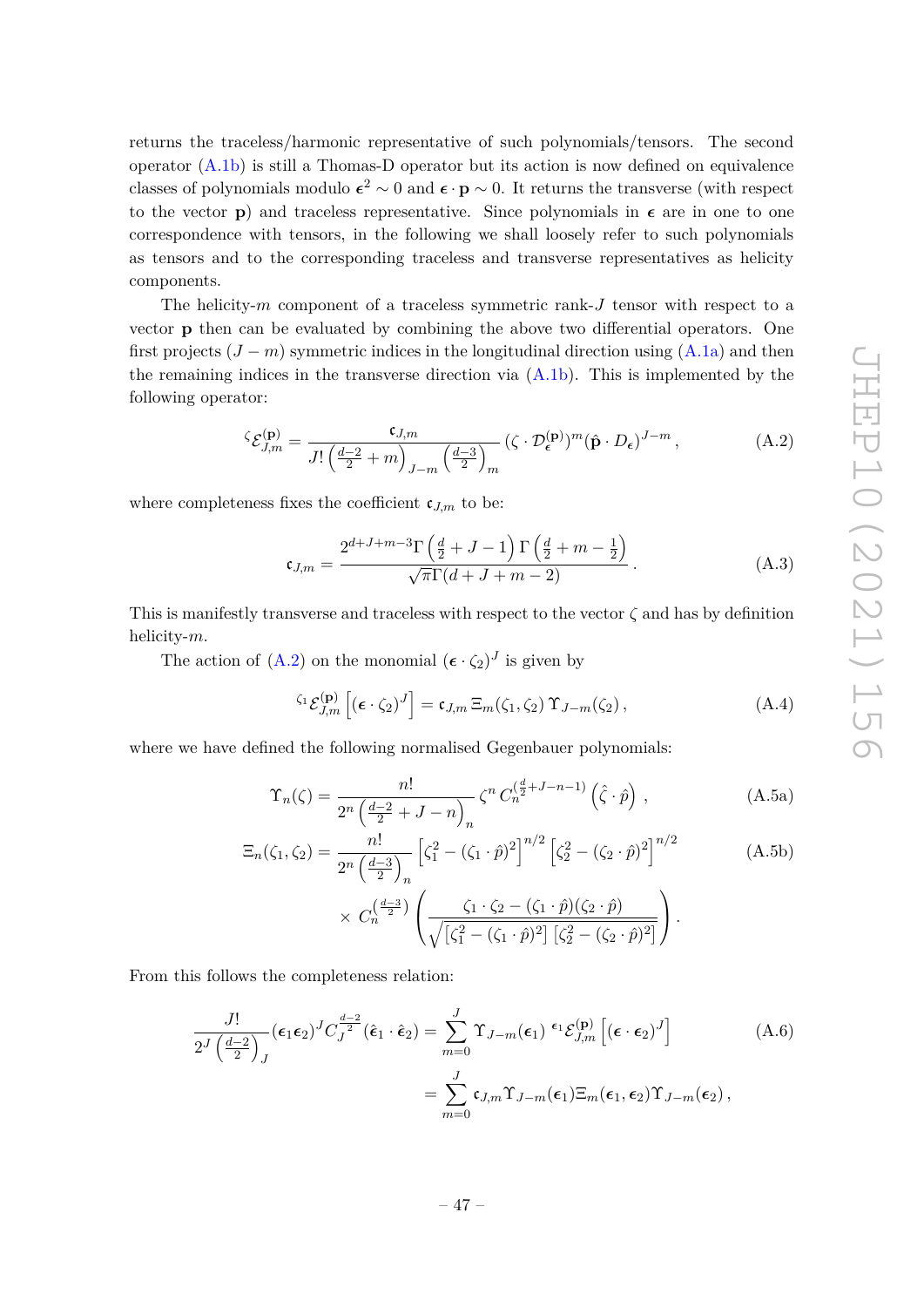which expresses the traceless contraction, encoded by the Gegenbauer polynomial on the left-hand side, in terms of a sum of transverse-traceless contractions encoded by the corresponding helicity harmonics  $\Xi_m$ . The above decomposition is equivalent to the following representation of the identity on traceless tensors:

$$
\phi_J(\epsilon_1) = \sum_{m=0}^J \Upsilon_{J-m}(\epsilon_1) \stackrel{\epsilon_1}{\sim} \mathcal{E}_{J,m}^{(\mathbf{p})} [\phi_J(\epsilon)] . \tag{A.7}
$$

Employing on the left-hand side of  $(A.6)$  the equivalence relation  $\epsilon_i^2 \sim 0$  and on the right hand side the transverse and traceless equivalence relation  $\epsilon_i^2 - (\epsilon_i \cdot p)^2 \sim 0$  one can write the suggestive identity:

$$
(\epsilon_1 \cdot \epsilon_2)^J \sim \sum_{m=0}^J c_{J,m} \Upsilon_{J-m}(\epsilon_1) (\widetilde{\epsilon_1 \cdot \epsilon_2})^m \Upsilon_{J-m}(\epsilon_2), \qquad (A.8)
$$

where  $\widetilde{\epsilon_1 \cdot \epsilon_2}$  denotes the transverse and traceless contraction of  $\epsilon_1$  and  $\epsilon_2$ . The above form suggests to define the following transverse projection operations:

$$
\widehat{\mathcal{E}}_{J,m}^{(\mathbf{p})} = \frac{1}{(m+1)_{J-m} \left(\frac{d-2}{2} + m\right)_{J-m}} (\mathbf{p} \cdot D_{\epsilon})^{J-m},\tag{A.9}
$$

which can be used to define the *m*-th transverse-traceless component of an arbitrary tensorial structure.

In view of the above decomposition it is therefore useful to work in terms of the helicity components so defined:

<span id="page-49-1"></span>
$$
\phi_J(\epsilon_1) = \begin{pmatrix} \phi_J^{(J)}(\epsilon_1) \\ \vdots \\ \phi_J^{(0)}(\epsilon_1) \end{pmatrix} \equiv \begin{pmatrix} \widehat{\mathcal{E}}_{J,J}^{(\mathbf{p})} [\phi] \\ \vdots \\ \widehat{\mathcal{E}}_{J,0}^{(\mathbf{p})} [\phi] \end{pmatrix} .
$$
 (A.10)

In terms of the above components the traceless contraction between traceless tensors reads:

$$
\phi_1(\epsilon_1) \circ \phi_2(\epsilon_2) = \sum_{m=0}^{J} \frac{\mathfrak{c}_{J,m}}{p^{2m}} \left( \widehat{\mathcal{E}}_{J,m}^{(\mathbf{p})} \left[ \phi_1(\epsilon_1) \right] \right) \hat{\circ} \left( \widehat{\mathcal{E}}_{J,m}^{(\mathbf{p})} \left[ \phi_2(\epsilon_2) \right] \right) , \tag{A.11}
$$

where  $\hat{\circ}$  is the transverse and traceless contraction defined on the transverse subspace. E.g.:

$$
\phi_1 \circ^{(\mathbf{p})} \phi_2 = \frac{1}{m! \left(\frac{d-3}{2}\right)_m} \phi_1 \left(\mathcal{D}_{\zeta}^{(\mathbf{p})}\right) \phi_2(\zeta).
$$
\n(A.12)

# <span id="page-49-0"></span>**B Mellin-Barnes representation of 3pt functions with a spin-***J* **operator**

The Mellin-Barnes amplitude for the three-point correlation function of a spin-*J* operator  $O_{\nu_3,J}$  with auxiliary vector  $\epsilon_3$  and two scalar operators  $O_{\nu_1,2,0}$  reads (see section 3.2 of [\[21\]](#page-53-6)):

$$
\mathcal{A}_{\nu_1,0;\nu_2,0;\nu_3,J}^{(d+2J)}(s_1, \mathbf{k}_1; s_2, \mathbf{k}_2; s_3, \mathbf{k}_3, \epsilon_3) = g_{12}^{(J)} i\pi \delta \left(\frac{d+2J}{4} - s_1 - s_2 - s_3\right) \times \mathfrak{C}_{\nu_1,0;\nu_2,0;\nu_3,J}(s_1, s_2, s_3 | \epsilon_3 \cdot \mathbf{k}_1, \epsilon_3 \cdot \mathbf{k}_2, \epsilon_3 \cdot \mathbf{k}_3).
$$
\n(B.1)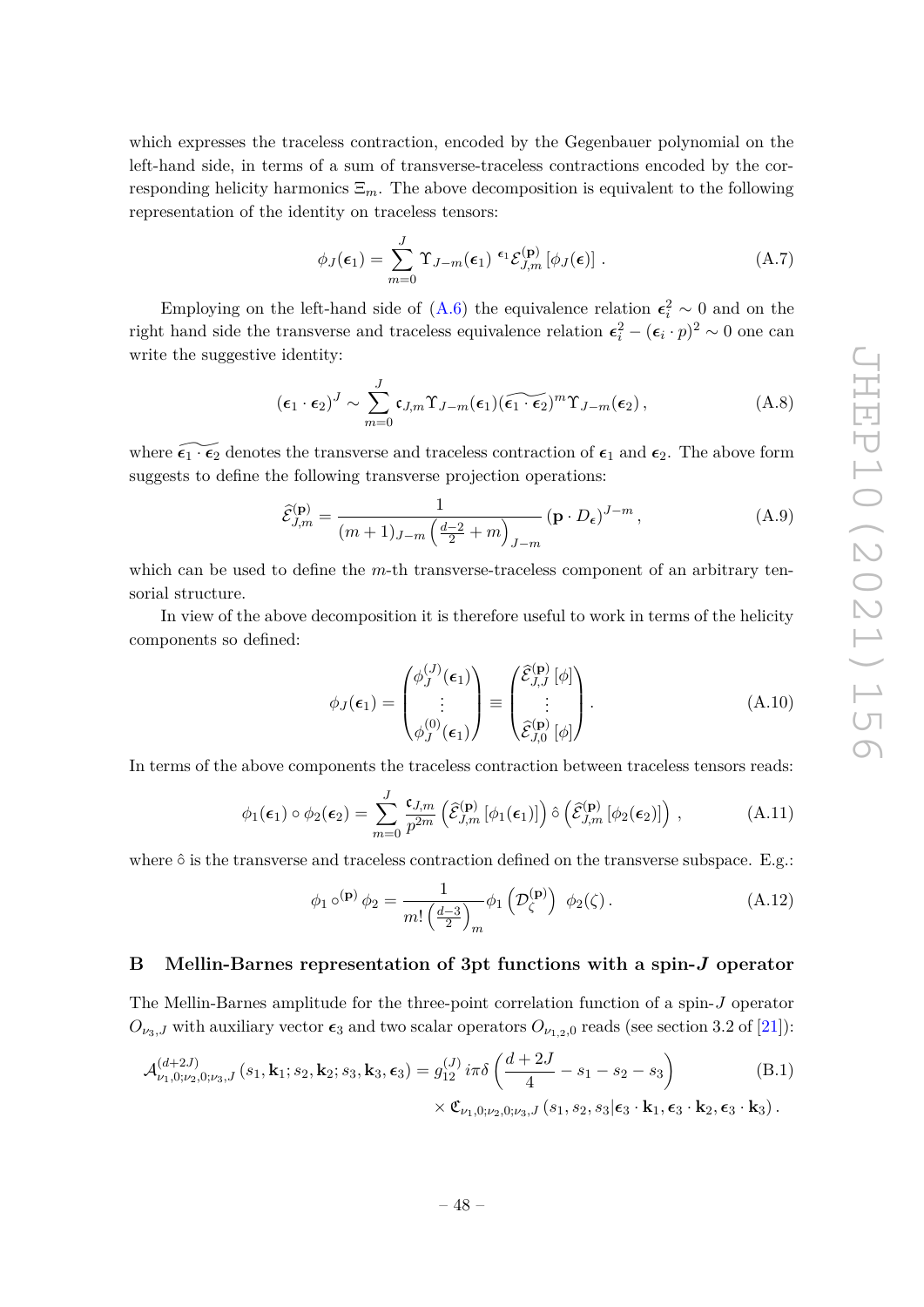The tensorial structure  $\mathfrak{C}_{\nu_1,0;\nu_2,0;\nu_3,J}(s_j|\epsilon_3 \cdot \mathbf{k}_j)$  is a degree *J* polynomial in the contractions  $(\epsilon_3 \cdot \mathbf{k}_j)$ :

$$
\mathfrak{C}_{\nu_1,0;\nu_2,0;\nu_3,J}(s_j|\epsilon_3 \cdot \mathbf{k}_j) = \sum_{\alpha=0}^J \binom{J}{\alpha} (-\epsilon_3 \cdot \mathbf{k}_3)^{\alpha} \sum_{\beta=0}^{\alpha} \binom{\alpha}{\beta} \mathcal{Y}^{(J)}_{\nu_1,\nu_2,\nu_3|\alpha,\beta}(\epsilon_3 \cdot \mathbf{k}_1, \epsilon_3 \cdot \mathbf{k}_2)
$$

$$
\times H_{\nu_1,\nu_2,\nu_3|\alpha,\beta}(s_1, s_2, s_3), \tag{B.2}
$$

where

<span id="page-50-1"></span>
$$
H_{\nu_1,\nu_2,\nu_3|\alpha,\beta}(s_1,s_2,s_3) = \frac{\left(s_1 + \frac{i\nu_1}{2}\right)_{\alpha-\beta}\left(s_2 + \frac{i\nu_2}{2}\right)_{\beta}}{\left(s_3 + \frac{i\nu_3}{2} - \alpha\right)_{\alpha}},
$$
(B.3)

and

$$
\mathcal{Y}_{\nu_{1},\nu_{2},\nu_{3}|\alpha,\beta}^{(J)}\left(\epsilon_{3}\cdot\mathbf{k}_{1},\epsilon_{3}\cdot\mathbf{k}_{2}\right)
$$
\n
$$
= (-i)^{J} \frac{\left(\frac{4-d-2J-2i(\nu_{1}-\nu_{2}+\nu_{3})}{4}\right)_{\beta}\left(\frac{d-4\alpha+4\beta+2J-2i(\nu_{1}-\nu_{2}-\nu_{3})}{4}\right)_{\alpha-\beta}}{\left(\frac{d}{2}+i\nu_{3}-1\right)_{J-\alpha}\left(\frac{d}{2}+i\nu_{3}+J-\alpha-1\right)_{\alpha}}
$$
\n
$$
\times \sum_{n=0}^{J-\alpha} \left(\frac{d-4\beta+2J-4n+2i\nu_{1}-2i\nu_{2}+2i\nu_{3}}{4}\right)_{n}
$$
\n
$$
\times \left(\frac{d+4\beta-2J+4n-2i\nu_{1}+2i\nu_{2}+2i\nu_{3}}{4}\right)_{J-\alpha-n}
$$
\n
$$
\times \left(\frac{J-\alpha}{n}\right)(\epsilon_{3}\cdot\mathbf{k}_{1})^{J-\alpha-n}\left(-\epsilon_{3}\cdot\mathbf{k}_{2}\right)^{n}.
$$
\n(B.4)

The above representation has the nice property that the helicity- $(J - J')$  component can be obtained from the helicity-0 component of the three-point function with an operator of spin- $J'$ :

$$
\begin{split} &(J-J')\mathcal{A}_{\nu_1,0;\nu_2,0;\nu_3,J}^{(x)}\left(s_1,\mathbf{k}_1;s_2,\mathbf{k}_2;s_3,\mathbf{k}_3,\boldsymbol{\epsilon}_3\right) \\ &=\left(-\frac{i}{2}\right)^{J-J'}\left(\zeta_3\cdot\mathbf{k}_{12}\right)^{J-J'}(0)\mathcal{A}_{\nu_1,0;\nu_2,0;\nu_3,J'}^{(x)}\left(s_1,\mathbf{k}_1;s_2,\mathbf{k}_2;s_3,\mathbf{k}_3,\boldsymbol{\epsilon}_3\right). \end{split} \tag{B.5}
$$

This identity in particular implies that the highest helicity component of a spin-*J* threepoint function can be obtained from the three-point function in *x* boundary dimensions with the spin-*J* operator replaced with a scalar operator  $(J' = 0)$  of the same scaling dimension.

Likewise, the helicity- $(J-1)$  and  $-(J-2)$  components can be obtained from the helicity-0 component of the spin-1 and -2 three-point functions. This property allowed us in section [2.3](#page-13-0) to obtain Ward-Takahashi identities for (partially-)massless fields of arbitrary spin-*J* from a computation that is of no greater complexity than that for spins-1 and 2.

# <span id="page-50-0"></span>**C Bulk quartic contact terms from improvements**

In this appendix we detail the evaluation of the *w*-integral in [\(3.6\)](#page-28-2) for improvement terms  $(3.10)$ . As we saw in section [3.2,](#page-29-0) such terms give rise to bulk quartic contact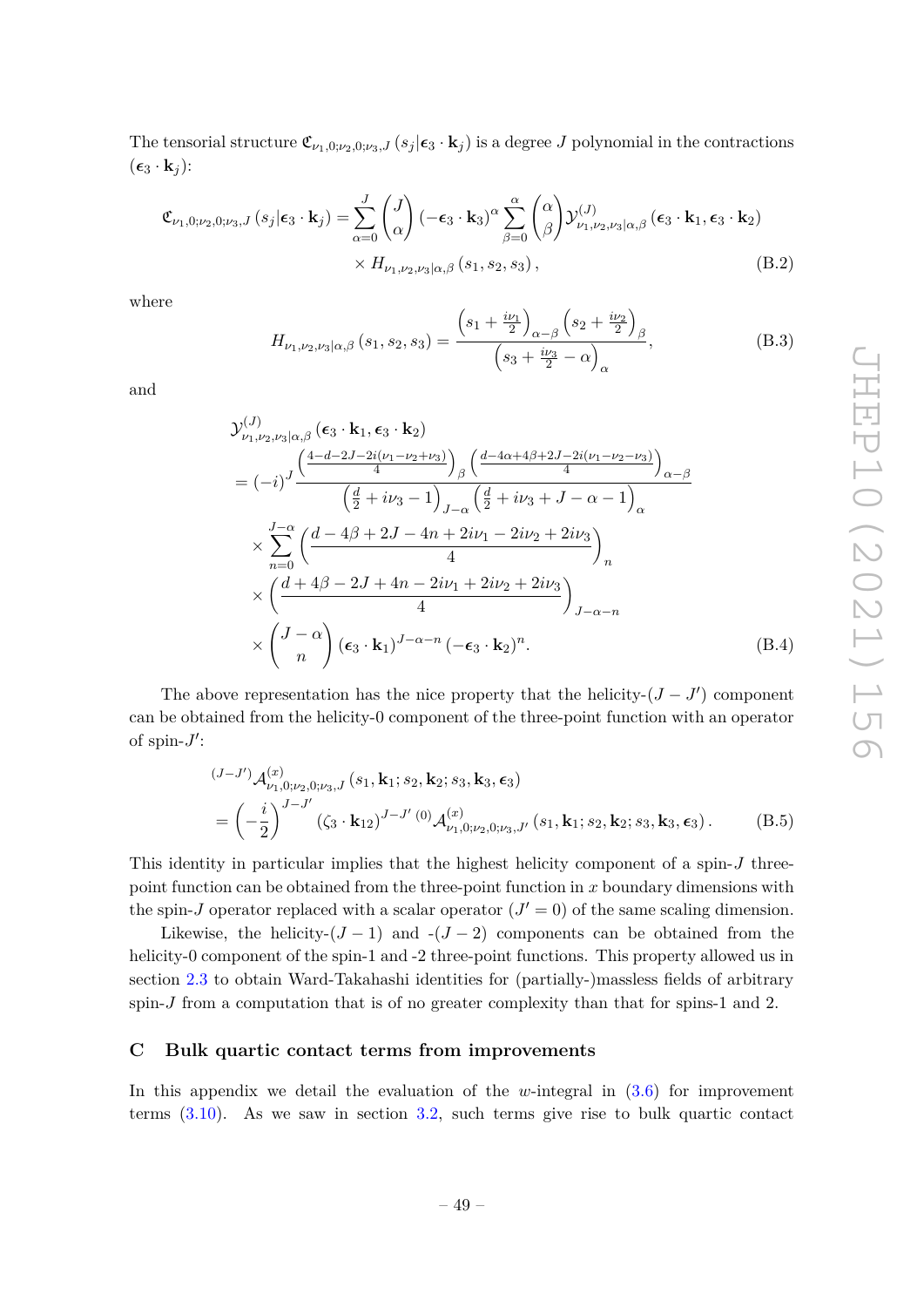terms in the four-point exchange. The key is to decompose the  $u$ ,  $\bar{u}$ -dependence of the improvements [\(3.10\)](#page-29-1) in the Pochhammer basis [\(2.58\)](#page-21-3):

<span id="page-51-0"></span>
$$
p^{\text{impr.}}(s_1, s_2, u) = \sum_{n} c_n (s_1, s_2) \left( u - \frac{i\nu}{2} \right)_n, \tag{C.1a}
$$

$$
\bar{p}^{\text{impr.}}\left(s_3, s_4, \bar{u}\right) = \sum_{\bar{n}} \bar{c}_{\bar{n}}\left(s_3, s_4\right) \left(\bar{u} - \frac{i\nu}{2}\right)_{\bar{n}},\tag{C.1b}
$$

where  $c_n$  ( $s_1, s_2$ ) and  $\bar{c}_n$  ( $s_3, s_4$ ) are polynomials in  $s_1, s_2$  and  $s_3, s_4$  respectively. The integral over *w* can then be evaluated using the following identity (which is proven below):

$$
\int_{-i\infty}^{+i\infty} \frac{dw}{2\pi i} \sin(\pi(\bar{u}-u)) \sin\left(\frac{\pi}{2}\left(i\nu_{1}+i\nu_{2}+i\nu_{3}+i\nu_{4}+\frac{x+\bar{x}}{2}-2(u+\bar{u})\right)\right) \times \left(u-\frac{i\nu}{2}\right)_{n} \left(\bar{u}-\frac{i\nu}{2}\right)_{\bar{n}} \rho_{\nu,\nu}(u,\bar{u}) \left(\frac{k_{\mathsf{s}}}{2}\right)^{-2(u+\bar{u})} \Big|_{\substack{\bar{u}=\frac{x+4w}{4}-s_{3}-s_{4}\\u=\frac{x-4w}{4}-s_{1}-s_{2}}} \exp\left(\frac{\pi}{2}\left(i\nu_{1}+i\nu_{2}+i\nu_{3}+i\nu_{4}+\frac{x+\bar{x}}{2}\right)\right) \times \left[\sum_{j=0}^{\bar{n}-1} \left(\frac{k_{\mathsf{s}}^{2}}{4}\right)^{(n+j)} \frac{(-1)^{\bar{n}+j+1}(n-\bar{n}+j+1)j\Gamma(i\nu-n-j)}{j!\Gamma(1-\bar{n}+j+i\nu)} \right. \times i\pi \delta\left(s_{1}+s_{2}+s_{3}+s_{4}-\frac{x+\bar{x}}{4}-n-j\right) \left. + \sum_{j=0}^{n-1} \left(\frac{k_{\mathsf{s}}^{2}}{4}\right)^{(\bar{n}+j)} \frac{(-1)^{\bar{n}+j+1}(\bar{n}-n+j+1)j\Gamma(i\nu+n-j)}{j!\Gamma(1+\bar{n}+j-i\nu)} \right. \times i\pi \delta\left(s_{1}+s_{2}+s_{3}+s_{4}-\frac{x+\bar{x}}{4}-\bar{n}-j\right)\Big] \,. \tag{C.2}
$$

Dirac delta functions of the above form are the signature of bulk quartic contact terms at the level of the Mellin-Barnes representation, which was explained in section [3.2.](#page-29-0) In section [3.2](#page-29-0) this identity was given only for improvements  $(C.\overline{1a})$ , which is obtained from the above by setting  $\bar{n} = 0$ .

There is an important subtlety in the evaluation of the *w*-integral [\(C.2\)](#page-51-1). In particular, closing the integration contour on either the positive or negative real axis and summing the residues of the poles that are enclosed naively gives a vanishing result! However, one notes that the *w*-integral has poor behaviour at infinity of the form

<span id="page-51-1"></span>
$$
\sim R^{\frac{x+\bar{x}}{2}-2-2\Re(s_1+s_2+s_3+s_4)}, \qquad R \to \infty,
$$
\n(C.3)

which gives an additional pole in the remaining Mellin variables *s<sup>i</sup>* . This suggest that, rather than vanishing, the *w*-integral should be defined as a distribution.

Looking closer at the sum over the residues and using the Gauss summation theorem, it turns out that the contours for Mellin-Barnes integrals in the variables  $s_i$  cannot be chosen in the same way for all terms in the sum.<sup>[39](#page-51-2)</sup> For this reason, it is actually incorrect

<span id="page-51-2"></span> $39$ This observation was also made in [\[21\]](#page-53-6).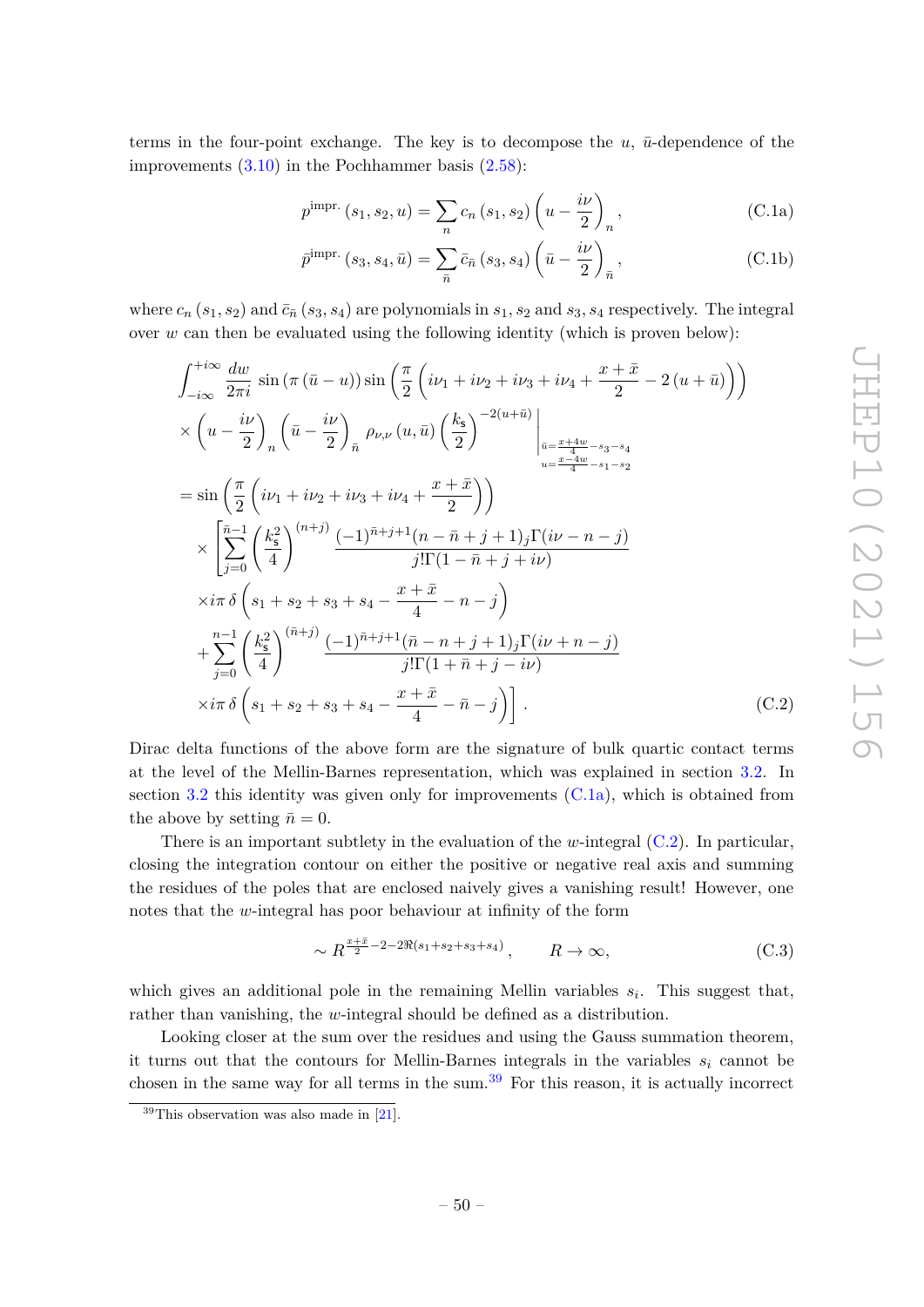to directly sum the residues coming from evaluating the *w*-integral — which is what would give a vanishing result. One should first bring the integration contours in  $s_i$  to the same path for all terms, for which one should carefully take into account the residues of the poles that are crossed in the process. This is what gives a non-vanishing result and is how distributions are encoded in Mellin-Barnes integrals! More in detail, for the case at hand, after summing over the residues of poles:

$$
w = \frac{1}{4}(-4\bar{n} - 4j + 4s_3 + 4s_4 - \bar{x}) + \frac{i\nu}{2}, \qquad j \in \mathbb{N},
$$
 (C.4a)

$$
w = \frac{1}{4}(-4j + 4s_3 + 4s_4 - \bar{x}) - \frac{i\nu}{2}, \qquad j \in \mathbb{N}, \qquad (C.4b)
$$

and using the Gauss summation theorem to sum the two series one is left with two contributions. One proportional to

$$
\Gamma\left(\frac{4n-4s_1-4s_3-4s_2-4s_4+x+\bar{x}}{4}\right)\Gamma\left(-n-\bar{n}+2s_1+2s_3+2s_2+2s_4-\frac{x}{2}-\frac{\bar{x}}{2}+1\right),\tag{C.5}
$$

and the second proportional to

$$
\Gamma\left(\frac{4n-4s_1-4s_3-4s_2-4s_4+x+\bar{x}}{4}\right)\Gamma\left(-n-\bar{n}+2s_1+2s_3+2s_2+2s_4-\frac{x}{2}-\frac{\bar{x}}{2}+1\right).
$$
\n(C.6)

We can then explicitly see that in order to bring the contour to the same path for both terms we must pass the following poles:

$$
4(s1 + s2 + s3 + s4) = x + \bar{x} + j + n, \qquad 0 \le j \le \bar{n} - 1, \qquad (C.7)
$$

for the first term and

$$
4(s1 + s2 + s3 + s4) = x + \bar{x} + j + \bar{n}, \t\t 0 \le j \le n - 1, \t(C.8)
$$

for the second. Gathering their residues one arrives to eq. [\(C.2\)](#page-51-1).

**Open Access.** This article is distributed under the terms of the Creative Commons Attribution License [\(CC-BY 4.0\)](https://creativecommons.org/licenses/by/4.0/), which permits any use, distribution and reproduction in any medium, provided the original author(s) and source are credited.

## **References**

- <span id="page-52-0"></span>[1] J.M. Maldacena, *The Large N limit of superconformal field theories and supergravity*, *[Adv.](https://doi.org/10.1023/A:1026654312961) [Theor. Math. Phys.](https://doi.org/10.1023/A:1026654312961)* **2** (1998) 231 [[hep-th/9711200](https://arxiv.org/abs/hep-th/9711200)] [IN[SPIRE](https://inspirehep.net/search?p=find+EPRINT%2Bhep-th%2F9711200)].
- <span id="page-52-1"></span>[2] D. Simmons-Duffin, *The Conformal Bootstrap*, in *Theoretical Advanced Study Institute in Elementary Particle Physics: New Frontiers in Fields and Strings*, pp. 1–74, 2017, [DOI](https://doi.org/10.1142/9789813149441_0001) [[arXiv:1602.07982](https://arxiv.org/abs/1602.07982)] [IN[SPIRE](https://inspirehep.net/search?p=find+EPRINT%2BarXiv%3A1602.07982)].
- <span id="page-52-2"></span>[3] D. Poland, S. Rychkov and A. Vichi, *The Conformal Bootstrap: Theory, Numerical Techniques, and Applications*, *[Rev. Mod. Phys.](https://doi.org/10.1103/RevModPhys.91.015002)* **91** (2019) 015002 [[arXiv:1805.04405](https://arxiv.org/abs/1805.04405)] [IN[SPIRE](https://inspirehep.net/search?p=find+EPRINT%2BarXiv%3A1805.04405)].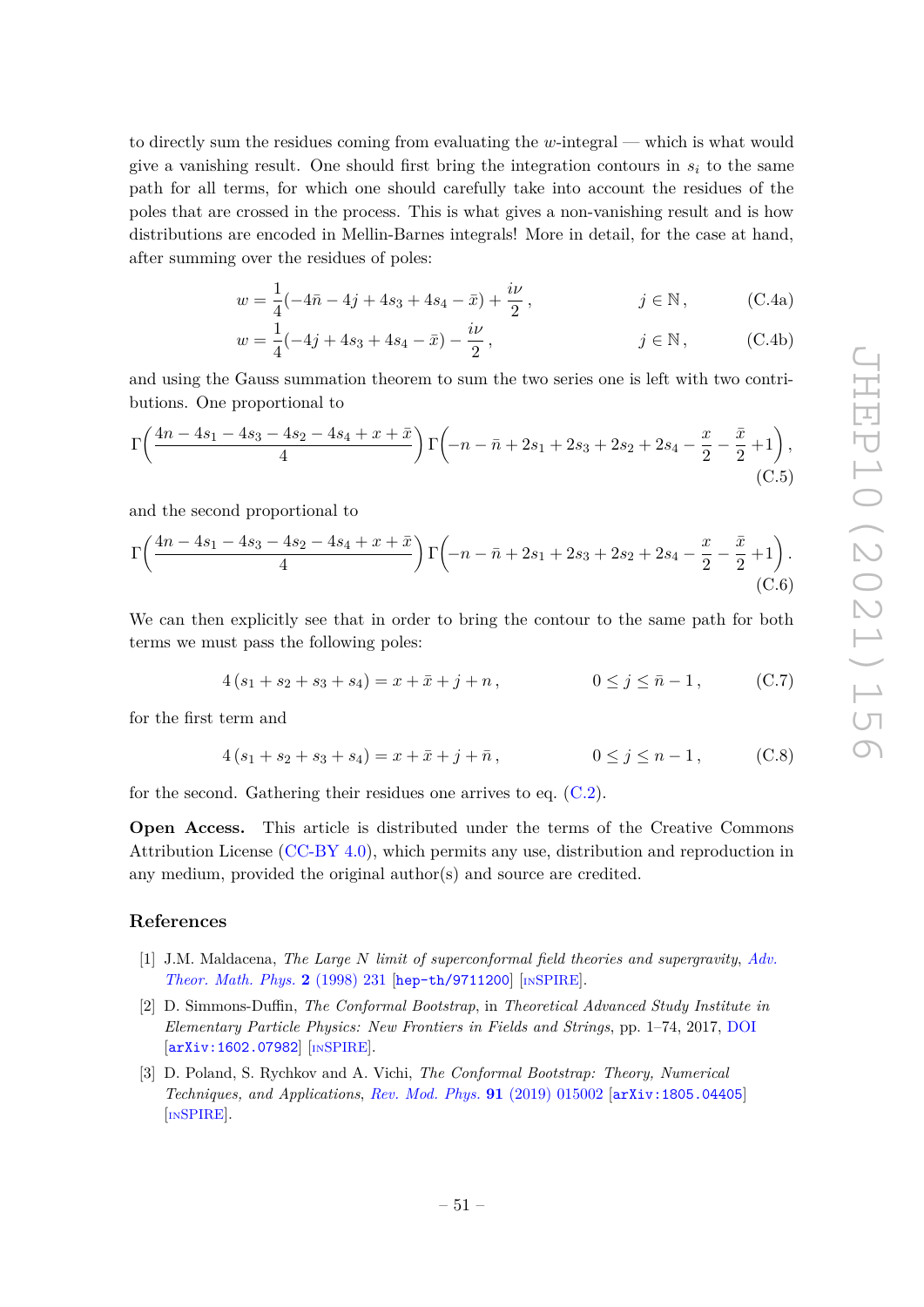- <span id="page-53-0"></span>[4] M. Jacob and G.F. Chew, *Strong-interaction physics. A lecture note volume*, W.A. Benjamin, New York U.S.A. (1964).
- <span id="page-53-1"></span>[5] Book review, *"The analytic s-matrix", R.J. Eden, P.V. Landshoff, D.L. Olive and J.C. Polkinghorne, C(Cambridge University Press, 1966. viii-287p. 75s.)*, *[Nucl. Phys. A](https://doi.org/https://doi.org/10.1016/0375-9474(67)90085-1)* **90** [\(1967\) 707.](https://doi.org/https://doi.org/10.1016/0375-9474(67)90085-1)
- <span id="page-53-2"></span>[6] I. Antoniadis, P.O. Mazur and E. Mottola, *Conformal Invariance, Dark Energy, and CMB Non-Gaussianity*, *JCAP* **09** [\(2012\) 024](https://doi.org/10.1088/1475-7516/2012/09/024) [[arXiv:1103.4164](https://arxiv.org/abs/1103.4164)] [IN[SPIRE](https://inspirehep.net/search?p=find+EPRINT%2BarXiv%3A1103.4164)].
- [7] P. Creminelli, *Conformal invariance of scalar perturbations in inflation*, *[Phys. Rev. D](https://doi.org/10.1103/PhysRevD.85.041302)* **85** [\(2012\) 041302](https://doi.org/10.1103/PhysRevD.85.041302) [[arXiv:1108.0874](https://arxiv.org/abs/1108.0874)] [IN[SPIRE](https://inspirehep.net/search?p=find+EPRINT%2BarXiv%3A1108.0874)].
- [8] P. Creminelli, J. Noreña and M. Simonović, *Conformal consistency relations for single-field inflation*, *JCAP* **07** [\(2012\) 052](https://doi.org/10.1088/1475-7516/2012/07/052) [[arXiv:1203.4595](https://arxiv.org/abs/1203.4595)] [IN[SPIRE](https://inspirehep.net/search?p=find+EPRINT%2BarXiv%3A1203.4595)].
- <span id="page-53-8"></span>[9] A. Bzowski, P. McFadden and K. Skenderis, *Holographic predictions for cosmological 3-point functions*, *JHEP* **03** [\(2012\) 091](https://doi.org/10.1007/JHEP03(2012)091) [[arXiv:1112.1967](https://arxiv.org/abs/1112.1967)] [IN[SPIRE](https://inspirehep.net/search?p=find+EPRINT%2BarXiv%3A1112.1967)].
- <span id="page-53-9"></span>[10] I. Mata, S. Raju and S. Trivedi, *CMB from CFT*, *JHEP* **07** [\(2013\) 015](https://doi.org/10.1007/JHEP07(2013)015) [[arXiv:1211.5482](https://arxiv.org/abs/1211.5482)] [IN[SPIRE](https://inspirehep.net/search?p=find+EPRINT%2BarXiv%3A1211.5482)].
- [11] N. Kundu, A. Shukla and S.P. Trivedi, *Constraints from Conformal Symmetry on the Three Point Scalar Correlator in Inflation, JHEP* **04** [\(2015\) 061](https://doi.org/10.1007/JHEP04(2015)061) [[arXiv:1410.2606](https://arxiv.org/abs/1410.2606)] [IN[SPIRE](https://inspirehep.net/search?p=find+EPRINT%2BarXiv%3A1410.2606)].
- [12] N. Kundu, A. Shukla and S.P. Trivedi, *Ward Identities for Scale and Special Conformal Transformations in Inflation*, *JHEP* **01** [\(2016\) 046](https://doi.org/10.1007/JHEP01(2016)046) [[arXiv:1507.06017](https://arxiv.org/abs/1507.06017)] [IN[SPIRE](https://inspirehep.net/search?p=find+EPRINT%2BarXiv%3A1507.06017)].
- [13] E. Pajer, G.L. Pimentel and J.V.S. Van Wijck, *The Conformal Limit of Inflation in the Era of CMB Polarimetry*, *JCAP* **06** [\(2017\) 009](https://doi.org/10.1088/1475-7516/2017/06/009) [[arXiv:1609.06993](https://arxiv.org/abs/1609.06993)] [IN[SPIRE](https://inspirehep.net/search?p=find+EPRINT%2BarXiv%3A1609.06993)].
- [14] A. Shukla, S.P. Trivedi and V. Vishal, *Symmetry constraints in inflation, α-vacua, and the three point function, JHEP* 12 [\(2016\) 102](https://doi.org/10.1007/JHEP12(2016)102) [[arXiv:1607.08636](https://arxiv.org/abs/1607.08636)] [IN[SPIRE](https://inspirehep.net/search?p=find+EPRINT%2BarXiv%3A1607.08636)].
- <span id="page-53-3"></span>[15] J.A. Farrow, A.E. Lipstein and P. McFadden, *Double copy structure of CFT correlators*, *JHEP* **02** [\(2019\) 130](https://doi.org/10.1007/JHEP02(2019)130) [[arXiv:1812.11129](https://arxiv.org/abs/1812.11129)] [IN[SPIRE](https://inspirehep.net/search?p=find+EPRINT%2BarXiv%3A1812.11129)].
- <span id="page-53-4"></span>[16] N. Arkani-Hamed and J. Maldacena, *Cosmological Collider Physics*, [arXiv:1503.08043](https://arxiv.org/abs/1503.08043) [IN[SPIRE](https://inspirehep.net/search?p=find+EPRINT%2BarXiv%3A1503.08043)].
- [17] N. Arkani-Hamed, P. Benincasa and A. Postnikov, *Cosmological Polytopes and the Wavefunction of the Universe*, [arXiv:1709.02813](https://arxiv.org/abs/1709.02813) [IN[SPIRE](https://inspirehep.net/search?p=find+EPRINT%2BarXiv%3A1709.02813)].
- <span id="page-53-7"></span>[18] N. Arkani-Hamed, D. Baumann, H. Lee and G.L. Pimentel, *The Cosmological Bootstrap: Inflationary Correlators from Symmetries and Singularities*, *JHEP* **04** [\(2020\) 105](https://doi.org/10.1007/JHEP04(2020)105) [[arXiv:1811.00024](https://arxiv.org/abs/1811.00024)] [IN[SPIRE](https://inspirehep.net/search?p=find+EPRINT%2BarXiv%3A1811.00024)].
- [19] S. Kim, T. Noumi, K. Takeuchi and S. Zhou, *Heavy Spinning Particles from Signs of Primordial Non-Gaussianities: Beyond the Positivity Bounds*, *JHEP* **12** [\(2019\) 107](https://doi.org/10.1007/JHEP12(2019)107) [[arXiv:1906.11840](https://arxiv.org/abs/1906.11840)] [IN[SPIRE](https://inspirehep.net/search?p=find+EPRINT%2BarXiv%3A1906.11840)].
- <span id="page-53-5"></span>[20] C. Sleight, *A Mellin Space Approach to Cosmological Correlators*, *JHEP* **01** [\(2020\) 090](https://doi.org/10.1007/JHEP01(2020)090) [[arXiv:1906.12302](https://arxiv.org/abs/1906.12302)] [IN[SPIRE](https://inspirehep.net/search?p=find+EPRINT%2BarXiv%3A1906.12302)].
- <span id="page-53-6"></span>[21] C. Sleight and M. Taronna, *Bootstrapping Inflationary Correlators in Mellin Space*, *[JHEP](https://doi.org/10.1007/JHEP02(2020)098)* **02** [\(2020\) 098](https://doi.org/10.1007/JHEP02(2020)098) [[arXiv:1907.01143](https://arxiv.org/abs/1907.01143)] [IN[SPIRE](https://inspirehep.net/search?p=find+EPRINT%2BarXiv%3A1907.01143)].
- <span id="page-53-10"></span>[22] D. Baumann, C. Duaso Pueyo, A. Joyce, H. Lee and G.L. Pimentel, *The cosmological bootstrap: weight-shifting operators and scalar seeds*, *JHEP* **12** [\(2020\) 204](https://doi.org/10.1007/JHEP12(2020)204) [[arXiv:1910.14051](https://arxiv.org/abs/1910.14051)] [IN[SPIRE](https://inspirehep.net/search?p=find+EPRINT%2BarXiv%3A1910.14051)].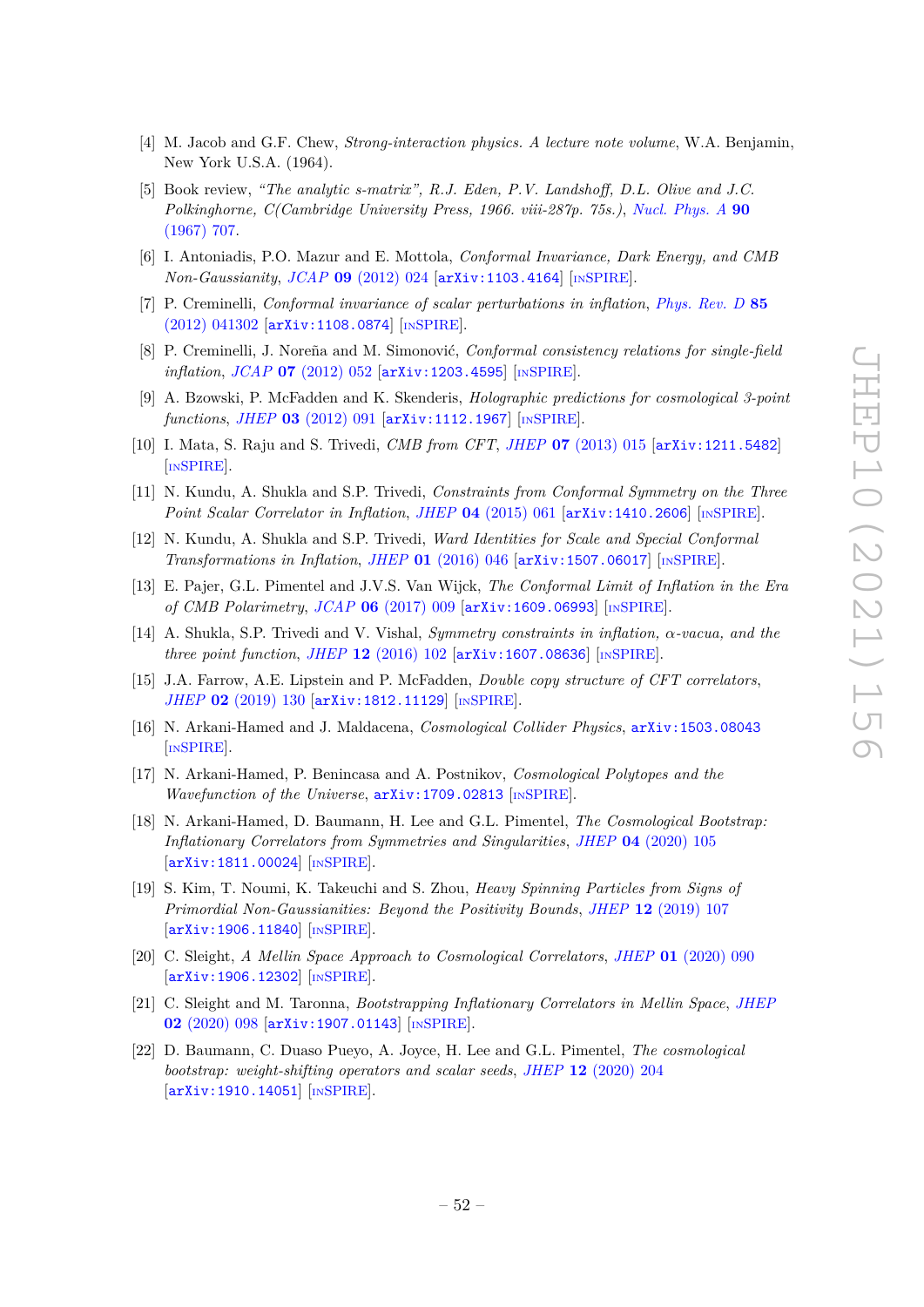- [23] D. Green and E. Pajer, *On the Symmetries of Cosmological Perturbations*, *JCAP* **09** [\(2020\)](https://doi.org/10.1088/1475-7516/2020/09/032) [032](https://doi.org/10.1088/1475-7516/2020/09/032) [[arXiv:2004.09587](https://arxiv.org/abs/2004.09587)] [IN[SPIRE](https://inspirehep.net/search?p=find+EPRINT%2BarXiv%3A2004.09587)].
- <span id="page-54-5"></span>[24] D. Baumann, C. Duaso Pueyo, A. Joyce, H. Lee and G.L. Pimentel, *The Cosmological Bootstrap: Spinning Correlators from Symmetries and Factorization*, *[SciPost Phys.](https://doi.org/10.21468/SciPostPhys.11.3.071)* **11** [\(2021\) 071](https://doi.org/10.21468/SciPostPhys.11.3.071) [[arXiv:2005.04234](https://arxiv.org/abs/2005.04234)] [IN[SPIRE](https://inspirehep.net/search?p=find+EPRINT%2BarXiv%3A2005.04234)].
- <span id="page-54-10"></span>[25] C. Sleight and M. Taronna, *From AdS to dS Exchanges: Spectral Representation, Mellin Amplitudes and Crossing*, [arXiv:2007.09993](https://arxiv.org/abs/2007.09993) [IN[SPIRE](https://inspirehep.net/search?p=find+EPRINT%2BarXiv%3A2007.09993)].
- <span id="page-54-12"></span>[26] H. Goodhew, S. Jazayeri and E. Pajer, *The Cosmological Optical Theorem*, *JCAP* **04** [\(2021\)](https://doi.org/10.1088/1475-7516/2021/04/021) [021](https://doi.org/10.1088/1475-7516/2021/04/021) [[arXiv:2009.02898](https://arxiv.org/abs/2009.02898)] [IN[SPIRE](https://inspirehep.net/search?p=find+EPRINT%2BarXiv%3A2009.02898)].
- [27] S. Céspedes, A.-C. Davis and S. Melville, *On the time evolution of cosmological correlators*, *JHEP* **02** [\(2021\) 012](https://doi.org/10.1007/JHEP02(2021)012) [[arXiv:2009.07874](https://arxiv.org/abs/2009.07874)] [IN[SPIRE](https://inspirehep.net/search?p=find+EPRINT%2BarXiv%3A2009.07874)].
- [28] E. Pajer, *Building a Boostless Bootstrap for the Bispectrum*, *JCAP* **01** [\(2021\) 023](https://doi.org/10.1088/1475-7516/2021/01/023) [[arXiv:2010.12818](https://arxiv.org/abs/2010.12818)] [IN[SPIRE](https://inspirehep.net/search?p=find+EPRINT%2BarXiv%3A2010.12818)].
- [29] S. Kim, T. Noumi, K. Takeuchi and S. Zhou, *Perturbative unitarity in quasi-single field inflation*, *JHEP* **07** [\(2021\) 018](https://doi.org/10.1007/JHEP07(2021)018) [[arXiv:2102.04101](https://arxiv.org/abs/2102.04101)] [IN[SPIRE](https://inspirehep.net/search?p=find+EPRINT%2BarXiv%3A2102.04101)].
- [30] S. Jazayeri, E. Pajer and D. Stefanyszyn, *From locality and unitarity to cosmological correlators*, *JHEP* **10** [\(2021\) 065](https://doi.org/10.1007/JHEP10(2021)065) [[arXiv:2103.08649](https://arxiv.org/abs/2103.08649)] [IN[SPIRE](https://inspirehep.net/search?p=find+EPRINT%2BarXiv%3A2103.08649)].
- <span id="page-54-11"></span>[31] S. Melville and E. Pajer, *Cosmological Cutting Rules*, *JHEP* **05** [\(2021\) 249](https://doi.org/10.1007/JHEP05(2021)249) [[arXiv:2103.09832](https://arxiv.org/abs/2103.09832)] [IN[SPIRE](https://inspirehep.net/search?p=find+EPRINT%2BarXiv%3A2103.09832)].
- <span id="page-54-0"></span>[32] H. Goodhew, S. Jazayeri, M.H. Gordon Lee and E. Pajer, *Cutting cosmological correlators*, *JCAP* **08** [\(2021\) 003](https://doi.org/10.1088/1475-7516/2021/08/003) [[arXiv:2104.06587](https://arxiv.org/abs/2104.06587)] [IN[SPIRE](https://inspirehep.net/search?p=find+EPRINT%2BarXiv%3A2104.06587)].
- <span id="page-54-1"></span>[33] S. Weinberg, *Photons and Gravitons in S-Matrix Theory: Derivation of Charge Conservation and Equality of Gravitational and Inertial Mass*, *Phys. Rev.* **135** [\(1964\) B1049](https://doi.org/10.1103/PhysRev.135.B1049) [IN[SPIRE](https://inspirehep.net/search?p=find+J%20%22Phys.Rev.%2C135%2CB1049%22)].
- <span id="page-54-2"></span>[34] S. Weinberg, *Photons and gravitons in perturbation theory: Derivation of Maxwell's and Einstein's equations*, *Phys. Rev.* **138** [\(1965\) B988](https://doi.org/10.1103/PhysRev.138.B988) [IN[SPIRE](https://inspirehep.net/search?p=find+J%20%22Phys.Rev.%2C138%2CB988%22)].
- <span id="page-54-3"></span>[35] M.T. Grisaru, H.N. Pendleton and P. van Nieuwenhuizen, *Supergravity and the S Matrix*, *[Phys. Rev. D](https://doi.org/10.1103/PhysRevD.15.996)* **15** (1977) 996 [IN[SPIRE](https://inspirehep.net/search?p=find+J%20%22Phys.Rev.%2CD15%2C996%22)].
- <span id="page-54-4"></span>[36] M.T. Grisaru and H.N. Pendleton, *Soft Spin* 3*/*2 *Fermions Require Gravity and Supersymmetry*, *[Phys. Lett. B](https://doi.org/10.1016/0370-2693(77)90383-5)* **67** (1977) 323 [IN[SPIRE](https://inspirehep.net/search?p=find+J%20%22Phys.Lett.%2CB67%2C323%22)].
- <span id="page-54-6"></span>[37] S. Deser and R.I. Nepomechie, *Gauge Invariance Versus Masslessness in de Sitter Space*, *[Annals Phys.](https://doi.org/10.1016/0003-4916(84)90156-8)* **154** (1984) 396 [IN[SPIRE](https://inspirehep.net/search?p=find+J%20%22Annals%20Phys.%2C154%2C396%22)].
- [38] A. Higuchi, *Forbidden Mass Range for Spin-2 Field Theory in de Sitter Space-time*, *[Nucl.](https://doi.org/10.1016/0550-3213(87)90691-2) Phys. B* **282** [\(1987\) 397](https://doi.org/10.1016/0550-3213(87)90691-2) [IN[SPIRE](https://inspirehep.net/search?p=find+J%20%22Nucl.Phys.%2CB282%2C397%22)].
- [39] S. Deser and A. Waldron, *Gauge invariances and phases of massive higher spins in (A)dS*, *[Phys. Rev. Lett.](https://doi.org/10.1103/PhysRevLett.87.031601)* **87** (2001) 031601 [[hep-th/0102166](https://arxiv.org/abs/hep-th/0102166)] [IN[SPIRE](https://inspirehep.net/search?p=find+EPRINT%2Bhep-th%2F0102166)].
- [40] S. Deser and A. Waldron, *Partial masslessness of higher spins in (A)dS*, *[Nucl. Phys. B](https://doi.org/10.1016/S0550-3213(01)00212-7)* **607** [\(2001\) 577](https://doi.org/10.1016/S0550-3213(01)00212-7) [[hep-th/0103198](https://arxiv.org/abs/hep-th/0103198)] [IN[SPIRE](https://inspirehep.net/search?p=find+EPRINT%2Bhep-th%2F0103198)].
- <span id="page-54-9"></span>[41] L. Dolan, C.R. Nappi and E. Witten, *Conformal operators for partially massless states*, *JHEP* **10** [\(2001\) 016](https://doi.org/10.1088/1126-6708/2001/10/016) [[hep-th/0109096](https://arxiv.org/abs/hep-th/0109096)] [IN[SPIRE](https://inspirehep.net/search?p=find+EPRINT%2Bhep-th%2F0109096)].
- <span id="page-54-7"></span>[42] S. Deser and A. Waldron, *Arbitrary spin representations in de Sitter from dS/CFT with applications to dS supergravity*, *[Nucl. Phys. B](https://doi.org/10.1016/S0550-3213(03)00348-1)* **662** (2003) 379 [[hep-th/0301068](https://arxiv.org/abs/hep-th/0301068)] [IN[SPIRE](https://inspirehep.net/search?p=find+EPRINT%2Bhep-th%2F0301068)].
- <span id="page-54-8"></span>[43] E. Joung, L. Lopez and M. Taronna, *On the cubic interactions of massive and partially-massless higher spins in*  $(A)dS$ *, <i>JHEP* **07** [\(2012\) 041](https://doi.org/10.1007/JHEP07(2012)041) [[arXiv:1203.6578](https://arxiv.org/abs/1203.6578)] [IN[SPIRE](https://inspirehep.net/search?p=find+EPRINT%2BarXiv%3A1203.6578)].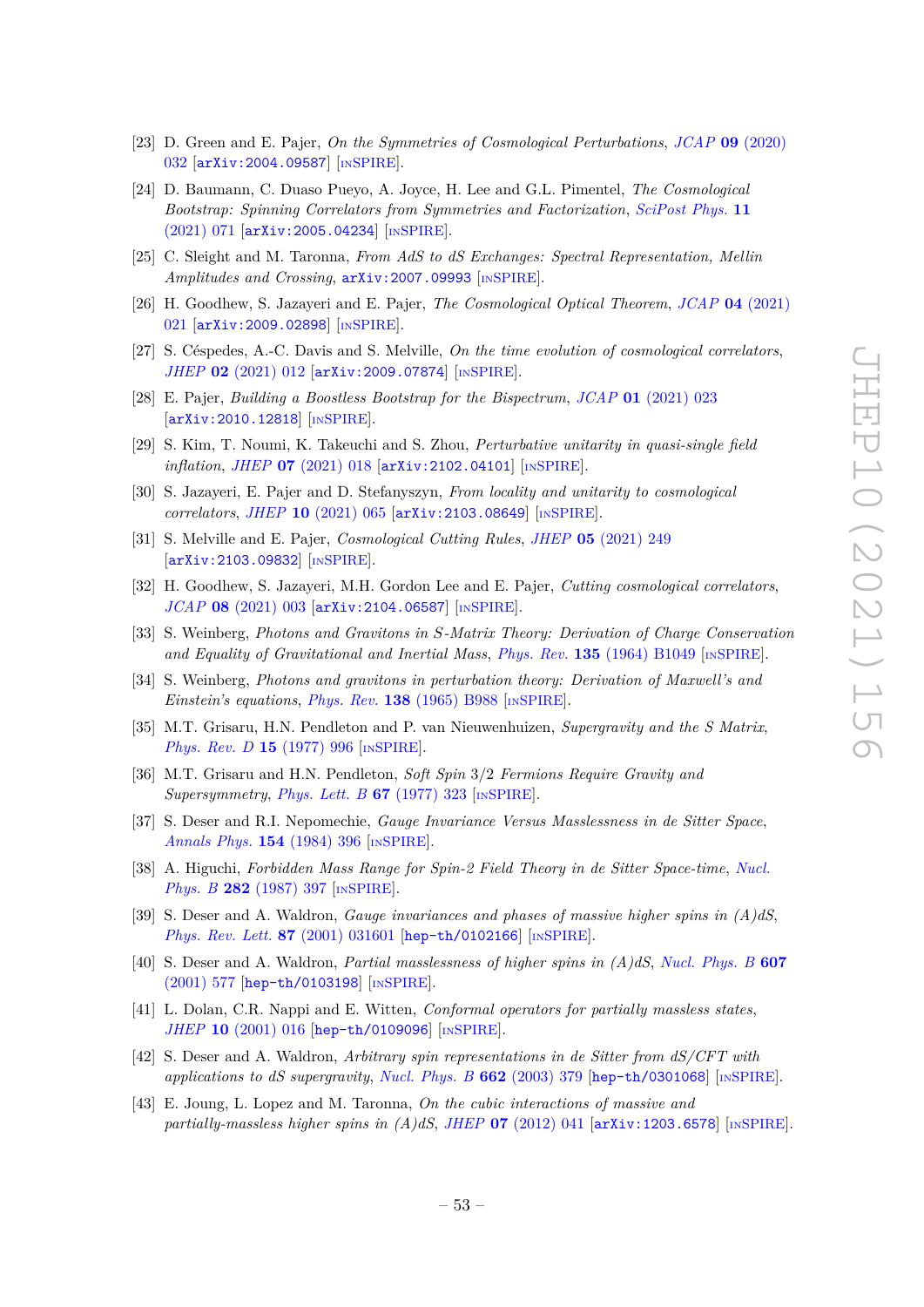- <span id="page-55-0"></span>[44] E. Joung, L. Lopez and M. Taronna, *Generating functions of (partially-)massless higher-spin cubic interactions*, *JHEP* **01** [\(2013\) 168](https://doi.org/10.1007/JHEP01(2013)168) [[arXiv:1211.5912](https://arxiv.org/abs/1211.5912)] [IN[SPIRE](https://inspirehep.net/search?p=find+EPRINT%2BarXiv%3A1211.5912)].
- <span id="page-55-1"></span>[45] J.M. Maldacena, *Non-Gaussian features of primordial fluctuations in single field inflationary models*, *JHEP* **05** [\(2003\) 013](https://doi.org/10.1088/1126-6708/2003/05/013) [[astro-ph/0210603](https://arxiv.org/abs/astro-ph/0210603)] [IN[SPIRE](https://inspirehep.net/search?p=find+EPRINT%2Bastro-ph%2F0210603)].
- <span id="page-55-2"></span>[46] S. Weinberg, *Quantum contributions to cosmological correlations*, *[Phys. Rev. D](https://doi.org/10.1103/PhysRevD.72.043514)* **72** (2005) [043514](https://doi.org/10.1103/PhysRevD.72.043514) [[hep-th/0506236](https://arxiv.org/abs/hep-th/0506236)] [IN[SPIRE](https://inspirehep.net/search?p=find+EPRINT%2Bhep-th%2F0506236)].
- <span id="page-55-3"></span>[47] X. Chen, Y. Wang and Z.-Z. Xianyu, *Schwinger-Keldysh Diagrammatics for Primordial Perturbations*, *JCAP* **12** [\(2017\) 006](https://doi.org/10.1088/1475-7516/2017/12/006) [[arXiv:1703.10166](https://arxiv.org/abs/1703.10166)] [IN[SPIRE](https://inspirehep.net/search?p=find+EPRINT%2BarXiv%3A1703.10166)].
- <span id="page-55-4"></span>[48] J.M. Maldacena and G.L. Pimentel, *On graviton non-Gaussianities during inflation*, *[JHEP](https://doi.org/10.1007/JHEP09(2011)045)* **09** [\(2011\) 045](https://doi.org/10.1007/JHEP09(2011)045) [[arXiv:1104.2846](https://arxiv.org/abs/1104.2846)] [IN[SPIRE](https://inspirehep.net/search?p=find+EPRINT%2BarXiv%3A1104.2846)].
- <span id="page-55-9"></span>[49] A. Bzowski, P. McFadden and K. Skenderis, *Implications of conformal invariance in momentum space*, *JHEP* **03** [\(2014\) 111](https://doi.org/10.1007/JHEP03(2014)111) [[arXiv:1304.7760](https://arxiv.org/abs/1304.7760)] [IN[SPIRE](https://inspirehep.net/search?p=find+EPRINT%2BarXiv%3A1304.7760)].
- [50] A. Bzowski, P. McFadden and K. Skenderis, *Renormalised 3-point functions of stress tensors and conserved currents in CFT*, *JHEP* **11** [\(2018\) 153](https://doi.org/10.1007/JHEP11(2018)153) [[arXiv:1711.09105](https://arxiv.org/abs/1711.09105)] [IN[SPIRE](https://inspirehep.net/search?p=find+EPRINT%2BarXiv%3A1711.09105)].
- [51] D. Anninos, F. Denef, R. Monten and Z. Sun, *Higher Spin de Sitter Hilbert Space*, *[JHEP](https://doi.org/10.1007/JHEP10(2019)071)* **10** [\(2019\) 071](https://doi.org/10.1007/JHEP10(2019)071) [[arXiv:1711.10037](https://arxiv.org/abs/1711.10037)] [IN[SPIRE](https://inspirehep.net/search?p=find+EPRINT%2BarXiv%3A1711.10037)].
- [52] C. Corianò and M.M. Maglio, *Exact Correlators from Conformal Ward Identities in Momentum Space and the Perturbative T JJ Vertex*, *[Nucl. Phys. B](https://doi.org/10.1016/j.nuclphysb.2018.11.016)* **938** (2019) 440 [[arXiv:1802.07675](https://arxiv.org/abs/1802.07675)] [IN[SPIRE](https://inspirehep.net/search?p=find+EPRINT%2BarXiv%3A1802.07675)].
- [53] G. Goon, K. Hinterbichler, A. Joyce and M. Trodden, *Shapes of gravity: Tensor non-Gaussianity and massive spin-2 fields*, *JHEP* **10** [\(2019\) 182](https://doi.org/10.1007/JHEP10(2019)182) [[arXiv:1812.07571](https://arxiv.org/abs/1812.07571)] [IN[SPIRE](https://inspirehep.net/search?p=find+EPRINT%2BarXiv%3A1812.07571)].
- [54] C. Corianò and M.M. Maglio, *The general 3-graviton vertex (T T T) of conformal field theories in momentum space in d* = 4, *[Nucl. Phys. B](https://doi.org/10.1016/j.nuclphysb.2018.10.007)* **937** (2018) 56 [[arXiv:1808.10221](https://arxiv.org/abs/1808.10221)] [IN[SPIRE](https://inspirehep.net/search?p=find+EPRINT%2BarXiv%3A1808.10221)].
- [55] A. Bzowski, P. McFadden and K. Skenderis, *Renormalised CFT 3-point functions of scalars, currents and stress tensors*, *JHEP* **11** [\(2018\) 159](https://doi.org/10.1007/JHEP11(2018)159) [[arXiv:1805.12100](https://arxiv.org/abs/1805.12100)] [IN[SPIRE](https://inspirehep.net/search?p=find+EPRINT%2BarXiv%3A1805.12100)].
- <span id="page-55-12"></span>[56] H. Isono, T. Noumi and T. Takeuchi, *Momentum space conformal three-point functions of conserved currents and a general spinning operator*, *JHEP* **05** [\(2019\) 057](https://doi.org/10.1007/JHEP05(2019)057) [[arXiv:1903.01110](https://arxiv.org/abs/1903.01110)] [IN[SPIRE](https://inspirehep.net/search?p=find+EPRINT%2BarXiv%3A1903.01110)].
- <span id="page-55-5"></span>[57] A.E. Lipstein and P. McFadden, *Double copy structure and the flat space limit of conformal correlators in even dimensions*, *Phys. Rev. D* **101** [\(2020\) 125006](https://doi.org/10.1103/PhysRevD.101.125006) [[arXiv:1912.10046](https://arxiv.org/abs/1912.10046)] [IN[SPIRE](https://inspirehep.net/search?p=find+EPRINT%2BarXiv%3A1912.10046)].
- <span id="page-55-8"></span>[58] T. Basile, X. Bekaert and N. Boulanger, *Mixed-symmetry fields in de Sitter space: a group theoretical glance*, *JHEP* **05** [\(2017\) 081](https://doi.org/10.1007/JHEP05(2017)081) [[arXiv:1612.08166](https://arxiv.org/abs/1612.08166)] [IN[SPIRE](https://inspirehep.net/search?p=find+EPRINT%2BarXiv%3A1612.08166)].
- <span id="page-55-6"></span>[59] M.S. Costa, J. Penedones, D. Poland and S. Rychkov, *Spinning Conformal Correlators*, *JHEP* **11** [\(2011\) 071](https://doi.org/10.1007/JHEP11(2011)071) [[arXiv:1107.3554](https://arxiv.org/abs/1107.3554)] [IN[SPIRE](https://inspirehep.net/search?p=find+EPRINT%2BarXiv%3A1107.3554)].
- <span id="page-55-7"></span>[60] S. Raju, *BCFW for Witten Diagrams*, *[Phys. Rev. Lett.](https://doi.org/10.1103/PhysRevLett.106.091601)* **106** (2011) 091601 [[arXiv:1011.0780](https://arxiv.org/abs/1011.0780)] [IN[SPIRE](https://inspirehep.net/search?p=find+EPRINT%2BarXiv%3A1011.0780)].
- <span id="page-55-10"></span>[61] S. Raju, *New Recursion Relations and a Flat Space Limit for AdS/CFT Correlators*, *[Phys.](https://doi.org/10.1103/PhysRevD.85.126009) Rev. D* **85** [\(2012\) 126009](https://doi.org/10.1103/PhysRevD.85.126009) [[arXiv:1201.6449](https://arxiv.org/abs/1201.6449)] [IN[SPIRE](https://inspirehep.net/search?p=find+EPRINT%2BarXiv%3A1201.6449)].
- <span id="page-55-11"></span>[62] C. Corianò, L. Delle Rose, E. Mottola and M. Serino, *Solving the Conformal Constraints for Scalar Operators in Momentum Space and the Evaluation of Feynman's Master Integrals*, *JHEP* **07** [\(2013\) 011](https://doi.org/10.1007/JHEP07(2013)011) [[arXiv:1304.6944](https://arxiv.org/abs/1304.6944)] [IN[SPIRE](https://inspirehep.net/search?p=find+EPRINT%2BarXiv%3A1304.6944)].